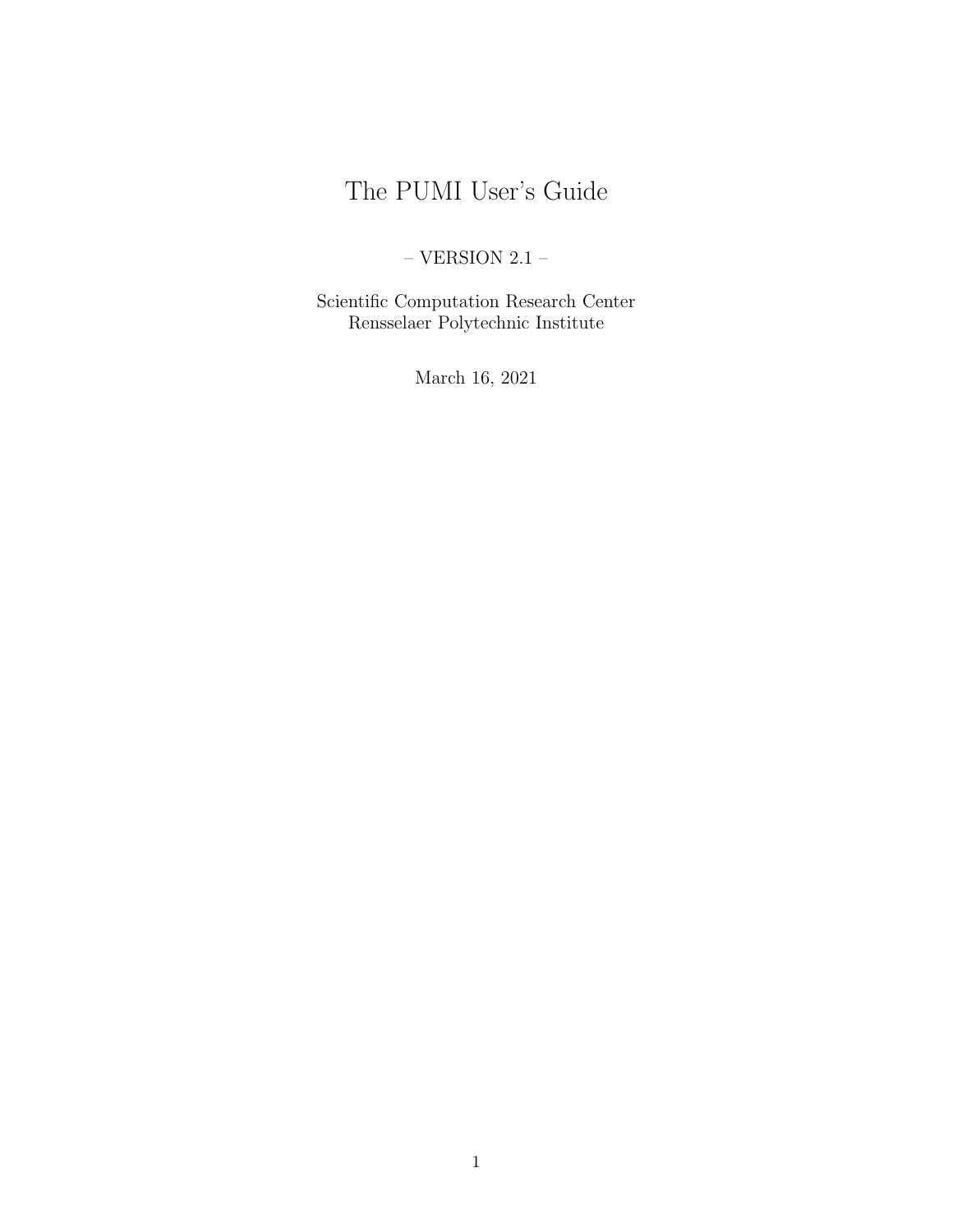#### \*\*\*\*\*\*\*\*\*\*\*\*\*\*\* SCOREC 3-CLAUSE BSD LICENSE \*\*\*\*\*\*\*\*\*\*\*\*\*\*\*

Copyright (c) 2004-2019, Rensselaer Polytechnic Institute, Scientific Computation Research Center All rights reserved.

Redistribution and use in source and binary forms, with or without modification, are permitted provided that the following conditions are met:

- Redistributions of source code must retain the above copyright notice, this list of conditions and the following disclaimer.
- Redistributions in binary form must reproduce the above copyright notice, this list of conditions and the following disclaimer in the documentation and/or other materials provided with the distribution.
- Redistributions in binary form must reproduce the above copyright notice, this list of conditions and the following disclaimer in the documentation and/or other materials provided with the distribution.

THIS SOFTWARE IS PROVIDED BY THE COPYRIGHT HOLDERS AND CONTRIBUTORS "AS IS" AND ANY EXPRESS OR IMPLIED WARRANTIES, INCLUDING, BUT NOT LIM-ITED TO, THE IMPLIED WARRANTIES OF MERCHANTABILITY AND FITNESS FOR A PARTICULAR PURPOSE ARE DISCLAIMED. IN NO EVENT SHALL THE COPYRIGHT HOLDER OR CONTRIBUTORS BE LIABLE FOR ANY DIRECT, INDIRECT, INCIDENTAL, SPECIAL, EXEMPLARY, OR CONSEQUENTIAL DAMAGES (INCLUDING, BUT NOT LIM-ITED TO, PROCUREMENT OF SUBSTITUTE GOODS OR SERVICES; LOSS OF USE, DATA, OR PROFITS; OR BUSINESS INTERRUPTION) HOWEVER CAUSED AND ON ANY THE-ORY OF LIABILITY, WHETHER IN CONTRACT, STRICT LIABILITY, OR TORT (INCLUD-ING NEGLIGENCE OR OTHERWISE) ARISING IN ANY WAY OUT OF THE USE OF THIS SOFTWARE, EVEN IF ADVISED OF THE POSSIBILITY OF SUCH DAMAGE.

Questions to shephard@rpi.edu Derived from the OSI 3-clause BSD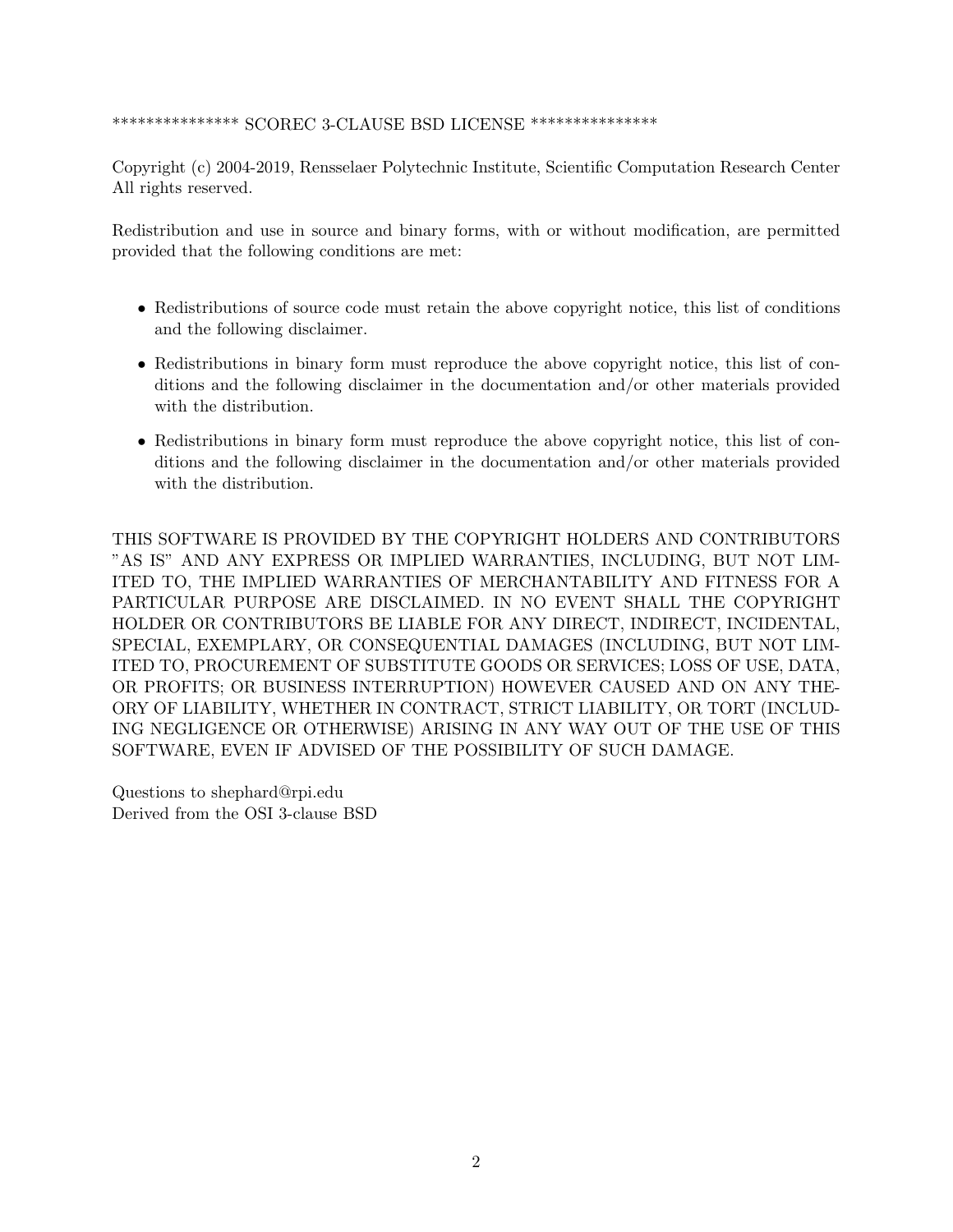| $\mathbf{1}$                                     |     | Introduction                                    | 7              |
|--------------------------------------------------|-----|-------------------------------------------------|----------------|
|                                                  |     | Introduction                                    | 7              |
|                                                  | 1.1 |                                                 | $\overline{7}$ |
|                                                  | 1.2 |                                                 |                |
|                                                  | 1.3 |                                                 |                |
| $\overline{2}$<br><b>Geometry-based Analysis</b> |     | 9                                               |                |
|                                                  | 2.1 |                                                 | 9              |
|                                                  |     | 2.1.1                                           |                |
|                                                  |     | 2.1.2                                           |                |
|                                                  |     | 2.1.3                                           |                |
|                                                  |     | 2.1.4                                           |                |
|                                                  | 2.2 |                                                 |                |
|                                                  |     | 2.2.1                                           | 11             |
|                                                  |     | 2.2.2                                           | 12             |
|                                                  |     | 2.2.3                                           | 13             |
|                                                  |     | 2.2.4                                           | 15             |
|                                                  |     | 2.2.5                                           | 16             |
|                                                  |     | 2.2.6                                           | 17             |
|                                                  |     | 2.2.7                                           | -17            |
|                                                  | 2.3 |                                                 | 17             |
| 3                                                |     | <b>Parallel Control and Communication</b><br>20 |                |
| 4                                                |     | <b>Geometric Model</b>                          | 21             |
| $\bf{5}$                                         |     | <b>Distributed Mesh Management</b>              | 22             |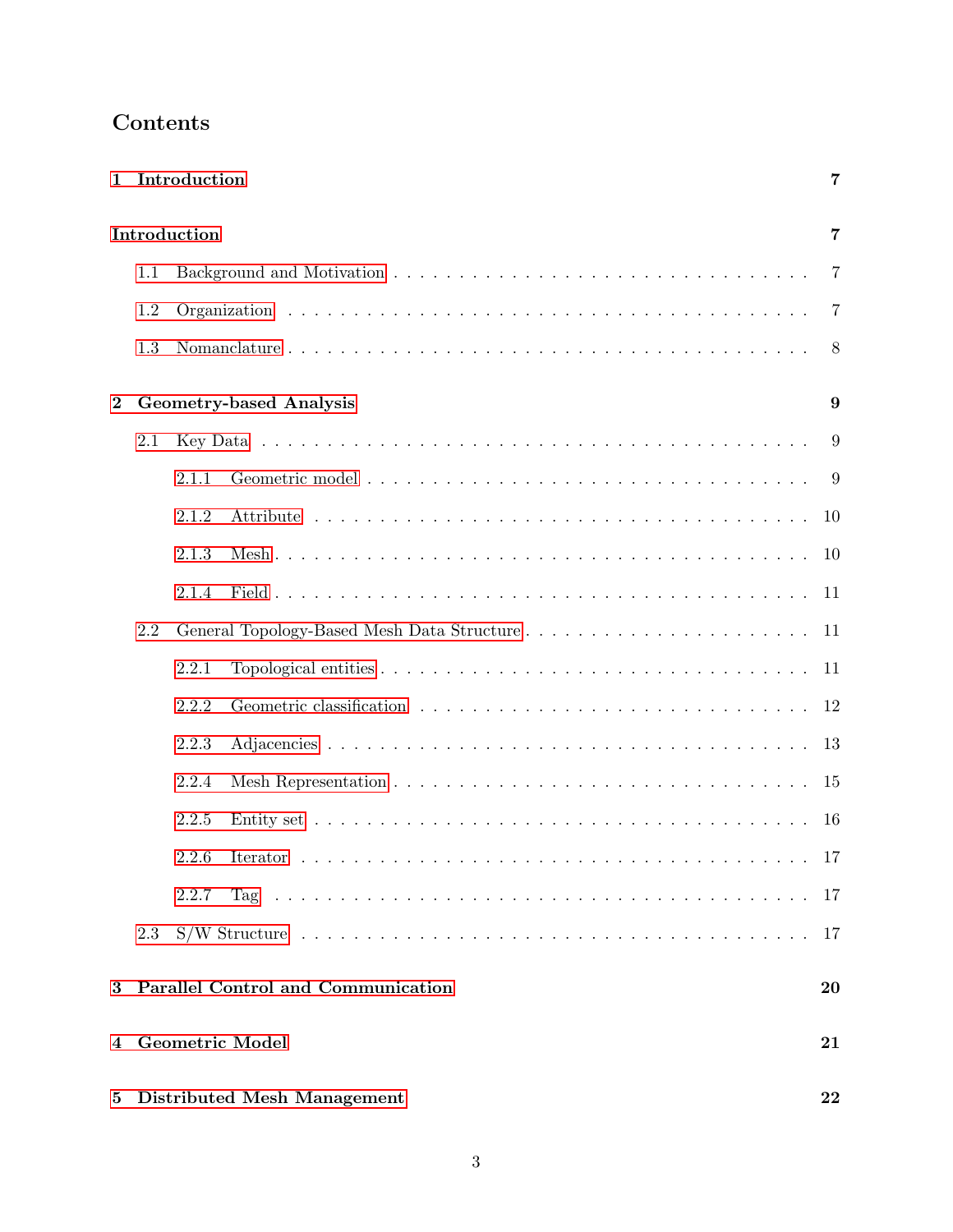|   | 5.1                          | 22                                                                                                  |    |  |
|---|------------------------------|-----------------------------------------------------------------------------------------------------|----|--|
|   | 5.2                          |                                                                                                     | 24 |  |
|   |                              | 5.2.1                                                                                               | 24 |  |
|   |                              | 5.2.2                                                                                               | 24 |  |
|   |                              | 5.2.3                                                                                               | 25 |  |
|   |                              | 5.2.4                                                                                               | 27 |  |
|   | 5.3                          |                                                                                                     | 27 |  |
| 6 |                              | <b>Interface Structure</b><br>30                                                                    |    |  |
|   | 6.1                          |                                                                                                     | 30 |  |
|   | 6.2                          |                                                                                                     | 30 |  |
|   | 6.3                          |                                                                                                     | 31 |  |
|   | 6.4                          |                                                                                                     | 32 |  |
|   | 6.5                          |                                                                                                     | 32 |  |
| 7 |                              | <b>Comminication API's</b>                                                                          | 34 |  |
| 8 |                              | System-wide API's                                                                                   | 35 |  |
| 9 | <b>Geometric Model API's</b> |                                                                                                     | 36 |  |
|   | 9.1                          | Model managemant and interrogation $\ldots \ldots \ldots \ldots \ldots \ldots \ldots \ldots \ldots$ | 36 |  |
|   | 9.2                          |                                                                                                     | 37 |  |
|   | 9.3                          |                                                                                                     | 37 |  |
|   | 9.4                          |                                                                                                     | 38 |  |
|   | 9.5                          |                                                                                                     | 39 |  |
|   |                              | 10 Mesh API's                                                                                       | 45 |  |
|   |                              |                                                                                                     | 45 |  |
|   |                              |                                                                                                     | 45 |  |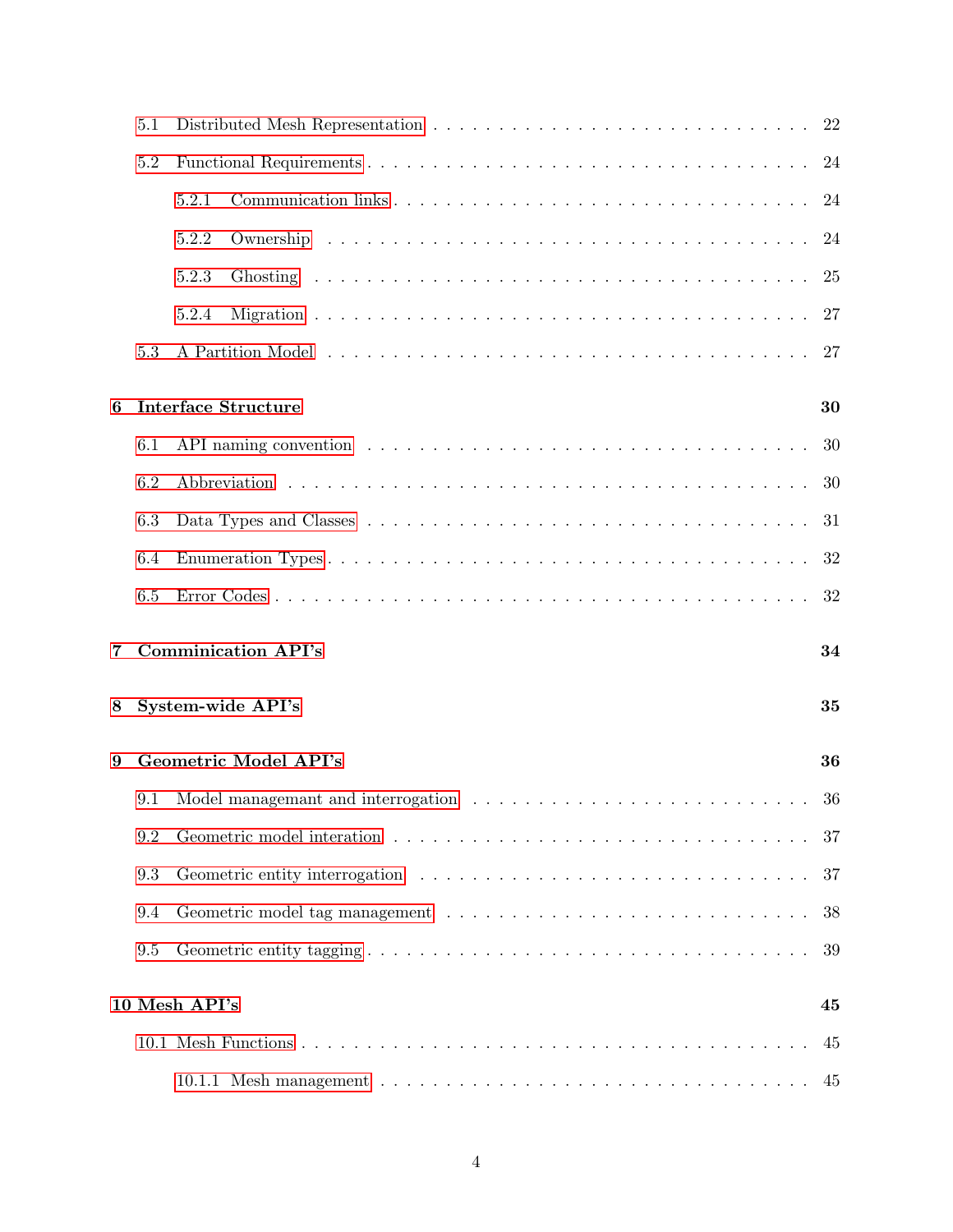|                           |  | 10.1.2 Mesh interrogation $\dots \dots \dots \dots \dots \dots \dots \dots \dots \dots \dots \dots \dots \dots$ 48 |    |
|---------------------------|--|--------------------------------------------------------------------------------------------------------------------|----|
|                           |  |                                                                                                                    | 49 |
|                           |  |                                                                                                                    | 49 |
|                           |  |                                                                                                                    | 51 |
|                           |  |                                                                                                                    | 51 |
|                           |  |                                                                                                                    | 52 |
|                           |  |                                                                                                                    | 53 |
|                           |  |                                                                                                                    | 54 |
|                           |  |                                                                                                                    | 54 |
|                           |  | 10.2.2 Mesh entity tagging $\ldots \ldots \ldots \ldots \ldots \ldots \ldots \ldots \ldots \ldots \ldots \ldots$   | 56 |
|                           |  |                                                                                                                    |    |
|                           |  | 11 Field API's                                                                                                     | 61 |
|                           |  |                                                                                                                    | 61 |
|                           |  |                                                                                                                    | 63 |
|                           |  |                                                                                                                    | 63 |
|                           |  |                                                                                                                    |    |
|                           |  |                                                                                                                    | 64 |
|                           |  |                                                                                                                    |    |
| 12 Example Programs<br>71 |  |                                                                                                                    |    |
|                           |  |                                                                                                                    |    |
|                           |  |                                                                                                                    | 72 |
|                           |  |                                                                                                                    | 73 |
|                           |  |                                                                                                                    | 76 |
|                           |  |                                                                                                                    | 77 |
|                           |  |                                                                                                                    | 78 |
|                           |  |                                                                                                                    | 79 |
|                           |  |                                                                                                                    | 79 |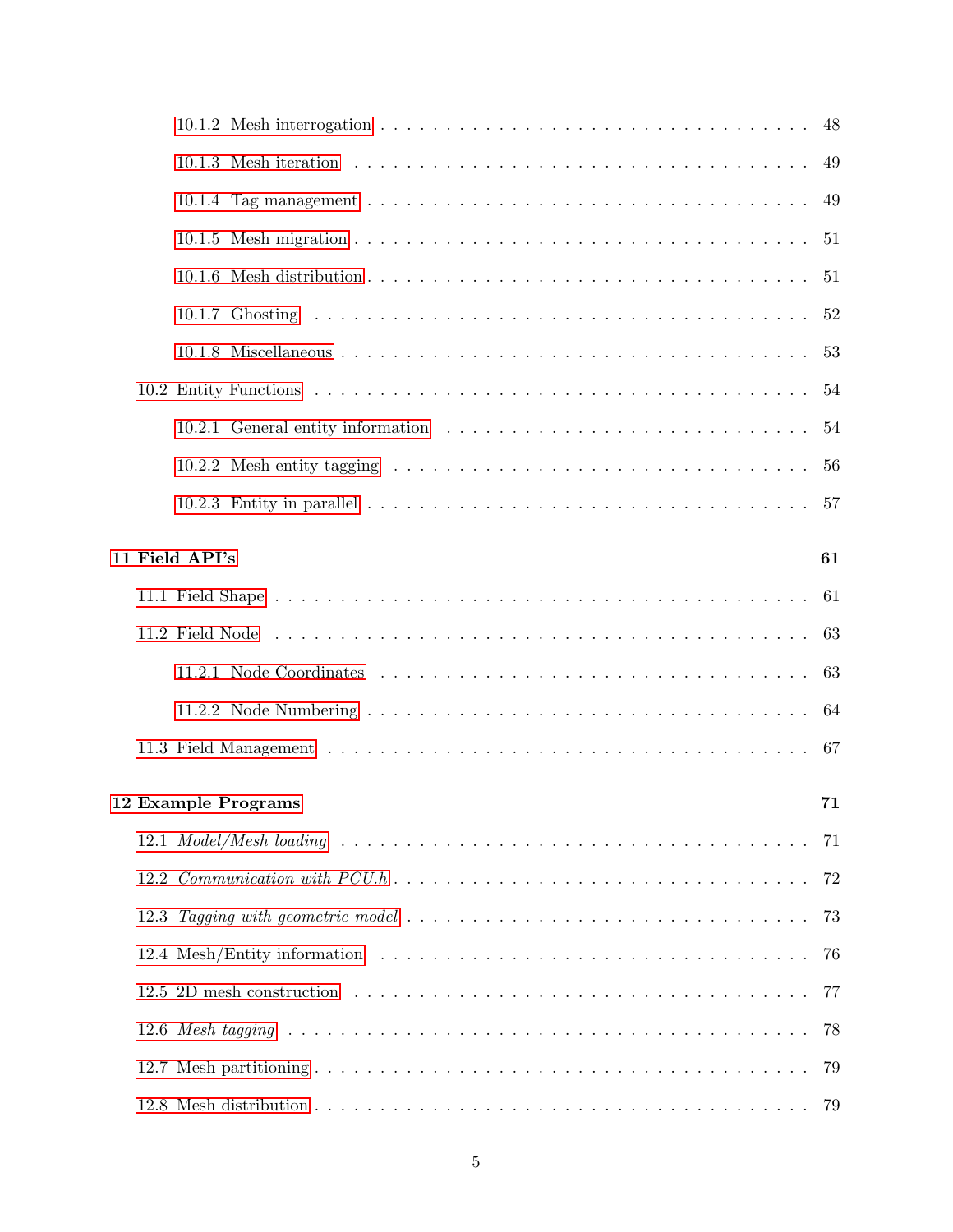| 13 Installation      | 85 |
|----------------------|----|
|                      |    |
|                      |    |
|                      |    |
| 14 Closing Remark    | 87 |
| A Mesh Visualization | 90 |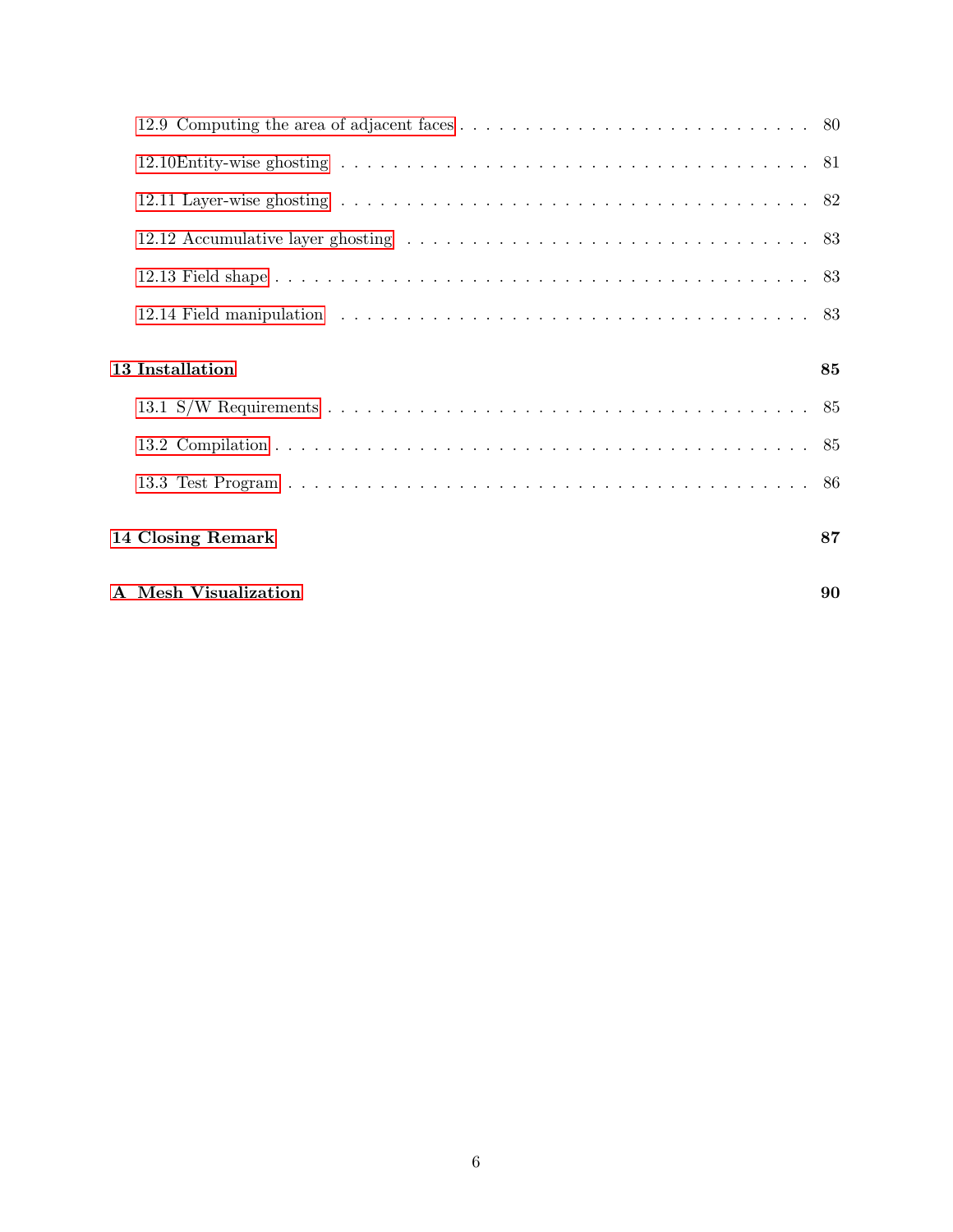# <span id="page-6-0"></span>1 Introduction

# <span id="page-6-1"></span>1.1 Background and Motivation

An efficient distributed mesh data structure is needed to support parallel adaptive analysis since it strongly influences the overall performance of adaptive mesh-based simulations. In addition to the general mesh-based operations [\[4\]](#page-87-0), such as mesh entity creation/deletion, adjacency and geometric classification, iterators, arbitrary attachable data to mesh entities, etc., the distributed mesh data structure must support  $(i)$  efficient communication between entities duplicated over multiple processors,  $(ii)$  migration of mesh entities between processors, and  $(iii)$  dynamic load balancing.

Issues associated with supporting parallel adaptive analysis on unstructured meshes include dynamic mesh load balancing techniques [\[7,](#page-87-1) [10,](#page-87-2) [29,](#page-88-0) [30\]](#page-88-1), and data structure and algorithms for parallel mesh adaptation [\[2,](#page-87-3) [8,](#page-87-4) [14,](#page-87-5) [16,](#page-88-2) [18,](#page-88-3) [19,](#page-88-4) [22,](#page-88-5) [23,](#page-88-6) [24\]](#page-88-7).

The PUMI is a unstructured, distributed mesh data management system that is capable of a parallel mesh infrastructure capable of handling general non-manifold [\[15,](#page-87-6) [31\]](#page-88-8) models and effectively supporting automated adaptive analysis [\[12\]](#page-87-7).

This document describes an overview of the PUMI design, its interface functions and example codes.

## <span id="page-6-2"></span>1.2 Organization

Chapter 2 introduces the data sets involved with geometry-based analysis and the role of a topological mesh representation. Chapters 3-5 introduce the PUMI libraries which include parallel control, geometric model, distributed mesh data structure in accordance with a partition model, and mesh partitioning control. Chapters 6-11 present the PUMI API specifications. Chapter 12 presents example programs. Chapter 13 provides compilation and installation instructions.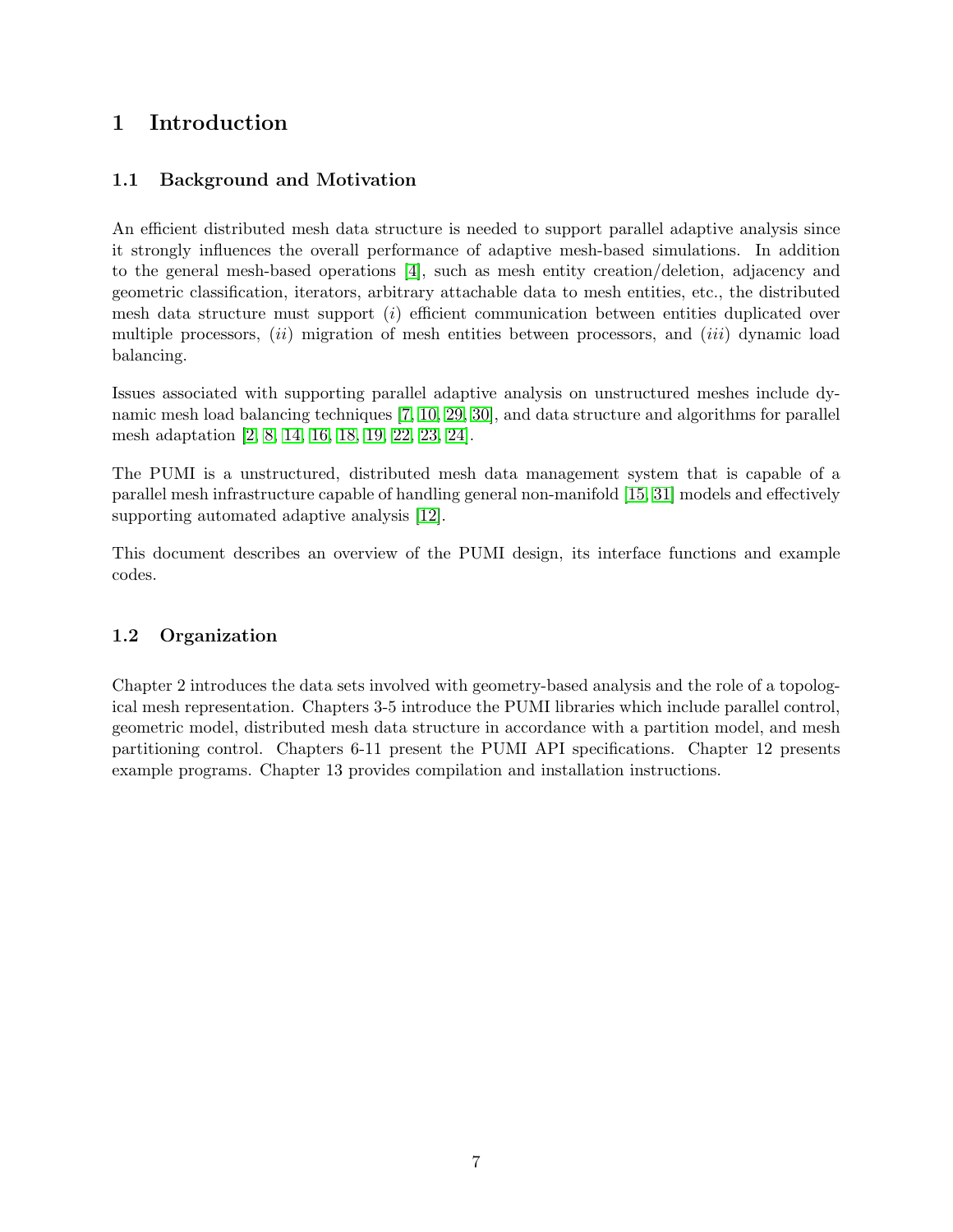#### <span id="page-7-0"></span>1.3 Nomanclature

- V the model,  $V \in \{G, P, M\}$  where G signifies the geometric model, P signifies the partition model, and M signifies the mesh model.
- ${V\{V^d\}}$ a set of topological entities of dimension d in model V. (e.g.,  ${M{M<sup>2</sup>}}$  is the set of all the faces in the mesh.)
- $V_i^d$ the i<sup>th</sup> entity of dimension<sup>[1](#page-0-0)</sup> d in model V.  $d = 0$  for a vertex,  $d = 1$  for an edge,  $d = 2$  for a face, and  $d = 3$  for a region.
- $\{\partial (V_i^d$ )} set of entities on the boundary of  $V_i^d$ .
- ${V_i^d}$ <sup>q</sup>} a set of entities of dimension q in model V that are adjacent to  $V_i^d$ . (e.g.,  $\{M_3^1\{M^3\}\}$ are the mesh regions adjacent to mesh edge  $M_3^1$ .)
- $V_i^d\{V$  ${q}_{j}$  the j<sup>th</sup> entity in the set of entities of dimension q in model V that are adjacent to  $V_i^d$ . (e.g.,  $M_1^3\{M^1\}_2$  is the  $2^{nd}$  edge adjacent to mesh region  $M_1^3$ .)
- $U_i^{d_i} \sqsubset V_j^{d_j}$ j classification indicating the unique association of entity  $U_i^{d_i}$  with entity  $V_j^{d_j}$  $j^{u_j}, d_i \leq d_j,$ where  $U, V \in \{G, P, M\}$  and U is lower than V in terms of a hierarchy of domain decomposition.
- $\mathscr{P}[M_i^d]$ set of part id(s) where entity  $M_i^d$  exists.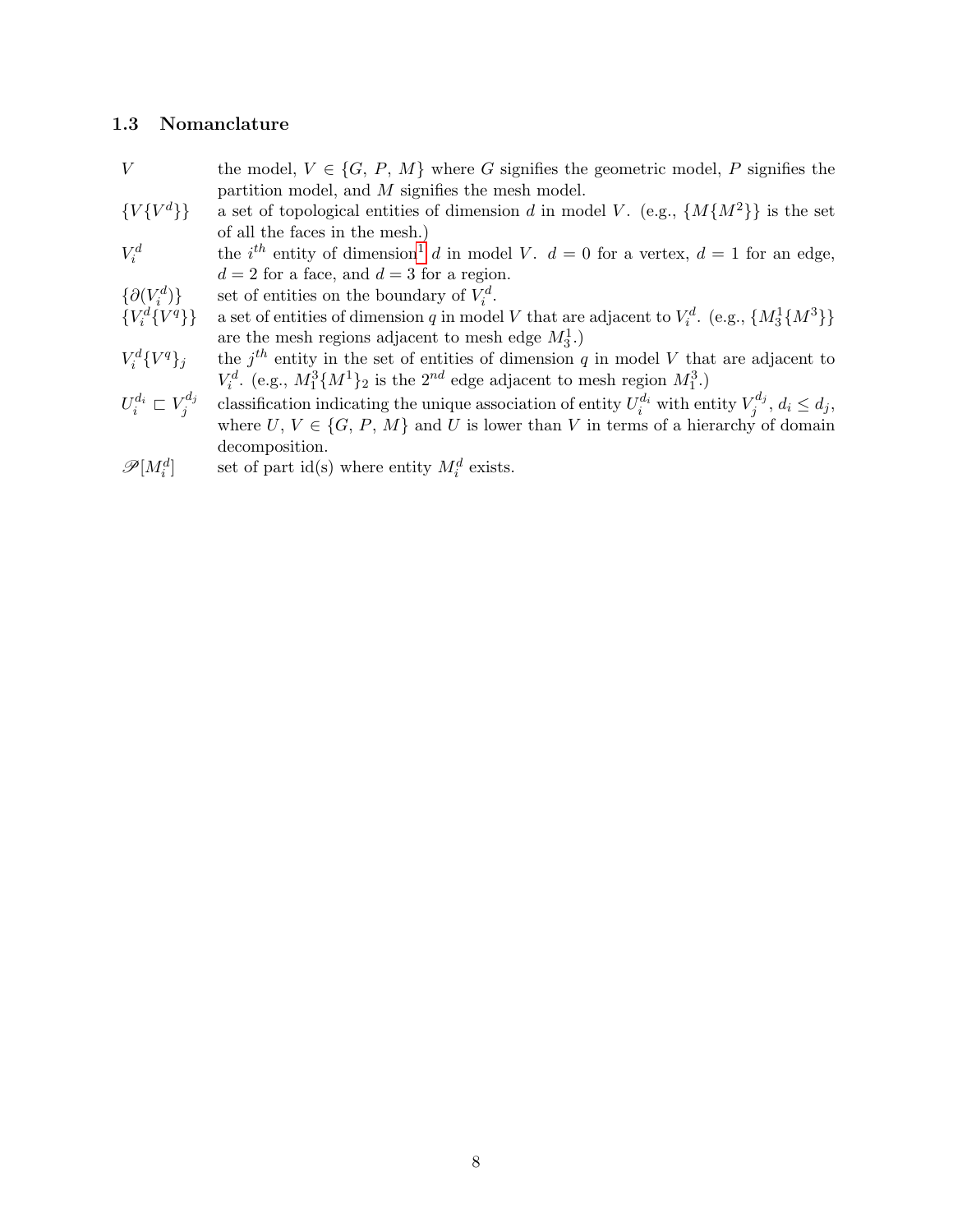<span id="page-8-3"></span>

Figure 1: The relationship between components of the geometry-based analysis environment [\[3\]](#page-87-8)

<span id="page-8-4"></span>

Figure 2: Example of (left) manifold and (right) non-manifold models

# <span id="page-8-0"></span>2 Geometry-based Analysis

## <span id="page-8-1"></span>2.1 Key Data

The structures used to support the problem definition, the discretization of the model and their interactions are central to mesh-based analysis methods like finite element and finite volumes. The geometry-based analysis environment consists of four parts: the geometric model which houses the topological and shape description of the domain of the problem, attributes describing the rest of information needed to define and solve the problem, the mesh which describes the discretized representation of the domain used by the analysis method, and fields which describe the distribution of solution tensors over the mesh entities [\[3,](#page-87-8) [28\]](#page-88-9). Figure [1](#page-8-3) represents the general interactions between the four components.

## <span id="page-8-2"></span>2.1.1 Geometric model

The most common geometric representation is a boundary representation. A general representation of general non-manifold domains is the Radial Edge Data Structure [\[31\]](#page-88-8). Non-manifold models are common in engineering analyses. Simply speaking, non-manifold models consist of general combinations of solids, surfaces, and wires. Figure [2](#page-8-4) illustrates examples of manifold and nonmanifold model.

In the boundary representation, the model is a hierarchy of topological entities called regions, shells, faces, loops, edges, vertices, and in case of non-manifold models, use entities for vertices,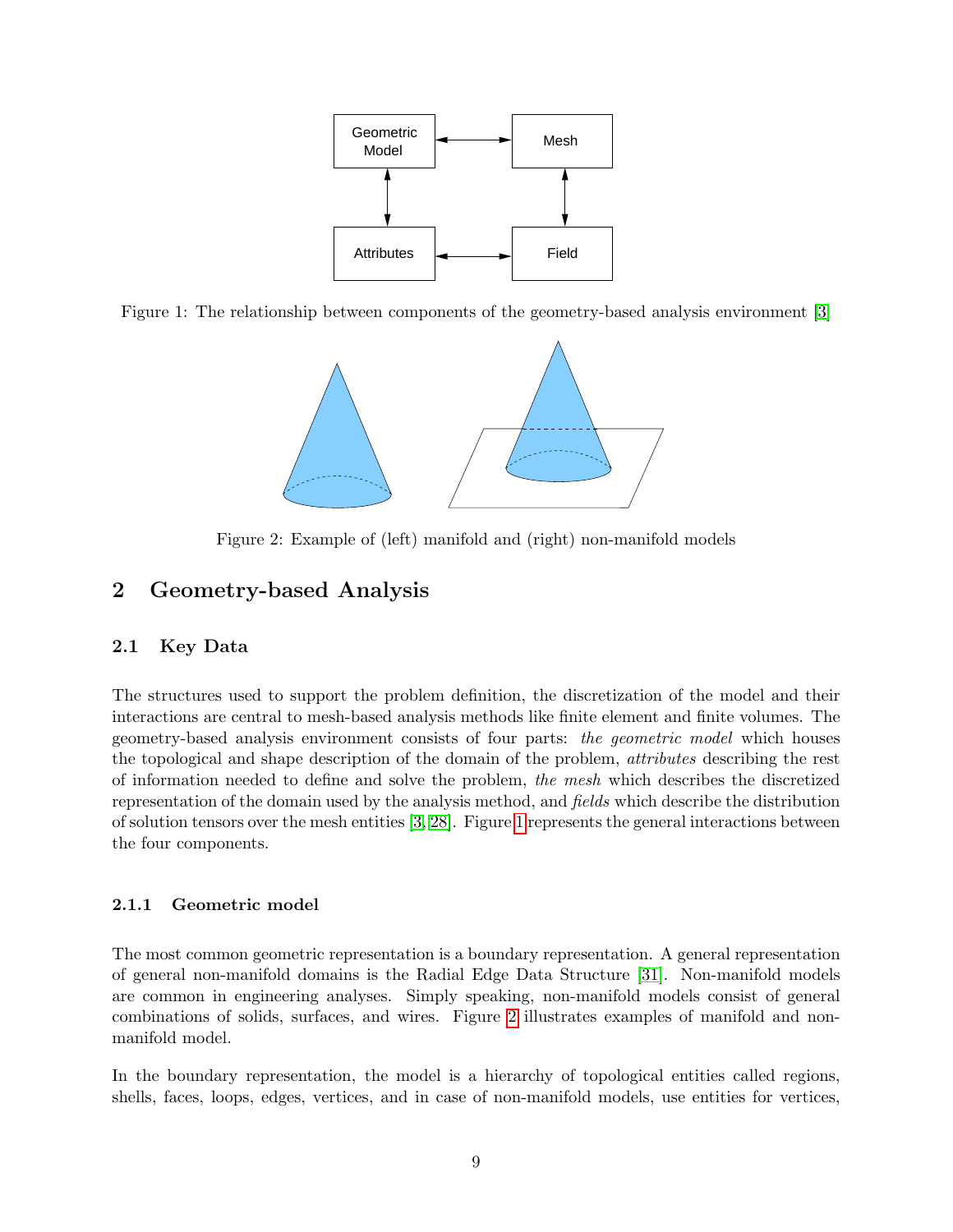

<span id="page-9-2"></span>Figure 3: Example geometry-based problem definition [\[3\]](#page-87-8)

edges, loops, and faces. The data structure implementing the geometric model supports operations to find the various model entities that make up a model, information about which model entities are adjacent to a given entity, operations relating to perform geometric shape queries, and queries about what attributes are associated with model entities.

#### <span id="page-9-0"></span>2.1.2 Attribute

In addition to geometric model, the definition of a problem requires other information that describes material properties, loads and boundary conditions, etc. These are described in terms of tensorvalued attributes and may vary in both space and time. Attributes are applied to geometric model entities.

Figure [3](#page-9-2) illustrates an example of a problem definition. The problem being modeled is a dam subjected to loads due to gravity and due to the water behind the dam. There is a set of attribute information nodes that are all under the attribute case for the problem definition. When this case is associated with the geometric model, attributes are created and attached to the individual model entities on which they act  $[3, 28]$  $[3, 28]$ . The attributes are indicated by triangles with  $A$ 's inside of them.

#### <span id="page-9-1"></span>2.1.3 Mesh

A mesh is a geometric discretization of a domain. With restrictions on the mesh entity topology [\[4\]](#page-87-0), a mesh is represented with a hierarchy of regions, faces, edges and vertices. Each mesh entity maintains a relation, called geometric classification [\[4,](#page-87-0) [26\]](#page-88-10), to the model entity that it was created to partially represent. Geometric classification allows an understanding of which attributes (e.g. boundary conditions or material properties) are related to the mesh entities and the how the solution relates back to the original problem description, and is critical in mesh generation and adaptation [\[3,](#page-87-8) [4,](#page-87-0) [26\]](#page-88-10). More discussion on the mesh representation is presented in  $\S 2.2$ .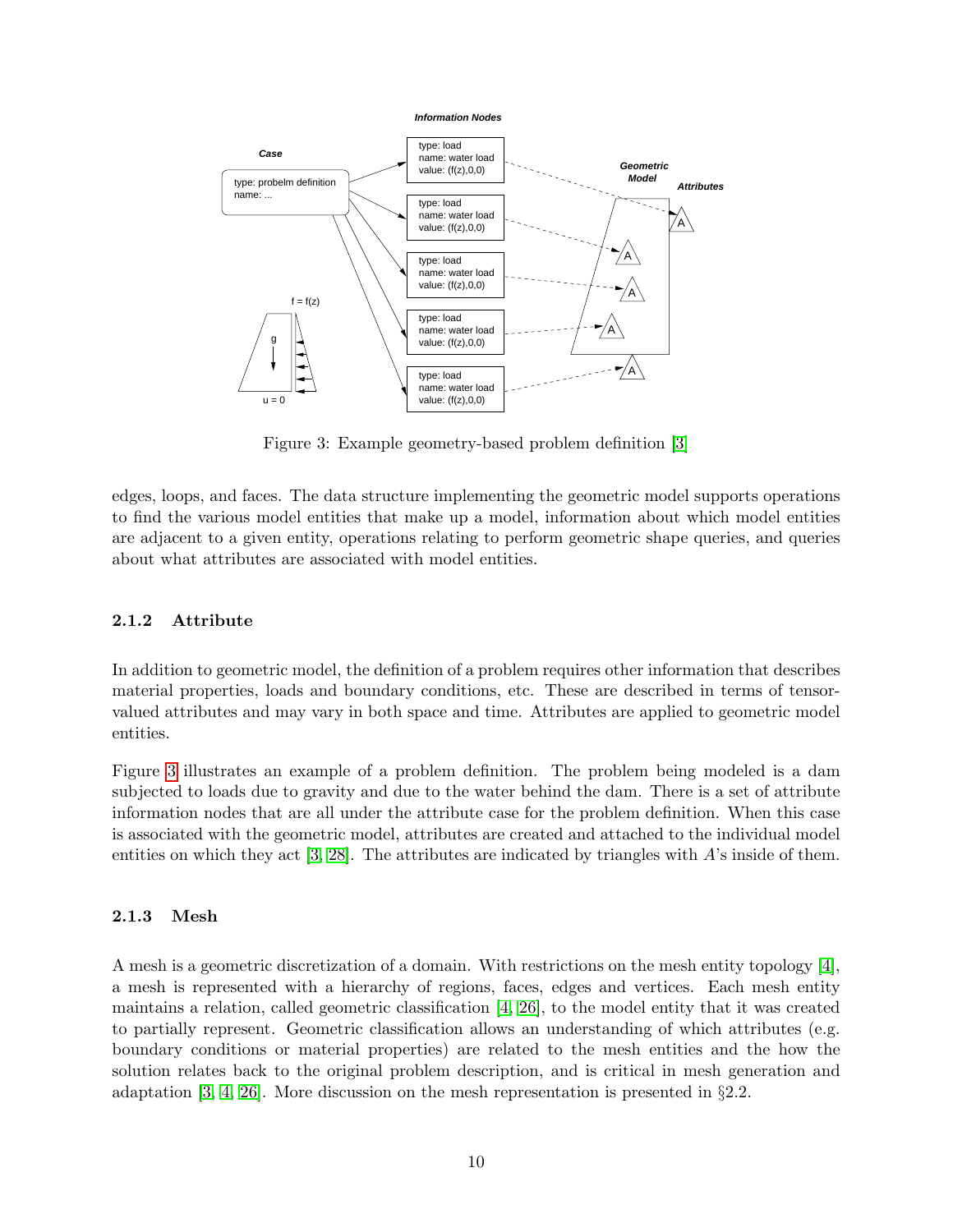

<span id="page-10-3"></span>Figure 4: Representation of a field defined over a mesh [\[3\]](#page-87-8)

In a geometry-based analysis environment, mesh data structures house the discretization of the domain, a mesh, and provide the mesh-level services to applications.

#### <span id="page-10-0"></span>2.1.4 Field

A field describes the variation of solution tensors over the mesh entities discretizing one or more entities in a geometric model. The spatial variation of the field is defined in terms of mesh level distribution functions [\[3\]](#page-87-8). Figure [4](#page-10-3) demonstrates the concept of a field written in terms of  $C^0$ interpolating distribution functions.

## <span id="page-10-1"></span>2.2 General Topology-Based Mesh Data Structure

The mesh consists of a collection of mesh entities of controlled size, shape, and distribution. The relationships of the entities defining the mesh are well described by topological adjacencies, which form a graph of the mesh [\[4,](#page-87-0) [6,](#page-87-9) [11,](#page-87-10) [20\]](#page-88-11). A critical capability needed by automated, adaptive geometry-based analysis procedures is to manipulate the mesh of the analysis domain. A mesh data structure is a toolbox that provides the mesh-level services to the applications that create/use the mesh data. The differing needs of the applications dictate that the database be able to answer to the needed queries about the mesh. The five essential components of a general topology-based mesh data structure are: topological entities, geometric classification, adjacencies between entities [\[4\]](#page-87-0), entity set and arbitrary user data attachable to the topological entities or entity sets, referred as tag data [\[13,](#page-87-11) [17\]](#page-88-12).

#### <span id="page-10-2"></span>2.2.1 Topological entities

Topology provides an unambiguous, shape-independent abstraction of the mesh. With reasonable restrictions on the topology, a mesh is represented with only the basic 0 to d dimensional topological entities, where  $d$  is the dimension of the domain of the interest. The full set of mesh entities in 3D is  $\{M\{M^0\}\}\$ ,  $\{M\{M^1\}\}\$ ,  $\{M\{M^3\}\}\$ , where  $\{M\{M^d\}\}\$ ,  $d = 0, 1, 2, 3$ , are, respectively, the set of vertices, edges, faces, and regions. Mesh edges, faces, and regions are bounded by the lower order mesh entities.

Restrictions on the topology of a mesh are: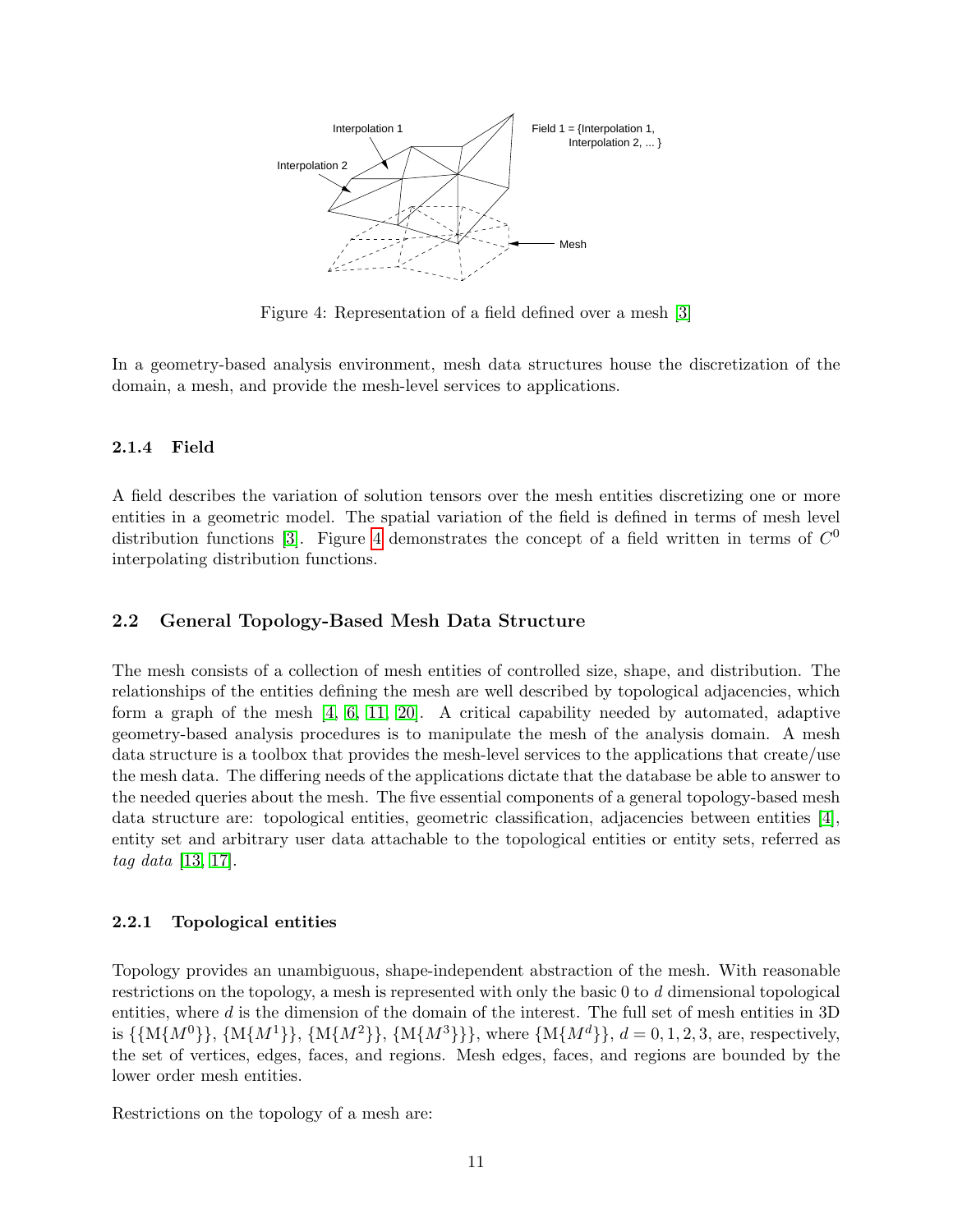<span id="page-11-1"></span>

Figure 5: Example of simple model(left) and mesh(right) showing their association via geometric classification [\[28\]](#page-88-9)

- Regions and faces have no interior holes.
- Each entity of order d in a mesh,  $M_i^d$ , may use a particular entity of lower order, p,  $M_j^p$  $_j^p,$  $p < d$ , at most once.
- For any entity  $M_i^d$ , there is the unique set of entities of order  $d-1$ ,  $\{M_i^d\{M^{d-1}\}\}\$  that are on the boundary of  $M_i^d$ . (Note, based on mesh entity classification, it is possible to relax this restriction in the case of equal order classification [\[4\]](#page-87-0))

The first restriction means that regions may be represented by one shell of faces that bounds them, and faces may be represented by one loop of edges that bounds them. The second restriction allows the orientation of an entity to be defined in terms of its boundary entities without introduction of use entities. The third restriction means that an interior entity is uniquely specified by its bounding entities.

#### <span id="page-11-0"></span>2.2.2 Geometric classification

The linkage of the mesh to the geometric model is critical for mesh generation and adaptation procedures since it allows the specification of analysis attributes in terms of the original geometric model, the proper approximation of the geometry during mesh adaptation and supports direct links to the geometric shape information of the original domain need to improve geometric approximation and useful in p-version element integration [\[3,](#page-87-8) [4,](#page-87-0) [26\]](#page-88-10).

The unique association of a mesh entity of dimension  $d_i$ ,  $M_i^{d_i}$ , to the geometric model entity of dimension  $d_j$ ,  $G_j^{d_j}$  $j^{d_j}$ ,  $d_i \leq d_j$ , on which it lies is termed geometric classification, and is denoted  $M_i^{d_i}$  $\sqsubset G_{j}^{d_j}$  $j^{u_j}$ , where the classification symbol,  $\Box$ , indicates that the left hand entity, or a set of entities, is classified on the right hand entity. In Figure [5,](#page-11-1) a mesh of simple square model with entities labeled is shown with arrows indicating the classification of the mesh entities onto the model entities. All of the interior mesh faces, mesh edges, and mesh vertices are classified on the model face  $G_1^2$ .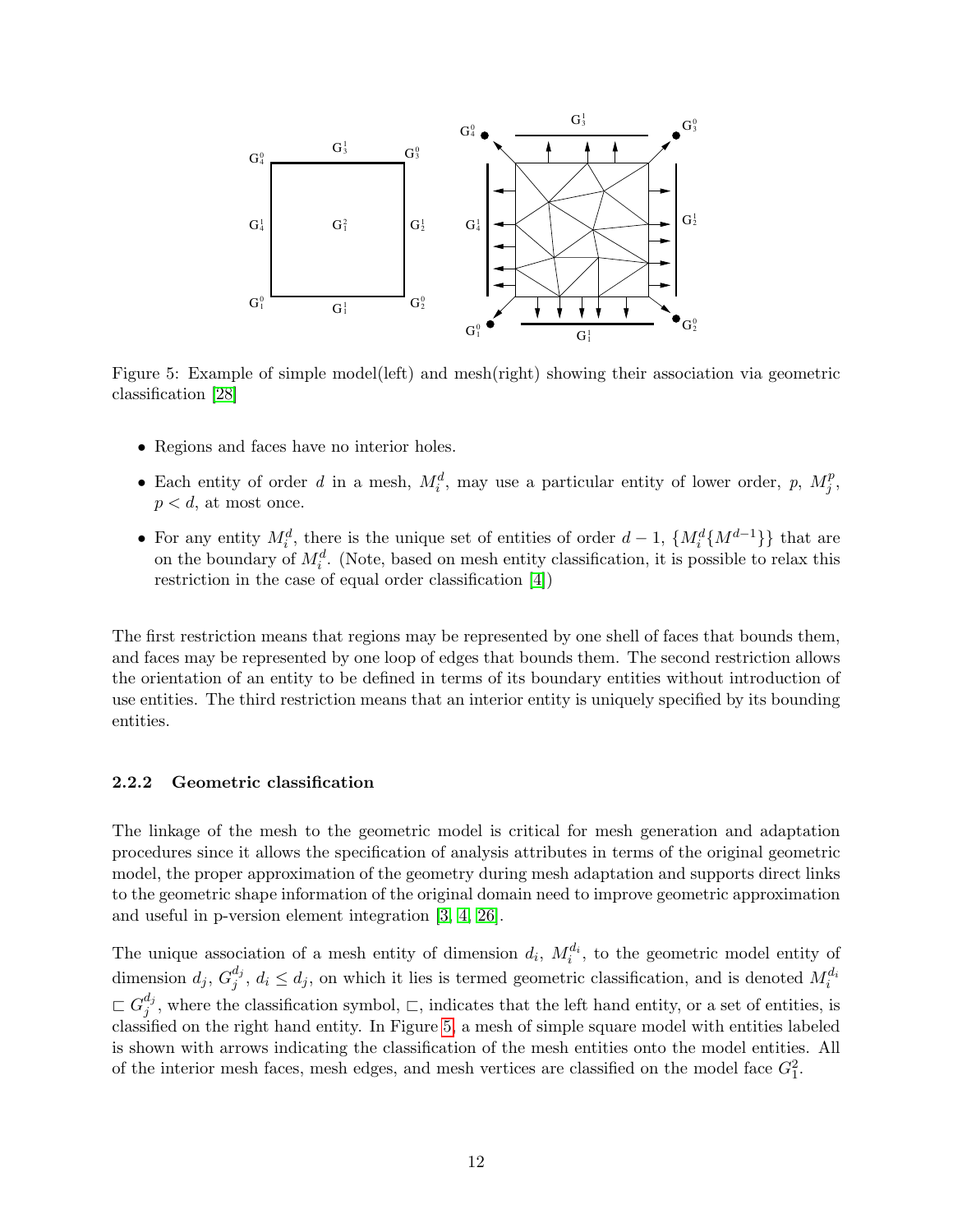

<span id="page-12-1"></span>Figure 6: Vertex and face order on a region [\[28\]](#page-88-9)

#### <span id="page-12-0"></span>2.2.3 Adjacencies

Adjacencies describe how mesh entities connect to each other. For an entity of dimension  $d$ , first-order adjacency returns all of the mesh entities of dimension  $q$ , which are on the closure of the entity for a downward adjacency  $(d > q)$ , or for which the entity is part of the closure for an upward adjacency  $(d < q)$ . For denoting specific downward first-order adjacent entity,  $M_i^d \{M^q\}_j$ , the ordering conventions can be used to enforce the order. Figure [6,](#page-12-1) [7,](#page-13-0) and [8](#page-13-1) illustrate a common canonical order of bounding entities. Figure [9](#page-13-2) is an adjacency graph that depicts 12 firstorder adjacencies possible in the mesh data structure where a solid box and a solid arrow denote, respectively, explicitly stored level of entities and explicitly stored adjacencies from outgoing level to incoming level. In the adjacency graph, a solid box denotes that entities of the level are explicitly stored, and a solid arrow denotes that adjacencies from an outgoing level to an incoming level are maintained for the level of entities.

For an entity of dimension d, second-order adjacencies describe all the mesh entities of dimension q that share any adjacent entities of dimension b, where  $d \neq b$  and  $b \neq q$ . Second-order adjacencies can be derived from first-order adjacencies.

Examples of adjacency requests include: for a given face, the regions on either side of the face (firstorder upward); the vertices bounding the face (first-order downward); and the faces that share any vertex with a given face (second-order).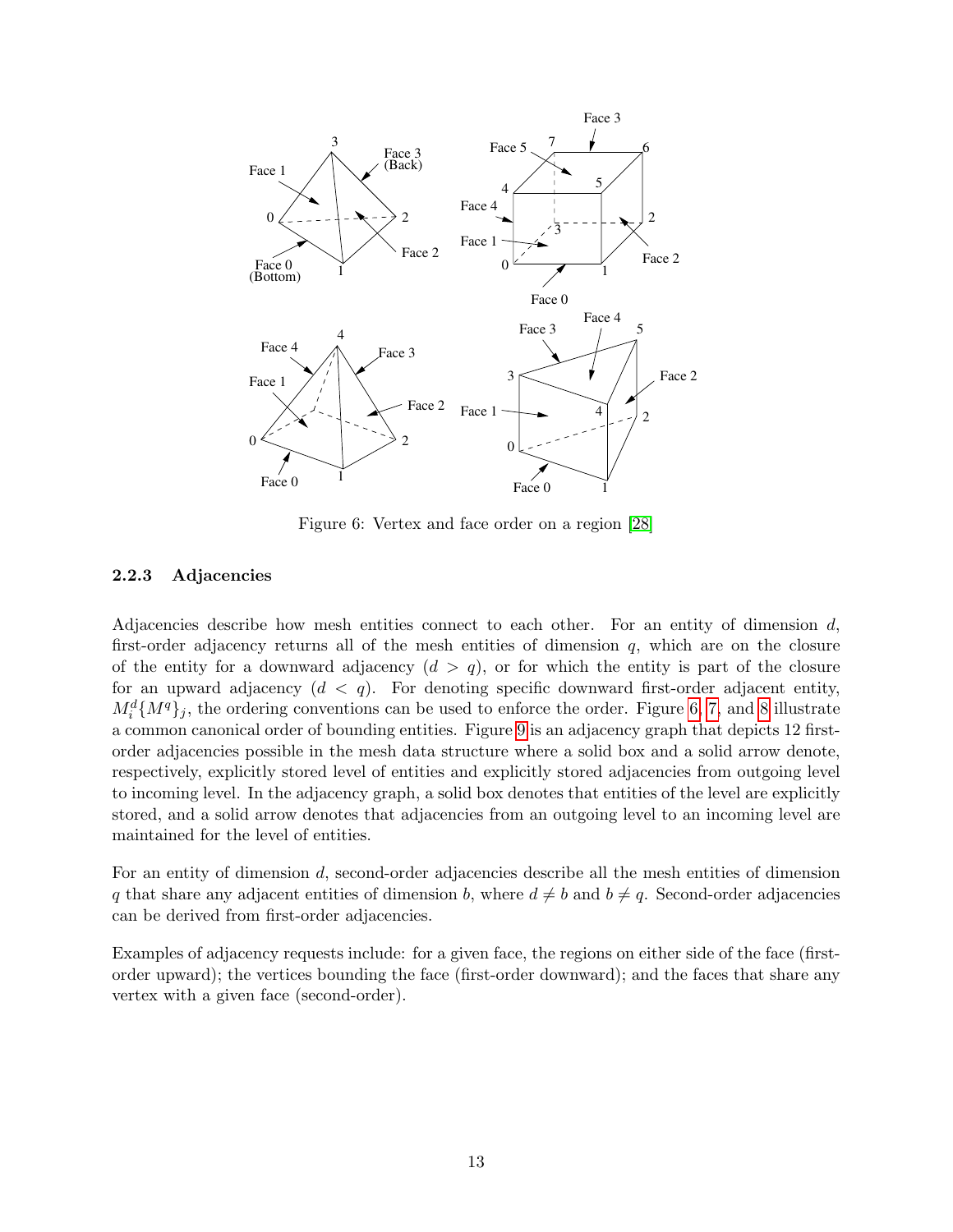

<span id="page-13-0"></span>Figure 7: Edge order on a region [\[28\]](#page-88-9)



Figure 8: Edge order on a face [\[28\]](#page-88-9)

<span id="page-13-2"></span><span id="page-13-1"></span>

Figure 9: 12 adjacencies possible in the mesh representation [\[11\]](#page-87-10)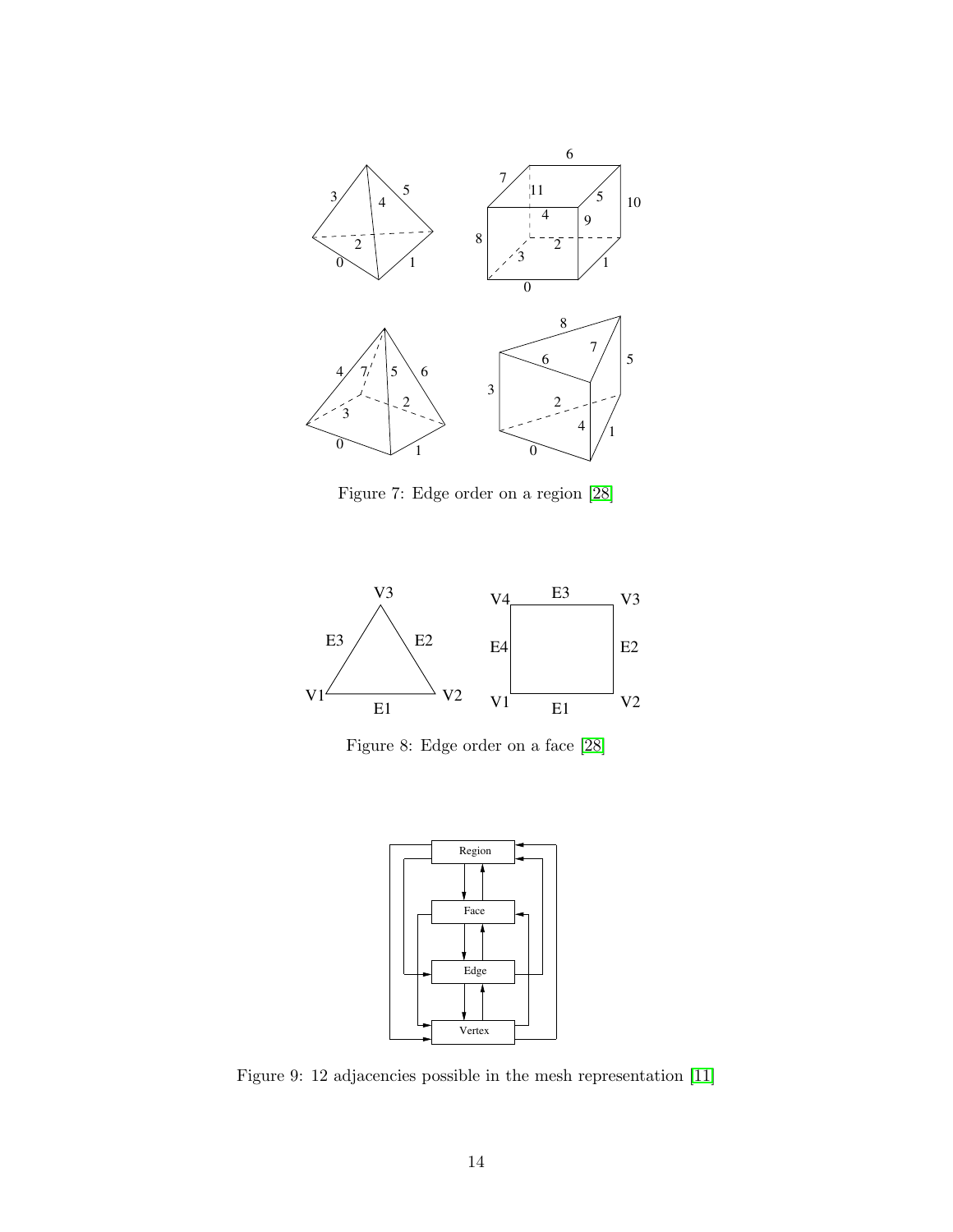

<span id="page-14-1"></span>Figure 10: Example of 3D mesh representations

## <span id="page-14-0"></span>2.2.4 Mesh Representation

The mesh representation can be categorized with two criteria (i) full vs. reduced and (ii) complete vs. incomplete, resulting in 4 different groups [\[23\]](#page-88-6).

If a mesh representation stores all 0 to  $d$  level entities explicitly, it is a full representation, otherwise, it is a *reduced* representation. Completeness of adjacency indicates the ability of a mesh representation to provide any type of adjacencies requested without involving an operation dependent on the mesh size such as the global mesh search or mesh traversal. Regardless of full or reduced, if all adjacency information is obtainable in  $O(1)$  time (the first circle), the representation is complete, otherwise it is incomplete.

The *general* topology-based mesh data structures must satisfy completeness of adjacencies to support adaptive analysis efficiently. It doesn't necessarily mean that all d level entities and adjacencies need be explicitly stored in the representation so there are many representation options in the design of general topology-based mesh data structure.

In the mesh representation graph, a dotted box denotes that among entities of the level, only equally classified ones are explicitly stored, and a dotted arrow denotes that adjacencies from an outgoing level to an incoming level are maintained only for the stored entities.

In Figure [10](#page-14-1) illustrates 6 mesh representations in 3D. Note that in the adjacency graph, a dotted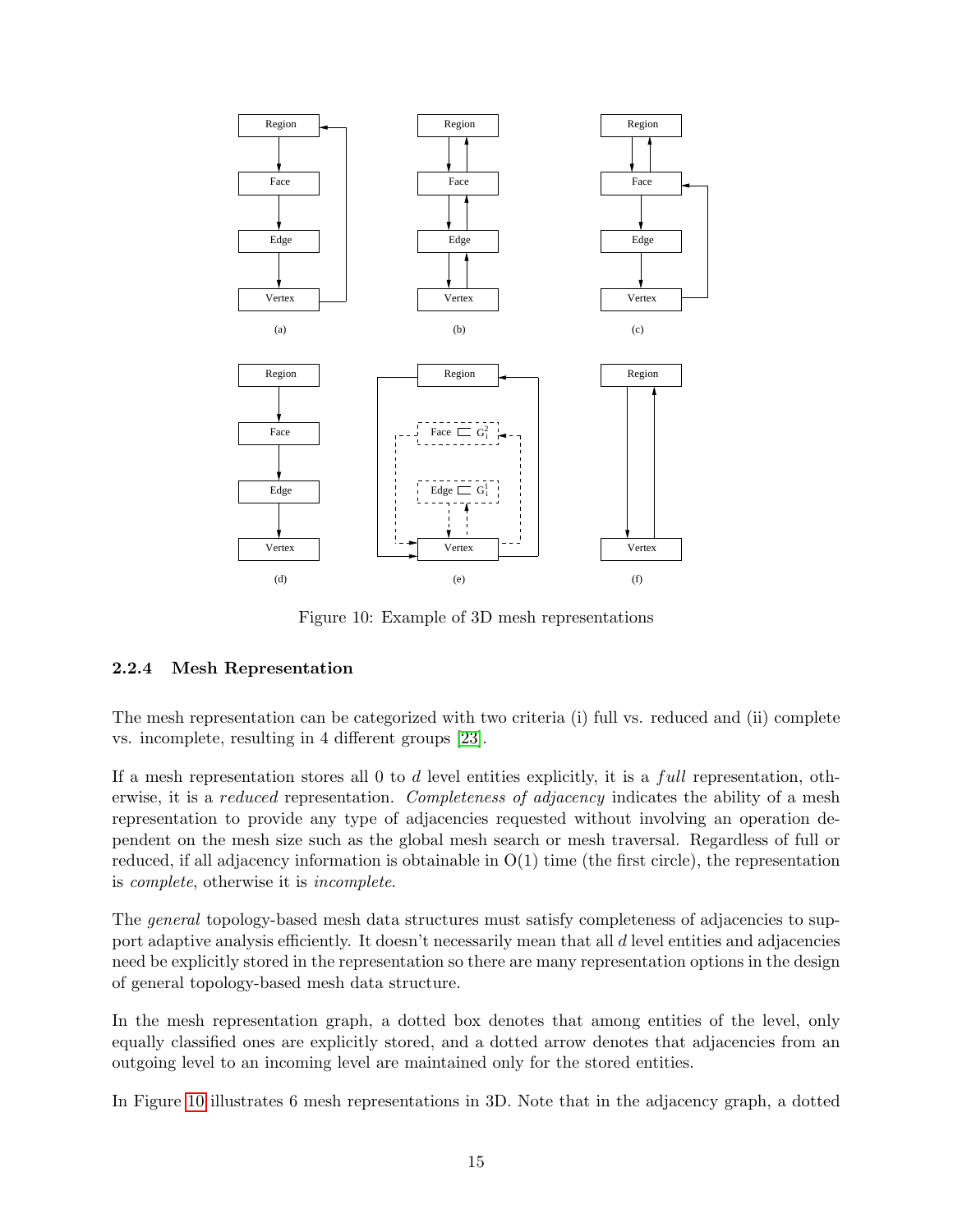box denotes that among entities of the level, only equally classified ones are explicitly stored, and a dotted arrow denotes that adjacencies from an outgoing level to an incoming level are maintained only for the stored entities. (a) to (c) are full and complete due to all 0 to d levels of entities exist and the 12 adjacencies are obtainable in  $O(1)$  time either by direct access or local traversal, (d) is full and incomplete since it requires mesh level global search or traversal to get proper adjacencies, (e) is reduced and complete, and (f) is reduced and incomplete. Representation (b) is the onelevel adjacency representation as it maintains adjacencies between entities one dimension apart. Representation (e) is the complete minimum sufficient representation that stores the minimum sufficient representation plus upward adjacencies from vertices to their bounding entities of level  $> 0$ . Representation (f) is the classic mesh connectivity structure that describes the mesh only in terms of elements and nodes, and also has been used for several finite element applications [\[4\]](#page-87-0).

For more discussions on mesh representations, see Reference [\[23\]](#page-88-6).

#### <span id="page-15-0"></span>2.2.5 Entity set

An entity set provides a mechanism for creating arbitrary groupings of entities for various purposes such as representing boundary layer, boundary condition and materials. Each entity set can be either of a set with unique entity or a list with insertion order preserved. The following are the functionalities of entity set to effectively support the application needs [\[13,](#page-87-11) [17\]](#page-88-12).

- populating by addition or removal of entities from the set
- traversal through an iterator with various conditions such as topology, and type of the entity
- set boolean operations of subtraction, intersection, and union
- relationships among entity sets: subset, parent/child

In parallel computing environment, the mesh is distributed over multiple parts across the processes. Therefore, there are two kinds of set available in distributed mesh.

- mesh set: entity set created in a mesh. entities in the set can be in different part.
	- $-L SET$ : a list type entity set created in mesh. Insertion order is preserved and an entity can be inserted multiple times.
	- $S SET$ : a set type entity set created in mesh. Insertion order is not preserved and an entity can be inserted at most once.
- part set or  $P SET$ : a set type entity set created in part. Insertion order is preserved and only entities ithout higher order adjacency can be inserted.

Please be noted that entity set is not supported in the current PUMI release.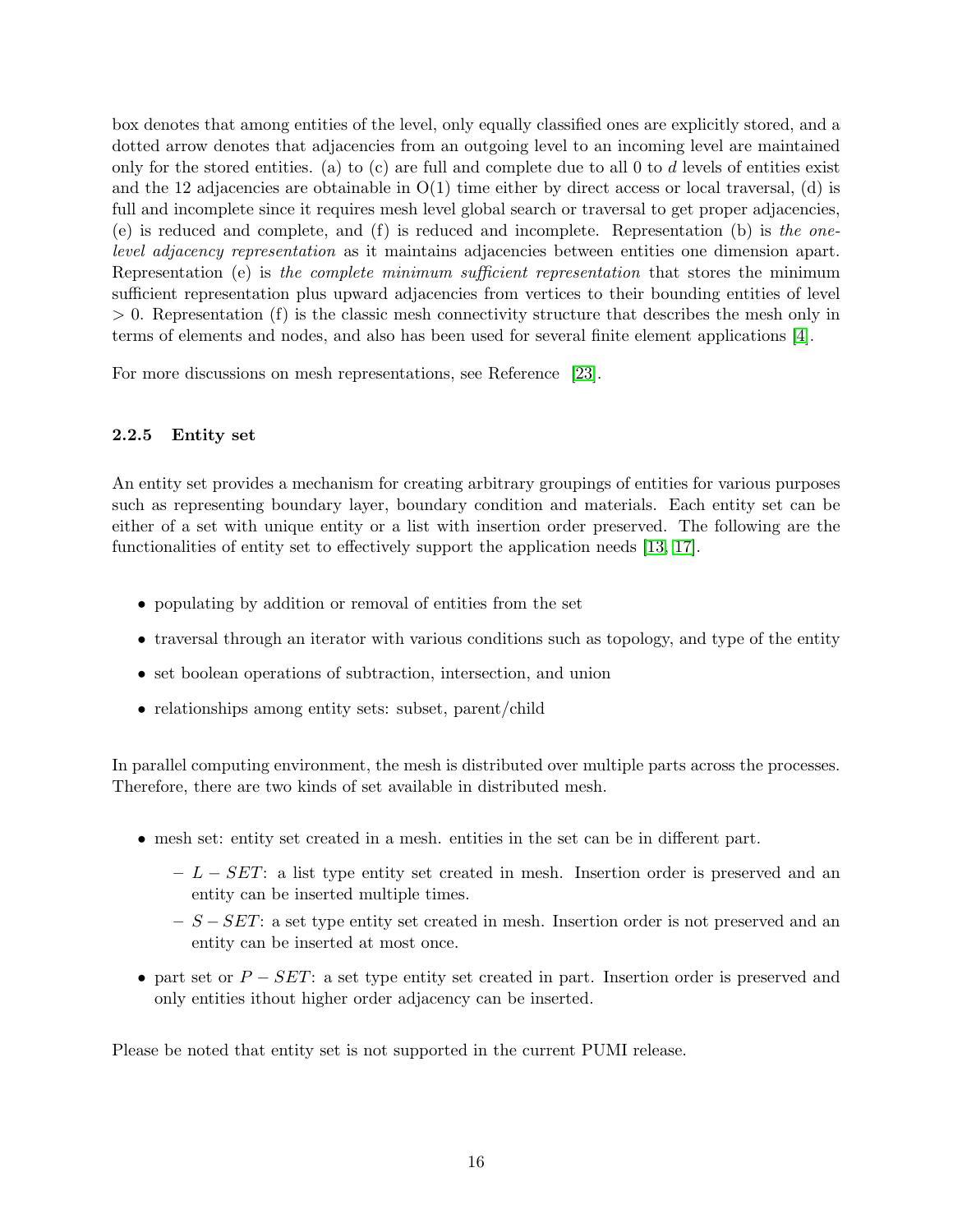#### <span id="page-16-0"></span>2.2.6 Iterator

Iterators are a generalization of pointers which are objects that point to other objects. Iterators are often used to iterate over a range of objects: if an iterator points to one element in a range, then it is possible to increment it so that it points to the next element [\[25\]](#page-88-13).

Various kinds of iterators are desirable for efficient mesh entity traversal with various conditions such as entity dimension, entity topology, geometric classification. Furthermore, the iterator validity shall be guaranteed with mesh modification through entity creation/deletion.

## <span id="page-16-1"></span>2.2.7 Tag

A tag is a container of arbitrary data attachable to meshes, entities, and entity sets. Different values of a particular tag can be associated with mesh, entity, or entity set [\[13,](#page-87-11) [17\]](#page-88-12).

For efficient manipulation of tags and their association with meshes, entities and entity sets, tags consist of the following data.

- tag name: character string for identifying tag
- tag data: data stored in the tag
- tag type: data type for tag data

For better performance and management, five specialized tag types, integer, double, mesh entity, entity set and byte type data are supported through interface. If the tag data consists of multiple units (e.g. array of integer data), the size of tag data in byte and the number of units are needed for efficient tag manipulation.

- tag size: the number of units of tag type in tag data
- tag byte: the size of tag data in bytes

## <span id="page-16-2"></span>2.3 S/W Structure

In development, geometry-based analysis s/w is modularized based on the features and goals as component. Figure [11](#page-17-0) illustrates the software structure of PUMI consisting of the following seven components.

- The *common utility* component provides common utilities and services used in multiple other components such as iterator, set, and tag.
- The *parallel control* component provides parallel-specific utilities and services such as communications and architecture-aware operations.
- The *geometric model* component provides a uniform interface for querying geometric model representations. It uses common utility and parallel control component.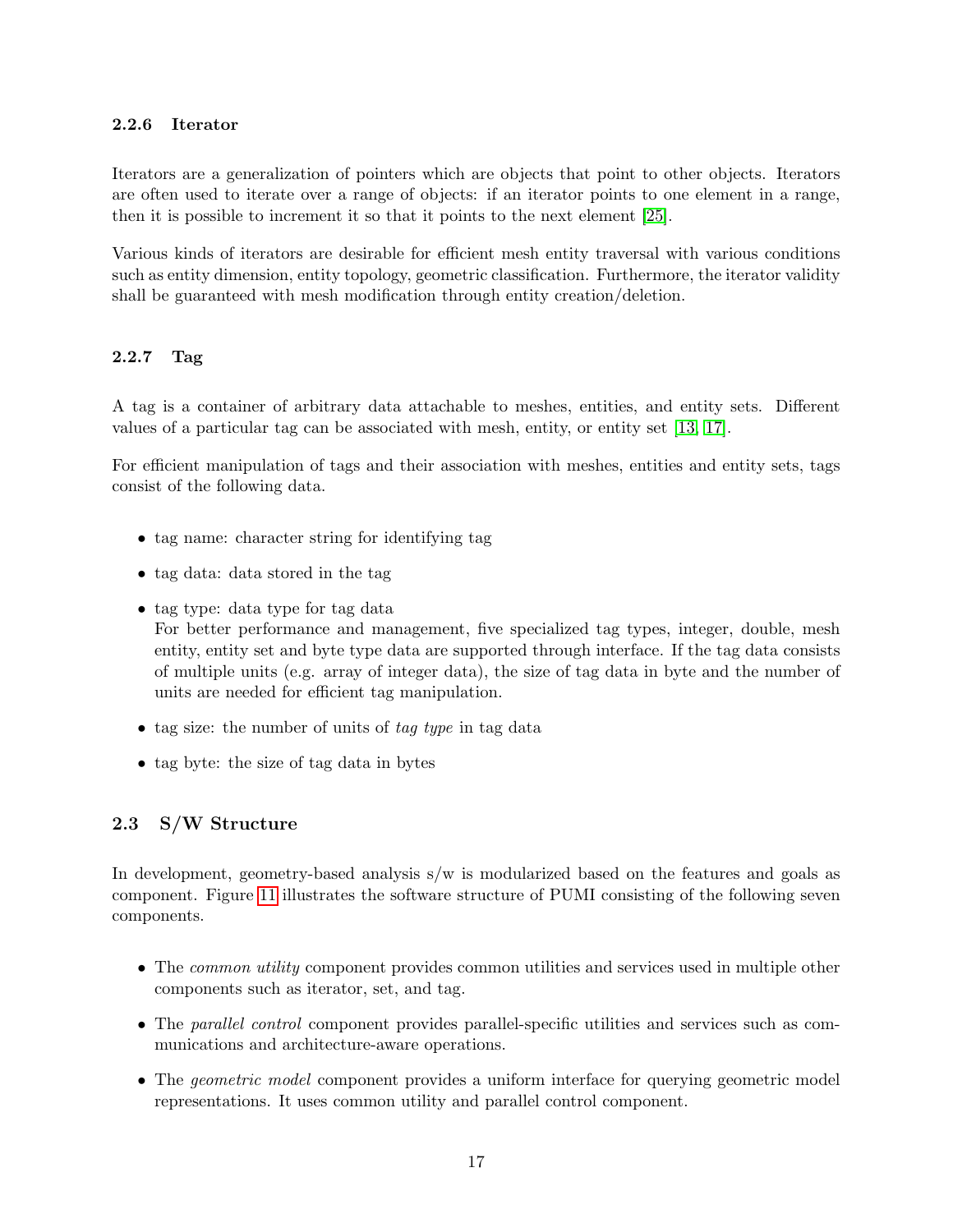

<span id="page-17-0"></span>Figure 11: Software structure of PUMI

- The partition model component is constructed based on the mesh distribution and provides mesh partitioning representation in topology to the mesh component for the support for efficient update/manipulation of mesh with respect to partitioning.
- The mesh component provides the storage and management of distributed unstructured meshes. It uses all components except for the field component.
- The field component provides the services for storage and management of solution information on the mesh. It uses common utility, parallel control and mesh components.
- The partition control component provides the services for improving mesh partitioning via graph partitioner or existing mesh information such as adajacencies.

PUMI consists of multiple libraries which are modularized based on supported features.

- pumi: a library with API hearder file and PUMI error codes. PUMI error codes are defined in the file pumi errorcode.h and the API's are defined in the file pumi.h.
- pcu: a library with parallel control and comminication. The header file is obtained in PCU.h.
- gmi: a library with SCOREC-formatted geometric model implementation.
- mds: a library with SCOREC-formatted mesh implementation.
- apf: a library with field, common mesh interface, common geometric model interface, interations between geometric model and mesh implmentation, etc. The header file is obtained in apf.h.
- parma: a library with adjacency-based mesh partitioning functions. The header file is obtained in parma.h.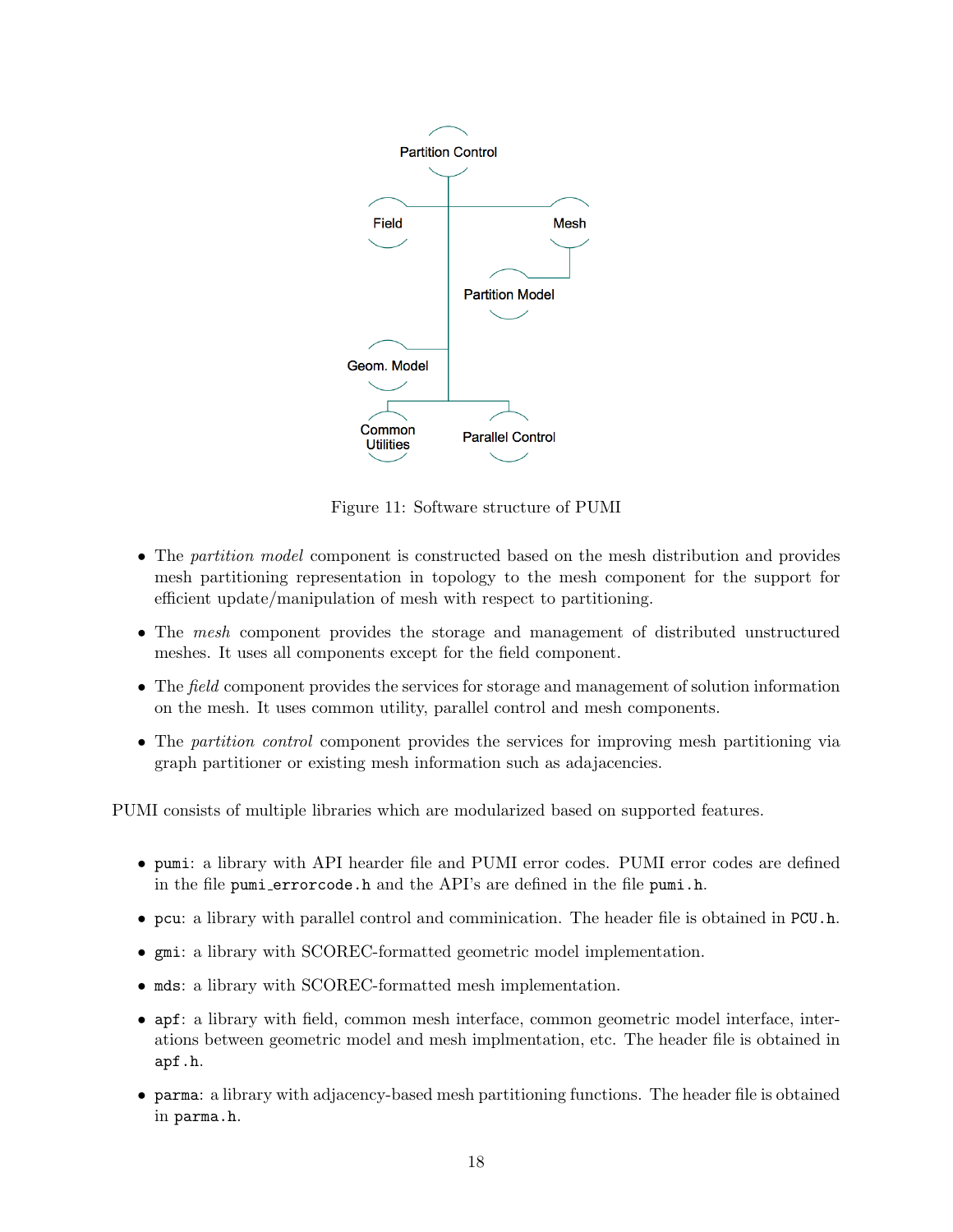• zoltan: a library to support interaction with Zoltan [\[5,](#page-87-12) [9\]](#page-87-13) graph partitioning S/W.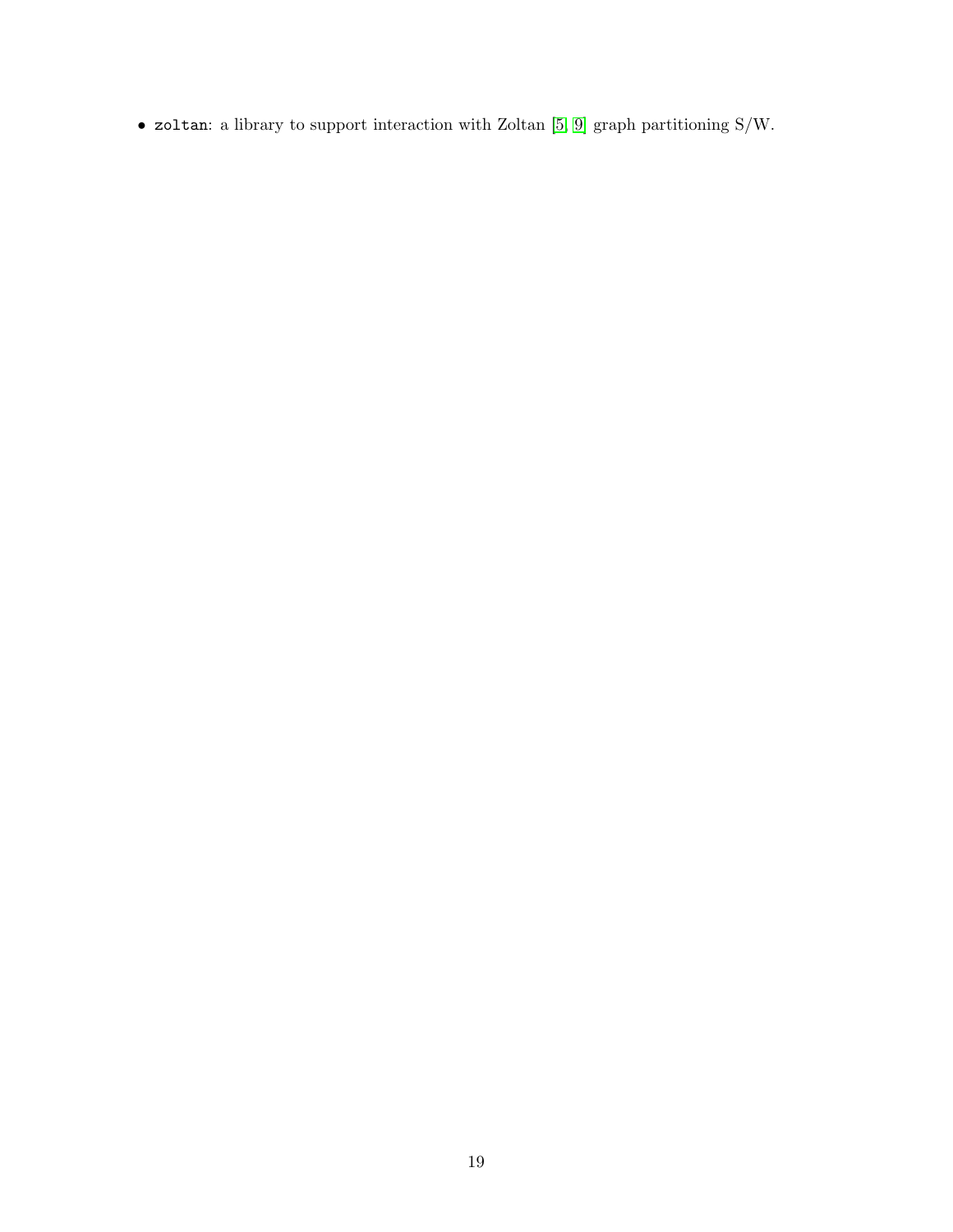# <span id="page-19-0"></span>3 Parallel Control and Communication

The PCU (Parallel Control Utility) is a library for parallel computation based on MPI with additional support for hybrid MPI/thread environments. PCU is included in PUMI to support needed parallel controls and communication for operations with distributed meshes and model.

The PCU provides three things to users:

- 1. A phased message passing API
- 2. A thread management API
- 3. Support for phased message passing between threads instead of processes

Phased message passing is similar to Bulk Synchronous Parallel, but is implemented more efficiently. All messages are exchanged in a phase, which is a collective operation involving all threads in the parallel program. During a phase, the following events happen in sequence:

- 1. All threads send non-blocking messages to other threads
- 2. All threads receive all messages sent to them during this phase

PCU provides termination detection, which is the ability to detect when all messages have been received without prior knowledge of which threads are sending to which.

To write hybrid MPI/thread programs, PCU provides a function that creates threads within an MPI process, similar to the way mpirun creates multiple processes. PCU assigns ranks to these threads and has them each run the same function, with thread-specific input arguments to the function.

Once a program has created threads using PCU, it can call the phased message passing API from within threads, which will behave as if each thread were an MPI process. Threads have unique ranks and can send messages to one another, regardless of which process they are in.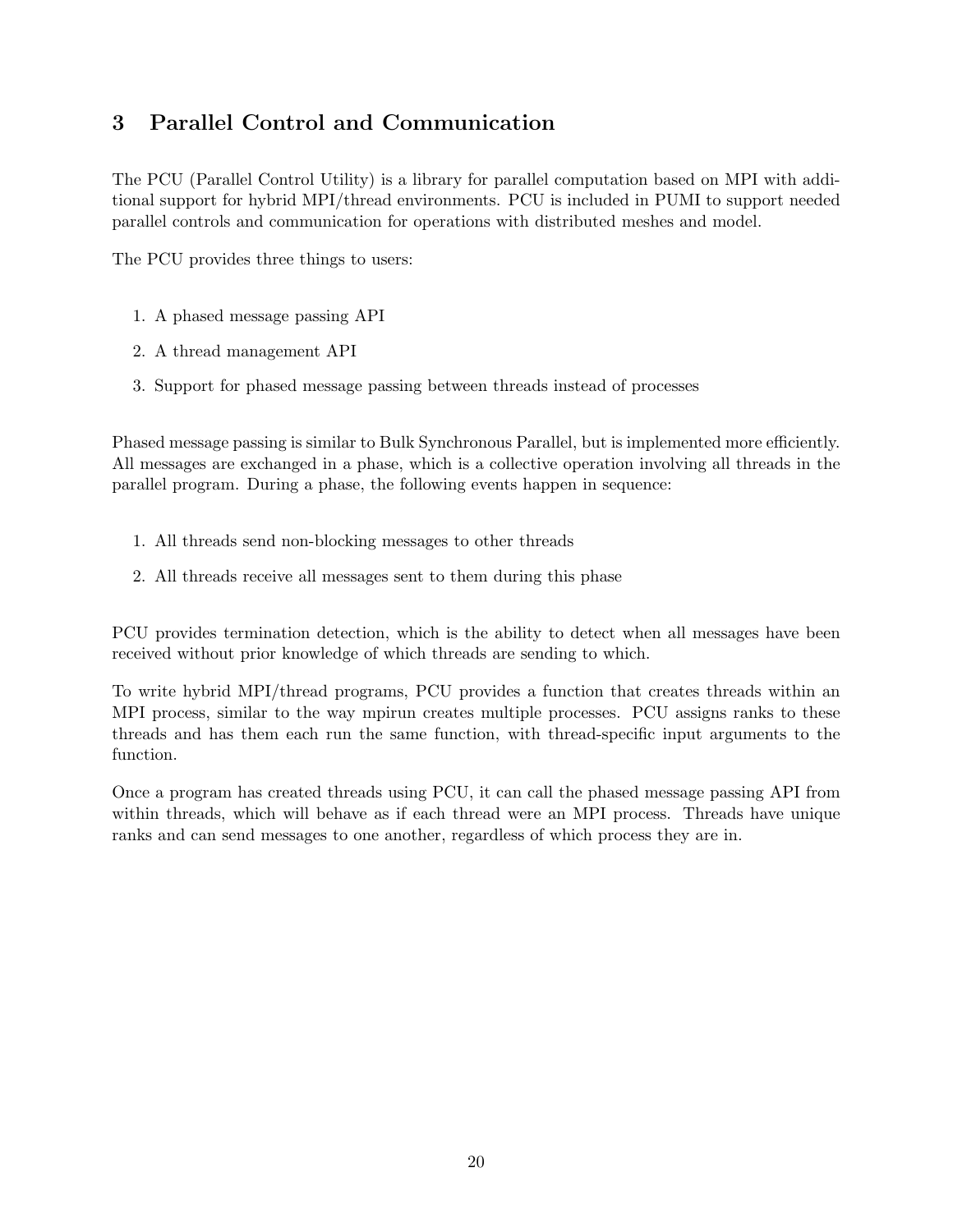# <span id="page-20-0"></span>4 Geometric Model

PUMI geometric model interface supports the ability to interrogate solid models for topological adjacency and geometric shape information.

The geometric model representation used by PUMI is a boundary representation based on the Radial Edge Data Structure [\[31\]](#page-88-8). In this representation the model is a hierarchy of topological entities called regions, shells, faces, loops, edges and vertices. This representation is general and is capable of representing non-manifold models that are common in engineering analyses. The use of a boundary representation is convenient for the association of problem attributes (e.g., loads, material properties and boundary conditions) and mesh generation control information since the entities defining the model are explicitly represented.

The classes used to represent the geometric model support operations to find the various model entities that make up a model and to find which model entities are adjacent to a given entity. Other operations relating to performing geometric queries are also supported.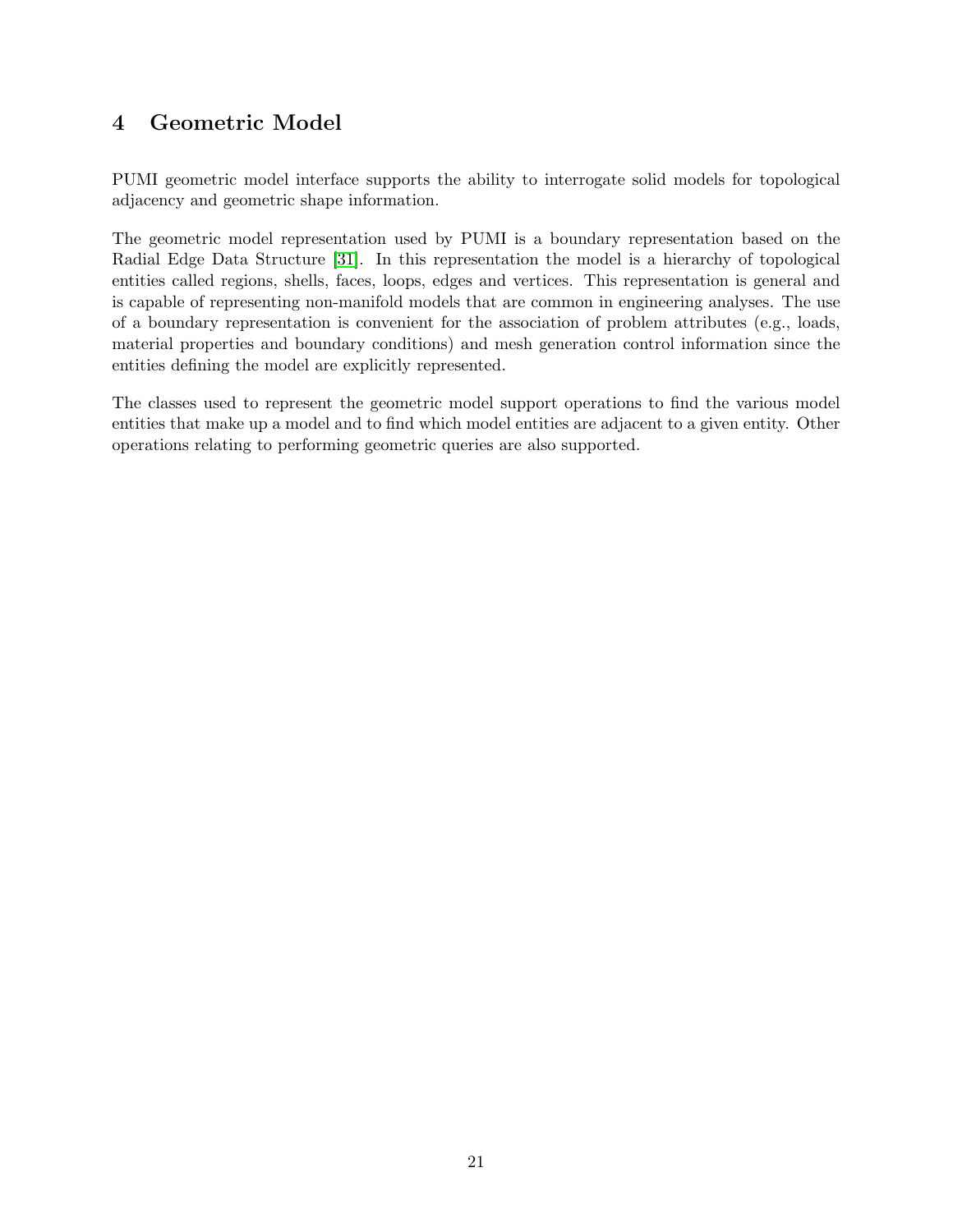<span id="page-21-2"></span>

Figure 12: Distributed mesh on three processes  $P_0$ ,  $P_1$  and  $P_2$  with two parts per each process

# <span id="page-21-0"></span>5 Distributed Mesh Management

A distributed mesh data structure is an infrastructure executing underneath providing all parallel mesh-based operations needed to support parallel adaptive analysis. An efficient and scalable distributed mesh data structure is mandatory to achieve performance since it strongly influences the overall performance of adaptive mesh-based simulations. In addition to the general mesh-based operations, the distributed mesh data structure must support  $(i)$  efficient communication between entities duplicated over multiple processes,  $(ii)$  migration of entities between processes, and  $(iii)$ dynamic load balancing.

This chapter presents the concept and functionalties of distributed mesh management. §[5.3](#page-26-1) describes a partition model that is developed in FMDB for the purpose of effectively meeting the specific functionalities of distributed meshes [\[23,](#page-88-6) [24\]](#page-88-7). The readers not interested in the internal design and implementation of the distributed meshes in FMDB might skip §[5.3](#page-26-1)

#### <span id="page-21-1"></span>5.1 Distributed Mesh Representation

A distributed mesh is a mesh divided into parts for distribution over a set of processes for specific reasons, for example, parallel computation.

#### Definition 3.1 Part

A part consists of the set of mesh entities assigned to a process. For each part, a unique global part id within an entire system and a local part id within a process can be given.

Each part will be treated as a serial mesh with the addition of mesh part boundaries to describe groups of mesh entities that are on inter-part boundaries. Mesh entities on part boundaries are duplicated on all parts on which they are used in adjacency relations. Mesh entities not on the part boundary exist on only one part and referred as internal entities. In implementation, for effective manipulation of multiple parts on each process, a single mesh data is defined on each process so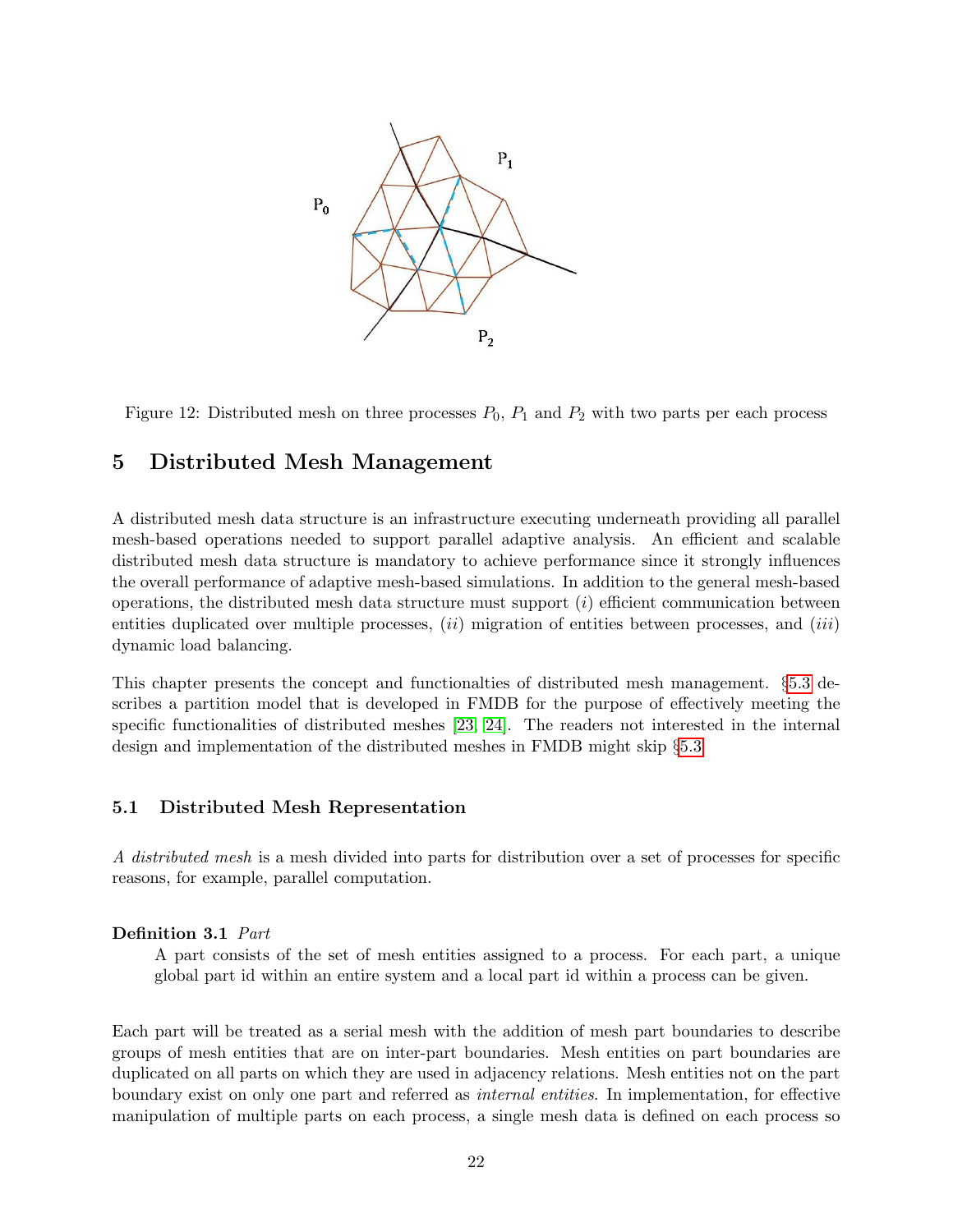multiple parts are contained in the mesh data where the mesh data is assigned to a process. The mesh data defined on each process is referred as mesh instance. Figure [12](#page-21-2) depicts a mesh that is distributed on 6 parts where the mesh instance on each process has two parts respectively. The dashed lines are part boundaries within a process and the solid black lines are part boundaries between the processes. The vertices and edges on part boundaries are duplicated on multiple parts.

In order to simply denote a set of parts where a mesh entity physically exist, termed *residence part* set, we define an operator  $\mathscr{P}.$ 

**Definition 3.2** Residence part set operator  $\mathscr{P}[M_i^d]$ 

An operator that returns a set of global part id(s) where  $M_i^d$  exists.

**Definition 3.3** Residence part equation of  $M_i^d$ <br>
If  $\{M_i^d\{M^q\}\} = [0, d < q, \mathcal{P}[M_i^d] = \{p\}$  where p is the id of a part where  $M_i^d$  exists. Otherwise,  $\widetilde{\mathscr{P}}[M_i^d] = \cup \ \mathscr{P}[M_j^d]$  $j^q \mid M_i^d \in \{ \partial (M_j^q) \}$  $_{j}^{q})\}.$ 

For any entity  $M_i^d$  not on the part boundary of any higher order mesh entities and on part p,  $\mathscr{P}[M_i^d]$  returns  $\{p\}$  since when the entity is not on the boundary of any other mesh entities of higher order, its residence part set is determined simply to be the part where it resides. If entity  $M_i^d$  is on the boundary of other higher order mesh entities,  $M_i^d$  is duplicated on multiple parts depending on the residence part set of its bounding entities since  $M_i^d$  exists wherever a mesh entity it bounds exists.

Therefore, the residence part set of  $M_i^d$  is the union of residence part set of all entities that it bounds. For a mesh topology where the entities of order  $d > 0$  are bounded by entities of order  $d-1$ ,  $\mathscr{P}[M_i^d]$  is determined to be  $\{p\}$  if  $\{M_i^d\{M_k^{d+1}\}\} = \emptyset$ . Otherwise,  $\mathscr{P}[M_i^d]$  is  $\cup \mathscr{P}[M_k^{d+1} | M_i^d]$  $\in \{ \partial (M_k^{d+1}) \}$ . For instance, for the 3D non-manifold mesh depicted in Figure [13,](#page-23-3) where  $M_1^3$  and  $M_1^2$  are on  $P_0$ ,  $M_2^3$  and  $M_2^2$  are on  $P_1$  and  $M_1^1$  is on  $P_2$ , residence part set of  $M_1^0$  are  $\{P_0, P_1, P_2\}$ since the union of residence part set of its bounding edges,  $\{M_1^1, M_2^1, M_3^1, M_4^1, M_5^1, M_6^1\}$ , are  $\{P_0,$  $P_1, P_2$ .

To migrate mesh entities to other parts, the destination part id's of mesh entities must be specified before moving the mesh entities. The residence part set equation implies that once the destination part id of a  $M_i^d$  that is not on its boundary of any other mesh entities is set, the other entities needed to migrate are determined by the entities it bounds. Thus, a mesh entity that is not on the boundary of any higher order mesh entities is the basic unit to assign the destination part id in the mesh migration procedure.

#### Definition 3.4 Partition object

The basic unit to which a destination part id is assigned. The full set of partition objects is the set of mesh entities that are not part of the boundary of any higher order mesh entities. In a 3D mesh, this includes all mesh regions, the mesh faces not bounded by any mesh regions, the mesh edges not bounded by any mesh faces or regions, and mesh vertices not bounded by any mesh edges, faces or regions. A set of unique mesh entities refered as entity set can also be a partition object if designated to be a migration unit.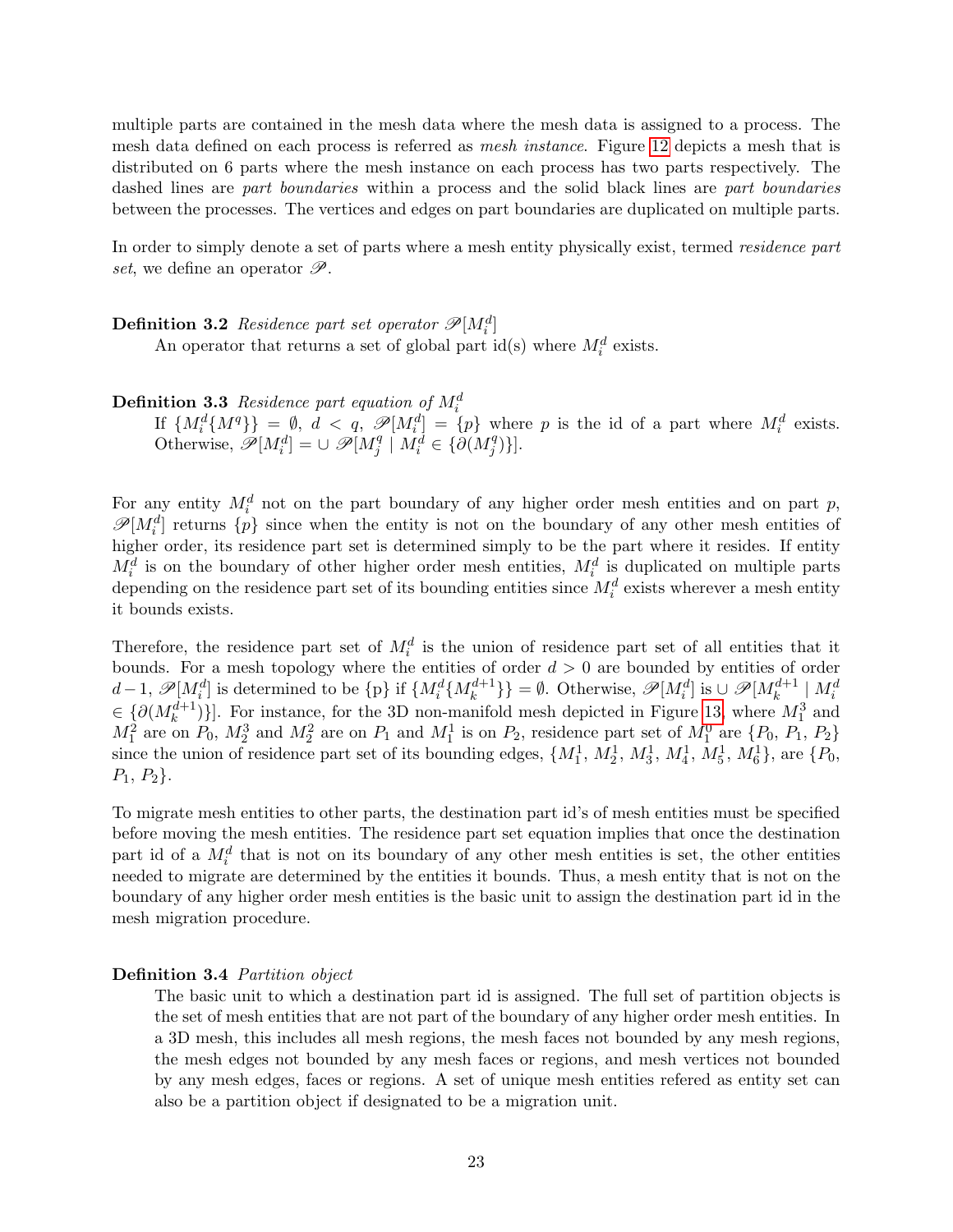

<span id="page-23-3"></span>Figure 13: Example 3D mesh distributed on three parts

In case of a manifold model, partition objects are all mesh regions in 3D and all mesh faces in 2D. In case of a non-manifold model, the careful lookup for entities not being bounded is required over the entities of one specific dimension. For example, partition objects of the mesh in Figure [13](#page-23-3) are  $M_1^1, M_1^2, M_2^2, M_1^3$ , and  $M_2^3$ .

#### <span id="page-23-0"></span>5.2 Functional Requirements

#### <span id="page-23-1"></span>5.2.1 Communication links

Mesh entities on the part boundaries (shortly, part boundary entities) must be aware of where they are duplicated.

#### Definition 3.5 Remote part

Non-self part<sup>[2](#page-23-4)</sup> where a mesh entity is duplicated.

#### Definition 3.6 Remote copy

Non-owned part boundary entities, in other words, the memory location of a mesh entity duplicated on remote part.

#### <span id="page-23-2"></span>5.2.2 Ownership

In parallel adaptive analysis, the mesh and its partitioning can change thousands of time during the simulation [\[1,](#page-87-14) [8,](#page-87-4) [16,](#page-88-2) [27\]](#page-88-14). Therefore, at the mesh functionality level, an efficient mechanism to update the mesh partitioning and keep the links between parts updated are mandatory to achieve scalability.

<span id="page-23-4"></span><sup>&</sup>lt;sup>2</sup>A part that is not in the current local part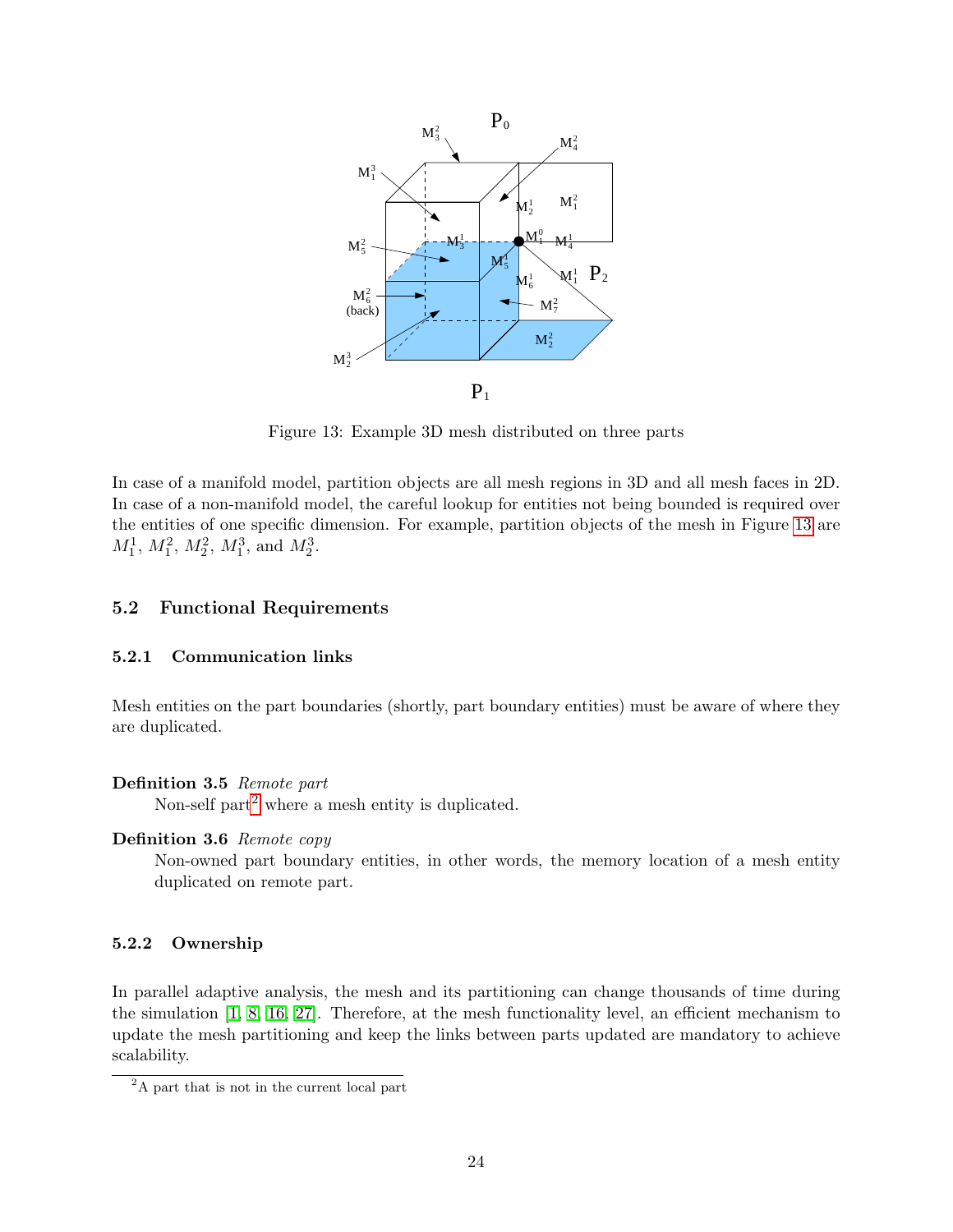

Figure 14: A distributed mesh on four processes with one part per process [\[13\]](#page-87-11)

<span id="page-24-1"></span>

<span id="page-24-2"></span>Figure 15: A distributed mesh on four parts with ghost entities [\[13\]](#page-87-11)

For entities on part boundaries duplicated on multiple parts, it is beneficial to assign a specific part as the owner with charge of modification, communication or computation of the copies. For the purpose of simple denotation, a part bounday entity owned by the self part is referred as owner of other entities copied on other parts.

Figure [14](#page-24-1) depicts a mesh that is distributed on four processes with a single part per process. Entities on part boundaries are either of owner or copies. Internal entities are owners.

#### <span id="page-24-0"></span>5.2.3 Ghosting

To avoid communications between the parts, it is beneficial to support the ability to have a copy of non-part boundary entities on other part, referred as ghosting [\[13\]](#page-87-11).

#### Definition 3.7 Ghost copy or ghost entity

Non-owned, non-part-boundary entity in a part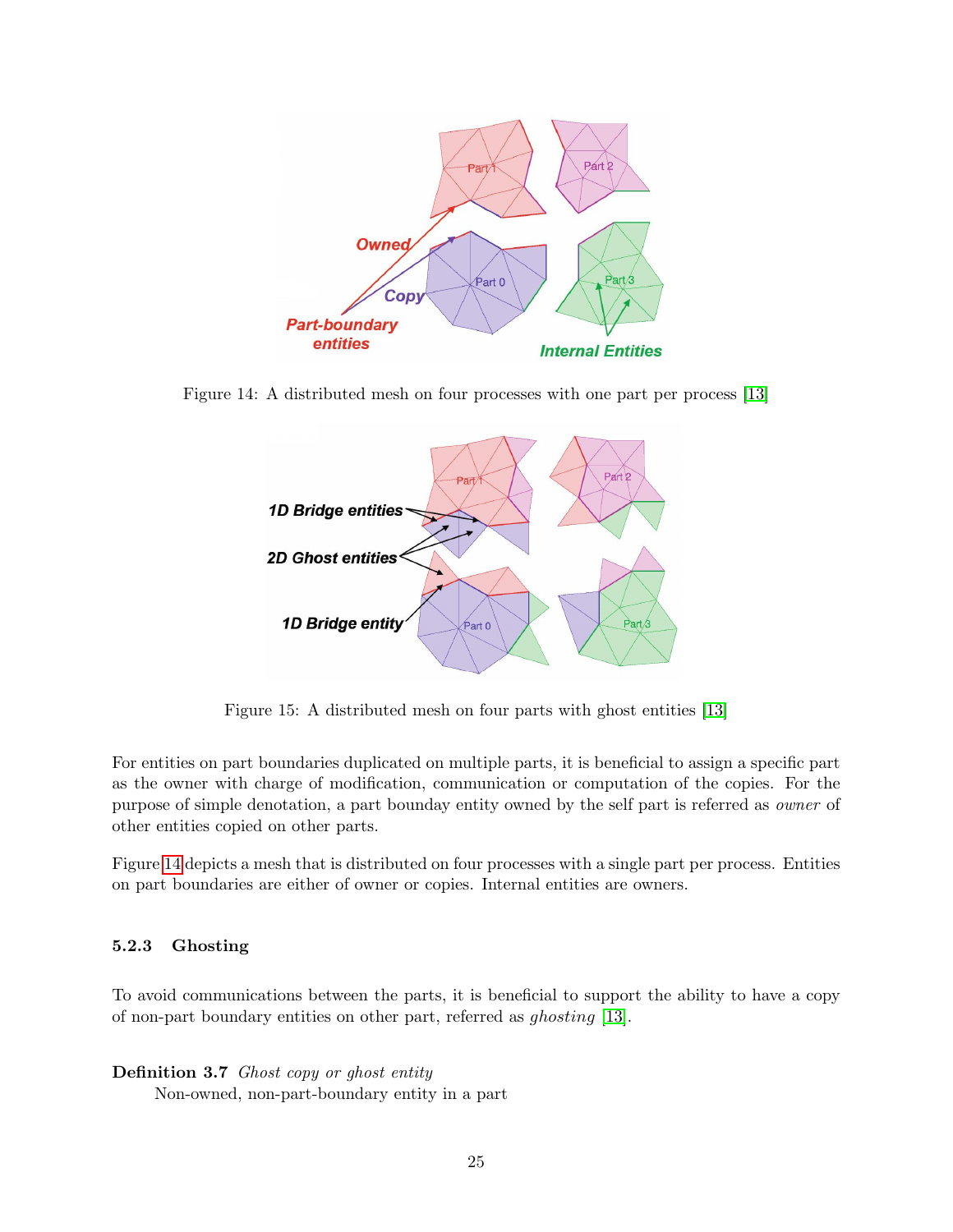

<span id="page-25-0"></span>Figure 16: 3-layer ghosting: (left to right) initial 6-part mesh, part 3 with 3 ghost layers, and part 4 with 3 ghost layers

Figure [15](#page-24-2) depicts a distributed mesh on four parts with ghost entities along the part boundaries. Similar to ownership of part boundary entities, the original owner entity is designated as owner of all ghost copies.

To perform a layer-based ghosting, four input parameters are needed:

- bridge (entity) dimension
- ghost (entity) dimension
- the number of layers
- a true/false flag indicating whether to include non-owned part boundary entities will be included for bridge entities. If true, all part boundary entities of bridge dimension are considered to construct ghost layer(s). If false, only owned part boundary entities of bridge dimension are considered.

Ghost entities are specified through a *bridge* dimension. The number of layers is measured from the inter-part interfaces. For example, to get two layers of region entities in the ghost layer, measured from faces on the interface, bridge dimension, ghost dimention, and the number of layers shall be, respectively, 2, 3, 2. The number of layers specified is with respect to the global mesh, that is, ghosting may extend beyond a single neighboring process if the number of layers is high.

In Figure [15,](#page-24-2) The input parameters of ghosting (bridge dimension, ghost dimension, the number of layers and a flag) are  $[1, 2, 1, true]$ .

The left figure in Figure [16](#page-25-0) depicts 6-part distributed mesh. The parts 0 to 5 are colored in red, orange, green, blue, turquoise, and gray respectively. The middle and right figure in Figure [16](#page-25-0) illustrate the part 3 and part 4 with 3 ghost layers, where the original mesh entities are colored in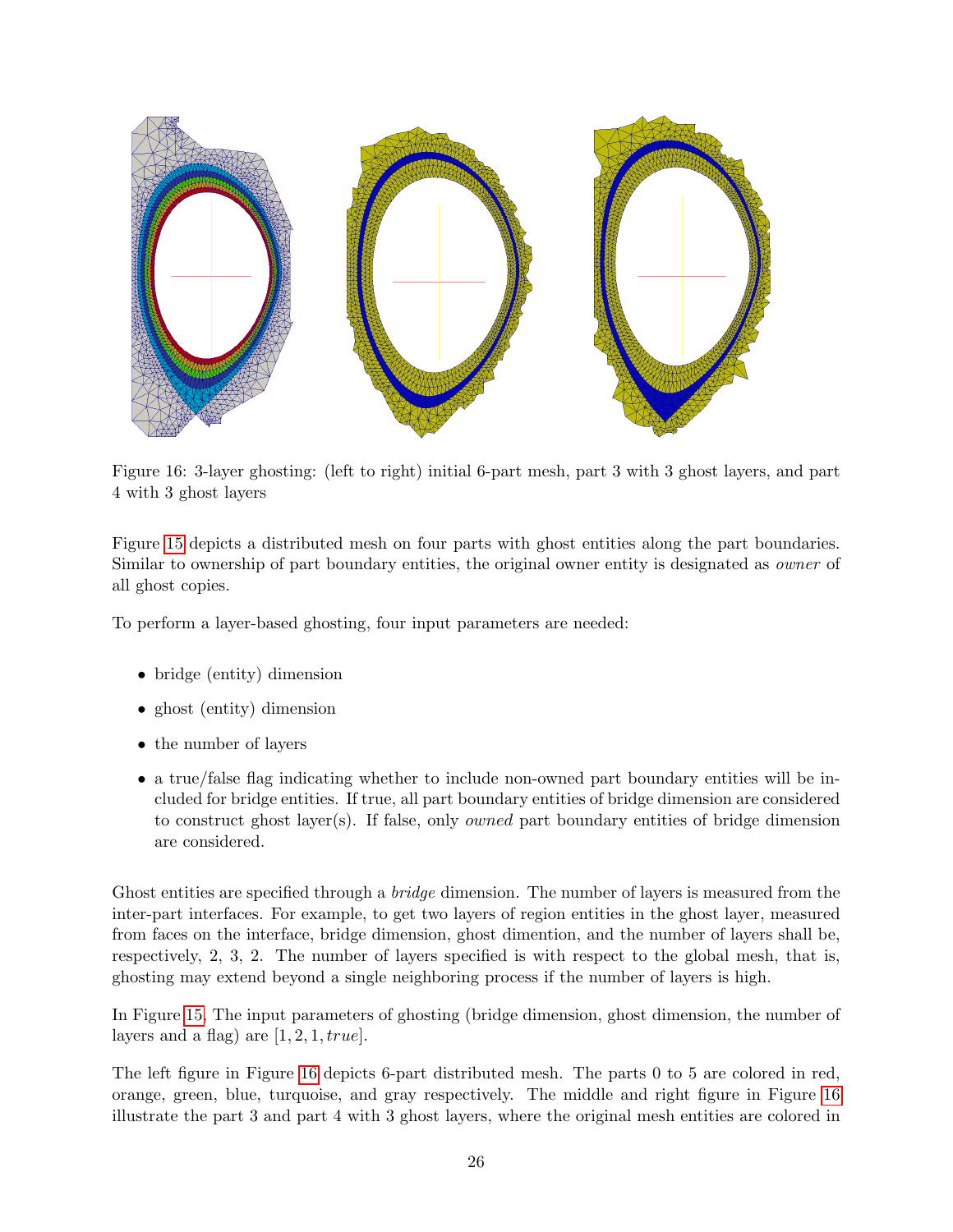

Figure 17: Hierarchy of domain decomposition: (left to right) geometry model, partition model, and distributed mesh on 4 processes

<span id="page-26-2"></span>blue and the ghost copies are colored in yellow. The input parameters of ghosting procedure are  $[0, 2, 3, true].$ 

## <span id="page-26-0"></span>5.2.4 Migration

For effective management of distributed mesh with multiple parts per process, the following migration procedures are needed.

- Migrating entities and entity sets between parts with tag
- Migrating whole parts between processes
- Redistributing mesh. For example, splitting n part mesh to m parts,  $n \neq m$ , to load the mesh on an m process machine.

## <span id="page-26-1"></span>5.3 A Partition Model

To meet the goals and functionalities of distributed meshes, a partition model has been developed between the mesh and the geometric model. As illustrated in Figure [17,](#page-26-2) the partition model can be viewed as a part of hierarchical domain decomposition. Its purpose is to represent mesh partitioning in topology and support mesh-level parallel operations through inter-part boundary links with ease.

The specific implementation is the parallel extension of the unstructured mesh representation, such that standard mesh entities and adjacencies are used on processes only with the addition of the partition entity information needed to support all operations across multiple processes.

The partition model introduces a set of topological entities that represents the collections of mesh entities based on their location with respect to the partitioning. Grouping mesh entities to define a partition entity can be done with multiple criteria based on the level of functionalities and needs of distributed meshes. These constructs are consistent with the ITAPS iMeshP specification [\[13\]](#page-87-11).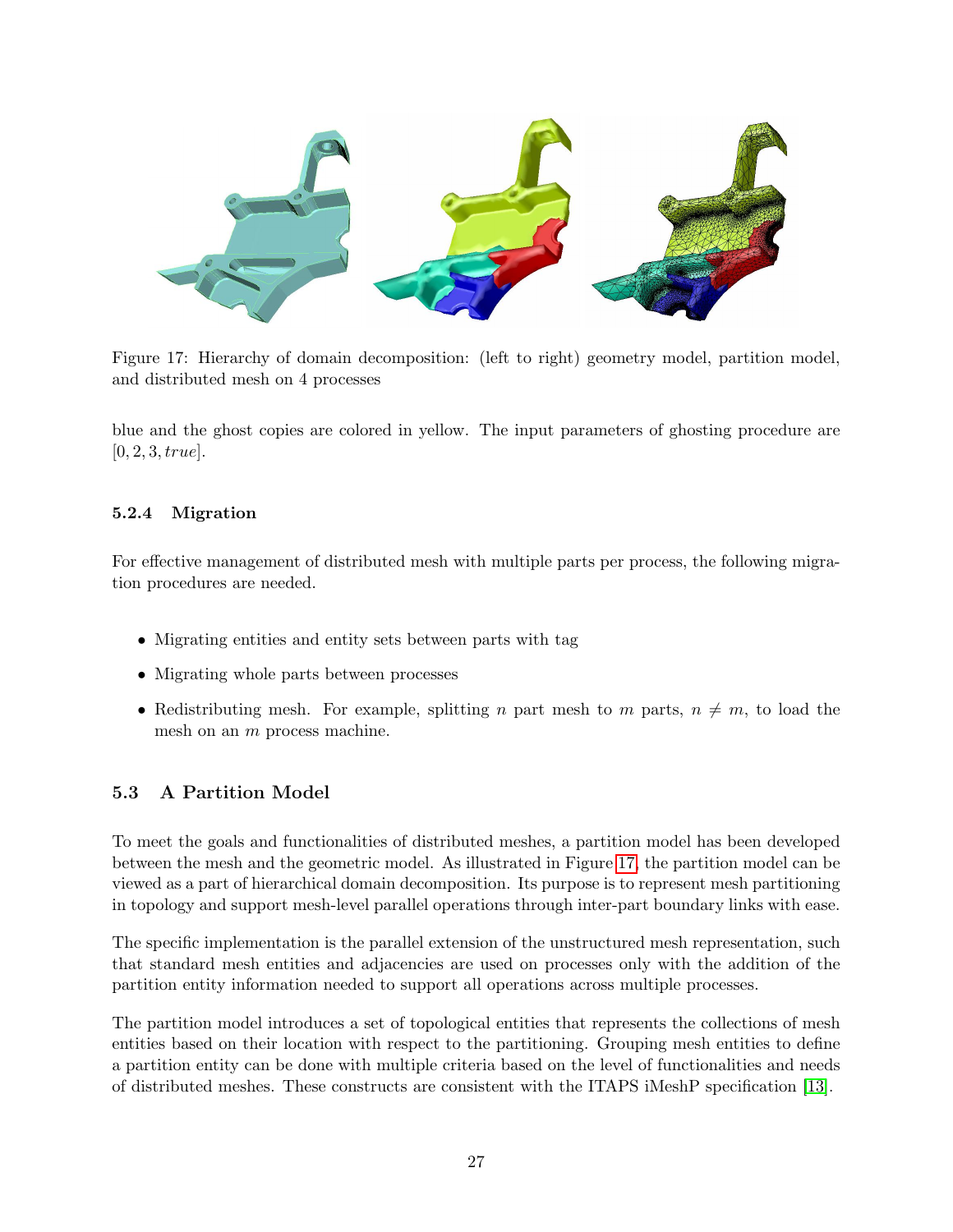At a minimum, *residence part set* must be a criterion to be able to support the inter-part communications. Connectivity between entities is also desirable for a criterion to support operations quickly and can be used optionally. Two mesh entities are *connected* if they are on the same part and reachable via adjacency operations. The connectivity is expensive but useful in representing separate chunks in a part. It enables diagnoses of the quality of mesh partitioning immediately at the partition model level. In our implementation, for the efficiency purpose, only residence part set is used for the criterion.

#### Definition 2.8 Partition (model) entity

A topological entity in the partition model,  $P_i^d$ , which represents a group of mesh entities of dimension d, that have the same  $\mathscr{P}$ . Each partition model entity is uniquely determined by  $\mathscr{P}.$ 

Each partition model entity stores dimension, id, residence part set, and the owning part. From a mesh entity level, by keeping proper relation to the partition model entity, all needed services to represent mesh partitioning and support inter-part communications are easily supported.

#### Definition 2.9 Partition classification

The unique association of mesh topological entities of dimension  $d_i$ ,  $M_i^{d_i}$ , to the topological entity of the partition model of dimension  $d_j$ ,  $P_j^{d_j}$  where  $d_i \leq d_j$ , on which it lies is termed partition classification and is denoted  $M_i^{d_i} \subset P_j^{d_j}$  $\int\limits_{j}^{a_j}$  .

#### Definition 2.10 Reverse partition classification

For each partition entity, the set of equal order mesh entities classified on that entity defines the reverse partition classification for the partition model entity. The reverse partition classification is denoted as  $\operatorname{RC}(P_j^d) = \{M_i^d \mid M_i^d \sqsubset P_j^d\}.$ 

Figure [18](#page-28-0) illustrates a 3D distributed mesh with mesh entities labeled with arrows indicating the partition classification of the entities onto the partition model entities and its associated partition model. The mesh vertices and edges on the thick black lines are classified on partition edge  $P_1^1$ . The mesh vertices, edges and faces on the shaded planes are classified on the partition faces pointed with each arrow. The remaining mesh entities are non-part boundary entities, therefore they are classified on the partition regions. Note the reverse classification returns only the same order mesh entities. The reverse partition classification of  $P_1^1$  returns mesh edges located on the thick black lines, and the reverse partition classification of partition face  $P_i^2$  returns mesh faces on the shaded planes.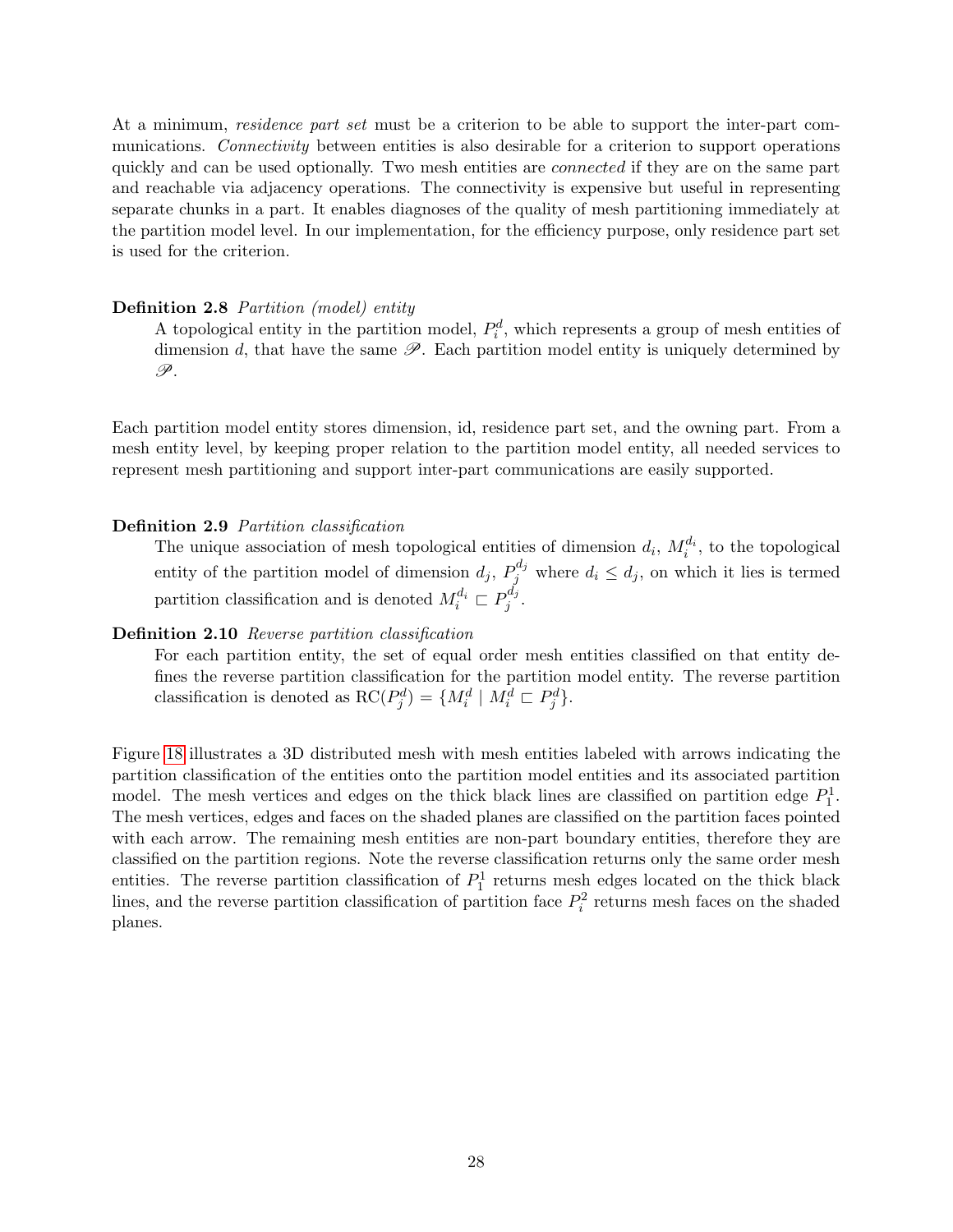

<span id="page-28-0"></span>Figure 18: Distributed mesh and its association with the partition model via partition classifications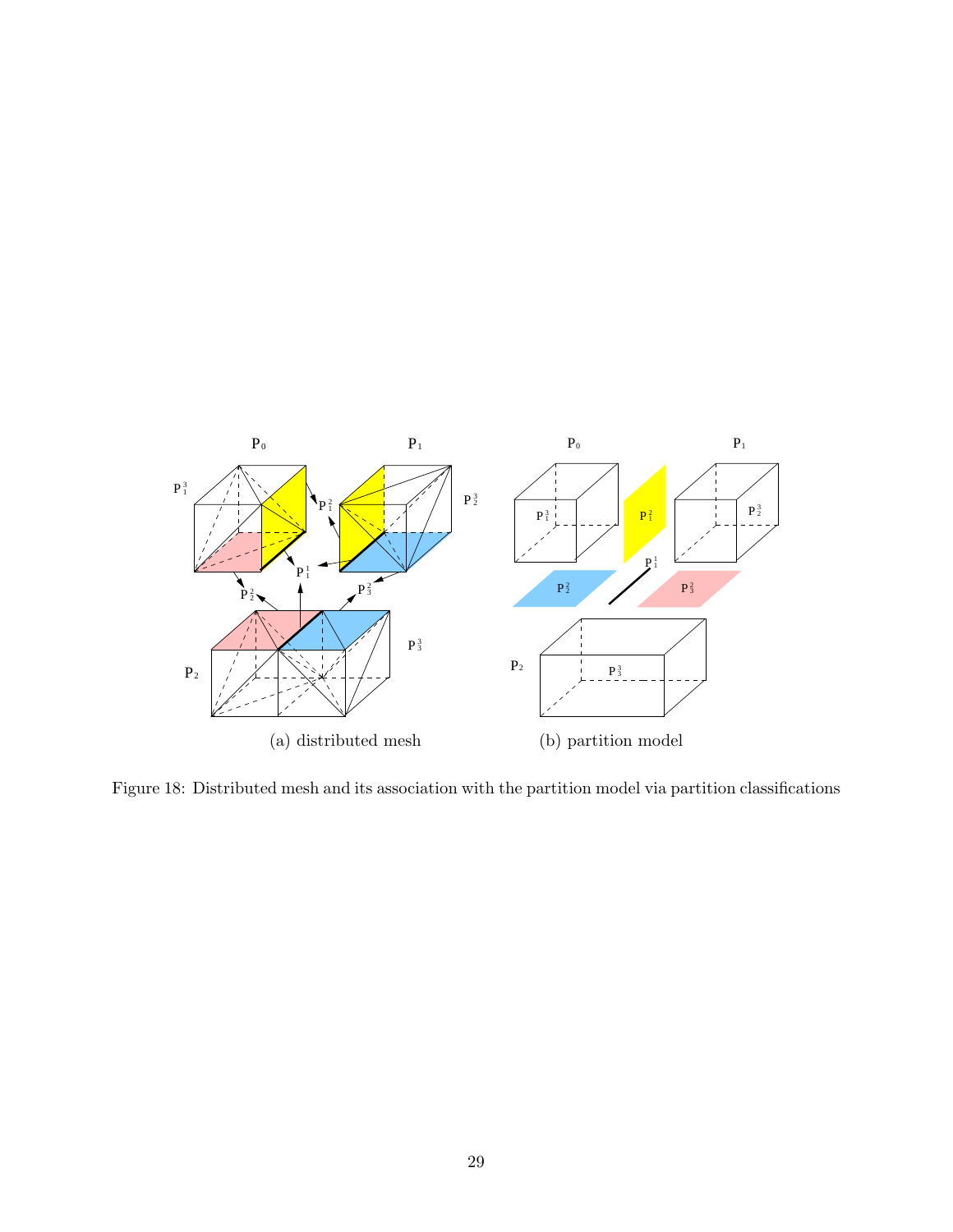# <span id="page-29-0"></span>6 Interface Structure

The PUMI API's are provided in the file ''pumi.h''. Please be noted that in the current PUMI release, an entity set and multiple parts per process are not supported. Herein, with a single part per process, a mesh instance and a part handle are interchangeable.

## <span id="page-29-1"></span>6.1 API naming convention

PUMI API function name consists of two or three words connected with '...

- the first word is "pumi"
- the second word is an operation target. If the operation target is system-wide, the operation target is ommited. For instance, the function that initializes the PUMI service is *pumi\_start*.
- the third word is the operation description starting with a verb. For example, the function pumi\_mesh\_getNumEnt returns the number of mesh entities with specific type. The function  $pumi\_gent\_getID$  returns the global ID of geometric model entity.

The following are operation targets used in the second word.

- *geom*: the api is performed on a geometric model
- *gent*: the api is performed on a geometric model entity
- mesh: the api is performed on a local mesh or global mesh
- *ghost*: the api performs ghosting functions
- *ment*: the api is performed on a mesh entity
- tag: the api is performed on a tag handle
- *field*: the api is performed on a field object
- *shape*: the api is performed on a field shape object
- *node*: the api is performed on a field node
- *numbering*: the api is performed on a numbering object

## <span id="page-29-2"></span>6.2 Abbreviation

Abbreviations may be used in API naming. See http://scorec.rpi.edu/wiki/Abbriviations for more information.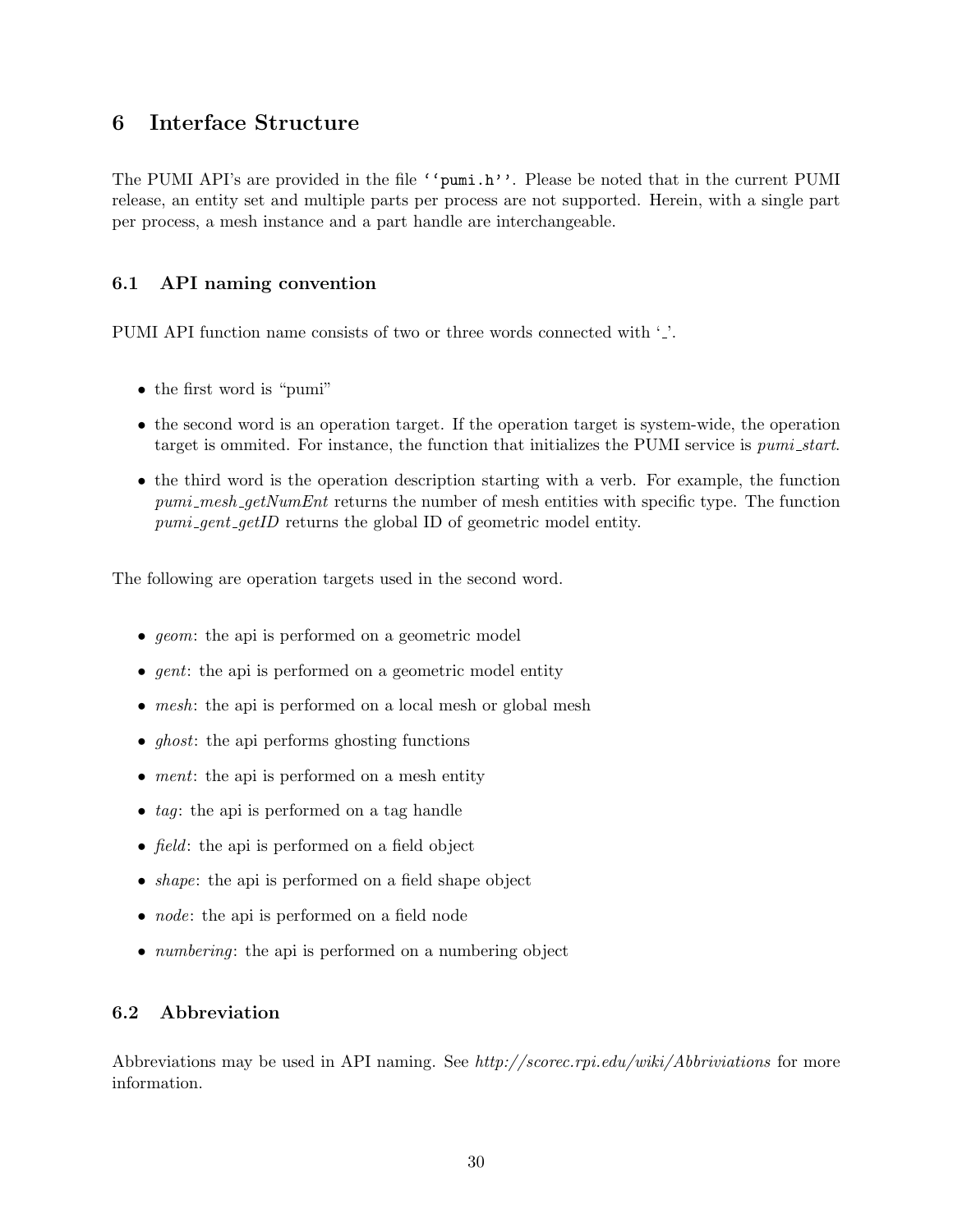## <span id="page-30-0"></span>6.3 Data Types and Classes

For a geometry, partition and mesh model, the term instance is used to indicate the model data existing on each process. For example, a mesh instance on process  $i$  means a pointer to a mesh data structure on process  $i$ , in which all mesh entities on process  $i$  are contained and from which they are accessible. For all other data such as entity and entity set, the term handle is used to indicate the pointer to the data. For example, a mesh entity handle means a pointer to the mesh entity data. The predefined data type has a prefix  $p$  to indicate the pointer data type.

The following are predefined data types used in the interface function parameters.

| pGeom               | geometric model instance                                                                                     |
|---------------------|--------------------------------------------------------------------------------------------------------------|
| pGeomEnt            | geometric entity handle                                                                                      |
| pMesh               | mesh instance                                                                                                |
| pMeshEnt            | mesh entity handle (i.e., vertex, edge, face, region)                                                        |
| pOwnership          | an ownership handle to allow user-defined ownership rule for part boundary entities                          |
| Vector <sub>3</sub> | an array of three doubles to hold the coordinate information of node                                         |
| Adjacent            | an array of entities to hold the adjacency                                                                   |
| EntityVector        | std::vector of mesh entity handle (pMeshEnt)                                                                 |
| Copies              | std::map of part ID (int) and mesh entity handle (pMeshEnt) to hold remote or<br>ghost copies                |
| Parts               | std::set of part ID (int)                                                                                    |
| pTag                | tag handle for geometric model                                                                               |
| pMeshTag            | tag handle for mesh                                                                                          |
| pGeomIter           | iterator traversing over global geometric model entities                                                     |
| pMeshIter           | iterator traversing over local mesh entities                                                                 |
| pCopyIter           | iterator traversing Copies                                                                                   |
| pShape              | shape function handle to define how the field nodes are distributed                                          |
| pField              | field handle                                                                                                 |
| pNumbering          | numbering handle to assign local numbering to multiple degree of freedoms in field                           |
| pGlobalNumbering    | nodes<br>global numbering handle to assign global numbering to multiple degree of freedoms<br>in field nodes |

The following classes are defined to support mesh re-distribution and ghosting.

| Migration | a class to define migration plan                 |
|-----------|--------------------------------------------------|
|           | Distribution a class to define distribution plan |
| Ghosting  | a class to define ghosting plan                  |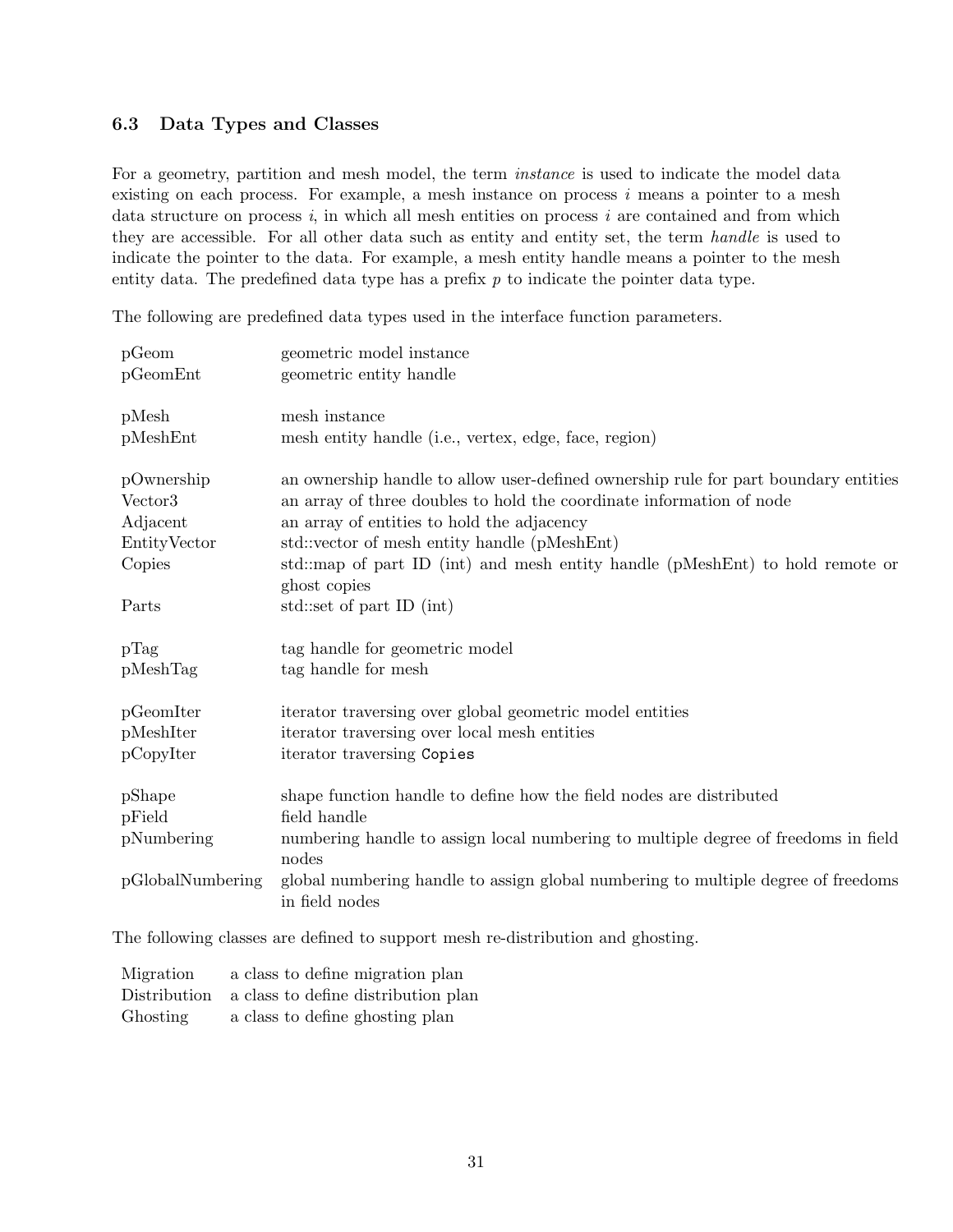## <span id="page-31-0"></span>6.4 Enumeration Types

The enumeration type for tag data type is:

```
enum PUMI_TagType {
   PUMI_DBL = 0 /* double */,
   PUMI_INT, /* 1 - integer */PUMI_LONG, /* 2 - long integer */
   PUMI_ENT, /* 3 - entity handle. Only for geometric model*/
   PUMI_SET, /* 4 - set handle. NOT SUPPORTED */
   PUMI_PTR, /* 5 - opaque pointer. Only for geometric model*/
   PUMI_STR, /* 6 - string. NOT SUPPORTED */
   PUMI_BYTE /* 7 - 1 byte character. Only for geometric model */
}
```
For geometric model, the supported tag types are PUMI DBL, PUMI INT, PUMI LONG, PUMI ENT, PUMI PTR, and PUMI BYTE. For mesh, the supported tag types are PUMI DBL, PUMI INT, and PUMI\_LONG.

The enumeration type for entity topology is:

```
enum PUMI_EntTopology {
 PUMI_VERTEX, // 0
 PUMI_EDGE, // 1
 PUMI_TRIANGLE, // 2
 PUMI_QUAD,// 3
 PUMI_TET, // 4
 PUMI_HEX, // 5
 PUMI_PRISM, // 6
 PUMI_PYRAMID // 7
};
```
The enumeration type for field data type is:

```
enum PUMI_FieldType {
 PUMI_SCALAR, // a single scalar value
 PUMI_VECTOR, // a 3D vector
 PUMI_MATRIX, // a 3x3 matrix
 PUMI_PACKED // a user-defined set of components
};
```
## <span id="page-31-1"></span>6.5 Error Codes

If the API function returns an error code and the function succeeds, it returns 0, otherwise, it returns a positive integer representing a type of error. The error codes are defined in *pumi\_errorcode.h.*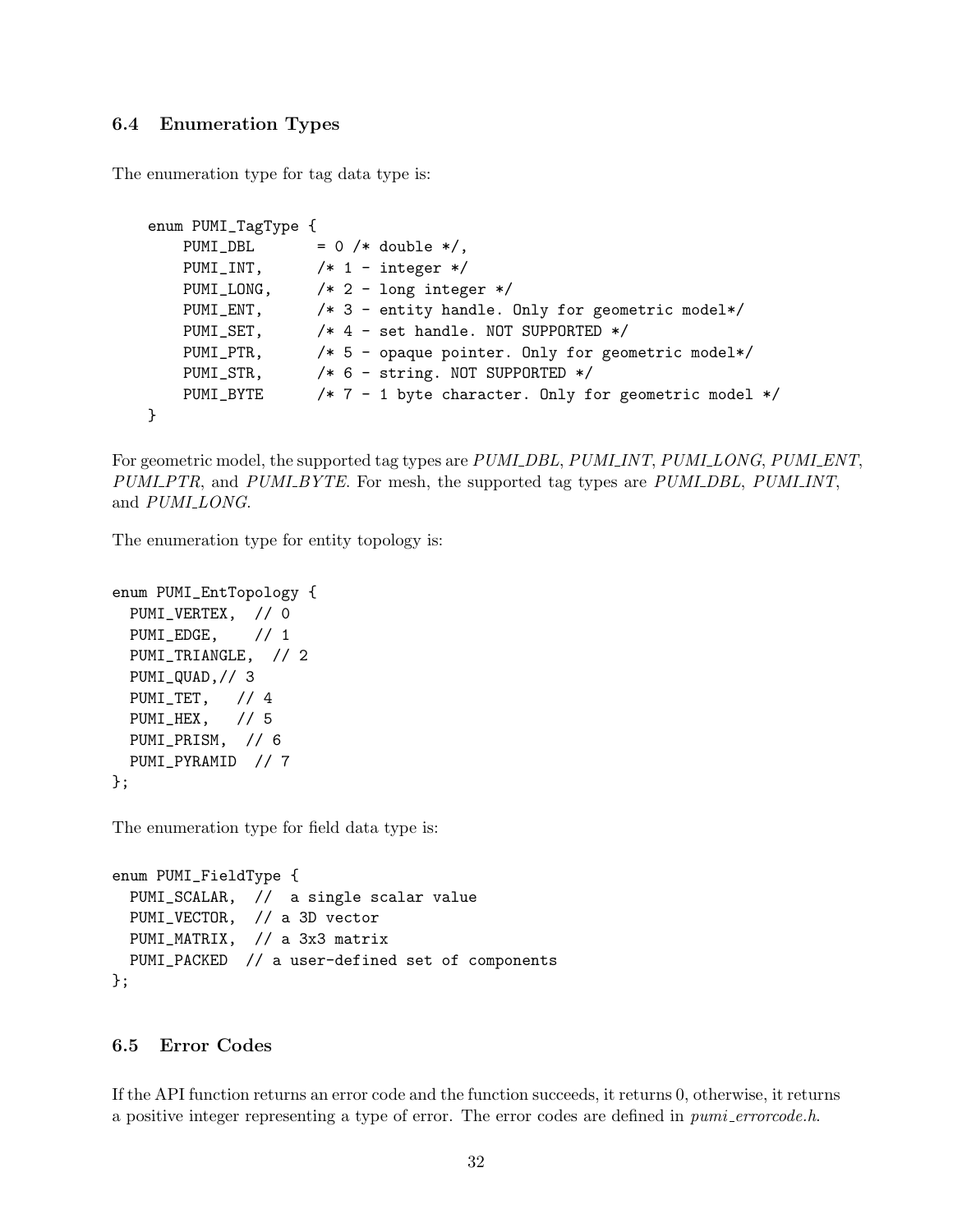enum PUMI\_ErrCode { PUMI\_SUCCESS = 0, // no error PUMI\_MESH\_ALREADY\_LOADED, PUMI\_FILE\_NOT\_FOUND, PUMI\_FILE\_WRITE\_ERROR, PUMI\_NULL\_ARRAY, PUMI\_BAD\_ARRAY\_SIZE, PUMI\_BAD\_ARRAY\_DIMENSION, PUMI\_INVALID\_ENTITY\_HANDLE, PUMI\_INVALID\_ENTITY\_COUNT, PUMI\_INVALID\_ENTITY\_TYPE, PUMI\_INVALID\_ENTITY\_TOPO, PUMI\_BAD\_TYPE\_AND\_TOPO, PUMI\_ENTITY\_CREATION\_ERROR, PUMI\_INVALID\_TAG\_HANDLE, PUMI\_TAG\_NOT\_FOUND, PUMI\_TAG\_ALREADY\_EXISTS, PUMI\_TAG\_IN\_USE, // try to delete a tag that is in use PUMI\_INVALID\_SET\_HANDLE, PUMI\_INVALID\_ITERATOR, PUMI\_INVALID\_ARGUMENT, PUMI\_MEMORY\_ALLOCATION\_FAILED, PUMI\_INVALID\_MESH\_INSTANCE, PUMI\_INVALID\_GEOM\_MODEL, PUMI\_INVALID\_GEOM\_CLAS, PUMI\_INVALID\_PTN\_CLAS, PUMI\_INVALID\_REMOTE, PUMI\_INVALID\_MATCH, PUMI\_INVALID\_PART\_HANDLE, PUMI\_INVALID\_PART\_ID, PUMI\_INVALID\_SET\_TYPE, PUMI\_INVALID\_TAG\_TYPE, PUMI\_ENTITY\_NOT\_FOUND, PUMI\_ENTITY\_ALREADY\_EXISTS, PUMI\_REMOTE\_NOT\_FOUND, PUMI\_GHOST\_NOT\_FOUND, PUMI\_CB\_ERROR, PUMI\_NOT\_SUPPORTED, PUMI\_FAILURE,

}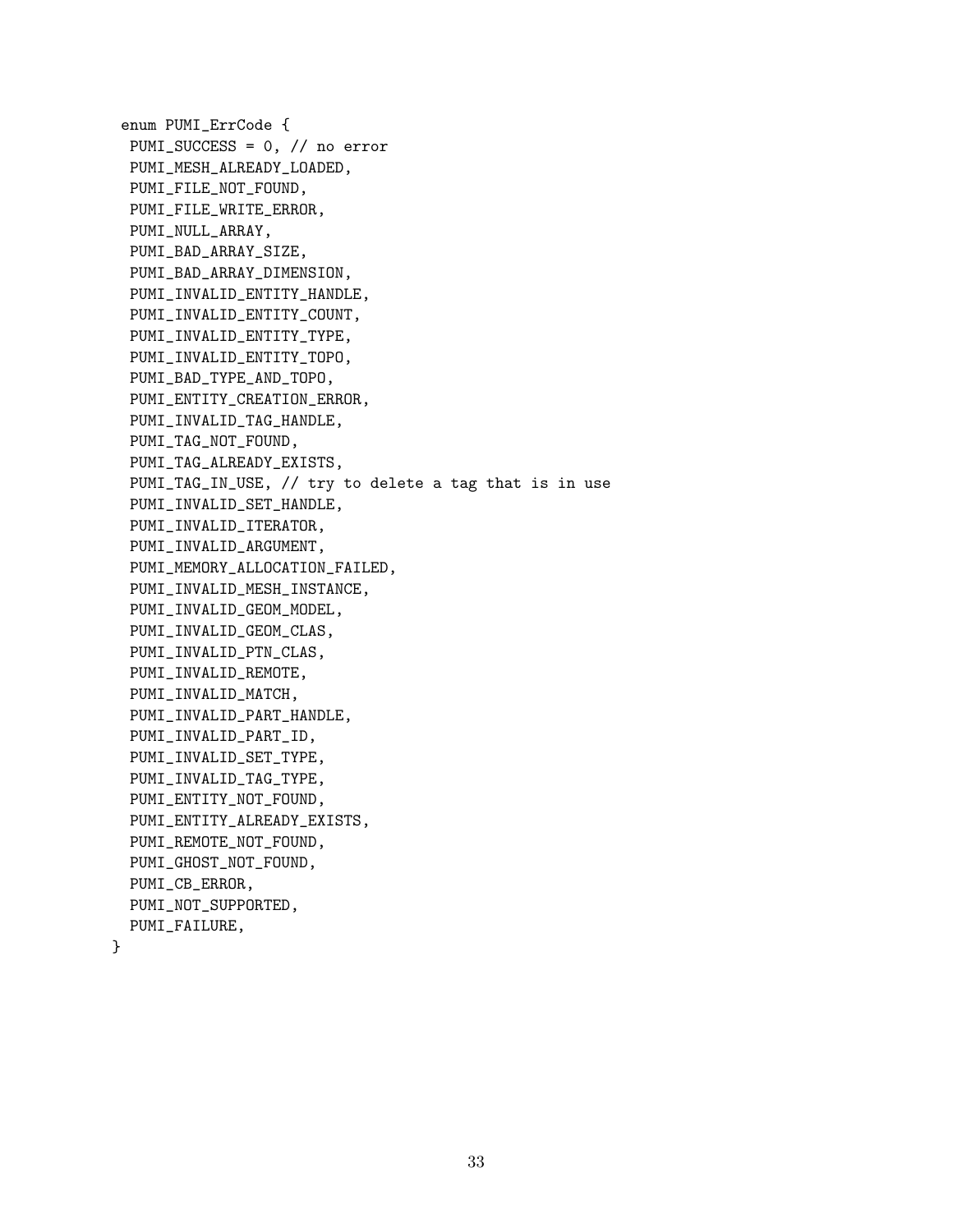# <span id="page-33-0"></span>7 Comminication API's

 $\emph{``PCU.h''}$  provides the API functions for parallel communications including MPI.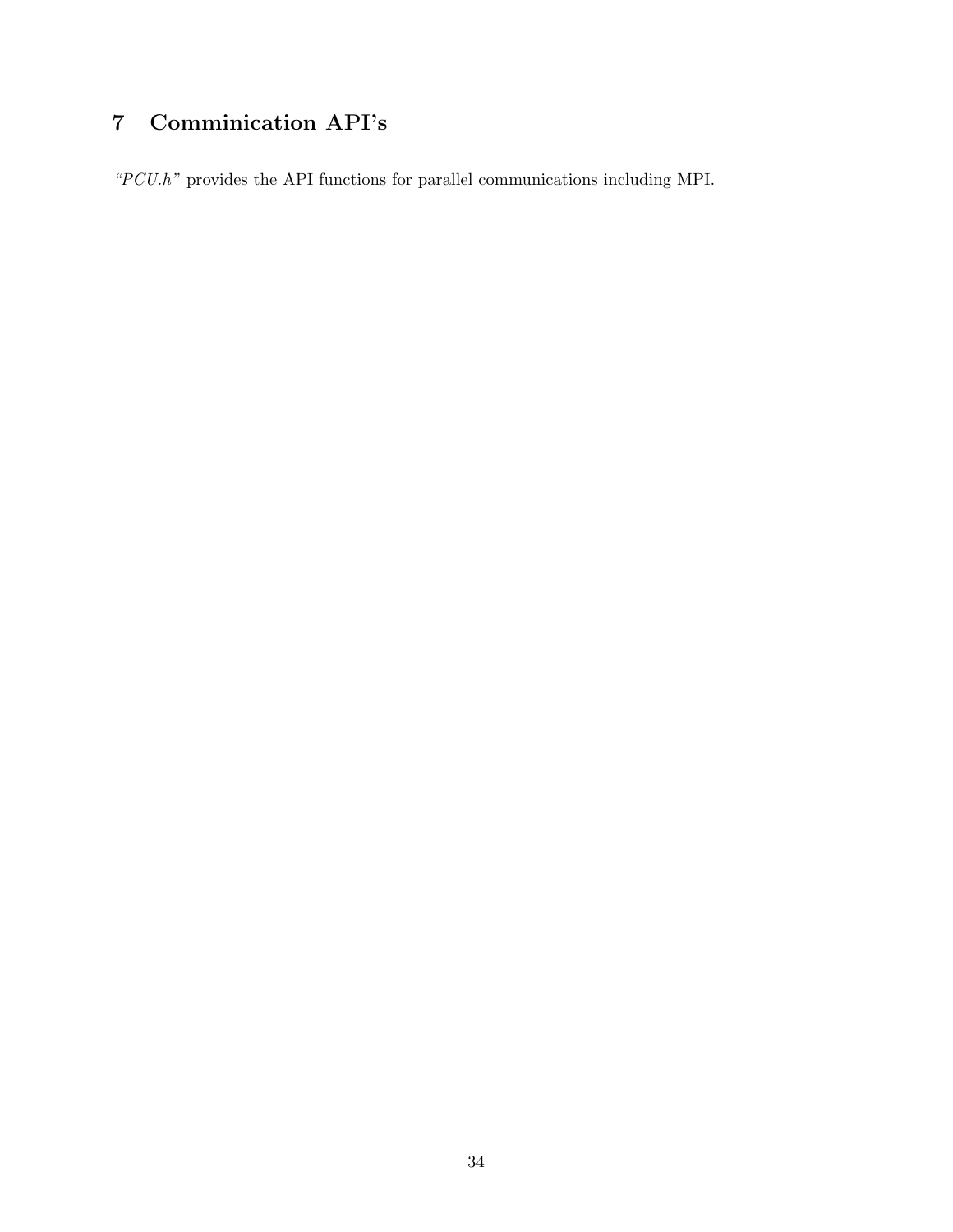# <span id="page-34-0"></span>8 System-wide API's

This section describes API functions and enumeration types which are not bounded with a specific geometric model or mesh data.

void pumi\_start()

Initialize parallel services pertinent to PUMI.

#### void pumi\_finalize(bool /\* in \*/ do\_mpi\_finalize=false)

Finalize parallel services and clean the memory. If the input parameter  $do_{mpi}$ -finalize is true, MPI finalization is performed as well.  $do_{mpi}$ -finalize is optional (default: false).

int pumi\_size()

Return the number of processes.

int pumi\_rank()

Return the MPI rank in communicator. Rank starts from 0.

void pumi\_sync()

Synchronize all processes in communicator

```
void pumi_printSys()
```
Print system information such as host name, processor, operating system, etc. (Example) Linux node10.borg.scorec.rpi.edu 2.6.9-89.ELsmp SMP Mon Jun 22 12:31:33 EDT 2009 x86 64.

double pumi\_getMem()

Return the heap memory increase (MB) on local process since  $pumi\_start()$ .

double pumi\_getTime()

Return the current time in second.

```
void pumi_printTimeMem(
        const char* /* in */ msg,
        double /* in */ time,
        double /* in */ memory)
```
Display "msg: time (sec) and memory (MB)".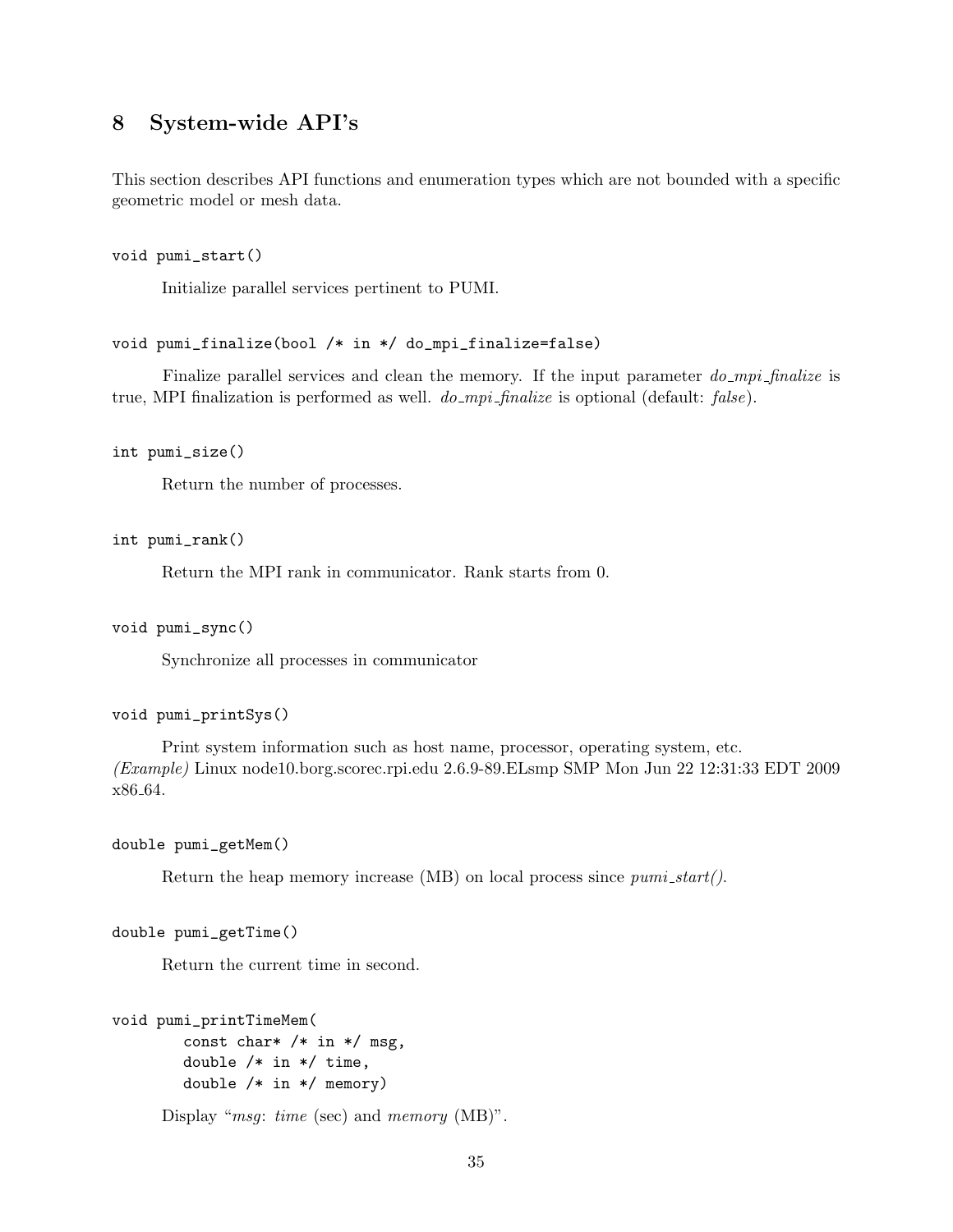# <span id="page-35-0"></span>9 Geometric Model API's

This chapter describes geometric model related API functions.

#### <span id="page-35-1"></span>9.1 Model managemant and interrogation

```
pGeom pumi_geom_load(
        const char* /* in */ model_file_name,
        const char* /* in */ model_type="mesh",
        void (*geom_load_fp)(const char*))
```
Given geometric model file name and geometric model type ("mesh", "null", "analytic"), create a model, load the model data from the file, and return a geometric model instance. If model\_type is not provided, the default is "mesh".

In case where a geometric model is  $NOT$  available, pumi geom load (NULL, 'null") will generate a "null" geometric model which mimicks the minimal geometric model behavior enough to support the PUMI.

In case of the analytic model, the user can provide a function pointer in the third argument, which creates analytic model entities. If the third argument is not provided for the analytic model, a set of analytic model entities can be created later via functions  $qmi\_add\_analytic$ ,  $qmi\_add\_analytic$ , region, gmi add analytic cell, and gmi add analytic reparam. For the details of analytic model entity creation, see  $top\_source\_dir/qmi/qmi\_analytic.h$ .

```
void pumi_geom_delete (pGeom /* in */ g)
```
Given a geometric model instance, delete the model instance and deallocate the memory.

#### void pumi\_geom\_freeze(pGeom /\* in \*/ g)

In some special cases, the model entities can be created by users or derived from the mesh. In such cases, when the model construction is completed, the function pumi geom freeze has to be called to update the internal data of the geometric model accordingly. This function finalizes the geometric model so no more model entity can be created afterwards.

```
int pumi_geom_getNumEnt(
        pGeom /* in */ g,
        int /* in */ d)
```
Given a geometric model instance and dimension  $d(0-3)$ , return the number of geometric model entities of the dimension d.

```
pGeomEnt pumi_geom_findEnt(
pGeom /* in */ g,
        int /* in*/ d,
        int /* in */ id)
```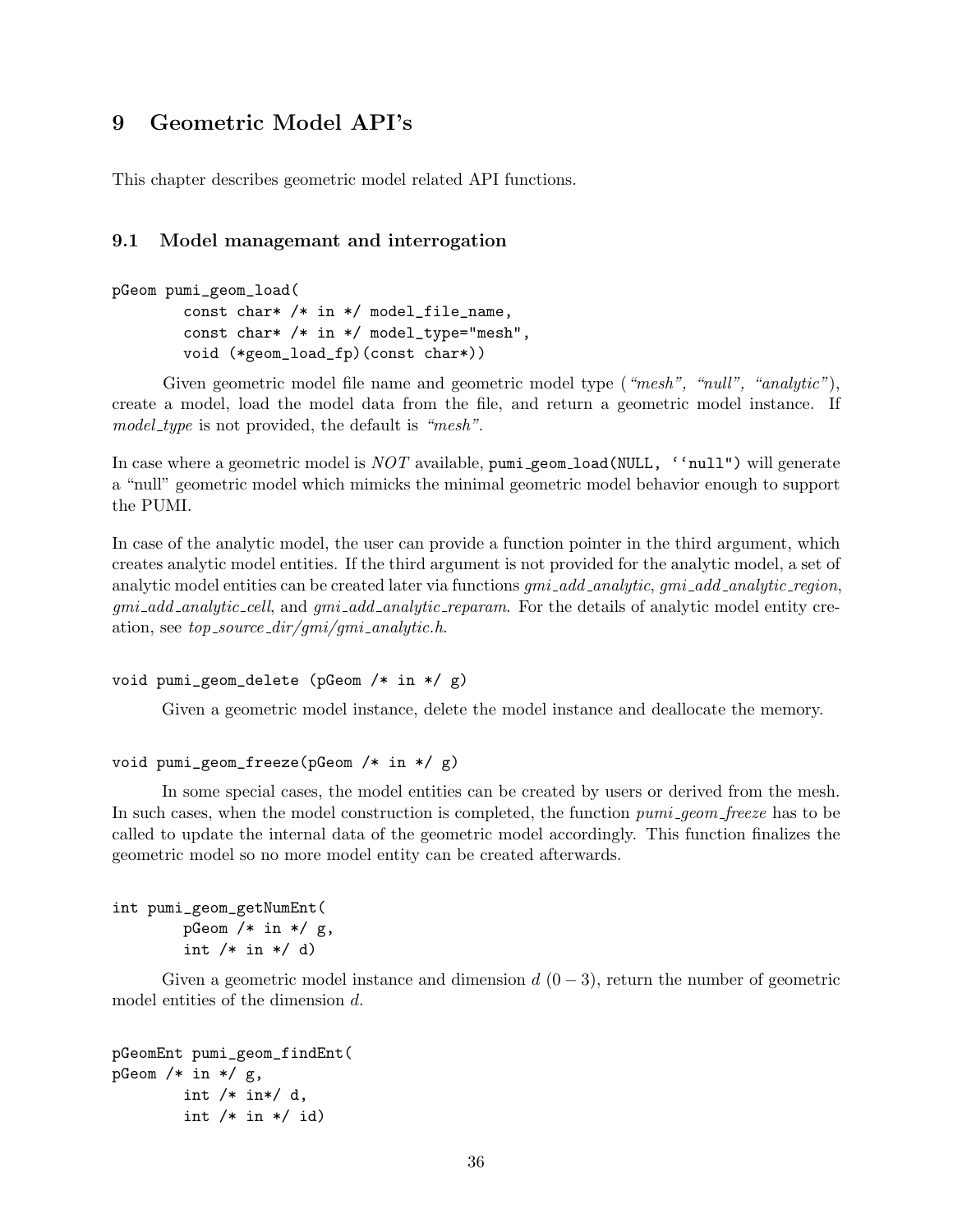Given a geometric model instance, dimension  $d(0-3)$ , and a local ID, find the corresponding geometric model entity and return its handle. Otherwise, return NULL.

```
void pumi_geom_print (
   pGeom /* in */ g,
   bool /* in */ print_entities)
```
Given a mdoel instance and a boolean flag pecifing whether to print the details of model entities, display the model information. The information includes size, tag, and individual entities with global ID. The argument *print\_entities* is optional (default: false).

### 9.2 Geometric model interation

```
pGeom g;
for (pGeomIter it = g->begin(d); it!=g->end(d); ++it)
{
  pGeomEnt e = *it;
  ...
}
```
Iterate geometric model entities of dimension d.

## 9.3 Geometric entity interrogation

```
int pumi_gent_getDim (pGeomEnt /* in */ geom_ent)
```
Given a geometric model entity, return its dimension  $(0 - 3)$ .

int pumi\_gent\_getID (pGeomEnt /\* in \*/ geom\_ent)

Given a geometric model entity, return its global ID. Note that, in parallel, each process loads the entire geometric model.

```
void pumi_gent_getRevClas (
       pGeomEnt /* in */ geom_ent,
       std::vector<pMeshEnt>& /* inout */ mesh_ents)
```
Given a geometric model entity, get the vector mesh ents filled with its reverse classification (equal-order mesh entities classified on the geometric model entity).

```
int pumi_gent_getNumAdj (
       pGeomEnt /* in */ geom_ent,
       int /* in */ target_dim)
```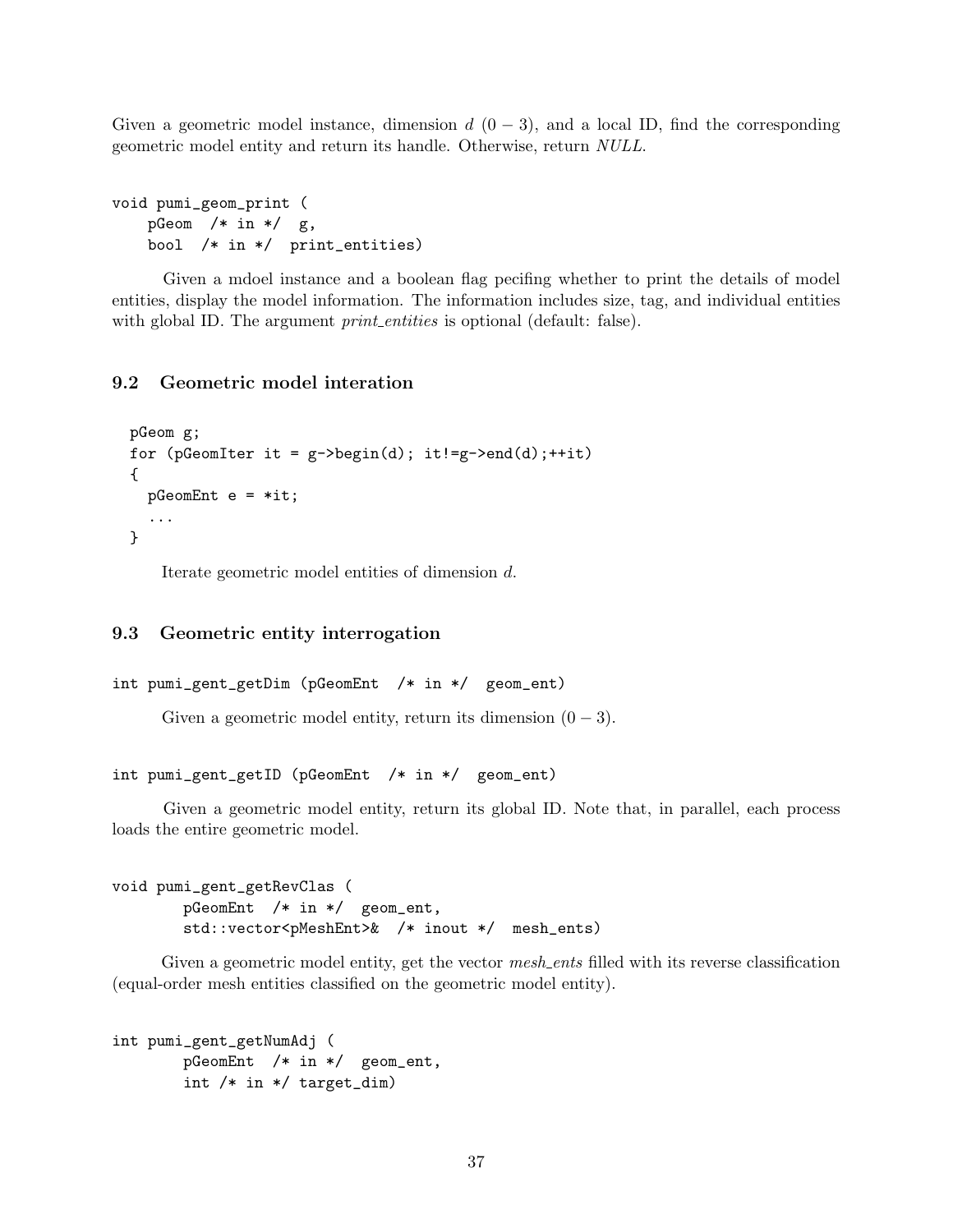Given a geometric model entity and desired adjacency type *target\_dim*, get the number of adjacent entities of the type. Note the following: (i) if the geometric model is constructed by users, the adjacencies shall be constructed as well using  $\text{apf}$ : add adj (See gmi.h), (ii) if the geometric model is a *null* model or driven by the mesh, the adjacencies may not be fully constructed.

```
void pumi_gent_getAdj (
        pGeomEnt /* in */ geom_ent,
        int /* in */ target_dim,
        std::vector<pGeomEnt>& /* inout*/ adj_ents)
```
Given a geometric model entity and desired adjacency type *target\_dim*, get the vector *adj\_ents* filled with the adjacent entities of the type. Note the following: (i) if the geometric model is constructed by users, the adjacencies shall be constructed as well using  $\text{apf}$ :  $\text{add}_\text{ad}$  (See gmi.h), (ii) if the geometric model is a null model or driven by the mesh, the adjacencies may not be fully constructed.

```
void pumi_gent_get2ndAdj (
        pGeomEnt /* in */ geom_ent,
        int /* in */ brg_dim,
        int /* in */ target_dim,
        std::vector<pGeomEnt>& /* inout*/ adj_ents)
```
Given a geometric model entity handle, bridge type brg\_dim, and desired adjacency type target dim, get the vector container adjection filled with  $2^{nd}$  order adjacent entities of type target dim obtained through the bridge type  $b$ rg\_dim.  $b$ rg\_dim and  $target\_dim$  should not be equal.

### 9.4 Geometric model tag management

```
pTag pumi_geom_createTag (
        pGeom /* in */ g,
        const char* /* in */ tag_name,
        int /* in */ tag_type,
        int /* in */ tag_size)
```
Given a geometric model instance, tag name, tag data type, and tag data size, create a tag handle in model instance and return the tag handle.

```
void pumi_geom_deleteTag (
        pGeom /* in */ g,
        pTag /* in */ tag,
        bool force_delete=false)
```
Given a geometric model instance and a tag handle, destroy the tag from the model instance. If force delete is true, it checks if any tag data associated with the tag exists and delete any existing tag data then deletes the tag handle. If *force delete* is *false*, the tag is deleted without checking tag data associated with the tag. force delete is optional (default:  $false$ ). if force delete is false and the tag handle is still in use, the function crashes.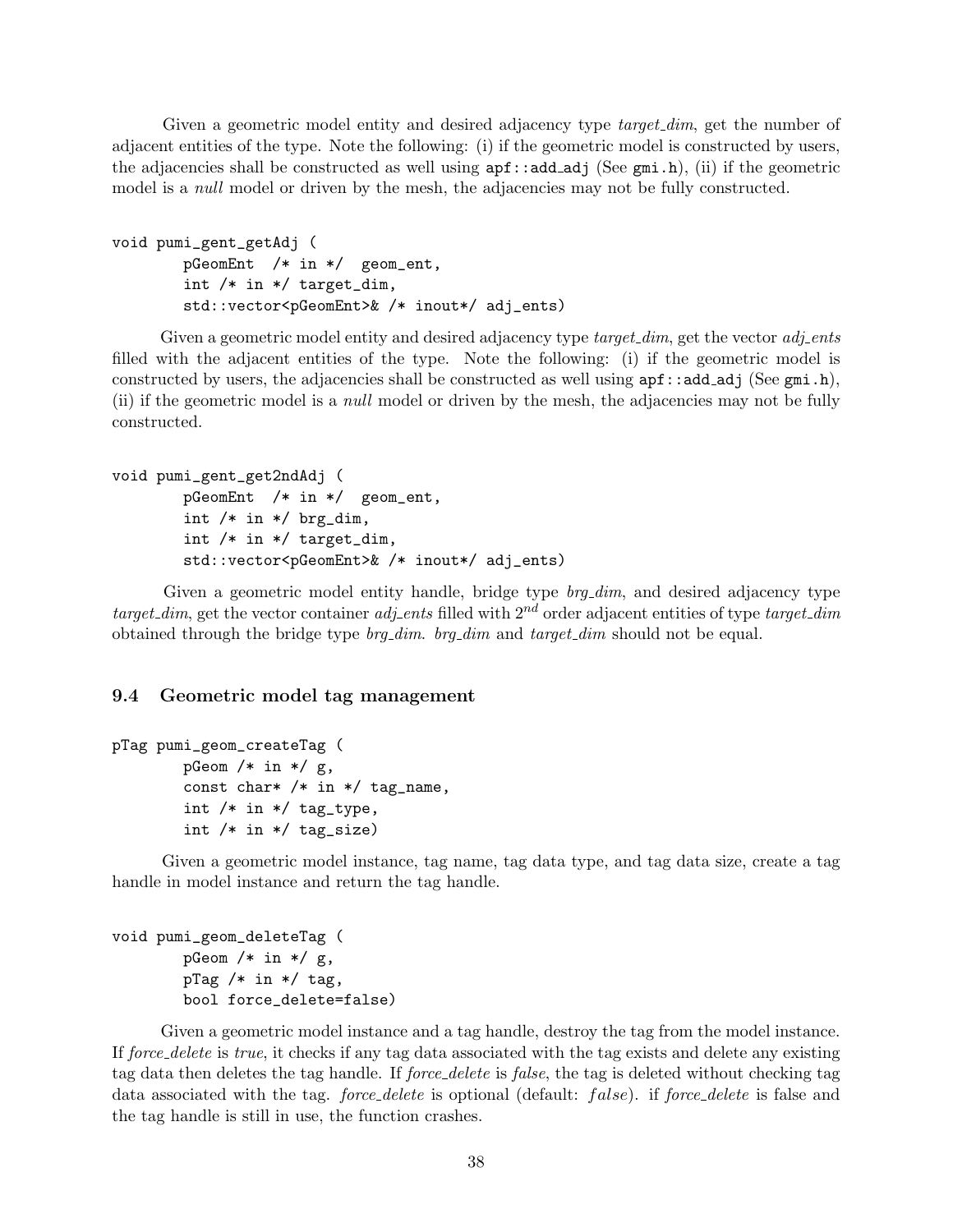Note: Since PUMI doesn't keep track of tag data attachment, forced tag deletion is  $O(N)$ .

```
pTag pumi_geom_findTag (
        pGeom /* in */ g,
        const char* /* in */ tag_name)
```
Given a geometric model instance and character string, return the handle of an existing tag in the model. If there's no tag with the given name, NULL is returned.

```
bool pumi_geom_hasTag (
        pGeom /* in */ g,
        pTag /* in */ tag)
```
Given a geometric model instance and a tag handle, return 1 if the tag exists in the model. Otherwise, 0.

```
void pumi_geom_getTag (
        pGeom /* in */ g,
        std::vector<pTag>& /* inout */ tags)
```
Given a geometric model instance, get the vector tags filled with tag handles created in the model.

```
int pumi_tag_getType (const pTag /* in */ tag)
```
Given a tag handle, return tag type.

void pumi\_tag\_getName ( const pTag  $/*$  in  $*/$  tag, const char\*\* /\* out \*/ name)

Given a tag handle, get the tag name.

```
int pumi_tag_getSize (const pTag /* in */ tag)
```
Given a tag handle, get the tag data size.

```
void pumi_tag_getByte (const pTag /* in */ tag)
```
Given tag handle, get the byte size of tag data.

## 9.5 Geometric entity tagging

```
void pumi_gent_deleteTag (
        pGeomEnt /* in */ geom_ent,
        pTag /* in */ tag)
```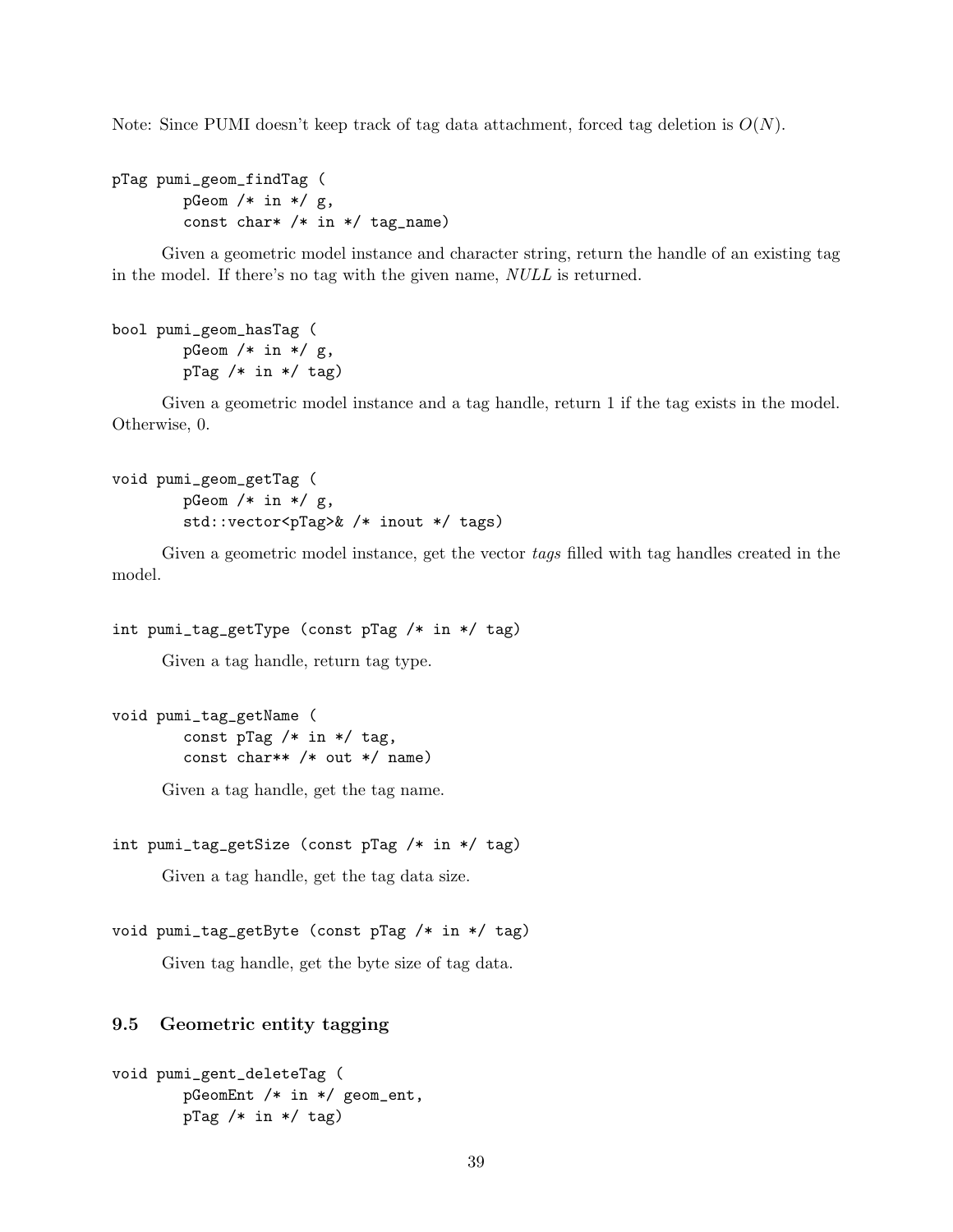Given geometric entity handle and tag handle, delete the tag data from the entity.

bool pumi\_gent\_hasTag ( pGeomEnt /\* in \*/ geom\_ent,  $pTag / * in * / tag)$ 

Given geometric entity handle and tag handle, return true if the tag data is attached to the entity. Otherwise, return *false*.

```
void pumi_gent_getTag (
        pGeomEnt /* in */ geom_ent,
        std::vector<pTag>& /* inout */ tags)
```
Given geometric entity handle, get the vector tags filled with all tag handles attached to the entity.

```
void pumi_gent_setPtrTag (
        pGeomEnt /* in */ geom_ent,
        pTag / * in * / tag,
        const void* /* in */ data)
```
Given geometric entity handle, tag handle, and opaque data (void\*), set or update the tag value of the entity. It fails if (i) tag type is not  $PUMI$ - $PTR$ , (ii) tag data size is greater than 1. In some cases, users do not really care about the geometric model at all. For such cases, there is a "null" geometric model that can be used, which just mimicks the minimal necessary behavior to support the rest of the code. You can get a null model as follows:

```
void pumi_gent_getPtrTag (
        pGeomEnt /* in */ geom_ent,
       pTag /* in */ tag,
        void** /* out */ data)
```
Given geometric entity handle and tag handle, get pointer type data tagged to the entity. It fails if (i) the tag doesn't exist with the entity, (ii) tag type is not  $PUMLPTR$ , (iii) tag data size is greater than 1.

```
void pumi_gent_setIntTag (
        pGeomEnt /* in */ geom_ent,
        pTag / * in * / tag,
        const int /* in */ data)
```
Given geometric entity handle, tag handle, and integer data, set or update the tag value of the entity. It fails if (i) tag type is not *PUMI INT*, (ii) tag data size is greater than 1.

```
void pumi_gent_getIntTag (
        pGeomEnt /* in */ geom_ent,
       pTag /* in */ tag,
        int* /* out */ data)
```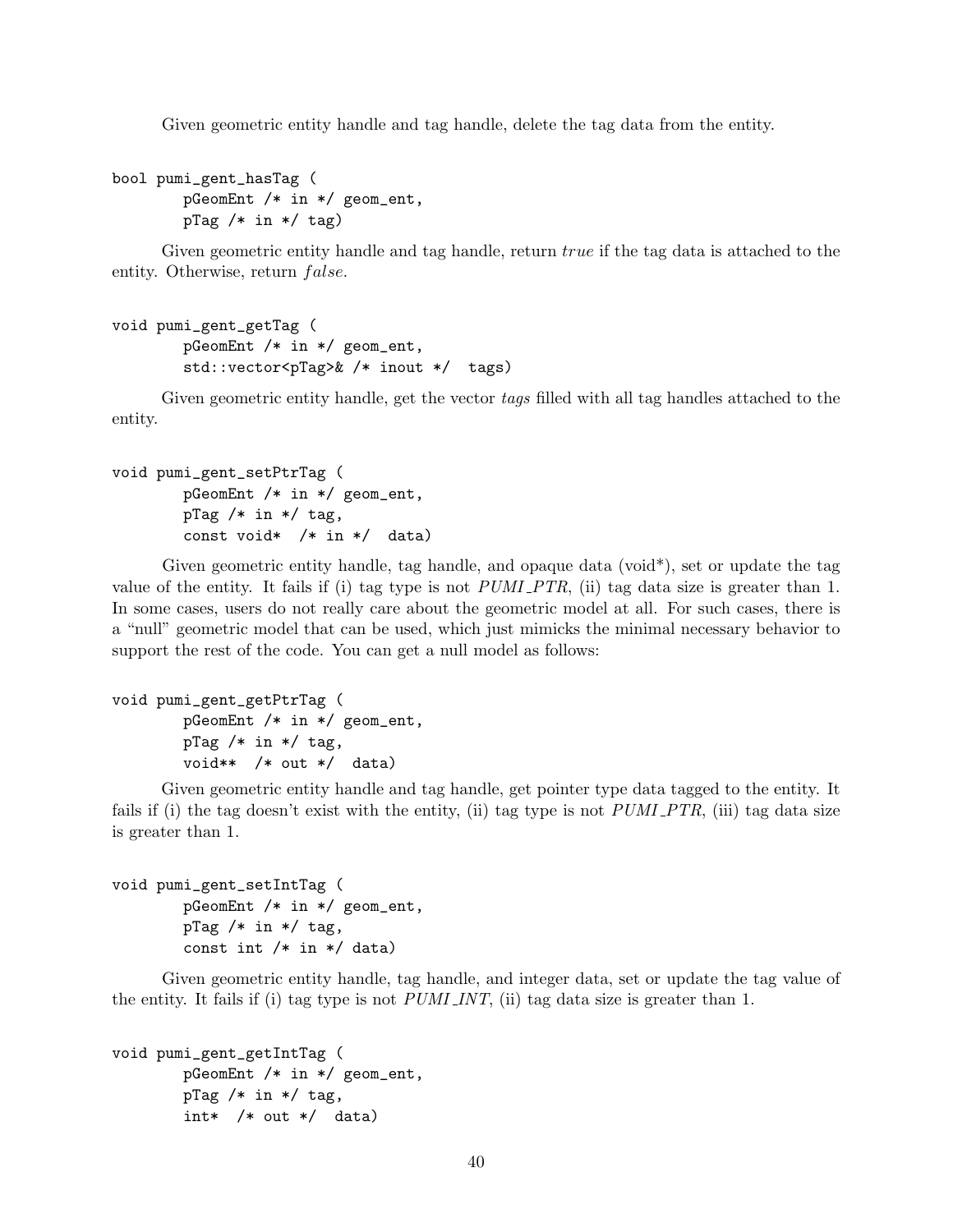Given geometric entity handle and tag handle, get integer type data tagged to the entity. It fails if (i) the tag doesn't exist with the entity, (ii) tag type is not  $PUMI_INT$ , (iii) tag data size is greater than 1.

```
void pumi_gent_setLongTag (
        pGeomEnt /* in */ geom_ent,
        pTag / * in * / tag,
        const long /* in */ data)
```
Given geometric entity handle, tag handle, and long data, set or update the tag value of the entity. It fails if (i) tag type is not *PUMI LONG*, (ii) tag data size is greater than 1.

```
void pumi_gent_getLongTag (
        pGeomEnt /* in */ geom_ent,
       pTag /* in */ tag,
        long* /* out */ data)
```
Given geometric entity handle and tag handle, get long type data tagged to the entity. It fails if (i) tag type is not  $PUMI\_{LONG}$ , (ii) tag data size is greater than 1.(i) the tag doesn't exist with the entity, (ii) tag type is not  $PUMI\_{LONG}$ , (iii) tag data size is greater than 1.

```
void pumi_gent_setDblTag (
        pGeomEnt /* in */ geom_ent,
       pTag /* in */ tag,
        const double /* in */ data)
```
Given geometric entity handle, tag handle, and double data, set or update the tag value of the entity. It fails if (i) tag type is not  $PUMLDBL$ , (ii) tag data size is greater than 1.

```
void pumi_gent_getDblTag (
        pGeomEnt /* in */ geom_ent,
       pTag /* in */ tag,
        double* /* out */ data)
```
Given geometric entity handle and tag handle, get double type data tagged to the entity. It fails if (i) the tag doesn't exist with the entity, (ii) tag type is not *PUMI\_DBL*, (iii) tag data size is greater than 1.

```
void pumi_gent_setEntTag (
        pGeomEnt /* in */ geom_ent,
        pTag / * in * / tag,
        const pGeomEnt /* in */ data)
```
Given geometric entity handle, tag handle, and another geometric model entity, set or update the tag value of the entity. It fails if (i) tag type is not PUMI ENT, (ii) tag data size is greater than 1.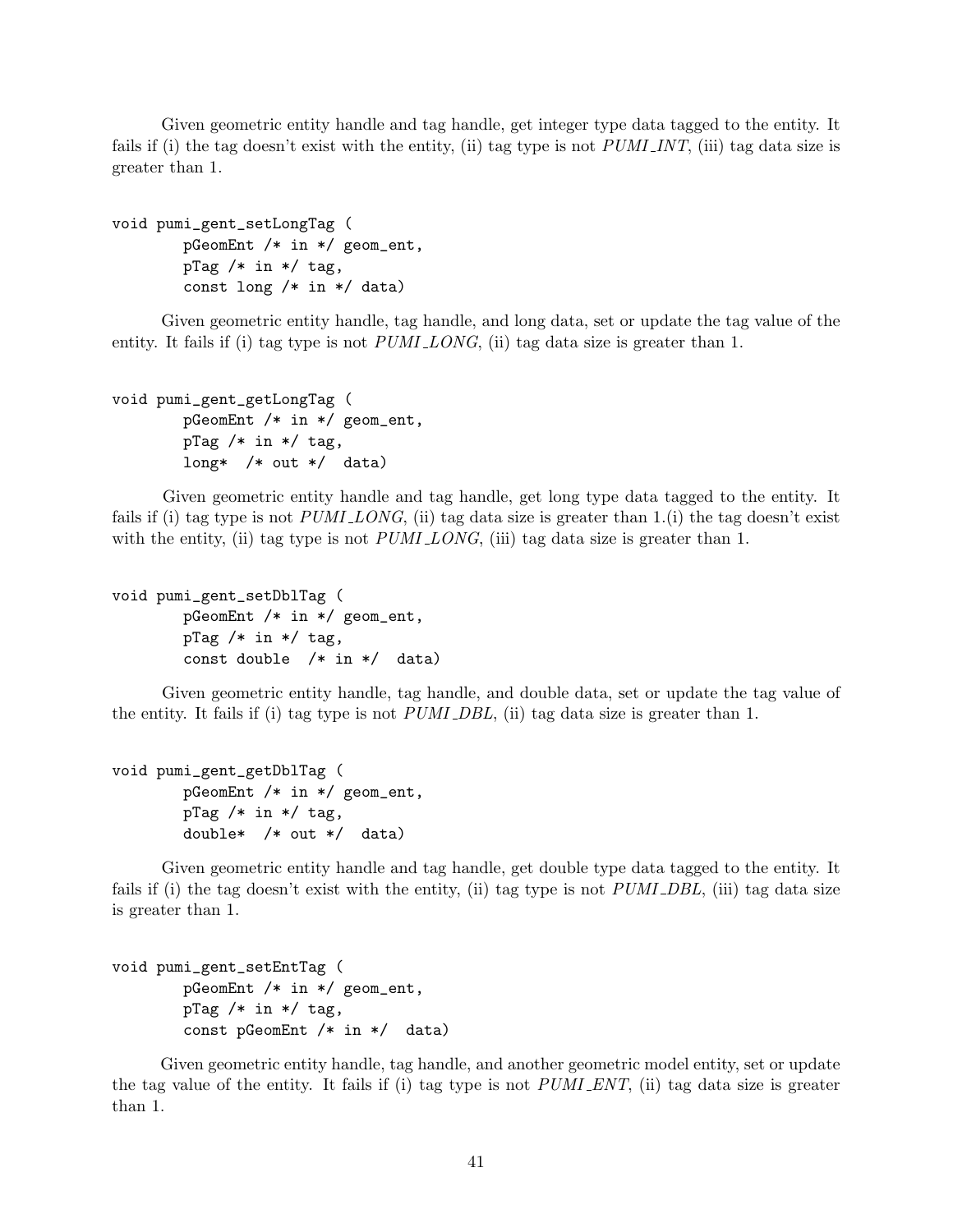void pumi\_gent\_getEntTag ( pGeomEnt /\* in \*/ geom\_ent, pTag  $/*$  in  $*/$  tag, pGeomEnt\* /\* out \*/ data)

Given geometric entity handle, tag handle, get the entity tagged to the geometric model entity. It fails if (i) the tag doesn't exist with the entity, (ii) tag type is not  $PUMI\_ENT$ , (iii) tag data size is greater than 1.

```
void pumi_gent_setPtrArrTag (
        pGeomEnt /* in */ geom_ent,
        pTag / * in * / tag,
        void* const* /* in */ data)
```
Given geometric entity handle, tag handle, and opaque array data (void\*), set or update the tag value of the entity. It fails if (i) tag type is not PUMI PTR, (ii) the size of tag data doesn't match that of the data.

```
void pumi_gent_getPtrArrTag (
        pGeomEnt /* in */ geom_ent,
       pTag /* in */ tag,
        void** /* out */ data)
```
Given geometric entity handle and tag handle, get pointer array data tagged to the entity. It fails if (i) the tag doesn't exist with the entity, (ii) tag type is not  $PUMLPTR$ , (iii) the size of tag data doesn't match that of the data.

```
void pumi_gent_setIntArrTag (
        pGeomEnt /* in */ geom_ent,
       pTag /* in */ tag,
        const int* /* in */ data)
```
Given geometric entity handle, tag handle, and integer array data, set or update the tag value of the entity. It fails if (i) tag type is not  $PUMLINKT$ , (ii) the size of tag data doesn't match that of the data.

```
void pumi_gent_getIntArrTag (
       pGeomEnt /* in */ geom_ent,
       pTag /* in */ tag,
       int** /* out */ data,
        int* /* out */ data_size)
```
Given geometric entity handle and tag handle, get integer array data tagged to the entity. data size is the size of data. It fails if (i) the tag doesn't exist with the entity, (ii) tag type is not PUMI INT, (iii) the size of tag data doesn't match that of the data.

```
void pumi_gent_setLongArrTag (
        pGeomEnt /* in */ geom_ent,
        pTag /* in */ tag,
        const int* /* in */ data)
```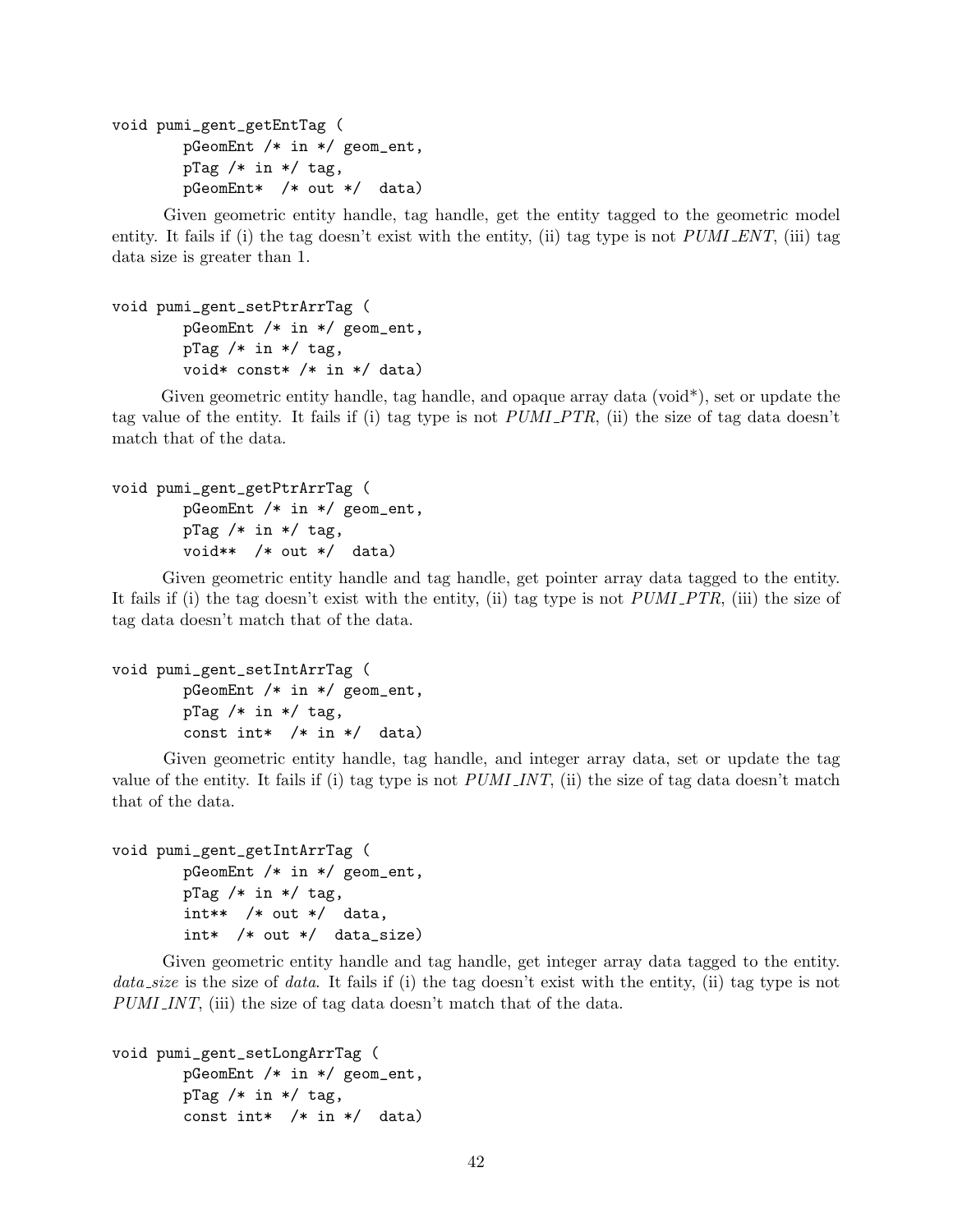Given geometric entity handle, tag handle, and long array data, set or update the tag value of the entity. It fails if (i) tag type is not  $PUMI\_{LONG}$ , (ii) the size of tag data doesn't match that of the data.

(NOT SUPPORTED)

```
void pumi_gent_getLongArrTag (
       pGeomEnt /* in */ geom_ent,
       pTag /* in */ tag,
        int** /* out */ data,
        int* /* out */ data_size)
```
Given geometric entity handle and tag handle, get long array data tagged to the entity. data size is the size of data. It fails if (i) the tag doesn't exist with the entity, (ii) tag type is not PUMI LONG, (iii) the size of tag data doesn't match that of the data. (NOT SUPPORTED)

```
void pumi_gent_setDblArrTag (
        pGeomEnt /* in */ geom_ent,
        pTag /* in */ tag,
        const double* /* in */ data)
```
Given geometric entity handle, tag handle, and double array data, set or update the tag value of the entity. It fails if (i) tag type is not  $PUMI$   $DBL$ , (ii) the size of tag data doesn't match that of the data.

```
void pumi_gent_getDblArrTag (
       pGeomEnt /* in */ geom_ent,
       pTag /* in */ tag,
       double** /* out */ data,
        int* /* out */ data_size)
```
Given geometric entity handle and tag handle, get double array data tagged to the entity. data size is the size of data. It fails if (i) the tag doesn't exist with the entity, (ii) tag type is not PUMI DBL, (iii) the size of tag data doesn't match that of the data.

```
void pumi_gent_setEntArrTag (
       pGeomEnt /* in */ geom_ent,
        pTag / * in * / tag,
        const pGeomEnt* /* in */ data,
        int /* in */ data_size)
```
Given geometric entity handle, tag handle, and entity array data, set or update the tag value of the entity. It fails if (i) tag type is not  $PUMI\text{ }ENT$ , (ii) the size of tag data doesn't match that of the data.

void pumi\_gent\_getEntArrTag (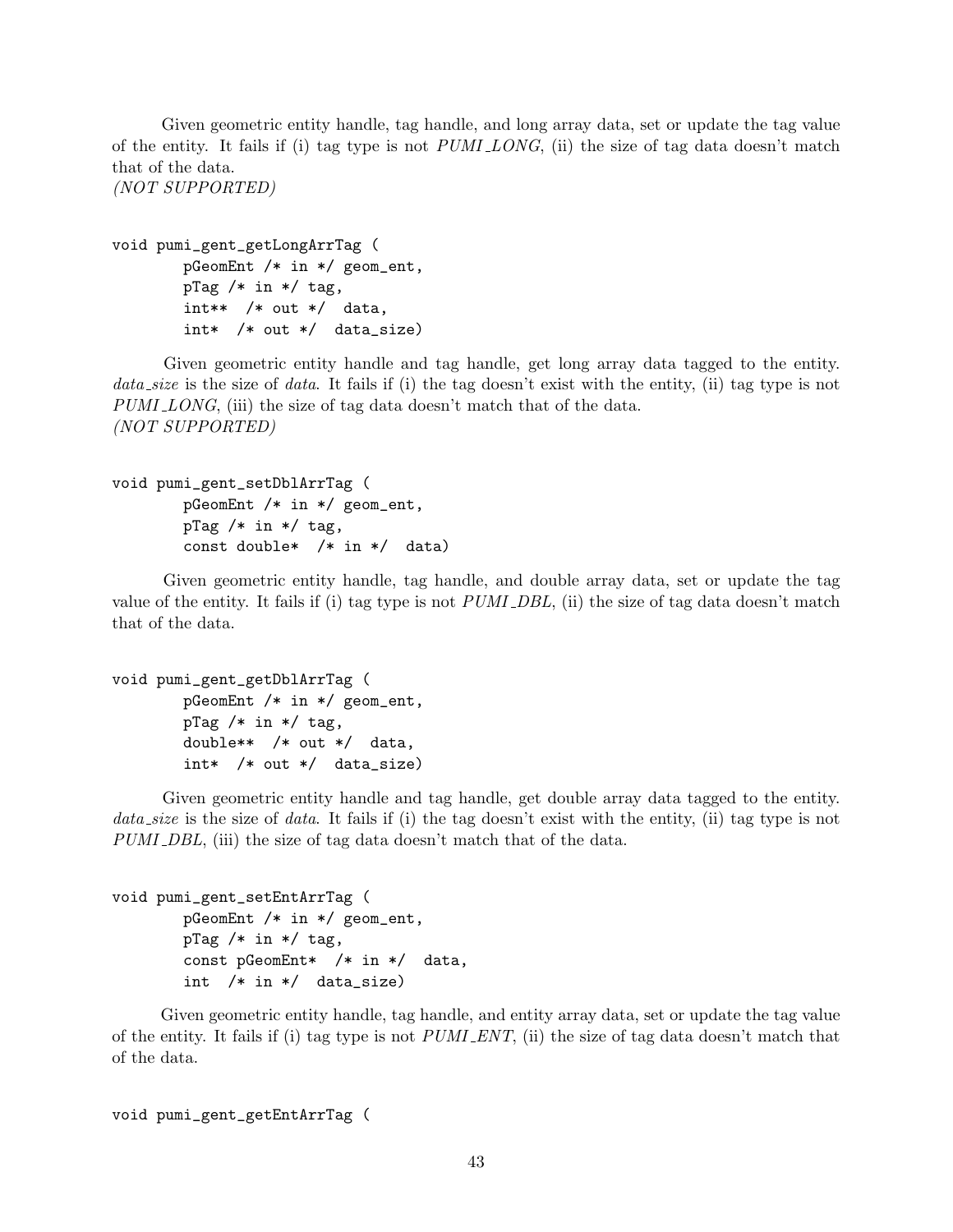```
pGeomEnt /* in */ geom_ent,
pTag /* in */ tag,
pGeomEnt** /* out */ data,
int* /* out */ data_size)
```
Given geometric entity handle and tag handle, get entity array data tagged to the entity. data size is the size of data. It fails if (i) the tag doesn't exist with the entity, (ii) tag type is not PUMI\_ENT, (iii) the size of tag data doesn't match that of the data.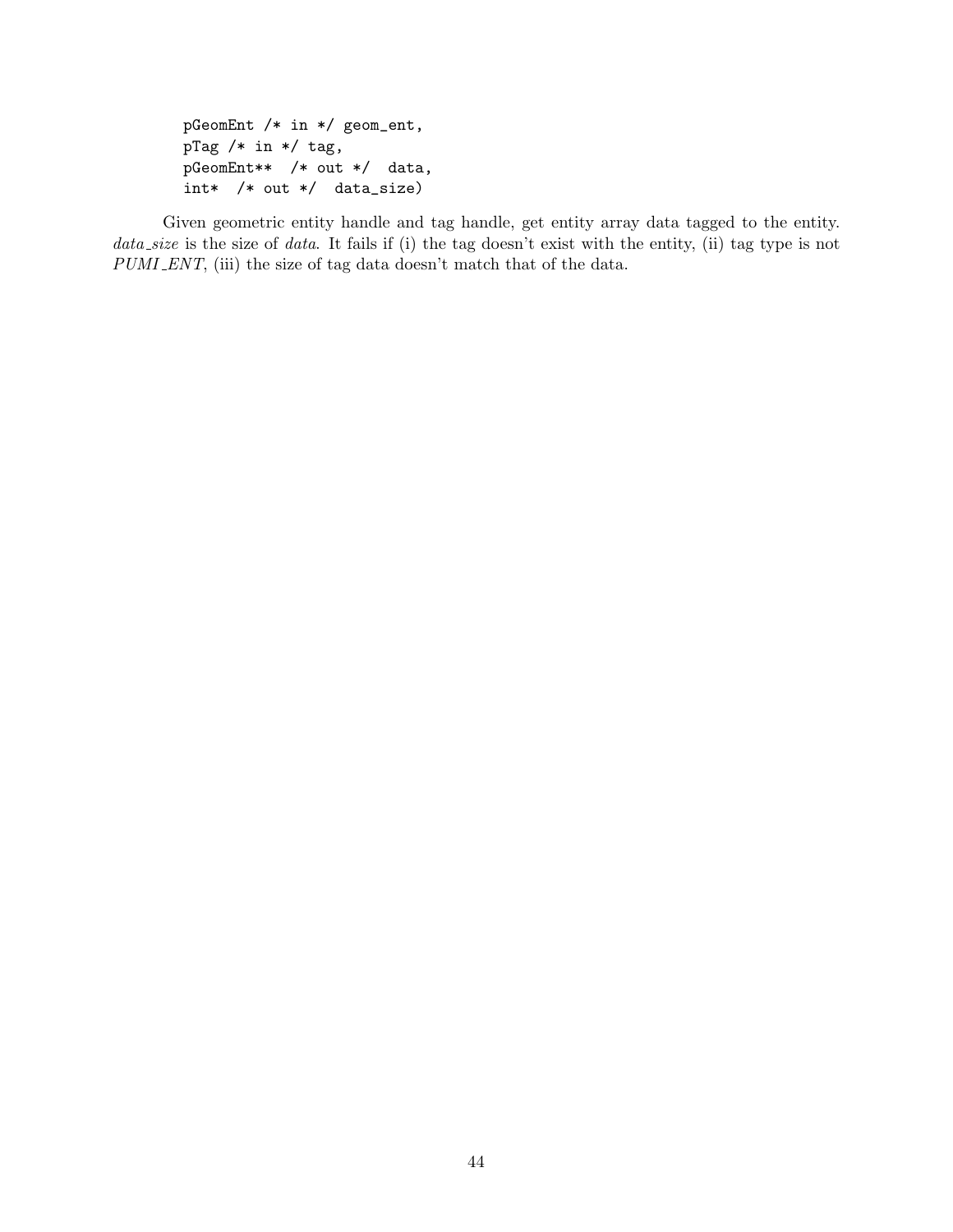## 10 Mesh API's

This chapter describes mesh API functions.

## 10.1 Mesh Functions

#### 10.1.1 Mesh management

pMesh pumi\_mesh\_create( pGeom  $/*$  in  $*/$  g, int /\* in \*/ mesh\_dim)

Given a geometric model instance and mesh dimension, create an empty mesh instance. Call this function only if mesh entities will be created afterwards. Mesh vertex can be created by  $pumi\_mesh\_createVtx.$  Non-vertex mesh entity can be created by  $pumi\_mesh\_createEnt.$  Mesh element (faces in 2D or regions in 3D) can be created by either by  $pumi$ -mesh-createEnt or pumi\_mesh\_createElem. Note the followings: (i) in parallel, part boundaries construction should be set by users (ii) after finishing mesh entity creation, the function *pumi\_mesh\_freeze* must be called to update internal mesh data accordingly.

```
void pumi_mesh_freeze(pMesh /* in */ m)
```
Given a mesh instance, finalize the mesh entity creation. This function updates the internal geometric model data and partition model accordingly. No more mesh entity creation is allowed afterwards.

```
pMeshEnt pumi_mesh_createVtx(
        pMesh /* in */ m,
        pGeomEnt /* in */ ge,
        double* /* in */ xyz)
```
Given a mesh instance, geometric model entity handle and xyz coordinates, create a mesh vertex and return its handle.

```
pMeshEnt pumi_mesh_createEnt(
        pMesh /* in */ m,
        pGeomEnt /* in */ ge,
        int /* in */ target_topology,
        pMeshEnt* /* in */ downward)
```
Given a mesh instance, geometric model entity handle, target entity topology, and an array of one-level downward entities, create a non-vertex mesh entity and return its handle. The supported entity topologies are PUMI\_EDGE, PUMI\_TRIANGLE, PUMI\_QUAD, PUMI\_TET, PUMI\_HEX, PUMI PRISM, and PUMI PYRAMID. For instance, to create an edge, target topology is PUMI EDGE and *downward* is an array with two vertices. To create a prism, *target\_topology* is PUMI\_PRISM and downward is an array of five faces. In terms of the order of downward entities, see Figures 6 and 8.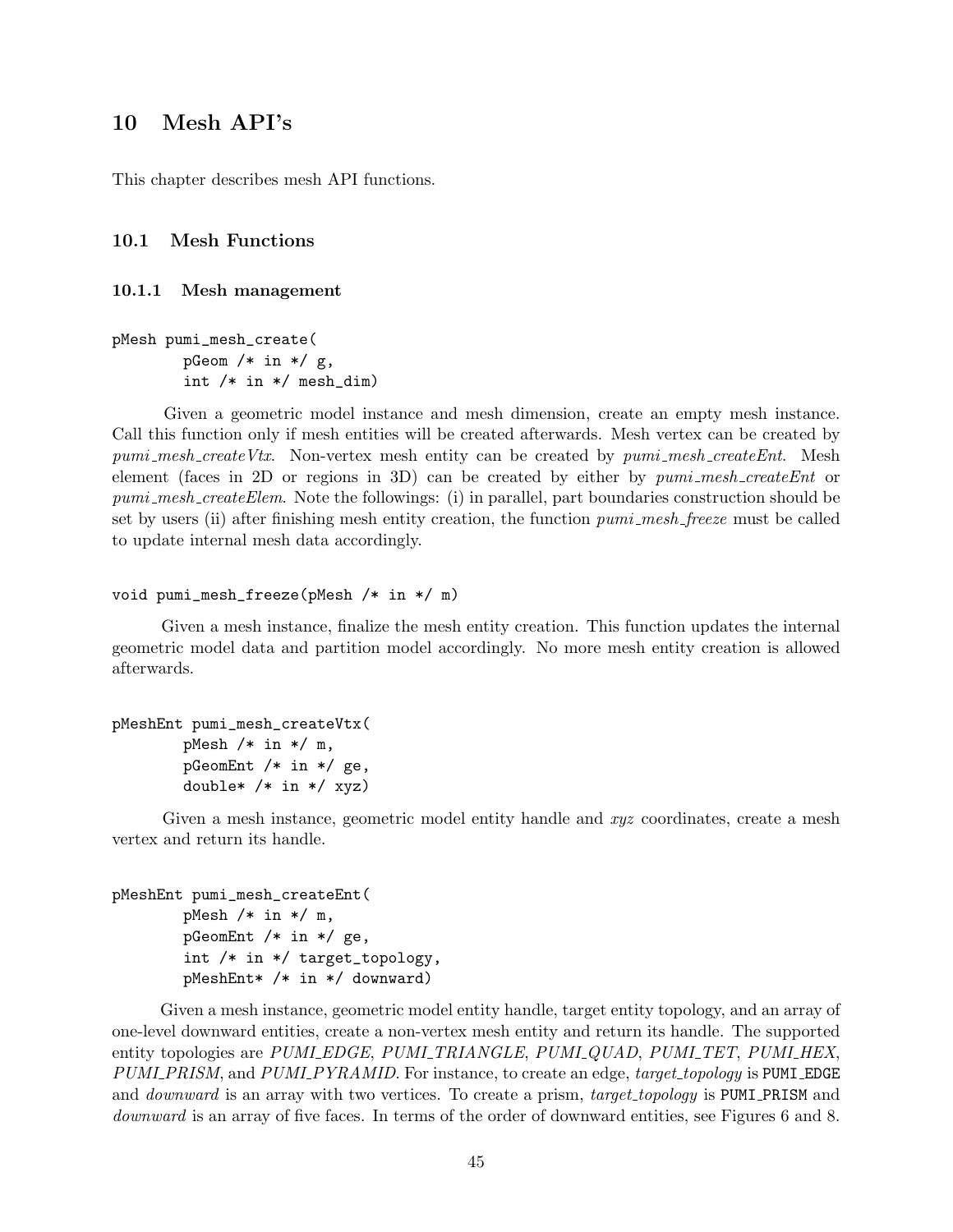```
pMeshEnt pumi_mesh_createElem(
        pMesh /* in */ m,
        pGeomEnt /* in */ ge,
        int /* in */ target_topology,
        pMeshEnt* /* in */ vertices)
```
Given a mesh instance, geometric model entity handle, target entity topology, and an array of vertices, create a mesh element (regions in 3D and faces in 2D) and return its handle. The supported en tity topologies are PUMLTRIANGLE and PUMLQUAD for 2D mesh, PUMLTET, PUMI\_HEX, PUMI\_PRISM, and PUMI\_PYRAMID for 3D mesh. For instance, To create a prism, target\_topology is PUMI\_PRISM and vertices is an array of six vertices. In terms of the order of downward vertices, see Figures 6 and 8.

```
pMesh pumi_mesh_loadSerial(
        pGeom /* in */ g,
        const char* /* in */ filename,
        const char* /* in */ type="mds")
```
Given a model instance, mesh file name, and mesh type, create a mesh instance, load the mesh data onto the master process, then return the mesh instance. If this function is called in  $p$ processes  $(p>1)$ , only the master process (process 0) loads a mesh from the mesh file and the rest of processes have an empty mesh.

As PUMI is designed to support multiple mesh types, the third argument is used to specify the mesh type in file. If type is not specified, the default value is "mds" where the file with exension ".smb" is loaded. "mds" mesh file contains number i before the file extension (".smb"), where i represents the process rank.

For instance, for a four-part distributed mesh, the mesh files are "filename0.smb", "filename1.smb", "filename2.smb" and "filename3.smb". For a serial mesh, the mesh file is "filename0.smb".

Note to drop the process rank  $i$  in the second argument. For instance, to load a serial mesh in "filename0.smb", the second argument should be "filename.smb".

```
pMesh pumi_mesh_load(
        pGeom /* in */ g,
        const char* /* in */ filename,
        int /* in */ n,
        const char* /* in */ type="mds")
```
Given a model instance, file name, the number of input mesh files and mesh type, create a mesh instance, load the mesh data from the file, then return the mesh instance. The number of files n is 1 and the number of process p is greater then 1, first, the serial mesh is loaded onto the master process then partitioned to p parts.

As PUMI is designed to support multiple mesh types, the third argument is used to specify the mesh type. If type is not specified, the default value is "mds" where the file with exension ".smb" is loaded. "mds" mesh file contains number i before the file extension (".smb"), where i represents the process rank. For instance, for a four-part distributed mesh, the mesh files are "filename0.smb",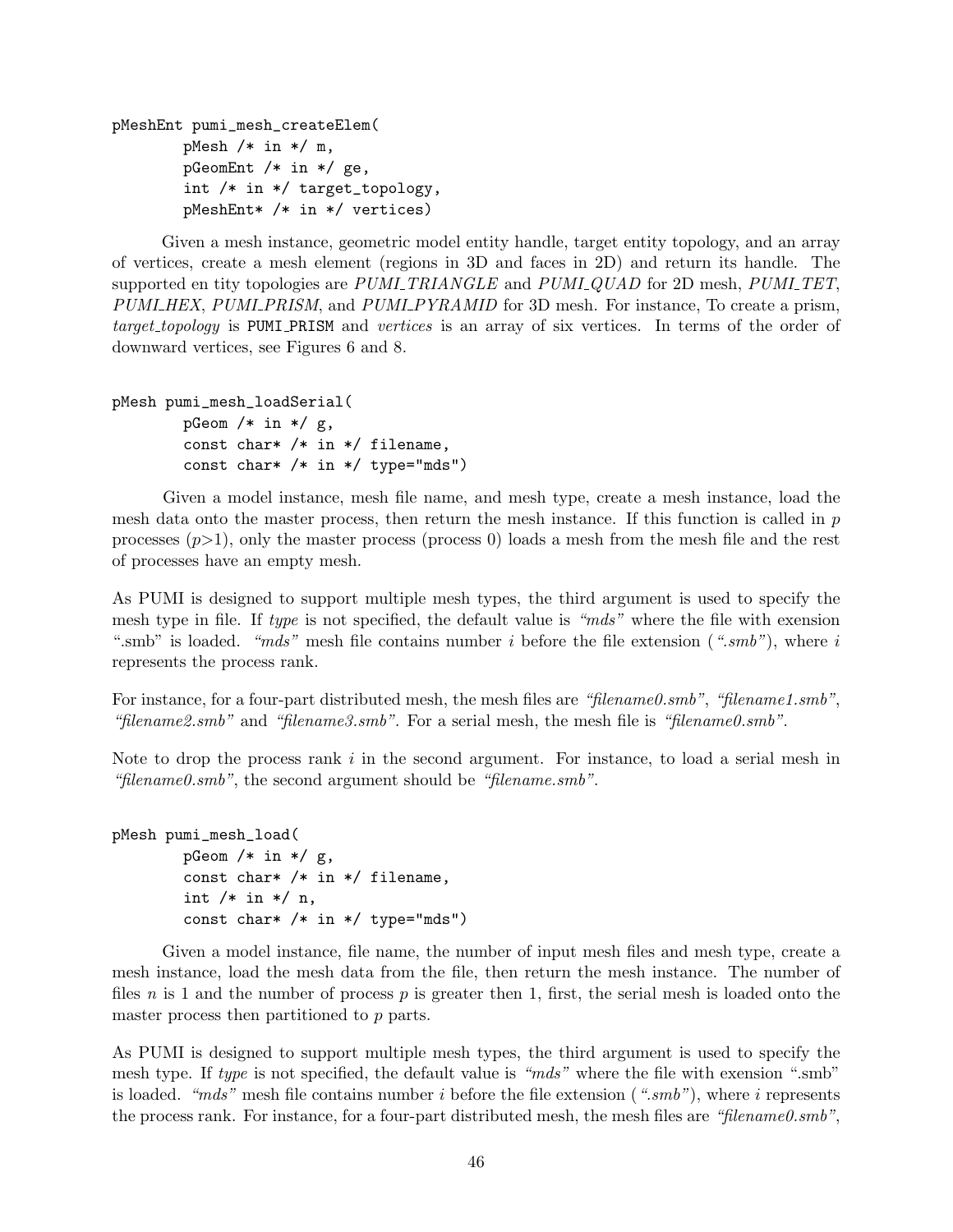"filename1.smb", "filename2.smb" and "filename3.smb". For a serial mesh, the mesh file is "filename0.smb".

Note to drop the process rank  $i$  in the second argument. For instance, to load a serial mesh in "filename0.smb" onto p processes  $(p>1)$ , the second and the third arguments are "filename.smb" and 1. In order to load a three-part mesh in "filename0.smb", "filename1.smb", "filename2.smb", the second and the third arguments are "filename.smb" and 3.

```
void pumi_mesh_delete (pMesh /* in */ m)
```
Given a mesh instance, delete the mesh instance and deallocate the memory.

```
bool pumi_mesh_hasAdjacency (
        pMesh /* in */ m,
        int /* in */ from_dim,
```
int  $/*$  in  $*/$  to\_dim)

Given a mesh instance and dimensions  $from\_dim$  and to  $dim$ , return true if the adjacency from from dim to to dim is explicitly stored and maintained. The default mesh representation is the one-level representation (See Figure [10\(](#page-14-0)b)).

```
void pumi_mesh_createAdjacency(
```
pMesh  $/*$  in  $*/$  m, int /\* in \*/ from\_dim, int  $/*$  in  $*/$  to\_dim)

Given a mesh instance and dimensions from dim and to dim, if the adjacency from from dim to to-dim is not explicitly stored and maintained, create the explicit adjacency from from dim to to dim. The performance of adjacency queries from from dim to to dim will improve at the cost of storing the adjacency. Please be noted that the development with the user-defined mesh representation is on-going, therefore currently not all PUMI API's are supported with user-defined mesh representation.

```
void pumi_mesh_deleteAdjacency (
        pMesh /* in */ m,
        int /* in */ from_dim,
        int /* in */ to_dim)
```
Given a mesh instance and dimensions from dim and to dim, if the adjacency from from dim to to-dim is explicitly stored and maintained, delete the adjacency from from  $\dim$  to to-dim. If from  $dim$  is one-level apart from  $to\_dim$ , the function doesn't perform. Please be noted that the development with the user-defined mesh representation is on-going, therefore currently not all PUMI API's are supported with user-defined mesh representation.

void pumi\_mesh\_createFullAdjacency (pMesh /\* in \*/ m)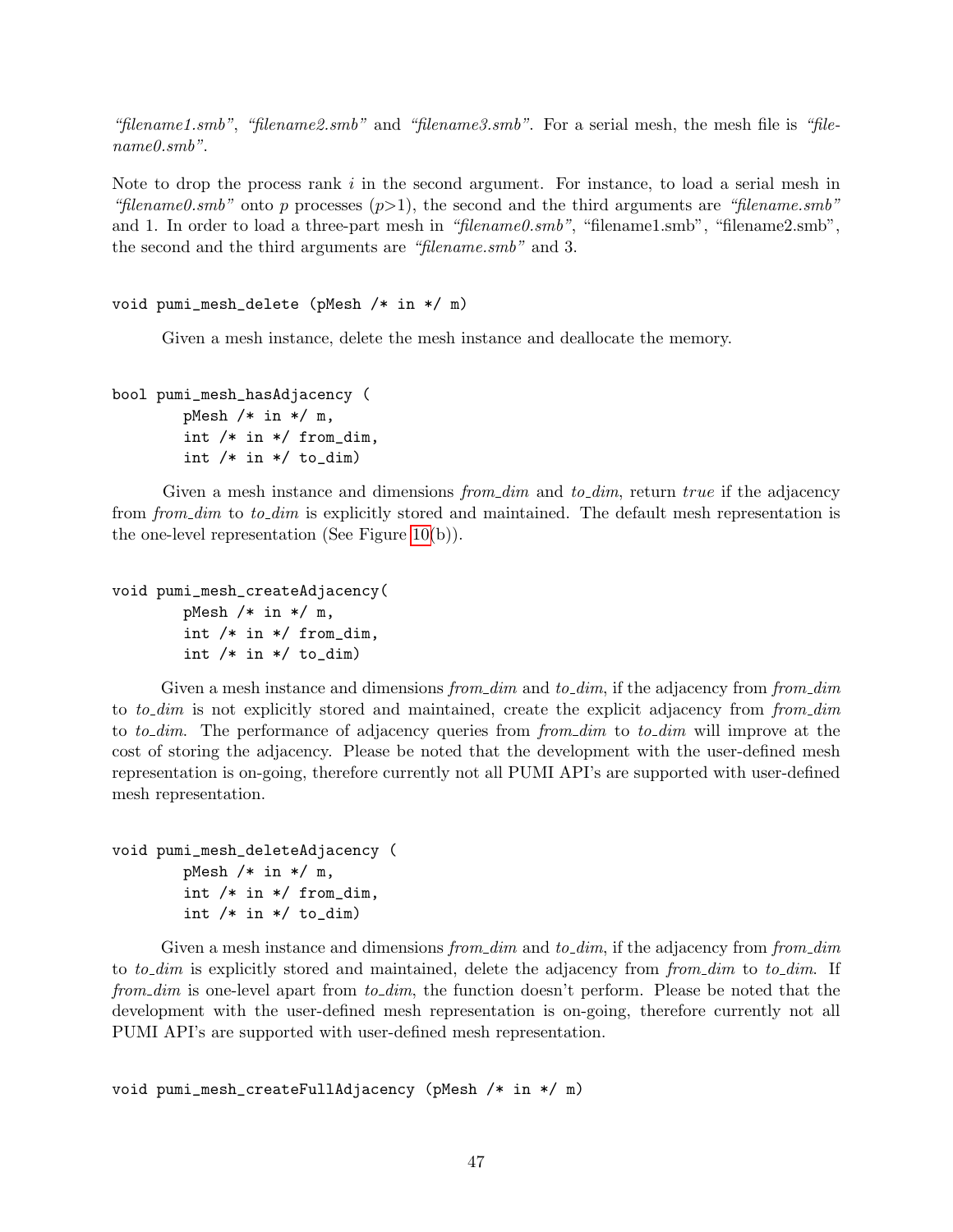Given a mesh instance, create the full adjacencies. For instance, in 3D mesh, 12 adjacencies are explicitly stored (See Figure [9\)](#page-13-0). Please be noted that the development with the full adjacencies is on-going, therefore currently not all PUMI API's are supported with the full adjacencies.

```
void pumi_mesh_write (
        pMesh /* in */ m,
        const char* /* in */ filename,
        const char* /* in */ type="mds")
```
Given a model instance, write a mesh into mesh file(s). The third argument is used to specify the mesh file type. The supported type is "mds" and "vtk". If type is not specified, the default value is "mds". If the second and third argument are "filename.smb" and "mds", each process  $i$ writes its mesh data in the file "filenamei.smb". If the second and third argument are "output" and "vtk", all vtk files are created in the directory *output*. See Appendix A for how to visualize the vtk mesh files in Paraview.

#### 10.1.2 Mesh interrogation

```
pGeom pumi_mesh_getGeom(pMesh /* in */ m)
```
Given a mesh instance, return the geometry model instance associated with.

```
int pumi_mesh_getDim(pMesh /* in */ m)
```
Given a mesh instance, return the dimension.

```
void pumi_mesh_setCount(
       pMesh /* in */ m,
       pOwnership /* im */ o=NULL)
```
Given a mesh instance and an ownership rule handle, compute the global/owned entity counts for dimension 0−3 on local process. The ownership rule is an optional argument (default: NULL). If NULL, the default ownership rule provided by PUMI is used, where an owning part of part boundary entities is a part with the minimum number of elements among residence parts.

This function must be called before pumi mesh getNumGlobalEnt and pumi mesh getNumOwnEnt,

```
int pumi_mesh_getNumEnt(
        pMesh /* in */ m,
        int /* in */ d)
```
Given a mesh instance and dimension  $d(0-3)$ , return the local entity count of the dimension d on local process. When a mesh entity is duplicated (part boundary or ghost) on N processes, each duplicate copy is counted.

```
int pumi_mesh_getNumGlobalEnt(
        pMesh /* in */ m,
        int /* in */ d)
```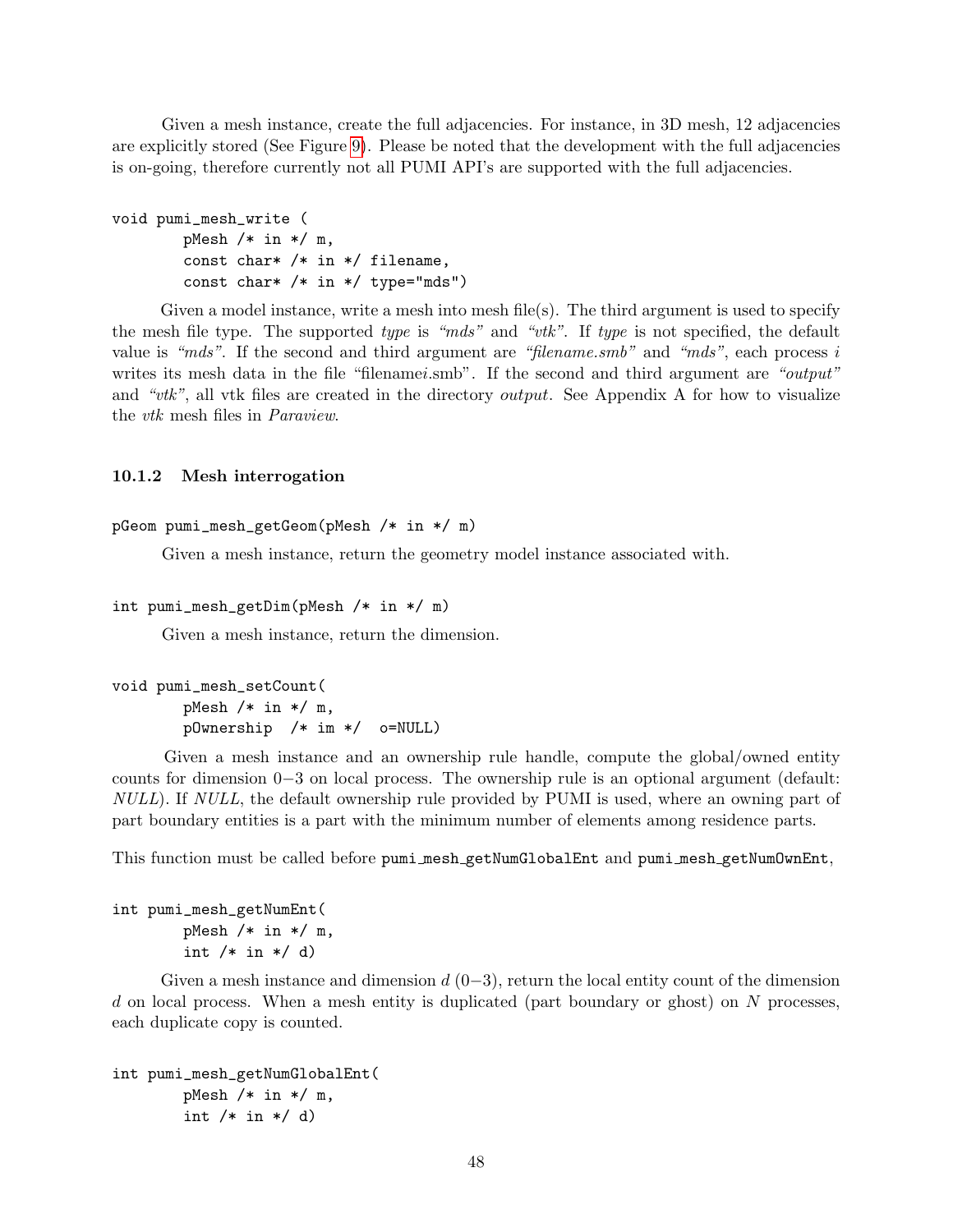Given a mesh instance and dimension  $d(0-3)$ , return the global entity count of the dimension  $d$  on all processes. When a mesh entity is duplicated (part boundary or ghost) on  $N$  processes, only the owner copy is counted.

Prerequisite: pumi\_mesh\_setCount

```
int pumi_mesh_getNumOwnEnt(
        pMesh /* in */ m,
        int /* in */ d)
```
Given a mesh instance and dimension  $d(0-3)$ , return the owned entity count of the dimension d on local process.

Prerequisite: pumi\_mesh\_setCount

```
pMeshEnt pumi_mesh_findEnt(
pMesh /* in */ m,
        int /* in*/ d,
        int /* in */ id)
```
Given a mesh instance, dimension  $d(0-3)$ , and a local ID, find the corresponding mesh entity and return its handle. If a mesh entity of the ID doesn't exist, return NULL. For local ID of mesh entity, see *pumi\_ment\_getID*.

#### 10.1.3 Mesh iteration

pMeshEnt e;  $p$ MeshIter it = m->begin(d); while  $((e = m - \times)$ iterate $(it))$ { ... }  $m$ ->end(it);

Iterate mesh entities by dimension d.

#### 10.1.4 Tag management

```
pMeshTag pumi_mesh_createIntTag (
        pMesh /* in */ m,
        const char* /* in */ name,
        int /* in */ size)
```
Given a mesh instance, tag name, and tag data size  $(i,0)$ , create an integer tag and return its handle. If size is 1, the associated tag data is single integer. If size is greater than 1, the associated tag data is an integer array.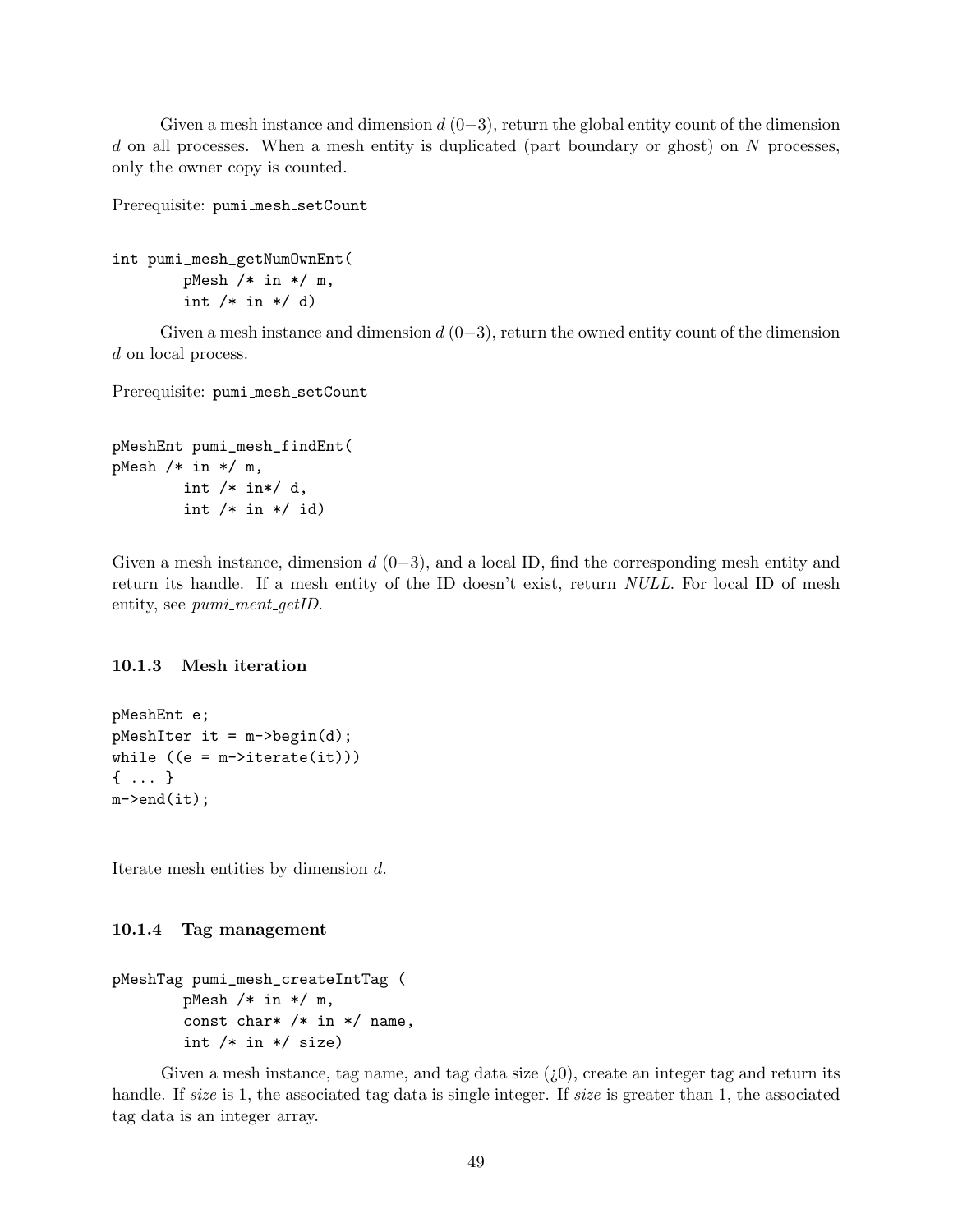```
pMeshTag pumi_mesh_createLongTag (
        pMesh /* in */ m,
        const char* /* in */ name,
        int /* in */ size)
```
Given a mesh instance, tag name, and tag data size  $(i,0)$ , create a long tag and return its handle. If size is 1, the associated tag data is single long. If size is greater than 1, the associated tag data is a long array.

```
pMeshTag pumi_mesh_createDblTag (
        pMesh /* in */ m,
        const char* /* in */ name,
        int /* in */ size)
```
Given a mesh instance, tag name, and tag data size  $(i,0)$ , create a double tag and return its handle. If size is 1, the associated tag data is single double. If size is greater than 1, the associated tag data is a double array.

```
void pumi_mesh_deleteTag(
        pMesh /* in */ m,
        pMeshTag /* in */ tag,
        bool /* in */ force_delete=false)
```
Given a mesh instance and a tag handle, destroy the tag from the mesh instance. If force delete is true, delete any existing tag data associated with the tag handle before deleting tag handle. If force delete is false, the tag handle is deleted without checking tag data associated with the tag. *force\_delete* is optional (default:  $false$ ).

Note: Since PUMI doesn't keep track of tag data attachment, forced tag deletion is  $O(N)$ .

```
pMeshTag pumi_mesh_findTag (
       pMesh /* in */ m,
       const char* /* in */ name)
```
Given a mesh instance and tag name, return a tag handle with the given name. If no tag handle is found, return  $NULL$ .

```
bool pumi_mesh_hasTag (
        pMesh /* in */ m,
        const pMeshTag /* in */ tag)
```
Given a mesh instance and a tag handle, return *true* if the tag handle exists in the mesh. Otherwise, return false.

```
void pumi_mesh_getTag (
```

```
pMesh /* in */ m,
```

```
std::vector<pMeshTag> /* inout */ tags)
```
Given a mesh instance, get the vector tags filled with tag handles created.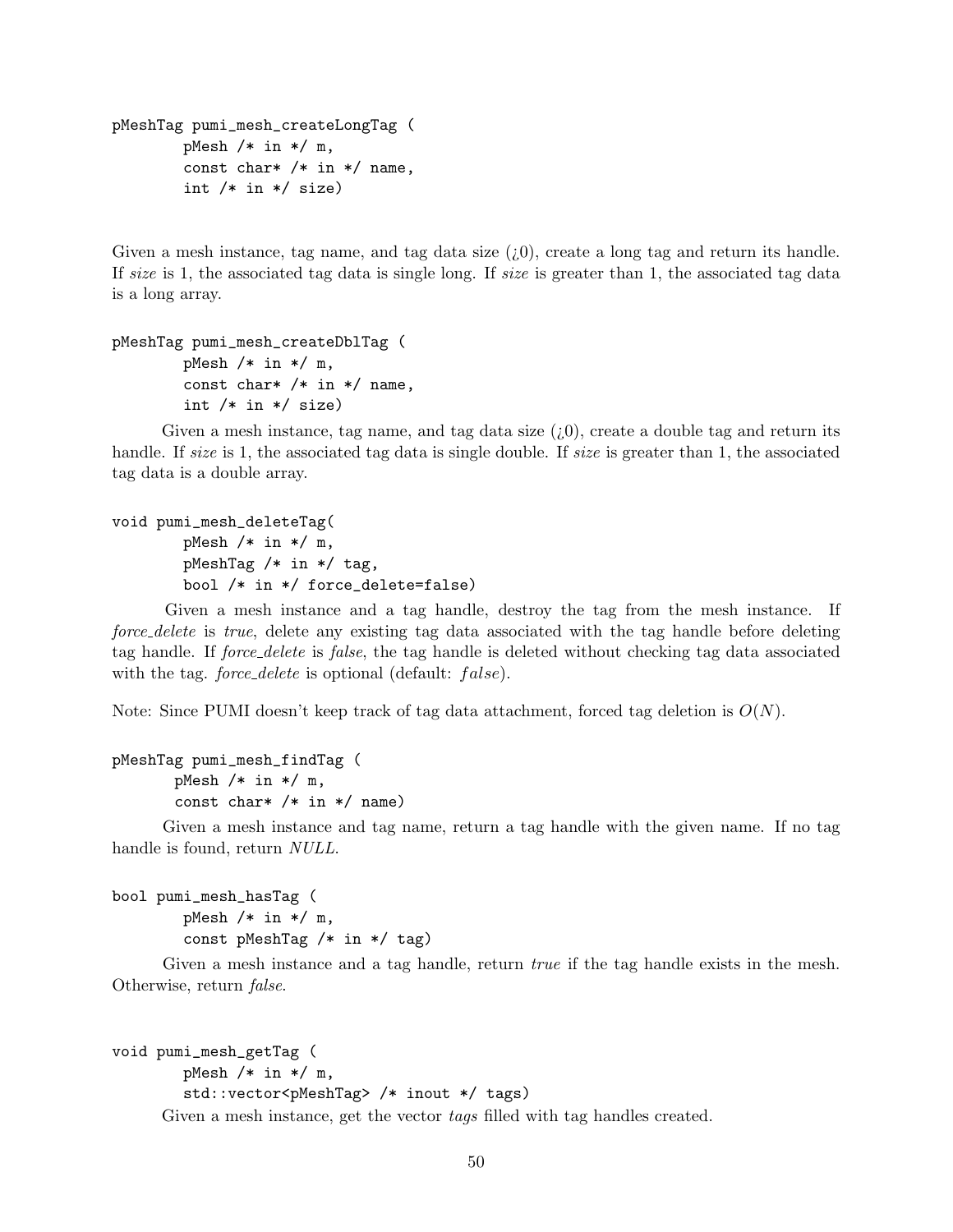## 10.1.5 Mesh migration

```
class Migration
{
 public:
    Migration(pMesh m);
    ~Migration();
    // assign a destination part ID to an element
    void send(pMeshEnt e, int to);
    // return the destination part ID of an element
    int sending(pMeshEnt e);
    ...
};
```
Mesh migration is a mesh-level procedure to send a local partition object (or element) to a single destination part. Duplicated off-part entities along the part boundaries are accessible through remote copies. The class Migration provides the mechanism to register a local element for migration. Using the member function Migration: send, an element can be registed to migrate to at most one remote part. As the Migration object keeps the list of elements to be migrated, it is termed migration plan.

```
void pumi_mesh_migrate (
       pMesh /* in */ m,
       Migration* /* in */ plan)
```
Given a mesh instance and a migration object plan, migrate the elements as registed in plan. Tagged data, field, global numbering and global entity ID are maintained during the migration.

## 10.1.6 Mesh distribution

```
class Distribution
{
 public:
   Distribution(pMesh m);
    ~Distribution();
    // assign a destination part ID to an element
    void send(pMeshEnt e, int to);
    // return destination part ID's of an element
    std::set<int>& sending(pMeshEnt e);
    ...
};
```
Mesh distribution is a mesh-level procedure to send a local partition object (or element) to multiple destination parts. Duplicated off-part elements are accessible through remote copies. The class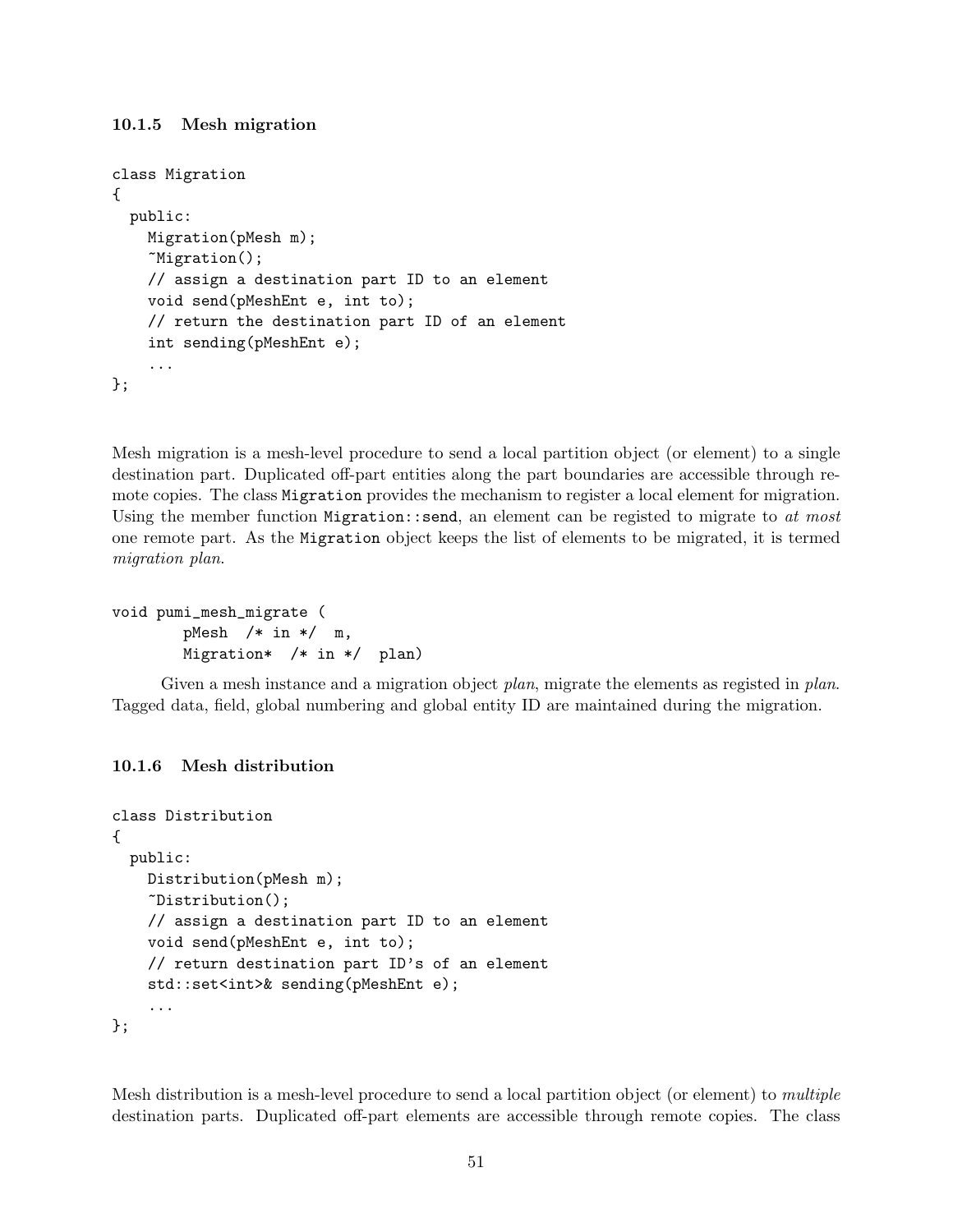Distribution provides the mechanism to register a local element for distribution. Using the member function Distribution::send, an element can be registed to distribute to other remote part. As the Migration object keeps the list of elements to be distributed, it is termed distribution plan.

```
void pumi_mesh_distribute (
       pMesh /* in */ m,
       Distribution* /* in */ plan)
```
Given a mesh instance and a distribution object *plan*, distribute the elements as registed in plan. Tagged data, field, global numbering and global entity ID are maintained during the distribution.

#### 10.1.7 Ghosting

```
class Ghosting
{
 public:
    // create a ghosting object with ghost dimension (1-3)
    Ghosting(pMesh, int d);
    ~Ghosting();
    // assign a destination part ID to an entity of ghost dimension
    void send(pMeshEnt e, int to);
    // assign a destination part ID to all entities of ghost dimension
    void send(int to);
    // return destination part ID's of an entity
    std::set<int>& sending(pMeshEnt e);
    ...
};
```
Mesh ghosting is a mesh-level procedure to create local copy of off-part *(internal or part boundary)* entities. The local copy of off-part entities are termed "ghost copy". The ghost copy maintains the link to its original entity copy. If the ghost copy is originated from a part boundary entity, it maintains the link only to the owning copy of part boundary entity. However all duplicate copies of part part entity (owned or not) maintain the link to the ghost copy. The class Ghosting provides the mechanism to register a local entity for ghosting. Using the member function Ghosting::send, an entity can be registed to be ghosted on at least one destination part ID. As the Ghosting object keeps the list of entities to be ghosted, it is termed ghosting plan. Ghosting procedure is accumulative; it can be performed multiple times with different options resulting in adding more ghost copies or ghost layers incrementally.

```
void pumi_ghost_create (
       pMesh /* in */ m,
       Ghosting* /* in */ plan)
```
Given a mesh instance and a ghosting object *plan*, create ghost copies as registed in *plan*.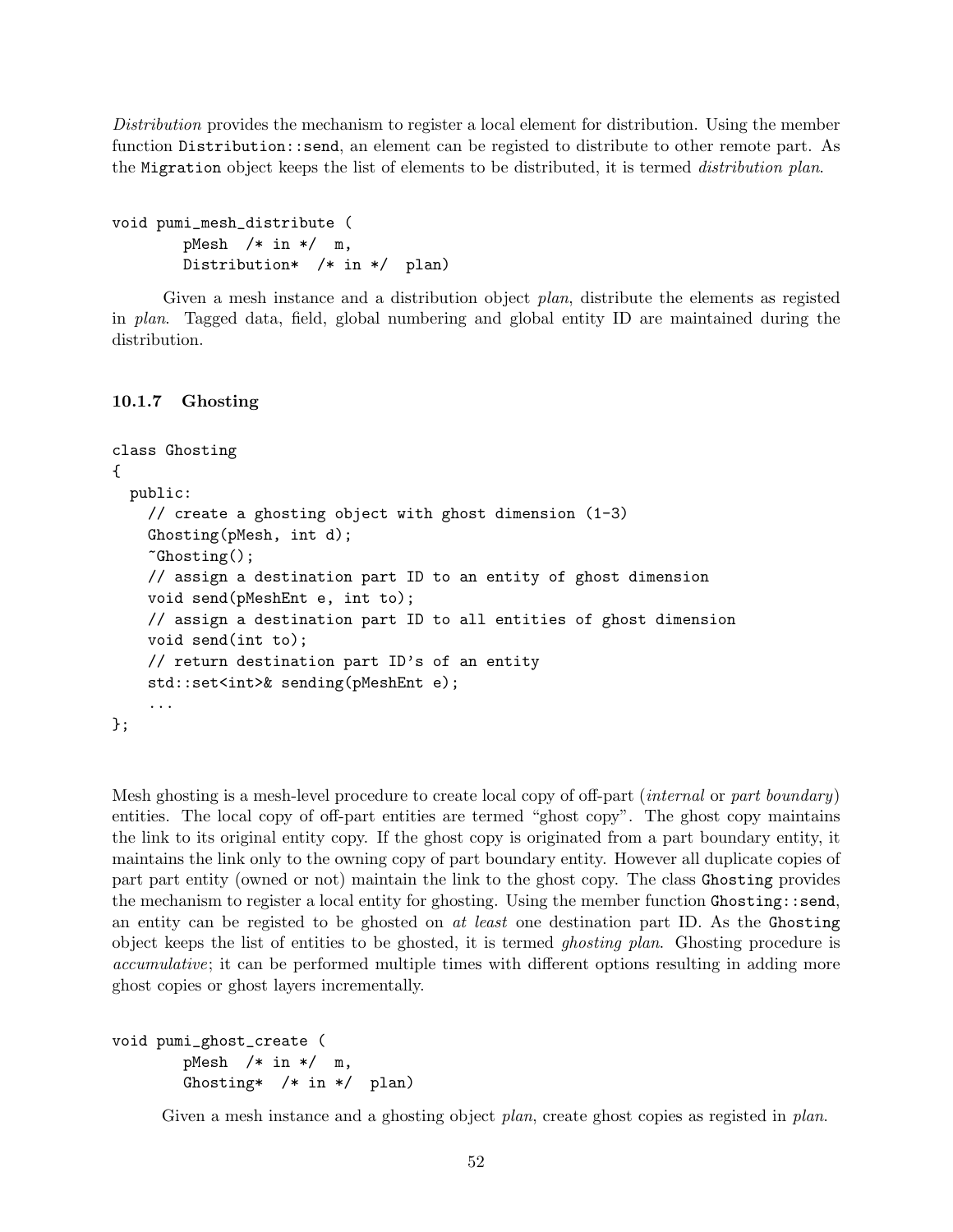```
void pumi_ghost_createLayer (
        pMesh /* in */ m,
        int /* in */ brg_dim,
        int /* in */ ghost_dim,
        int /* in */ num_layer,
        int /* in */ include_copies)
```
Given a mesh instance, desired bridge entity type (0-2) on part boundary, desired ghost entity type (1-3), the number of ghost layers, and an integer flag indicating whether to include non-owned bridge entity (1: yes, 0: no) in ghosting plan computation, create ghost entities. If *include copies* equals  $\theta$  and part boundary entity of type  $b$ rg dim is not owned by a local part (shortly, non-owned bridge type entity), *ghost\_dim*-dimensional entities adjacent to the non-owned bridge type entity is not ghosted. If *include copies* is non-zero integer, all ghost dimensional entities adjacent to the bridge type entities on part boundaries are ghost copied.

The function fails in the following cases:

- 1. bridge dimension is greater than or equal to ghost dimension
- 2. bridge dimension is greater than or equal to mesh dimension
- 3. ghost dimension is mesh vertex
- 4. ghost dimension is grester than mesh dimension

Tagged data, field, global numbering and global entity ID are maintained during the ghosting.

```
int pumi_ghost_delete (pMesh /* in */ m)
```
Given a mesh instance, delete ghost entities.

#### 10.1.8 Miscellaneous

```
void pumi_mesh_createGlobalID(
   pMesh /* in */ m,
   pOwnership /* im */ o=NULL)
```
Given a mesh instance and an ownership rule handle, generate global entity ID's for each dimension 0−3. Note that the global entity ID is maintained during mesh re-partitioning (migration and distribution) and ghosting. To retrieve mesh entity's global ID, use pumi\_ment\_getGlobalID.

The ownership rule is an optional argument (default: *NULL*). If *NULL*, the default ownership rule provided by PUMI is used, where an owning part of part boundary entities is a part with the minimum number of elements among residence parts.

#### void pumi\_mesh\_deleteGlobalID(pMesh /\* in \*/ m)

Given a mesh instance, delete global ID's generated by  $pumi\_mesh\_createGlobalID$ .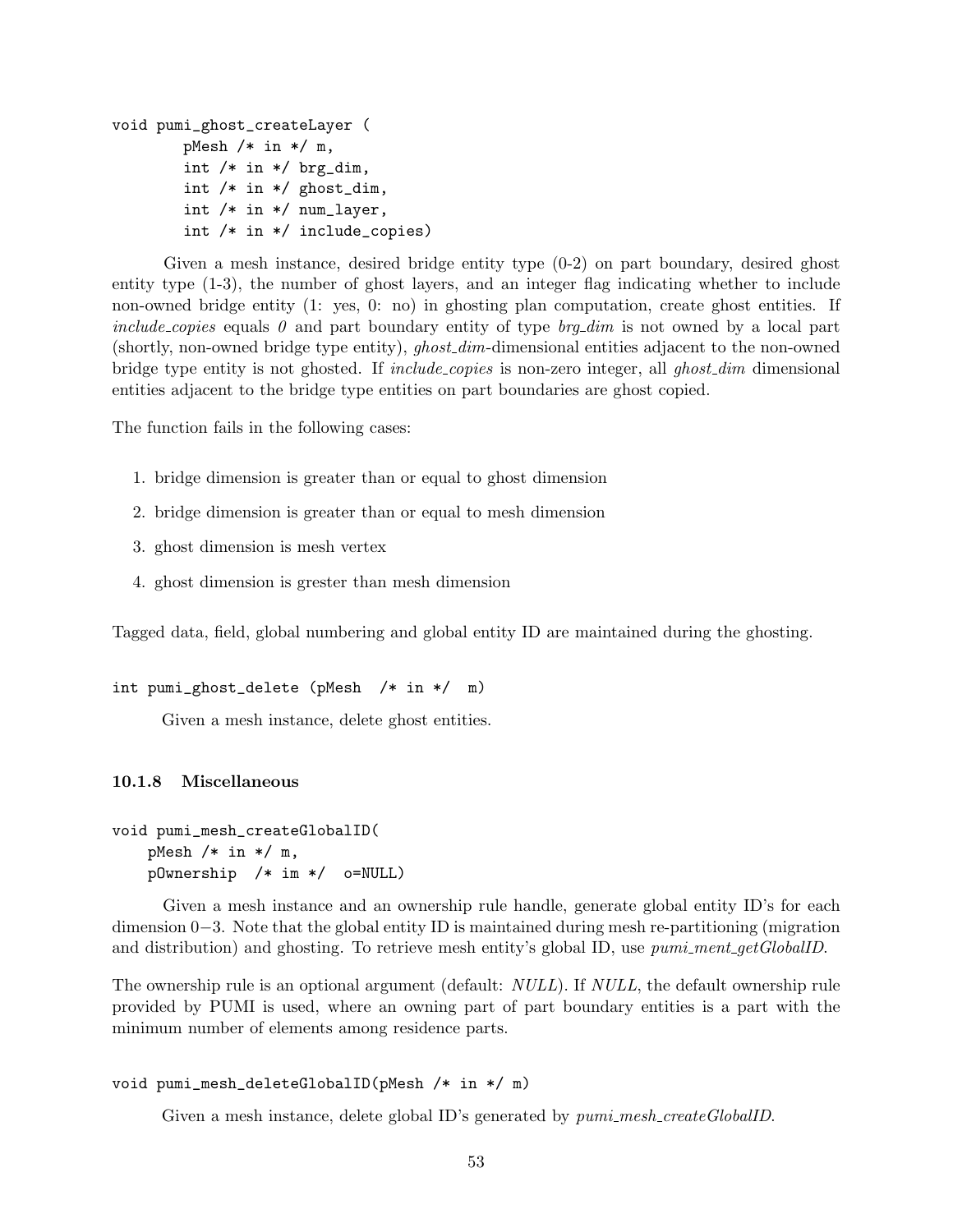```
void pumi_mesh_verify (
   pMesh /* in */ m,
   bool abort_on_error=true)
```
Given a mesh instance and a boolean flag specifing whether to abort on error or not, print the details of mesh entities,, check if the mesh is valid or not. Mesh verification with ghosted mesh is not supported. The argument *abort\_on\_error* is optional (default: true).

```
void pumi_mesh_print (
   pMesh /* in */ m,
   bool /* in */ print_entities=false)
```
Given a mesh instance and a boolean flag specifing whether to print the details of mesh entities, display the mesh information. The information includes size, tag, field and individual entities with global ID per part. The argument *print\_entities* is optional (default: false).

#### 10.2 Entity Functions

## 10.2.1 General entity information

```
int pumi_ment_getDim(pMeshEnt /* in */ e)
```
Given a mesh entity handle, return the dimension (or type) of the entity  $(0-3)$ .

```
int pumi_ment_getTopo(pMeshEnt /* in */ e)
```
Given a mesh entity handle, return the topology of the entity. The entity topology is encoded in a C++ enumeration value,

```
enum PUMI_EntTopology {
 PUMI_VERTEX, // 0
 PUMI_EDGE, // 1
 PUMI_TRIANGLE, // 2
 PUMI_QUAD, // 3
 PUMI_TET, // 4
 PUMI_HEX, // 5
 PUMI_PRISM, // 6
 PUMI_PYRAMID // 7
);
```
#### int pumi\_ment\_getID(pMeshEnt /\* in \*/ e)

Given a mesh entity handle, return its local ID. The local entity ID is not sequential and not maintained during mesh modification (migration, re-partitioning, and ghosting, etc.).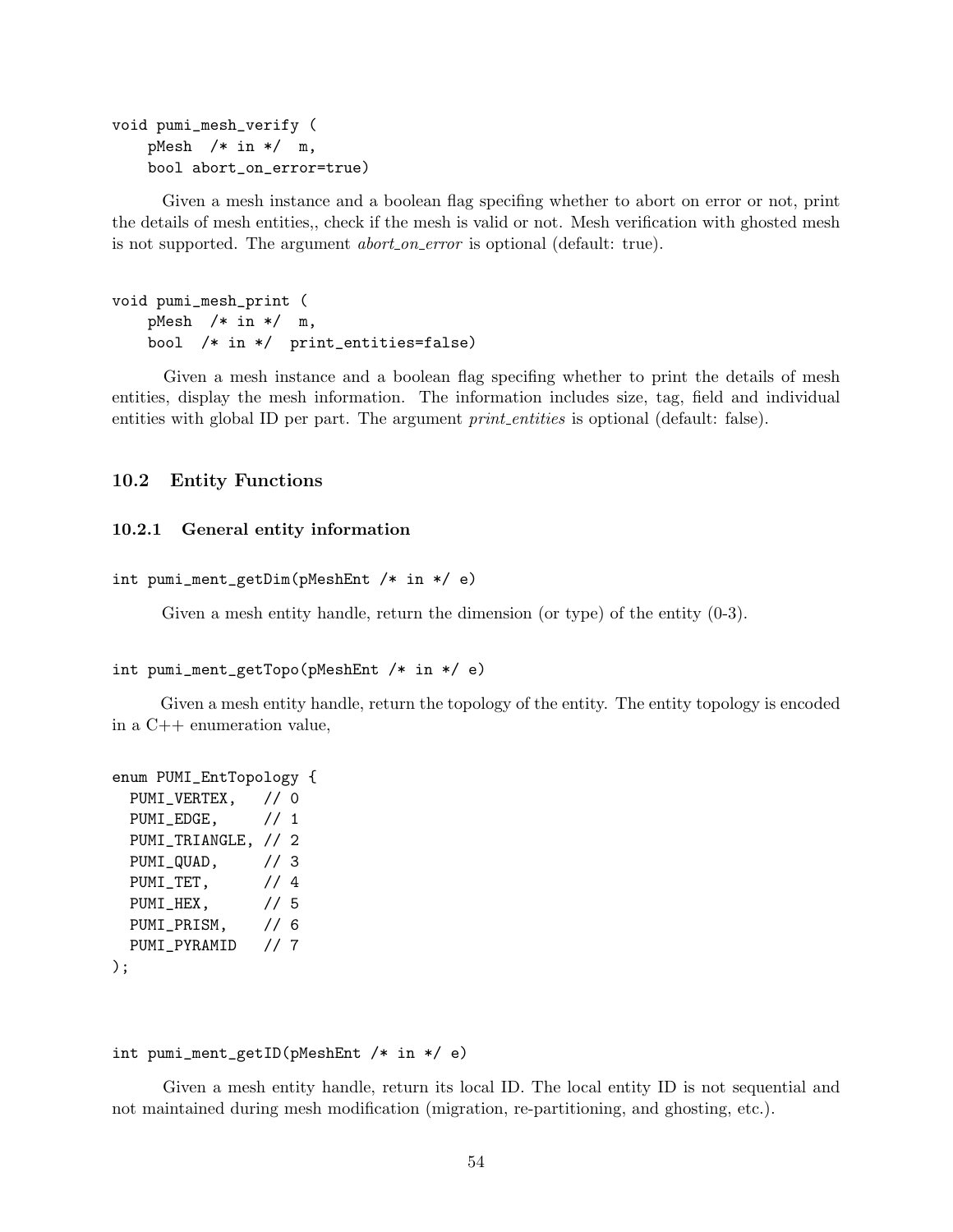int pumi\_ment\_getGlobalID(pMeshEnt /\* in \*/ e)

Given a mesh entity handle, return its global ID generated. Note that the global entity ID is maintained during mesh migration, re-partitioning, and ghosting.

Prerequisite:  $pumi\_mesh\_createGlobalID$ 

```
int pumi_ment_getNumAdj(
       pMeshEnt /* in */ e,
        int /* in */ target_dim)
```
Given a mesh entity and desired adjacency type *target\_dim*, get the number of adjacent entities of the type.

```
int pumi_ment_getAdjacent(
       pMeshEnt /* in */ e,
        int /* in */ target_dim,
        Adjacent& /* out*/ adj_ents)
```
Given a mesh entity and desired adjacency type *target dim*, get the *Adjacent* type container adjecture filled with the adjacent entities of the type and return the number of resulting entities.  $target\_dim$  should not be the same as the entity type. The type  $Adjacent$  is an array of entities. See how to iterate the resulting adjacent entities. This function is faster than pumi ment getAdj.

```
pMeshEnt vertex = ...;
Adjacent adjacent;
int num_adj=pumi_ment_getAdjacent(vertex, 2, adjacent);
for (int i=0; i < num_adj; +i)
  pMeshEnt face = adjacent[i];
  ...
int pumi_ment_get2ndAdjacent(
        pMeshEnt /* in */ e,
        int /* in */ brg_dim,
        int /* in */ target_dim,
        Adjacent& /* out*/ adj_ents)
```
Given a mesh entity handle, bridge type  $b r q_d dim$ , and desired adjacency type  $t \text{arget\_dim}$ , get the Adjacent type container adjected with  $2^{nd}$  order adjacent entities of type target\_dim obtained through the bridge type  $brq\_dim$  and return the number of resulting entities.  $target\_dim$ should be greater than  $brq\_dim$ . The type Adjacent is an array of entities. This function is faster than pumi ment get2ndAdj. See how to iterate the resulting adjacent entities.

```
pMeshEnt face = ...;
Adjacent adjacent;
int num_adj=pumi_ment_get2ndAdjacent(face, 0, 2, adjacent);
```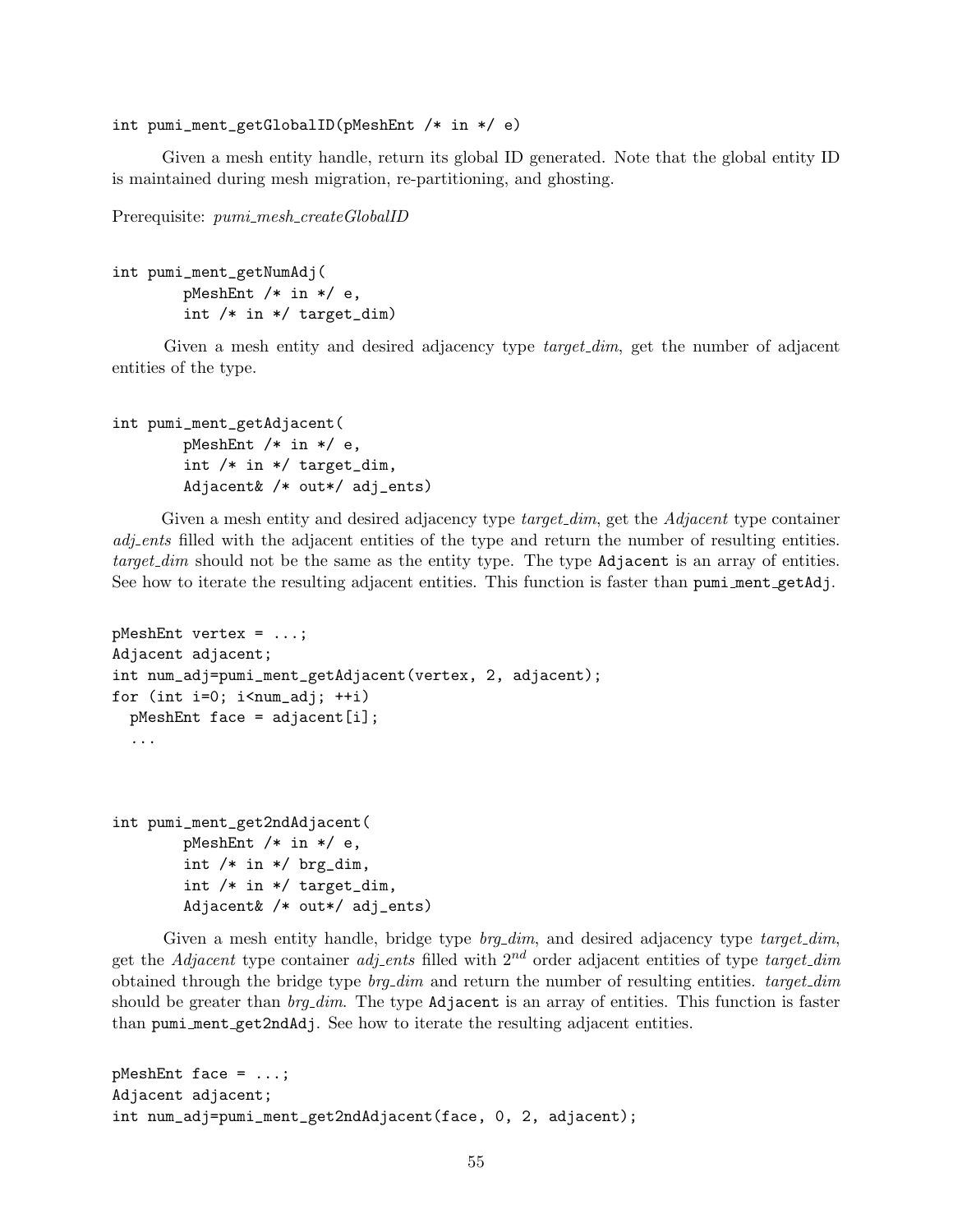```
for (int i=0; i<num_adj; ++i)
 pMeshEnt neighboring_face = adjacent[i];
  ...
void pumi_ment_getAdj(
        pMeshEnt /* in */ e,
        int /* in */ target_dim
        std::vector<pMeshEnt>& /* inout */ adj_ents)
```
Given a mesh entity and desired adjacency type  $target\_dim$ , get the vector container  $adj.ents$ filled with the adjacent entities of the type. target\_dim should not be the same as the entity type. If target\_dim is negative, get all downward adjecent entities.

```
void pumi_ment_get2ndAdj (
        pMeshEnt /* in */ e,
        int /* in */ brg_dim,
        int /* in */ target_dim,
        std::vector<pMeshEnt>& /* inout */ adj_ents)
```
Given a mesh entity handle, bridge type  $\textit{brg\_dim}$ , and desired adjacency type  $\textit{target\_dim}$ , get the vector container *adj-ents* filled with  $2^{nd}$  order adjacent entities of type *target\_dim* obtained through the bridge type *brg\_dim. brg\_dim* and *target\_dim* should not be equal.

```
pGeomEnt pumi_ment_getGeomClas(pMeshEnt /* in */ e)
```
Given a mesh entity handle, return the geometric entity classified on.

```
pMeshEnt pumi_medge_getOtherVtx (
        pMeshEnt /* in */ edge,
        pMeshEnt /* in */ vtx)
```
Given a mesh edge and a vertex handle which is adjacent to the edge, return the other vertex handle.

## 10.2.2 Mesh entity tagging

```
void pumi_ment_deleteTag (
        pMeshEnt /* in */ e,
        pMeshTag /* in */ tag)
```
Given mesh entity handle and tag handle, delete the tag data from the entity.

```
bool pumi_ment_hasTag (
        pMeshEnt /* in */ e,
        pMeshTag /* in */ tag)
```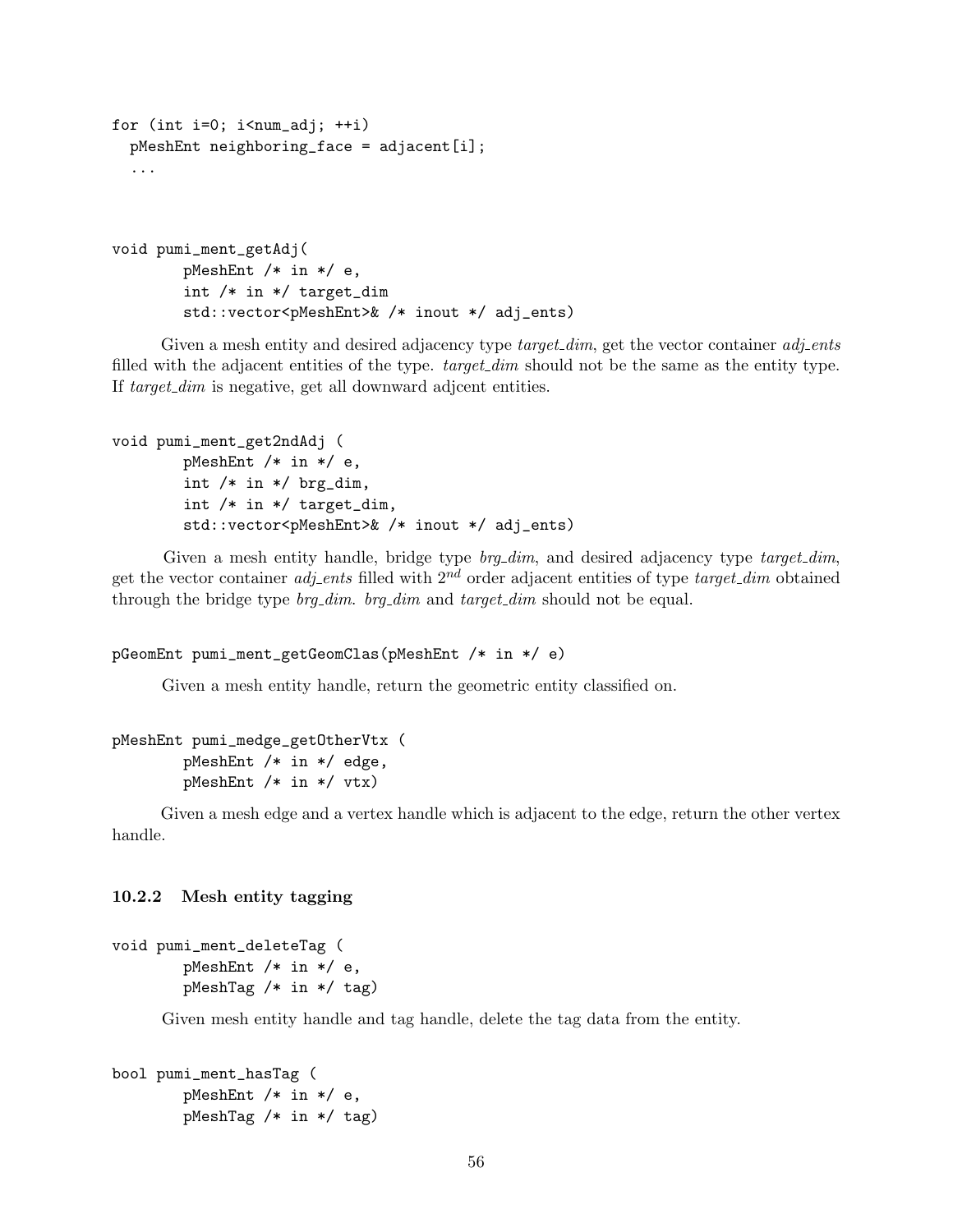Given mesh entity handle and tag handle, return true if the tag data is attached to the entity. Otherwise, return  $false$ .

```
void pumi_ment_setIntTag (
        pMeshEnt /* in */ e,
        pMeshTag /* in */ tag,
        int const* /* in */ data)
```
Given mesh entity handle, tag handle, and integer data, set or update the tag value of the entity. It fails if (i) tag type is not  $PUMI(NT)$ , or (ii) the size of data doesn't match that of tag handle.

#### void pumi\_ment\_getIntTag(pMeshEnt e, pMeshTag tag, int\* data)

Given mesh entity handle and tag handle, get integer type data tagged to the entity. It fails if (i) the tag doesn't exist with the entity, or (ii) tag type is not  $PUMI_INT$ .

```
void pumi_ment_setLongTag(pMeshEnt e, pMeshTag tag, long const* data)
```
Given mesh entity handle, tag handle, and long data, set or update the tag value of the entity. It fails if (i) tag type is not  $PUMLONG$ , or (ii) the size of data doesn't match that of tag handle.

#### void pumi\_ment\_getLongTag(pMeshEnt e, pMeshTag tag, long\* data)

Given mesh entity handle and tag handle, get long type data tagged to the entity. It fails if (i) the tag doesn't exist with the entity, or (ii) tag type is not  $PUMI\_LONG$ .

#### void pumi\_ment\_setDblTag(pMeshEnt e, pMeshTag tag, double const\* data)

Given mesh entity handle, tag handle, and double data, set or update the tag value of the entity. It fails if (i) tag type is not *PUMI DBL*, or (ii) the size of data doesn't match that of tag handle.

```
void pumi_ment_getDblTag (
       pMeshEnt /* in */ e,
       pMeshTag /* in */ tag,
       double* /* out */ data)
```
Given mesh entity handle and tag handle, get double type data tagged to the entity. It fails if (i) the tag doesn't exist with the entity, or (ii) tag type is not PUMI DBL.

### 10.2.3 Entity in parallel

```
int pumi_ment_getOwnPID(
       pMeshEnt /* in */ e,
       pOwnership /* in */ o=NULL)
```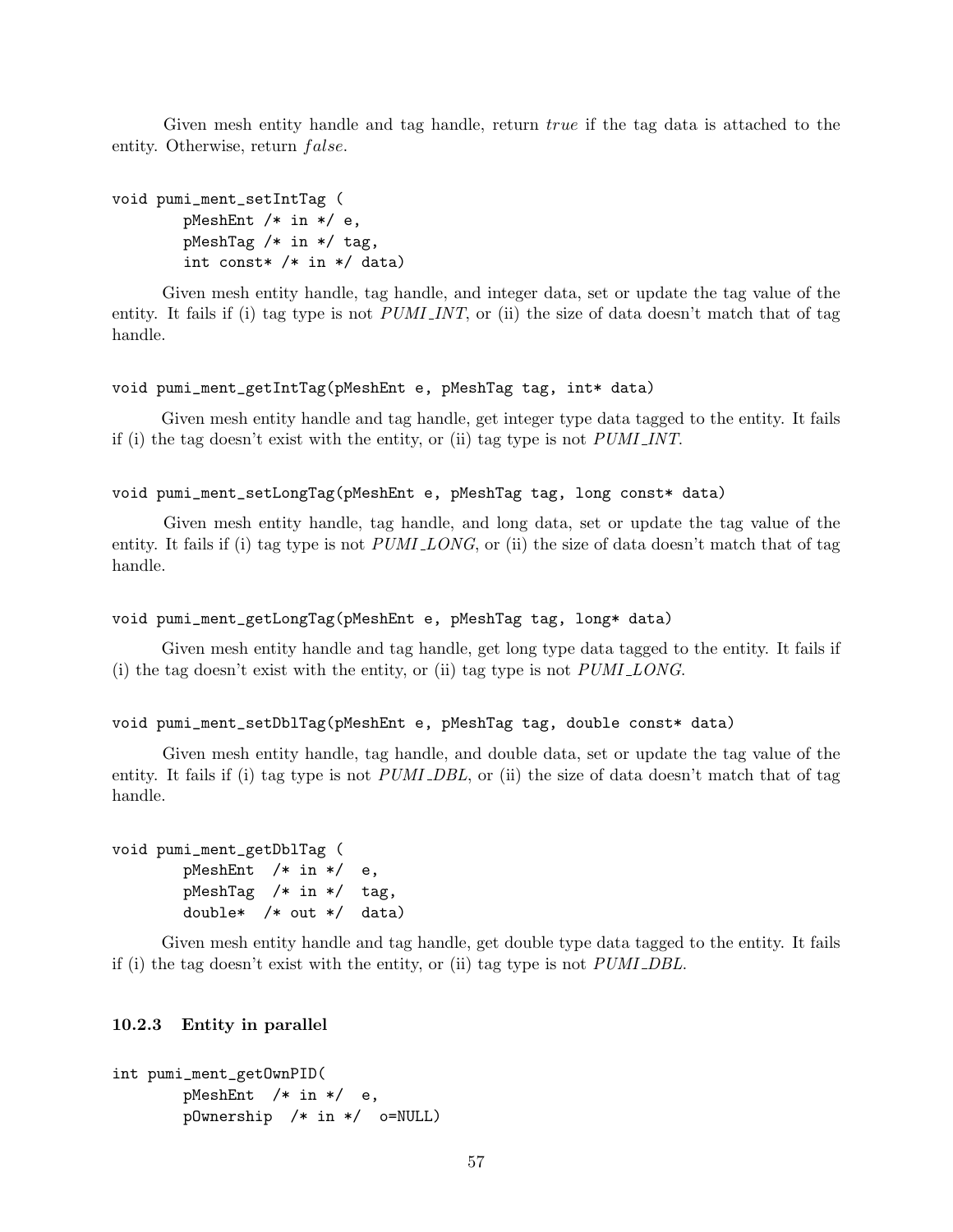Given a mesh entity handle and an ownership rule, return owning part ID (part ID where the owning entity exists). The ownership rule is an optional argument (default: NULL). If NULL, the default ownership rule provided by PUMI is used, where an owning part of part boundary entities is a part with the minimum number of elements among residence parts. Note that the global numbering is maintained during mesh migration, re-partitioning, and ghosting.

```
pMeshEnt pumi_ment_getOwnEnt(
       pMeshEnt /* in */ e,
       pOwnership /* in */ o=NULL)
```
Given a mesh entity handle and an ownership rule, return owning entity handle. The ownership rule is an optional argument (default: NULL). If NULL, the default ownership rule provided by PUMI is used, where an owning part of part boundary entities is a part with the minimum number of elements among residence parts.

```
bool pumi_ment_isOwned(
       pMeshEnt /* in */ e,
       pOwnership /* in */ o=NULL)
```
Given a mesh entity handle and an ownership rule, return *true* if the entity is owned by the local process. Otherwise, return *false*. The ownership rule is an optional argument (default: NULL). If NULL, the default ownership rule provided by PUMI is used, where an owning part of part boundary entities is a part with the minimum number of elements among residence parts.

```
bool pumi_ment_isOnBdry (pMeshEnt /* in */ e)
```
Given a mesh entity handle, return *true* if the entity is on part boundary. Otherwise, return false.

```
int pumi_ment_getNumRmt (pMeshEnt /* in */ e)
```
Given a mesh entity handle, return the number of remote copies. If the entity is duplicated on N processes,  $N-1$  is returned.

```
void pumi_ment_getAllRmt(
      pMeshEnt /* in */ e,
      Copies& /* out */ copies)
```
Given a mesh entity handle, get *copies* filled with remote part ID and the memory address of the entity on the remote part. Copies is a [std::map](http://www.cplusplus.com/reference/map/map/) whose keys are part ID's and whose values are pointers to entities on those parts. All operations available for std::map can be applied to Copies. For instance, copies.size() indicates the number of remote copies and copies[i] is the remote entity copy on part *i*.

See how to iterate the remote copies using the iterator type pCopyIter.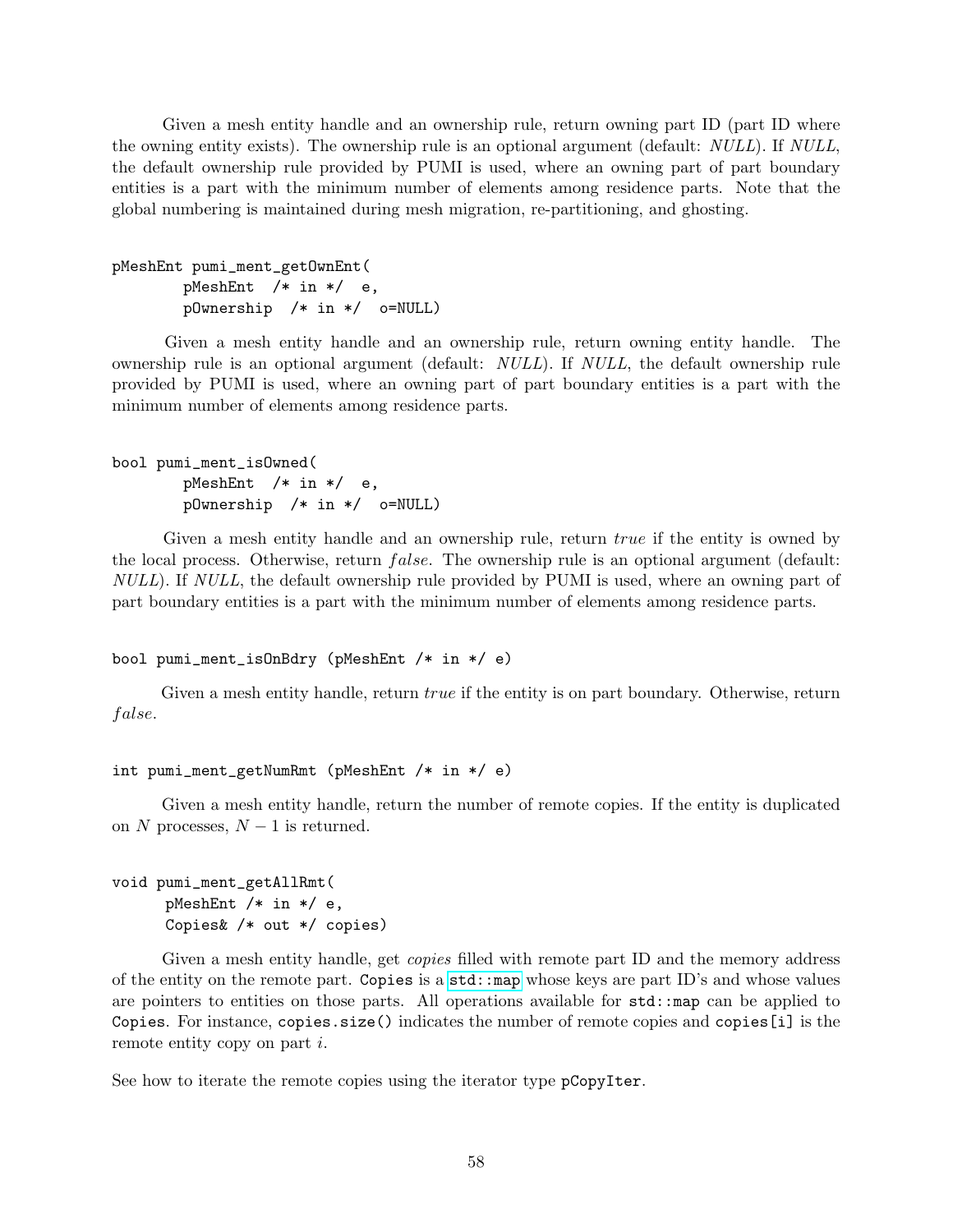```
pMeshEnt vertex = ...;
Copies remotes;
pumi_ment_getAllRmt(vertex, remotes);
for (pCopyIter it = remotes.begin(); it != remotes.end(); ++it)
  std::cout << "shared with part "<<it->first<<" on address "<<it->second<<"\n";
```

```
pMeshEnt pumi_ment_getRmt(
        pMeshEnt /* in */ e,
        int /* in */ part_id)
```
Given a mesh entity handle and remote part ID, return the memory address of the entity on the part.

```
bool pumi_ment_isGhost(pMeshEnt /* in */ e)
```
Given a mesh entity handle, return *true* if the entity is a ghost copy. Otherwise, return false.

```
bool pumi_ment_isGhosted(pMeshEnt /* in */ e)
```
Given a mesh entity handle, return *true* if the entity is ghosted (its ghost copy exists on off-part process). Otherwise, return *false*.

```
int pumi_ment_getNumGhost (pMeshEnt /* in */ e)
```
Given a mesh entity handle, get the number of ghost copies. If the entity is a ghost copy, 0 is retured.

```
void pumi_ment_getAllGhost(
      pMeshEnt /* in */ e,
      Copies& /* out */ copies)
```
Given a mesh entity handle, get *copies* filled with ghost part ID and the memory address of the ghost copy on the part. If  $e$  is a ghost copy, the owner part ID and the memory address of the owning copy is returned. Copies is a std: map whose keys are part IDs and whose values are pointers to entities on those parts. All operations available for std::map can be applied to Copies

See how to iterate the ghost copies using the iterator type pCopyIter.

```
pMeshEnt vertex = ...;
Copies ghosts;
pumi_ment_getAllGhost(vertex, ghosts);
for (pCopyIter it = ghosts.begin(); it != ghosts.end(); ++it)
  std::cout << "ghosted on part "<<it->first<<" on address "<<it->second<<"\n";
```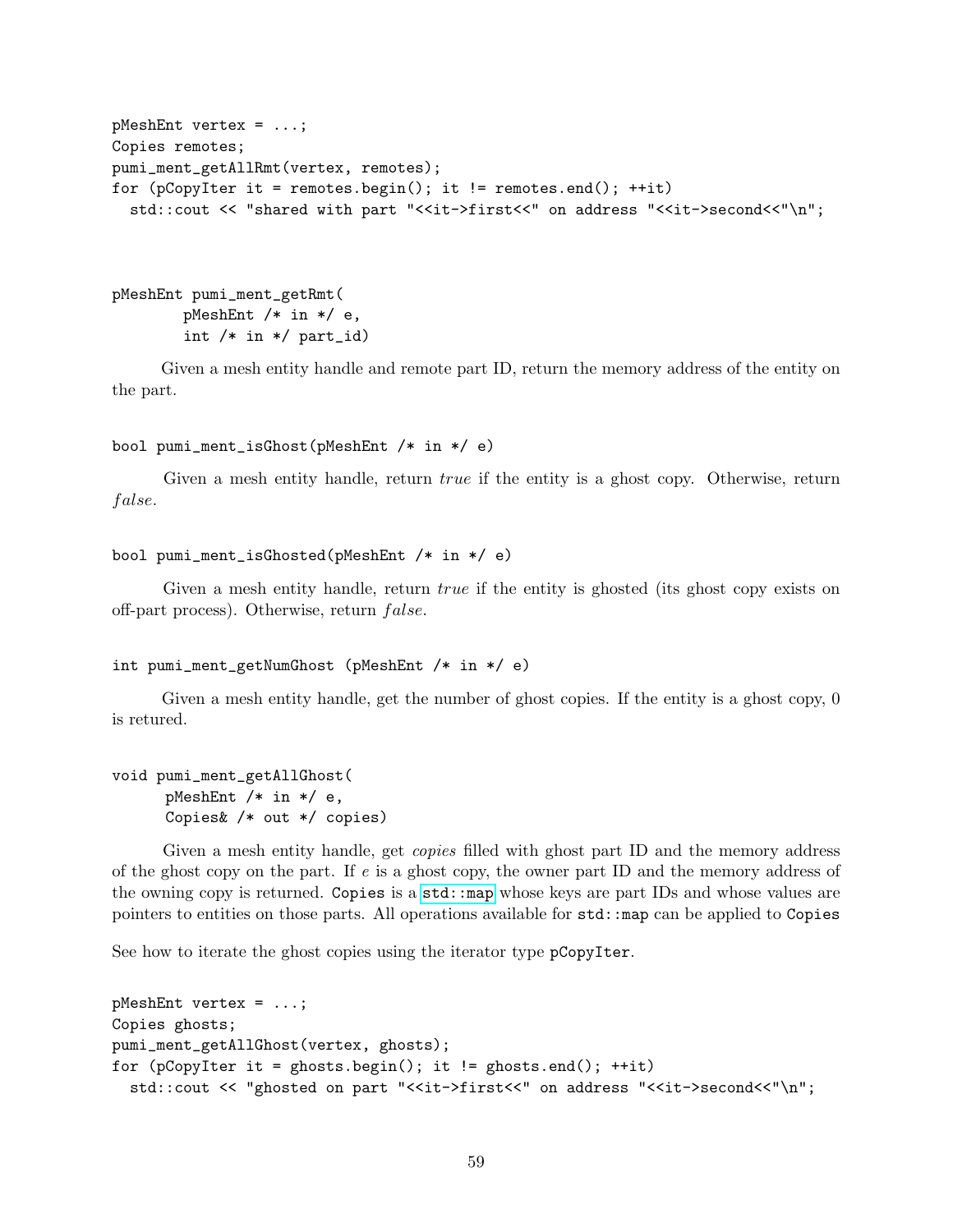```
pMeshEnt pumi_ment_getGhost(
        pMeshEnt /* in */ e,
        int /* in */ part_id)
```
Given a mesh entity handle and ghost part ID, return the memory address of the ghost copy on the part.

```
bool pumi_ment_isOn (
      pMeshEnt /* in */ e,
      int /* in */ partID)
```
Given a mesh entity handle and part ID, return *true* if the entity exists on the part as a remote copy or ghost copy. Otherwise, return  $false$ .

```
void pumi_ment_getResidence(
        pMeshEnt /* in */ e,
        Parts& /* inout */ residence)
```
Given a mesh entity handle, get *residence* filled with residence part ID's where the entity physically exists as a remote copy or a ghost copy. Parts is a [std::set](http://www.cplusplus.com/reference/set/set/) whose values are integers indicating part ID's. All operations available for std::set can be applied to Parts. For instance, insert, size, union, etc.

```
void pumi_ment_getClosureResidence(
        pMeshEnt /* in */ e,
        Parts& /* inout */ residence)
```
Given a mesh entity handle, get *residence* filled with residence part ID's where the entity and its downward adjacent entities physically exist as for a remote copy or a ghost copy. Parts is a [std::set](http://www.cplusplus.com/reference/set/set/) whose values are integers indicating part ID's. All operations available for std::set can be applied to Parts. All operations available for std::set can be applied to Parts. For instance, insert, size, union, etc.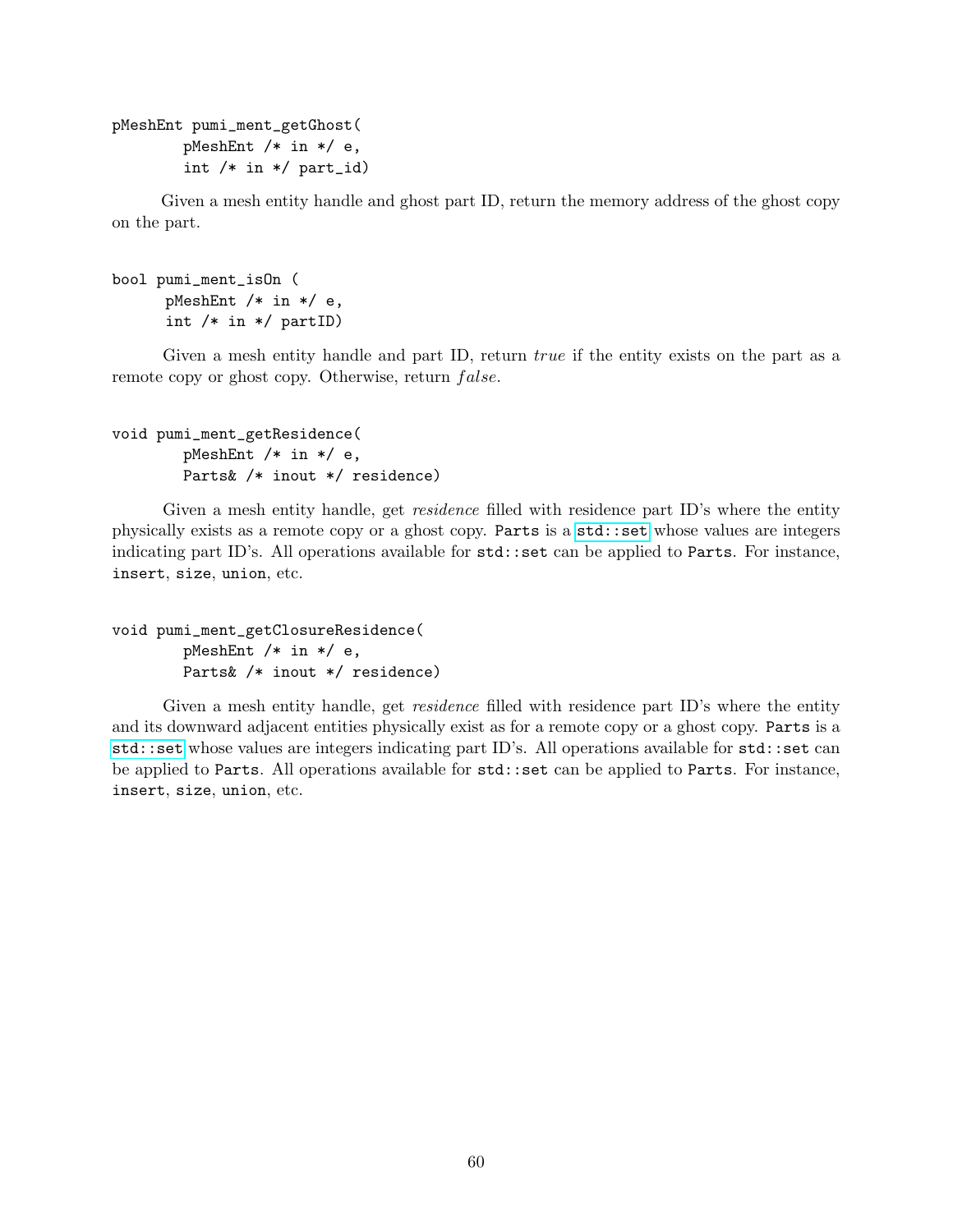## 11 Field API's

This chapter describes API functions for field shape, field node and field management.

## <span id="page-60-0"></span>11.1 Field Shape

A field shape defines the node distribution where the coordinates and field values (DOF's) are stored. PUMI supports the following field shapes:

- Linear: The default field shape. Nodes are associated only with vertices and there is no node associated with other entities.
- Lagrange: Lagrangian shape function of some polynomial order (first and second order only)
- Serendipity: Serendipity shape functions of second order
- Constant: Constant shape function over a specific dimension. Shape function places a node on every element of the given dimension up to 3
- Integration Point (IP): Shape function over the integration points of elements. Orders 1 to 3 for dimension 2 or 3 are available.
- Voronoi: Equivalent to the Integration Point except that it is capable of evaluating as a shape function whose value at any point in the element is the value of the closest integration point in that element.
- Integration Point Fit (IPF): equivalent to the Integration Point except that it is capable of evaluating as a shape function whose value at any point in the element is a polynomial fit to the integration point data in that element.
- Hierarchic: Quadratic hierarchic shape function (first and second order only)

#### pShape pumi\_mesh\_getShape (pMesh /\* in \*/ m)

Given a mesh instance, return its shape handle. The default field shape of the mesh is a linear field shape, where xyz coordinates and DOF's are created only over the mesh vertices. Use pumi\_mesh\_setShape to change the default field shape.

```
void pumi_mesh_setShape (
       pMesh /* in */ m,
       pShape /* in */ s,
       bool /* in */ project=true)
```
Given a mesh instance and field shape handle, set the field shape associated with the mesh. Mesh's existing coordinate field is replaced with a new fresh coordinate field. If project is true, project coordinate values from the old coordinate field to the new coordinate field. If project to false and coordinate field is not manually set, the file I/O with the new shape will fail. If project is not provided, the default is true.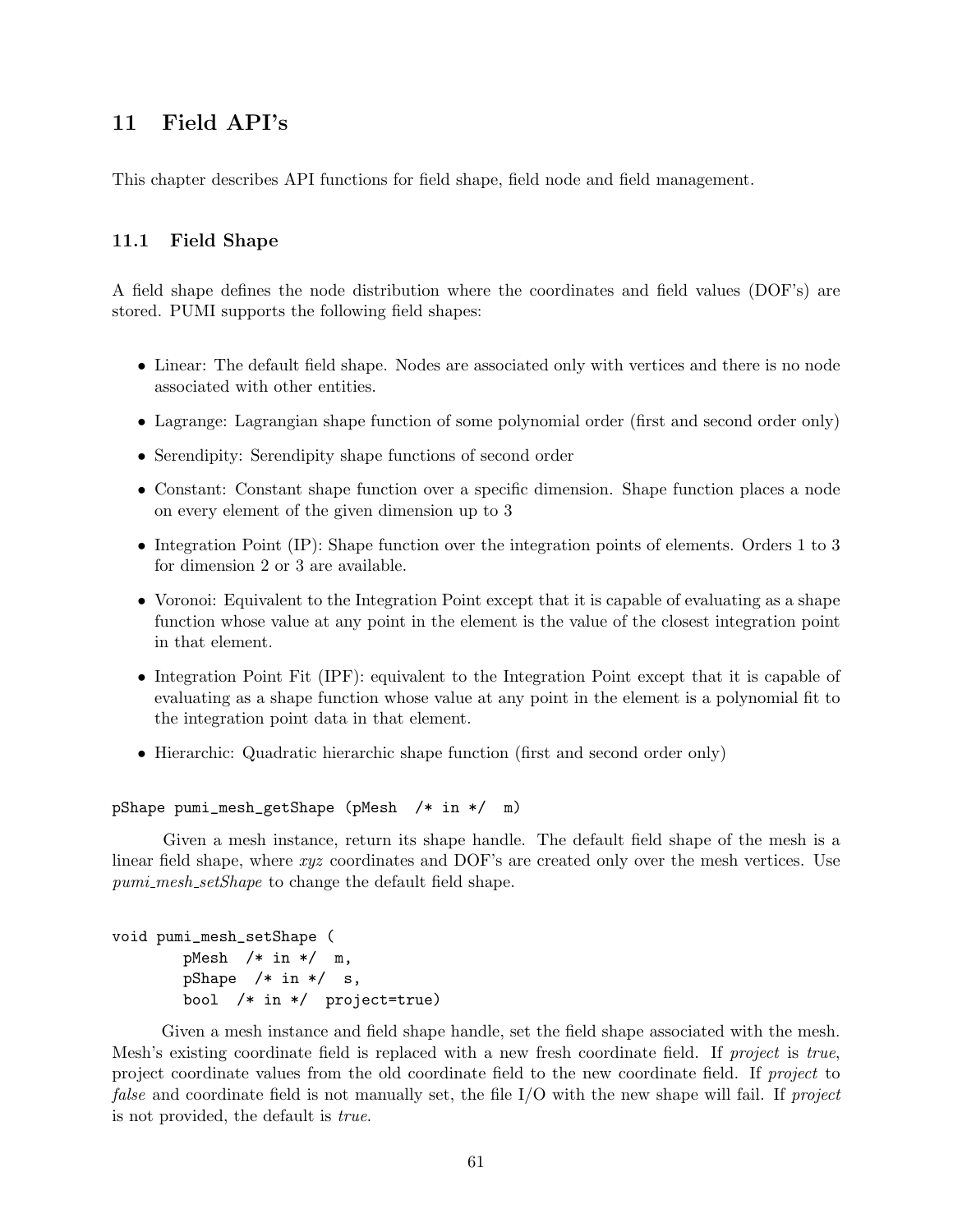```
int pumi_shape_getNumNode (
       pShape /* in */ s,
       int /* in */ t)
```
Given a field shape handle and entity topology, return the number of nodes associated with the entity topology.

```
int pumi_shape_hasNode (
       pShape /* in */ s,
       int /* in */ topology)
```
Given a field shape handle and an entity topology, return  $true$  if nodes exist for the topology. Otherwise, return false. The entity topology is encoded in a  $C++$  enumeration type.

```
enum PUMI_EntTopology {
 PUMI_VERTEX, // 0
 PUMI_EDGE, // 1
 PUMI_TRIANGLE, // 2
 PUMI_QUAD, // 3
 PUMI_TET, // 4
 PUMI_HEX, // 5
 PUMI_PRISM, // 6
 PUMI_PYRAMID // 7
);
```

```
pShape pumi_shape_getLagrange (int /* in */ order)
```
Given a polynomial order, get the Lagrangian shape function of the order (first and second order only).

```
pShape pumi_shape_getSerendipity ()
```
Get the Serendipity shape functions of second order.

```
pShape pumi_shape_getConstant (int /* in */ dimension)
```
Given an entity dimension  $(0-3)$ , get the constant shape function over the specific dimension. The constant shape function places a node on every element of the given dimension.

```
pShape pumi_shape_getIP (
       int /* in */ dimension,
       int /* in */ order)
```
Given a dimension and order, get the Integration Point distribution. *dimension* is the dimensionality of the elements order. *order* is the order of accuracy, which determines the integration points. This allows users to create a field which has values at the integration points of elements. Orders 1 to 3 for dimension 2 or 3 are supported.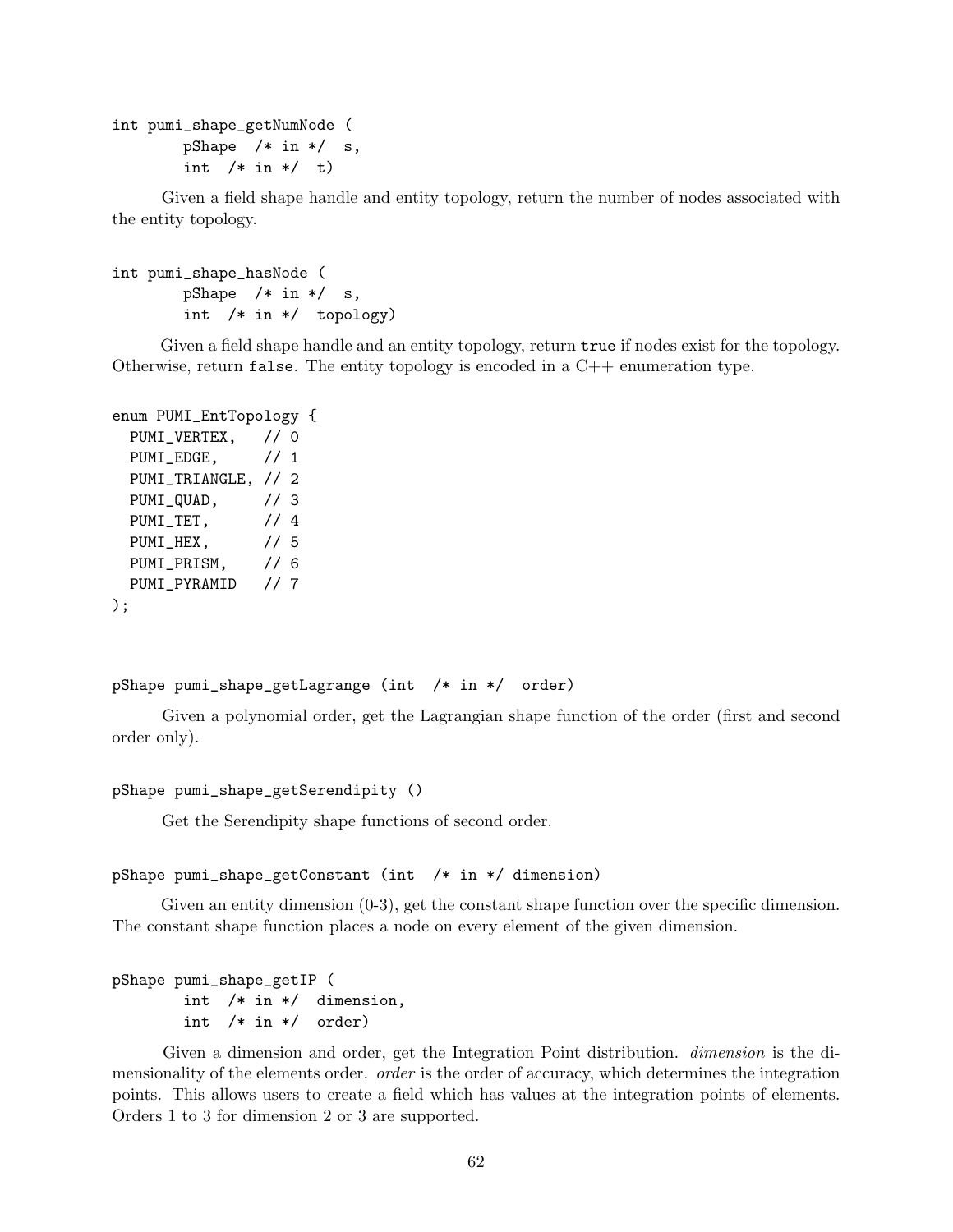pShape pumi\_shape\_getVoronoi ( int /\* in \*/ dimension, int /\* in \*/ order)

Given a dimension and order, get the Voronoi shape function. The Voronoi FieldShape is equivalent to the IPShape except that it is capable of evaluating as a shape function whose value at any point in the element is the value of the closest integration point in that element.

```
pShape pumi_shape_getIPFit (
       int /* in */ dimension,
       int /* in */ order)
```
Given a dimension and order, get the IP Fit shape function. The IP Fit FieldShape is equivalent to the IPShape except that it is capable of evaluating as a shape function whose value at any point in the element is a polynomial fit to the integration point data in that element.

```
pShape pumi_shape_getHierarchic (int /* in */ order)
```
Given an order, get the quadratic hierarchic shape function (only first and second order are supported).

## 11.2 Field Node

11.2.1 Node Coordinates

```
void pumi_node_setCoord (
       pMeshEnt /* in */ e,
       int /* in */ n,
       double* /* in */ coord)
```
Given a mesh entity handle, node order  $n$  and  $xyz$  coordinates, set or update the coordinates of the  $n^{th}$  node of the entity. *n* starts from 0 and must be less than the number of nodes associated with the entity type. If the entity type is vertex, the order  $n$  is 0.

```
void pumi_node_getCoord (
       pMeshEnt /* in */ e,
       int /* in */ n,
       double* /* out */ coord)
```
Given a vertex handle and node order n, get xyz coordinates of the  $n<sup>th</sup>$  node of the entity.  $n$  starts from 0 and must be less than the number of nodes associated with the entity type. If the entity type is vertex, the order  $n$  is 0.

```
void pumi_node_setCoordVector (
       pMeshEnt /* in */ e,
       int /* in */ n,
       Vector3& /* out */ coord)
```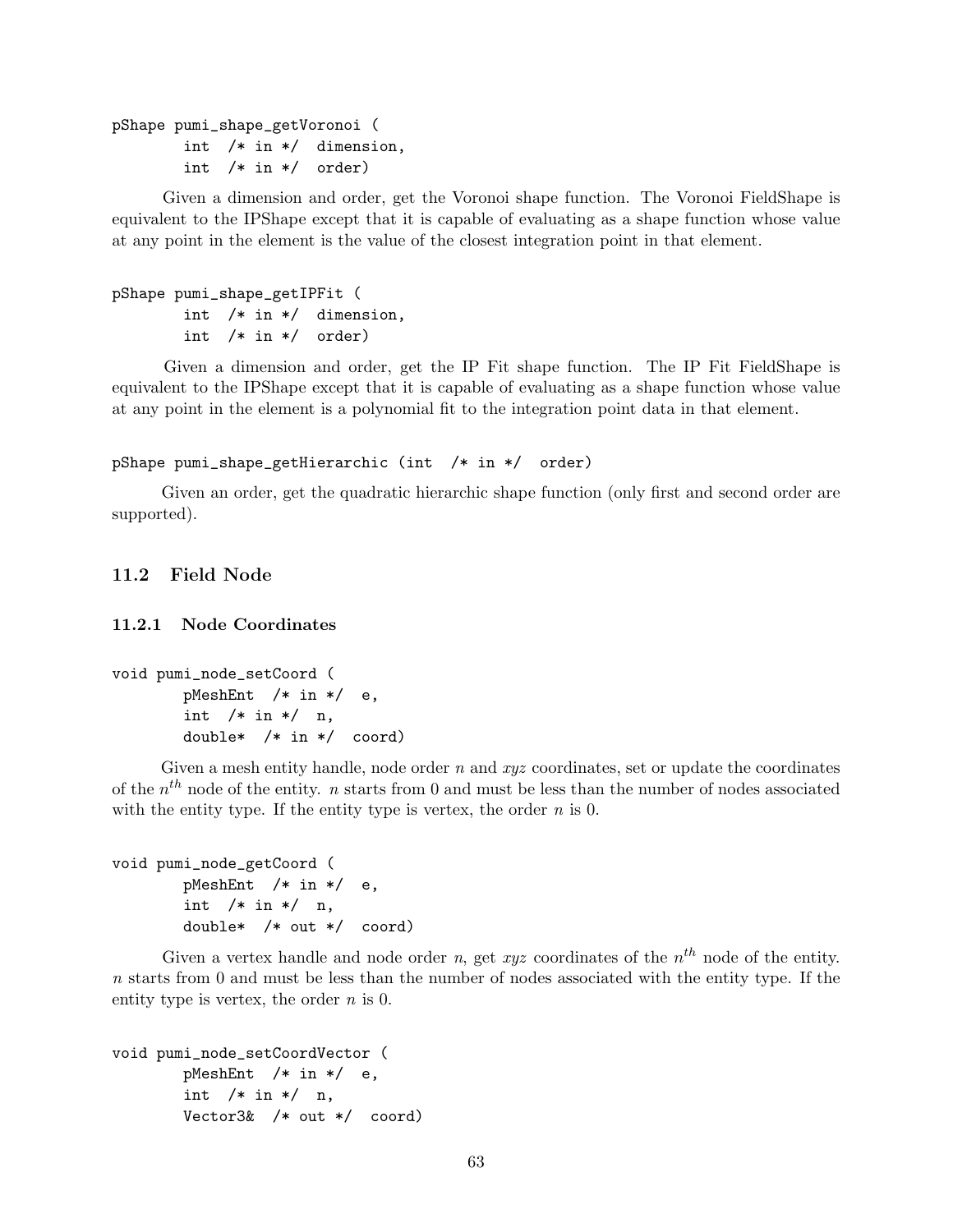Given a mesh entity handle, node order  $n$  and  $xyz$  coordinates in data type Vector3, set or update the coordinates of the  $n^{th}$  node of the entity. *n* starts from 0 and must be less than the number of nodes associated with the entity type. If the entity type is vertex, the order  $n$  is 0. The data type Vector3 is a vector of three doubles. Vector3 can be treated like an array, but users can use a  $C_{++}$  stream output operator ( $\text{std}$ :: $\text{cout}$ ) and mathematical operators like addition, subtraction, multiplication by a scalar, cross production, etc.

```
void pumi_node_getCoordVector (
       pMeshEnt /* in */ e,
       int /* in */ n,
       Vector3& /* out */ coord)
```
Given a vertex handle and node order n, get xyz coordinates of the  $n<sup>th</sup>$  node of the entity in Vector3 object.  $n$  starts from 0 and must be less than the number of nodes associated with the entity type. If the entity type is vertex, the order  $i$  is always 0. Vector3 can be treated like an array, but users can use a  $C_{++}$  stream output operator ( $\text{std}$ : cout) and mathematical operators like addition, subtraction, multiplication by a scalar, cross production, etc.

```
Vector3 pumi_vector3_cross (
        Vector3 const /* in */ a,
        Vector3 const& /* in */ b)
```
Given two Vector3 objects, return cross production in Vector3 object.

## 11.2.2 Node Numbering

```
pNumbering pumi_numbering_create(
       pMesh /* in */ m,
       const char* /* in */ name,
       pShape /* in */ shape=NULL,
       int /* in */ num_component=1)
```
Given a mesh instance, character string name, a field shape handle, and the number of component (degree of freedom) per node,  $(i)$  create a numbering object and  $(ii)$  return the numbering handle. Note that no number is assigned to DOF's. pumi node setNumber and pumi node getNumber allow the user to set/get the number of node.

The argument *shape* is optional (*NULL*). If *NULL*, the field shape of the mesh (a field shape returned by pumi mesh getShape) is used. See Section [11.1](#page-60-0) for the details of field shape.

The argument *num\_component* is also optional (default: 1).

```
pNumbering pumi_numbering_createLocal(
       pMesh /* in */ m,
       const char* /* in */ name,
       pShape /* in */ shape=NULL)
```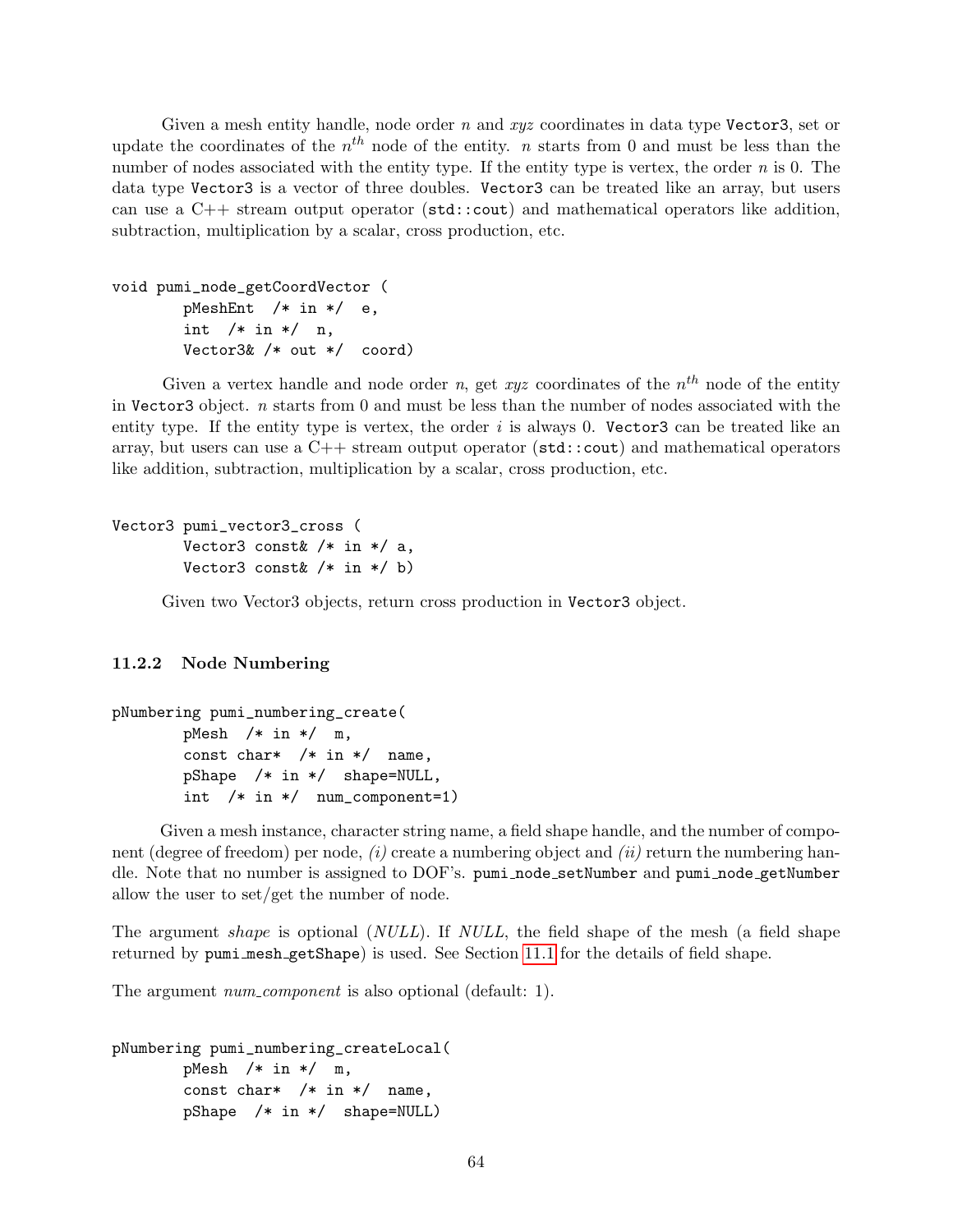Given a mesh instance, character string name and a field shape handle,  $(i)$  create a numbering object for nodes,  $(ii)$  assign a local number to all nodes, and  $(iii)$  return the numbering handle. The number begins from 0 on each process. Call pumi node getNumber to retrieve the number.

The argument shape is optional (NULL). If NULL, the field shape of the mesh (a field shape returned by pumi mesh getShape) is used. See Section [11.1](#page-60-0) for the details of field shape.

pNumbering pumi\_numbering\_createGlobal ( pMesh /\* in \*/ m, const char\* /\* in \*/ name, pShape /\* in \*/ shape=NULL, pOwnership /\* in \*/ own=NULL)

Given a mesh instance, character string name, a field shape handle and an ownership rule,  $(i)$  create a numbering object for *owned entities*,  $(ii)$  assign a global number to *owned nodes*, and  $(iii)$  return the numbering handle. Call  $pumi\_node\_getNumber$  to retrieve the number.

The argument *shape* is optional (*NULL*). If *NULL*, the field shape of the mesh (a field shape returned by pumi mesh getShape) is used. See Section [11.1](#page-60-0) for the details of field shape

The ownership rule is optional (default: *NULL*). If *NULL*, the default ownership rule provided by PUMI is used, where an owning part of part boundary entities is a part with the minimum part ID among residence parts.

pNumbering pumi\_numbering\_createOwn( pMesh  $/*$  in  $*/$  m, const char\*  $/*$  in \*/ name, pShape /\* in \*/ shape=NULL, pOwnership /\* in \*/ own=NULL)

Given a mesh instance, character string name, a field shape handle and an ownership rule,  $(i)$ create a numbering object for owned nodes,  $(ii)$  assign a local number to *owned nodes*, and  $(iii)$  return the numbering handle. The number begins from 0 on each process. Call pumi node getNumber to retrieve the number.

The argument shape is optional (NULL). If NULL, the field shape of the mesh (a field shape returned by pumi mesh getShape) is used. See Section [11.1](#page-60-0) for the details of field shape

The ownership rule is optional (default: *NULL*). If *NULL*, the default ownership rule provided by PUMI is used, where an owning part of part boundary entities is a part with the minimum part ID among residence parts.

```
pNumbering pumi_numbering_createOwnDim(
       pMesh /* in */ m,
       const char* /* in */ name,
```

```
int /* in */ dimension,
pOwnership /* in */ own=NULL)
```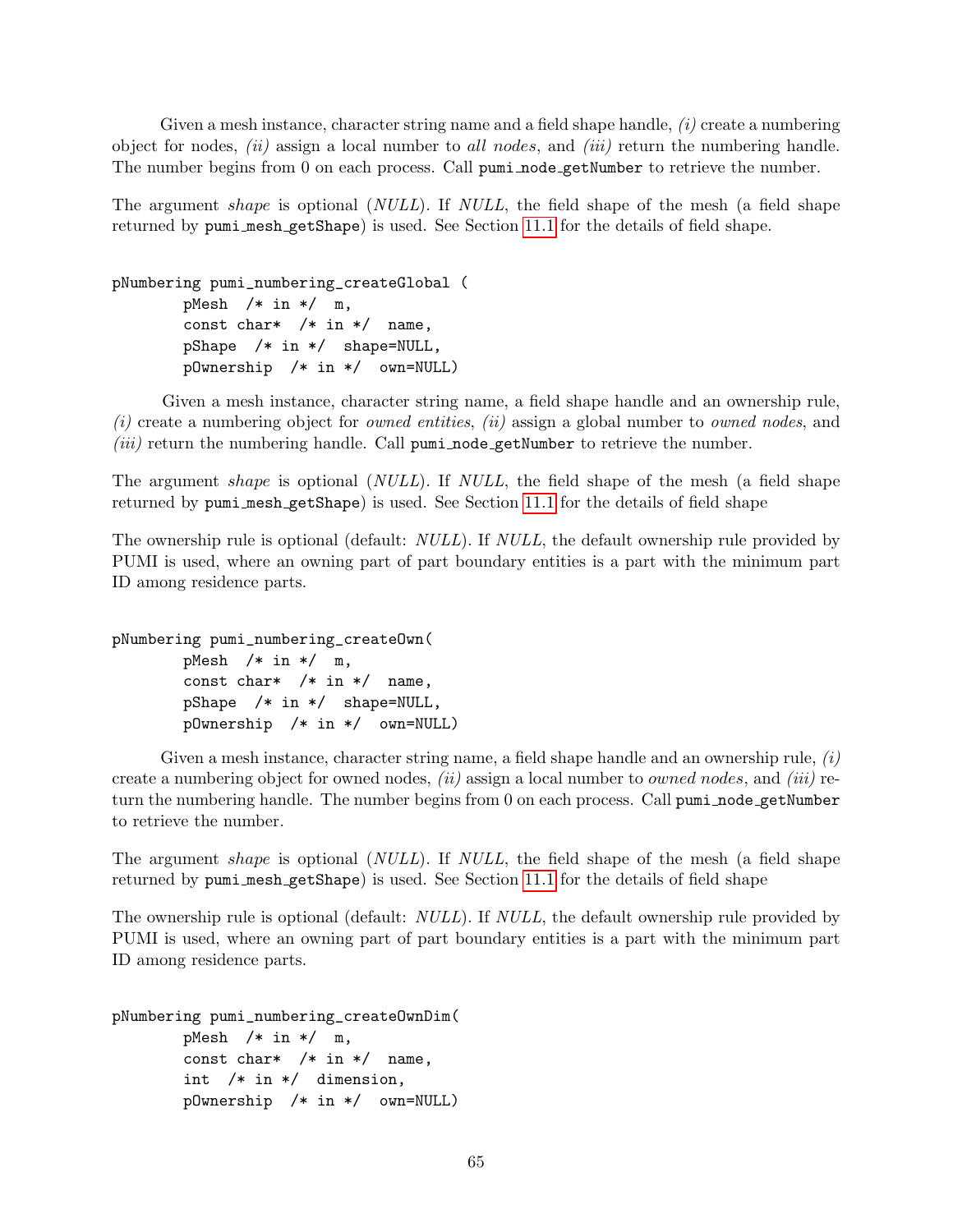Given a mesh instance, character string name, an entity dimension (0-3) and an ownership rule,  $(i)$  create a numbering object for owned entities of the dimension,  $(ii)$  assign a local number to owned nodes, and *(iii)* return the numbering handle. The number begins from 0 on each process. Call pumi node getNumber to retrieve the number.

The ownership rule is optional (default: *NULL*). If *NULL*, the default ownership rule provided by PUMI is used, where an owning part of part boundary entities is a part with the minimum part ID among residence parts.

```
pNumbering pumi_numbering_createProcGrp (
       pMesh /* in */ m,
       const char* /* in */ name,
       int /* in */ n_pgrp,
       int /* in */ dimension,
       pOwnership /* in */ own=NULL)
```
Given a mesh instance, character string name, the number of process group  $n$ -pgrp, and entity dimension,  $(i)$  create a numbering object for all entities of the dimension,  $(ii)$  assign a *intraplane* global number to nodes of entities, and *(iii)* return the numbering handle. For 16 processes, if  $n$ -pgrp is 4, the processes 0 to 3 are process group 0, and the processes 4 to 7 are process group 1, and so on. Therefore, the sequential and unique numbers are assined to nodes in each process group (start number is 0). Call pumi node getNumber to retrieve the number.

The ownership rule is optional (default: *NULL*). If *NULL*, the default ownership rule provided by PUMI is used, where an owning part of part boundary entities is a part with the minimum part ID among residence parts.

Prerequisite 1: # total processes modulo  $n$ -pqrp = 0 Prerequisite 2: any mesh entity in process group  $p$  is owned by a process belonging to the group  $p$ 

```
void pumi_numbering_delete (pNumbering /* in */ nb)
```
Given a numbering handle, delete the numbering object.

```
void pumi_numbering_print (
   pNumbering /* in */ nb,
   int /* in */ p=-1)
```
Given a numbering handle and a process rank  $p$ , print the node numbering of the process  $p$ . The process rank is an optional argument (default:  $-1$ ). If  $-1$ , the numbering of all processes will be printed.

```
int pumi_numbering_getNumNode (pNumbering /* in */ nb)
```
Given a numbering handle, return the number of nodes numbered in the numbering object.

```
void pumi_node_setNumber (
```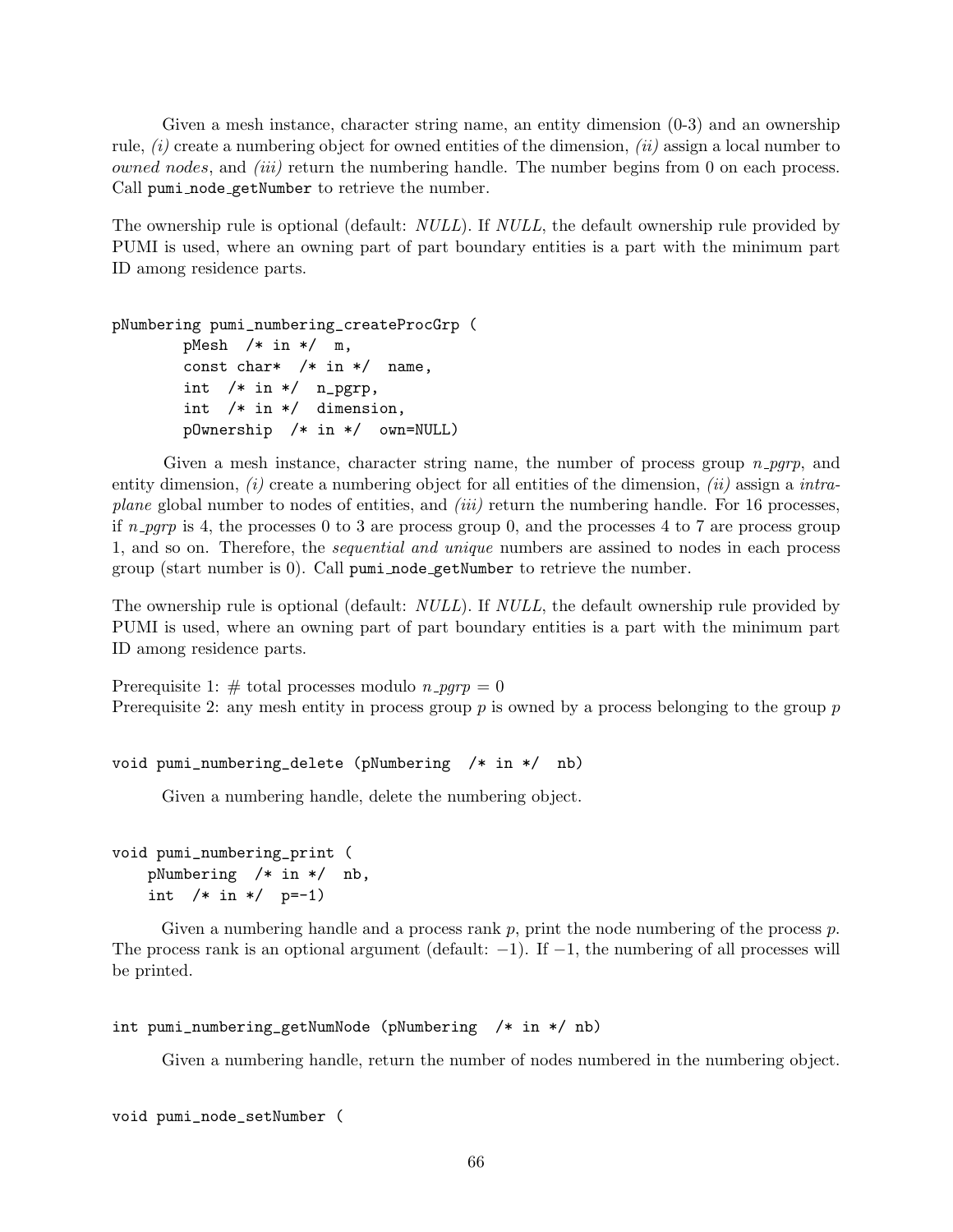```
pNumbering /* in */ nb,
pMeshEnt /* in */ e,
int /* in */ n,
int /* in */ c,
int /* in */ number)
```
Given a numbering handle, a mesh entity handle, node order  $(n)$ , component (DOF) order (c), and an integer number, number the  $c^{th}$  component of  $n^{th}$  node of the entity. The optional arguments  $n$  and  $c$  specify a high-order field node and degree of freedom per node (default: 0). In case the mesh entity has only one node and one component, n and c are 0.

```
int pumi_node_getNumber (
       pNumbering /* in */ nb,
       pMeshEnt /* in */ e,
        int /* in */ n=0,
        int /* in */ c=0,
        int /* in */ number)
```
Given a numbering handle, a mesh entity handle, node order  $(n)$ , component  $(DOF)$  order (c), return the number of the  $c^{th}$  component of  $n^{th}$  node of the entity. The optional arguments n and  $c$  specify a high-order field node and degree of freedom per node (default: 0). In case the mesh entity has only one node and one component, n and c are 0.

```
bool pumi_node_isNumbered (
       pNumbering /* in */ nb,
       pMeshEnt /* in */ e,
       int /* in */ n=0,
       int /* in */ c=0)
```
Given a numbering handle, a mesh entity handle, node order  $(n)$ , component  $(DOF)$  order (c), return true if the  $c^{th}$  component of  $n^{th}$  node of the entity is numbered. Otherwise, return *false.* The optional arguments n and c specify a high-order field node and degree of freedom per node (default: 0). In case the mesh entity has only one node and one component, n and c are 0.

## 11.3 Field Management

```
pField pumi_field_create (
       pMesh /* in */ m,
       const char* /* in */ name,
       int /* in */ num_component,
        int /* in */ type=PUMI_PACKED,
       pShape /* in */ shape = NULL)
```
Given a mesh handle, name, size (the number of DOF's per node), field type and field shape, create a field and return the field handle. The supported field type is encoded in a C++ enumeration type.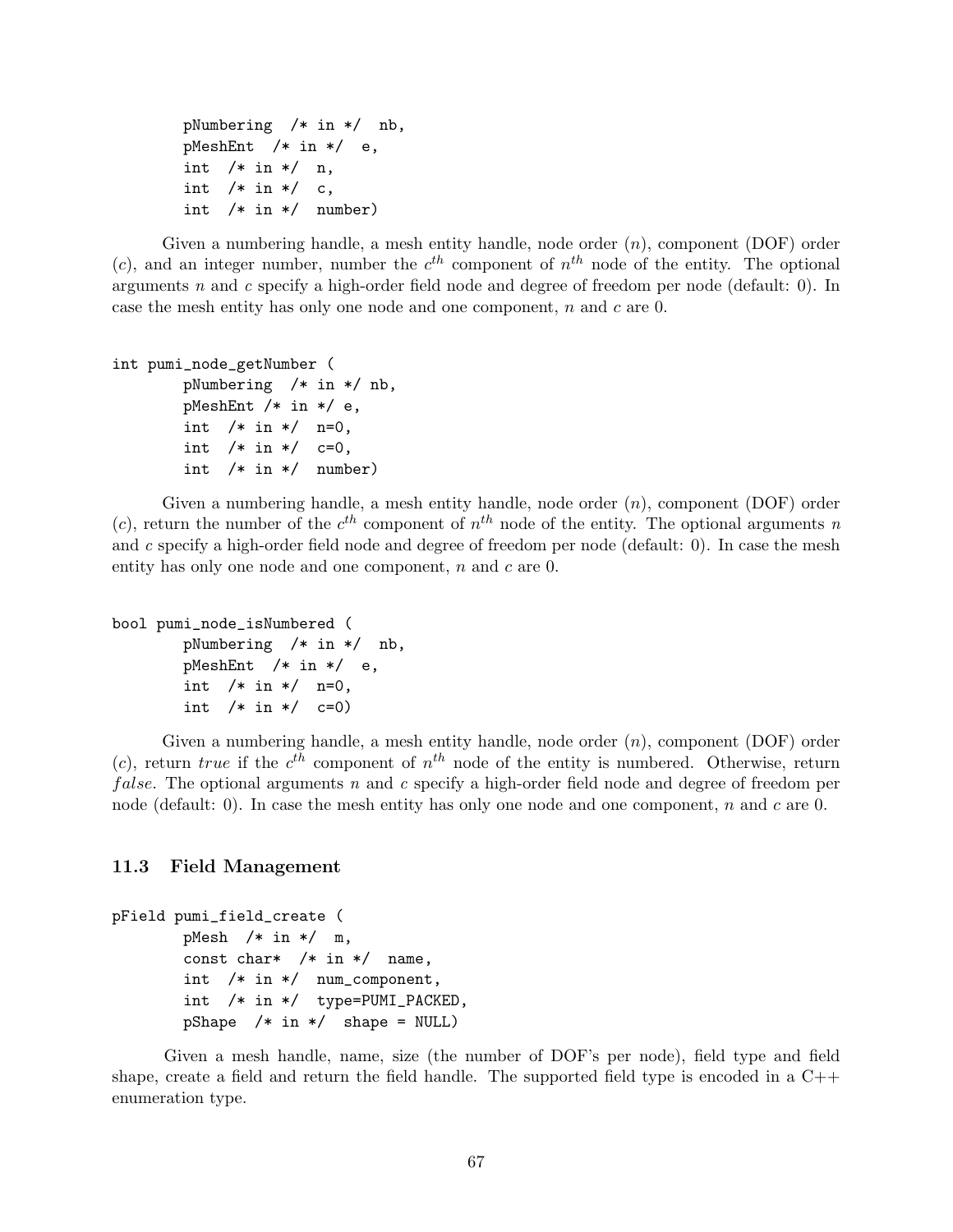- PUMLSCALAR: a single scalar value (size=1)
- PUMI\_VECTOR: a 3D vector (size=3)
- PUMI\_MATRIX: a 3x3 matrix (size=9)
- PUMI PACKED: a user-defined set of field data of any size

The argument type is optional (default: PUMI PACKED). The argument num-component is used only if the field type is PUMI PACKED.

The argument *shape* is optional (*NULL*). If *NULL*, the field shape of the mesh (a field shape returned by pumi mesh getShape) is used. See Section [11.1](#page-60-0) for the details of field shape.

There are two options to store the field data: (i) a double tag per entity and (ii) a *contiguous* double array over the entire mesh. By default, the field data is stored in a double tag for each entity. pumi field freeze and pumi field unfreeze allow the user to change the field data structure from tag to array, and vice versa.

```
void pumi_node_setField (
       pField /* in */ f,
       pMeshEnt /* in */ e,
       int /* in */ n,
       double* /* in */ dof_data)
```
Given a field handle, a mesh entity handle, node order  $n$ , and double array, set or update the field data of  $n^{th}$  node of the entity. *n* starts from 0 and must be less than the number of nodes associated with the entity type. If the entity type is vertex, the order  $i$  is 0.

```
void pumi_node_getField (
       pField /* in */ f,
       pMeshEnt /* in */ e,
       int /* in */ n,
       double* /* out*/ dof_data)
```
Given a field handle, a mesh entity handle, and node order n, get field data of  $n^{th}$  node of the entity.  $n$  starts from 0 and must be less than the number of nodes associated with the entity type. If the entity type is vertex, the order  $i$  is 0.

```
int pumi_field_getSize (pField /* in */ f)
```
Give a field handle, return the number of components (DOF's) per node.

```
int pumi_field_getType (pField /* in */ f)
```
Give a field handle, return the field type.

```
std::string pumi_field_getName (pField /* in*/ f)
```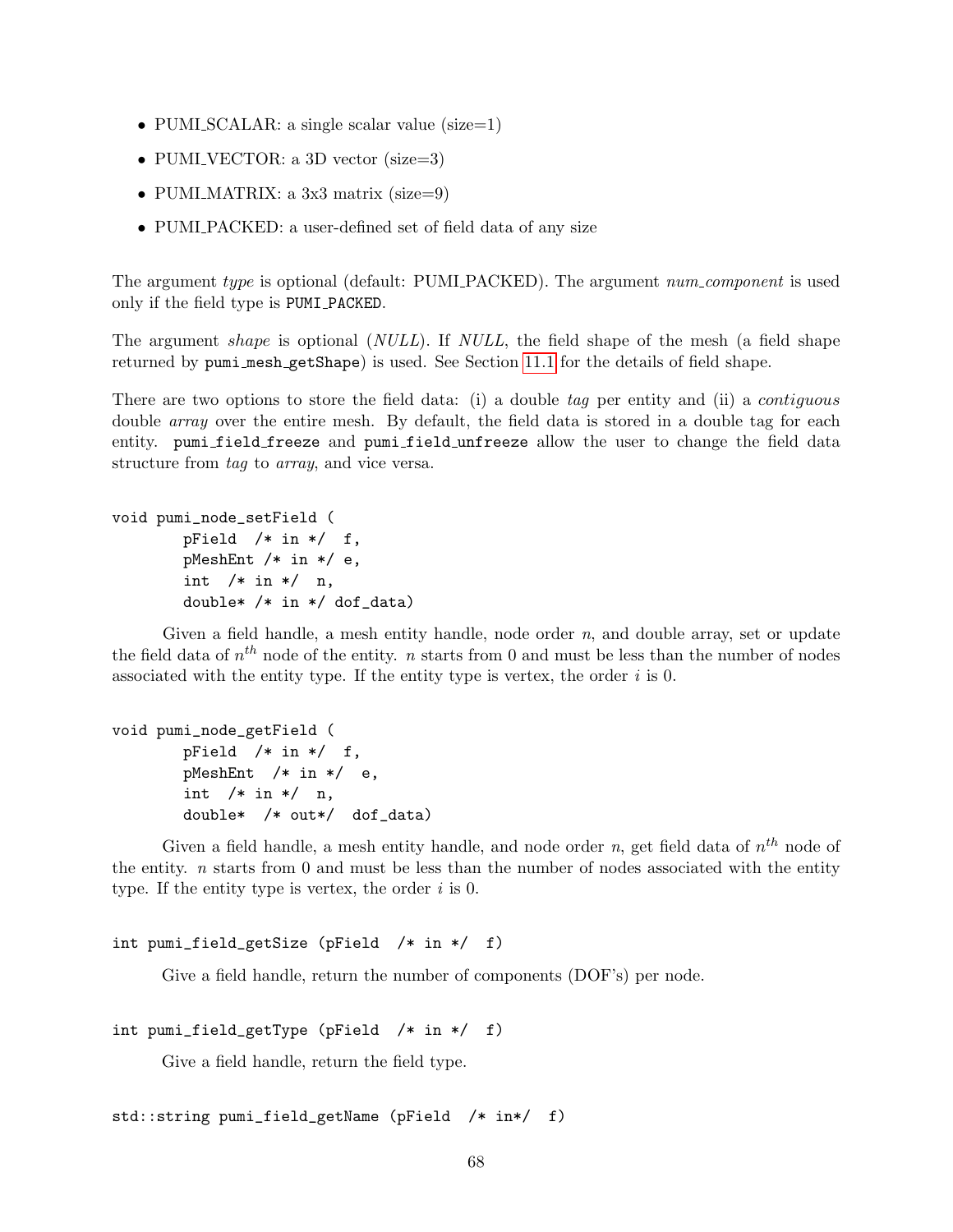Give a field handle, return the field name.

```
pShape pumi_field_getShape (pField /* in */ f)
```
Give a field handle, return the field shape handle.

```
pNumbering pumi_field_getNumbering (pField /* in */ f)
```
Given a field handle, return a numbering object associated with the field shape where local numbers for all nodes are assigned.

```
void pumi_field_delete (pField /* in */ f)
```
Given a field handle, delete the field.

```
void pumi_field_synchronize (
       pField /* in */ f,
       pOwnership /* in */ own=NULL)
```
Given a field handle and an ownership rule, synchronize field data between remote, ghost and matched copies. The owner copy's field data is copied to the rest of copies. The ownership rule is an optional argument and the default is NULL. If NULL, the default ownership rule provided by PUMI is used, where an owning part of part boundary entities is a part with the minimum part ID among residence parts.

```
void pumi_field_accumulate (pField /* in */ f)
```
Given a field handle, add up field data between remote copies then synchronize.

```
void pumi_field_freeze (pField /* in */ f)
```
Given a field handle, turn the data structure of field data storage from a contiguous double array tag per entity to a double array over the entire mesh.

```
void pumi_field_unfreeze (pField /* in */ f)
```
Given a field handle, turn the data structure of field data storage from a contiguous double array over the entire mesh to double array tag per entity.

```
pField pumi_mesh_findField (
       pMesh /* in */ m,
        const char* /* in */ name)
```
Given a mesh instance and field name, return a field handle with the given name. If no field handle is found, return NULL.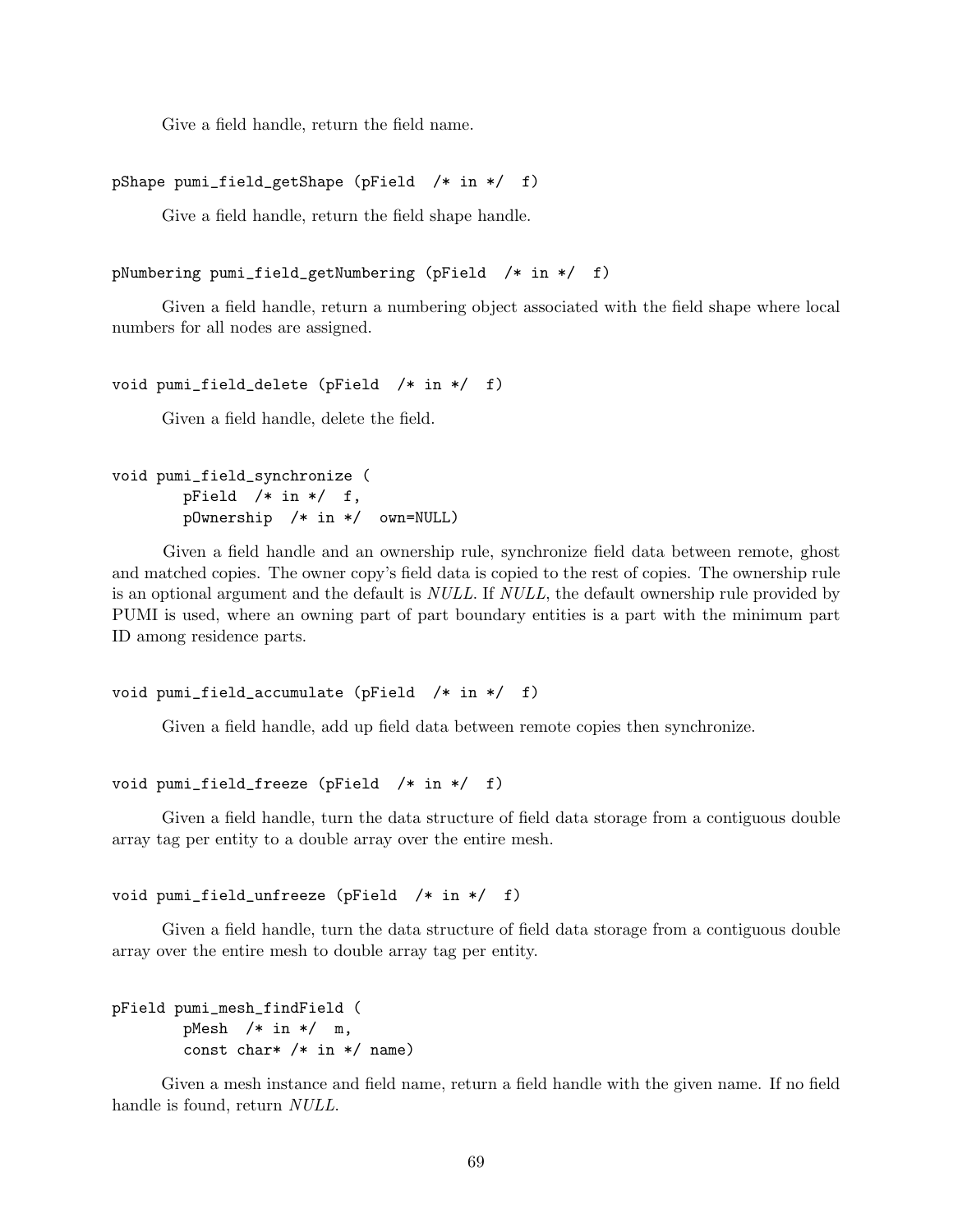int pumi\_mesh\_getNumField (pMesh /\* in \*/ m)

Given a mesh instance, return the number of fields created in the mesh.

```
pField pumi_mesh_getField (
       pMesh /* in */ m,
        int /* in */ i)
```
Given a mesh instance and integer i, return the  $i<sup>th</sup>$  field handle of the mesh.

```
void pumi_field_copy (
   pField /* in */ f,
   pField /* out */ r)
```
Copy the field data from field  $f$  to field  $r$ .

```
void pumi_field_add (
   pField /* in */ f1,
   pField /* in */ f2,
   pField /* out */ r)
```
Add the field data in field  $f_1$  and field  $f_2$  and write the result to field r.

```
void pumi_field_multiply (
   pField /* in */ f,
   double /* in */ d,
   pField /* out */ r)
```
Multiply the field data in field  $f$  by a double  $d$ , and write the result to field  $r$ .

```
void pumi_field_verify (
       pMesh /* in */ m,
       pField /* in */ f=NULL,
       pOwnership /* in */ own=NULL)
```
Given a mesh instance, a field handle and an ownership rule, verify the field data between remote and ghost copies. The field handle is an optional argument. If it is *NULL*, all field handles in the mesh are verified. If field data between copies don't match, warning messages are displayed.

The ownership rule is optional (default: *NULL*). If *NULL*, the default ownership rule provided by PUMI is used, where an owning part of part boundary entities is a part with the minimum part ID among residence parts.

#### void pumi\_field\_print (pField /\* in \*/ f)

Given a field handle, print the field data for all nodes.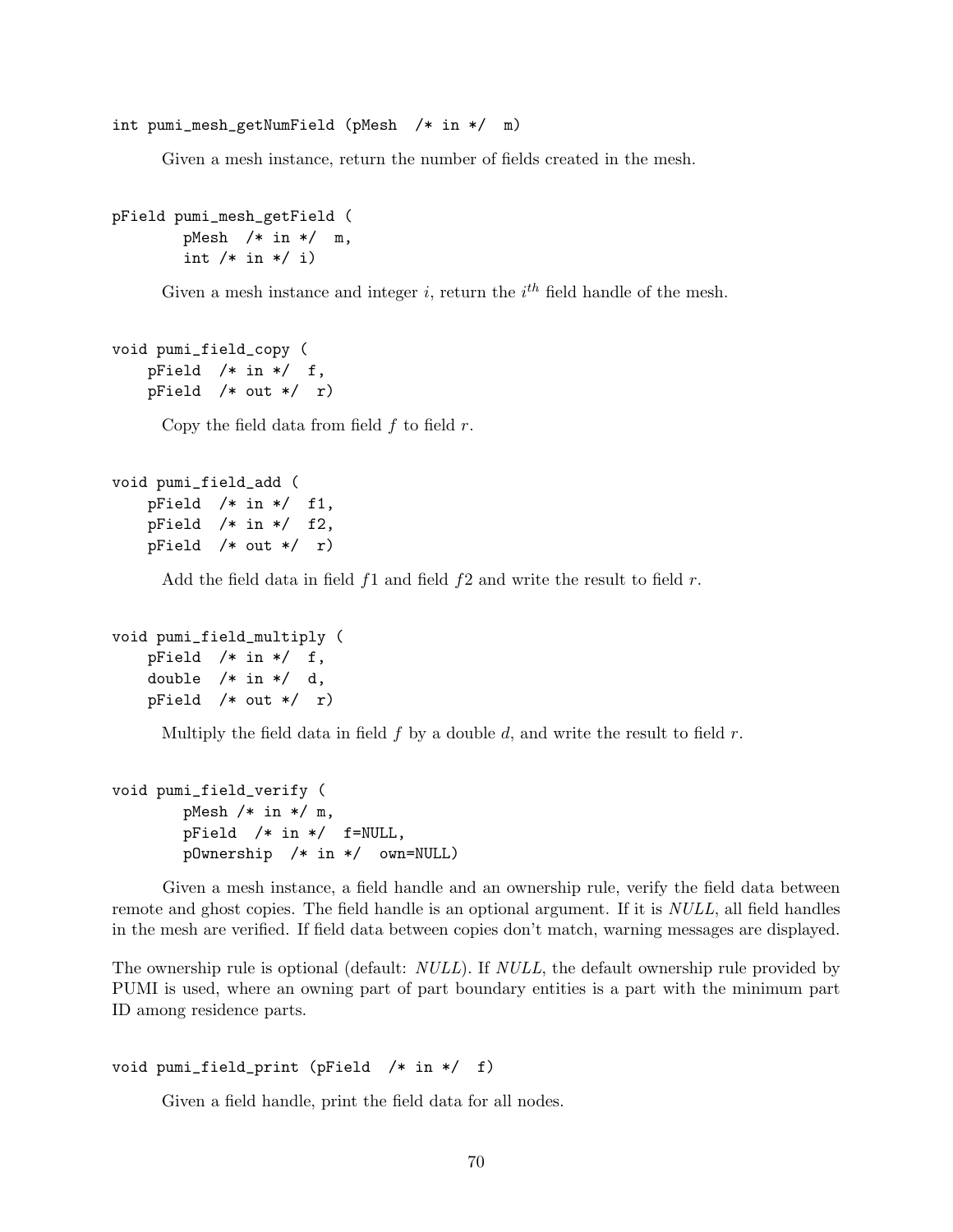# 12 Example Programs

This chapter presents example programs with PUMI API's.

## 12.1 Model/Mesh loading

```
// [INPUT]
// argv[1]: geometric model file
// argv[2]: mesh file
// argv[3]: # parts in mesh file
//
// 1. display system information, # processes running
// 2. load geometric model and mesh
// 3. display the elapsted time and heap memory increase
#include <mpi.h>
#include <pumi.h>
#include <pumi_errorcode.h>
const char* modelFile = 0;
const char* meshFile = 0;
int num_in_part = 0;
void getConfig(int argc, char** argv)
{
  if ( \arg c < 4 ) {
    if ( !pumi_rank() )
      printf("Usage: %s <model> <mesh> <num_part_in_mesh>\n", argv[0]);
    MPI_Finalize();
    exit(EXIT_FAILURE);
  }
 modelFile = argv[1];meshFile = \arg(v[2]);
 num_in-part = atoi(argv[3]);}
int main(int argc, char** argv)
{
  MPI_Init(&argc,&argv);
  pumi_start();
  pumi_printSys();
  cout<<"Running Test on "<<pumi_size()<<" processes\n";
  // read input args - in-model-file in-mesh-file num-in-part
  getConfig(argc,argv);
  double begin_mem = pumi_getMem(), begin_time=pumi_getTime();
  pGeom g = pumi_geom_load(modelFile);
  pMesh m = pumi_mesh_load(g, meshFile, num_in_part);
```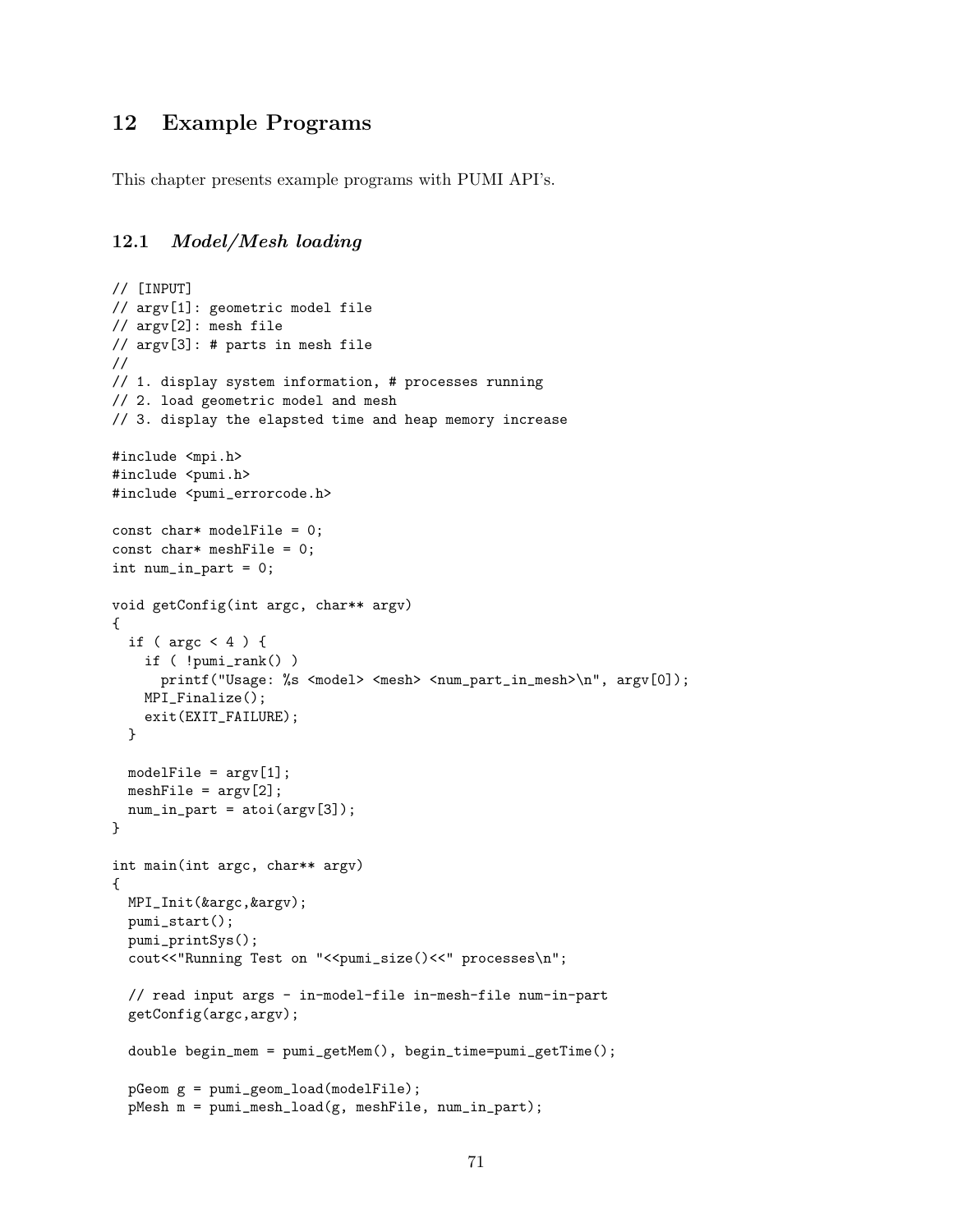```
// print elapsed time and increased heap memory
  pumi_printTimeMem("elapsed time and increased heap memory:",
             pumi_getTime()-begin_time, pumi_getMem()-begin_mem);
  // clean-up
  pumi_mesh_delete(m);
  pumi_finalize();
 MPI_Finalize();
 return PUMI_SUCCESS;
}
```
## 12.2 Communication with PCU.h

```
// 1. iterate over mesh faces
// 2. if mesh face is ghosted, send the first ghost copy and the mesh face to its first ghost part
#include <mpi.h>
#include <PCU.h>
#include <pumi.h>
#include <pumi_errorcode.h>
int main(int argc, char** argv)
{
  char message[50];
 MPI_Init(&argc,&argv);
  pumi_start();
  ...
  // begin message exchange
  PCU_Comm_Begin();
  pMeshEnt e;
  pMeshIter it = m->begin(2);
  while ((e = m-)iterate(it))) // iterate mesh faces
  {
    if (!pumi_ment_isGhosted(e)) continue; // skip if not ghosted
    Copies temp;
    pumi_ment_getAllGhost(e,temp);
    int to = temp.begin()->first;
    PCU_COMM_PACK(to,temp.begin()->second); // sender
    PCU_COMM_PACK(to,e);
  }
  PCU_Comm_Send();
  while (PCU_Comm_Receive())
  {
    int from = PCU_Comm_Sender();
    pMeshEnt g;
    PCU_COMM_UNPACK(g);
    pMeshEnt s;
    PCU_COMM_UNPACK(s);
```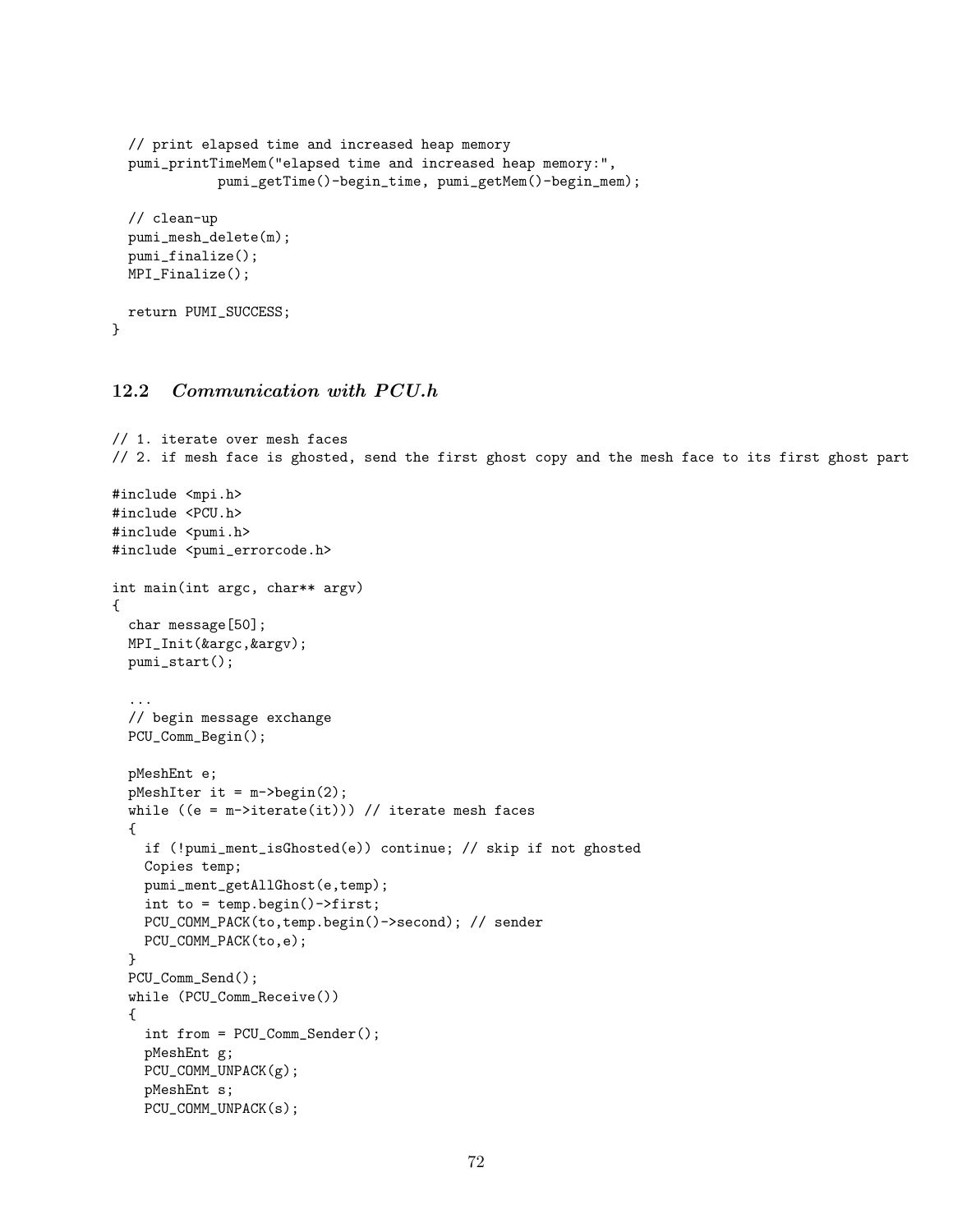```
}
 pumi_finalize();
 MPI_Finalize();
 return PUMI_SUCCESS;
}
```
#### 12.3 Tagging with geometric model

```
#include <pumi.h>
#include <string.h>
#include <cstring>
template <class T>
void TEST_TAG (pTag tag, char* in_name, int name_len, int in_type, int in_size)
{
 const char* tag_name;
  // verifying byte tag info
 pumi_tag_getName (tag, &tag_name);
 int tag_type= pumi_tag_getType (tag);
  int tag_size = pumi_tag_getSize (tag);
  int tag_byte= pumi_tag_getByte (tag);
  assert(!strncmp(tag_name, in_name, name_len));
  assert(tag_type == in_type);
  assert(tag_size == in_size);
  assert(tag_byte==sizeof(T)*tag_size);
 assert(!strcmp(tag_name, in_name)
         && tag_type == in_type && tag_size == in_size
         && ((size_t)tag_byte)==sizeof(T)*tag_size);
}
void TEST_GENT_SETGET_TAG (pGeom g, pGeomEnt ent)
{
 char data[] = "abcdefg";pTag pointer_tag=pumi_geom_findTag(g, "pointer");
  pTag int_tag=pumi_geom_findTag(g, "integer");
  pTag long\_tag = pumi\_geom\_findTag(g, "long");pTag dbl_tag = pumi_geom_findTag(g, "double");
  pTag ent_tag = pumi_geom_findTag(g, "entity");
  pTag intarr_tag = pumi_geom_findTag(g, "integer array");
 pTag longarr_tag = pumi_geom_findTag(g, "integer array");
  pTag dblarr_tag = pumi_geom_findTag(g, "double array");
 pTag entarr_tag = pumi_geom_findTag(g, "entity array");
  // get the first geometric vertex to use as tag data
  pGeomEnt ent_tag_data=*(g->begin(0));
  // pumi_gent_set/getPtrTag
  pumi_gent_setPtrTag (ent, pointer_tag, (void*)(data));
  void* void_data = (void*)calloc(strlen(data), sizeof(char));
```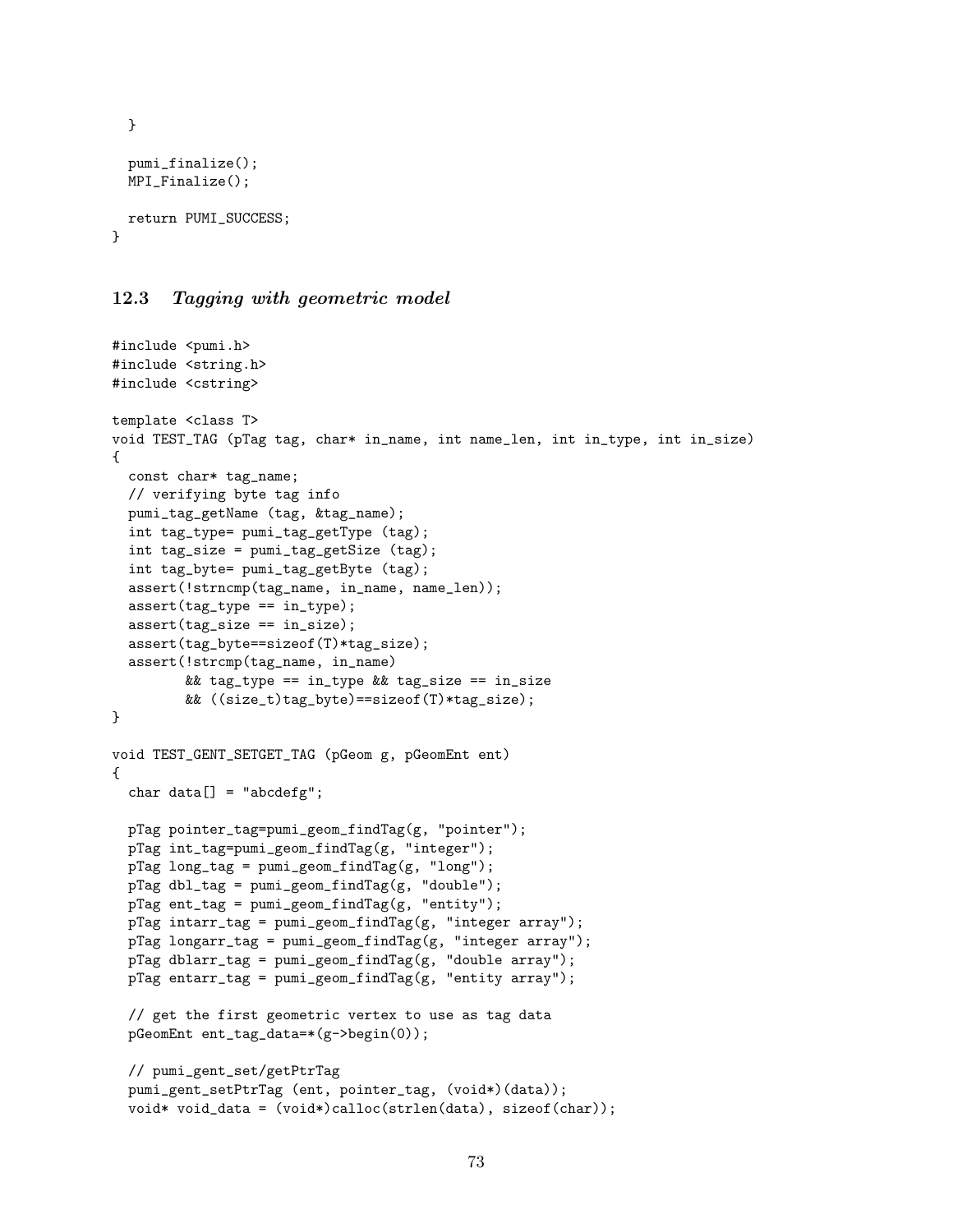```
pumi_gent_getPtrTag (ent, pointer_tag, &void_data);
 assert(!strcmp((char*)void_data, data));
 // pumi_gent_set/getIntTag
 pumi_gent_setIntTag(ent, int_tag, 1000);
 int int_data;
 pumi_gent_getIntTag (ent, int_tag, &int_data);
 assert(int_data == 1000);// pumi_gent_set/getLongTag
 pumi_gent_setLongTag(ent, long_tag, 3000);
 long long_data;
 pumi_gent_getLongTag (ent, long_tag, &long_data);
 assert(long_data==3000);
 // pumi_gent_set/getDblTag
 pumi_gent_setDblTag (ent, dbl_tag, 1000.37);
 double dbl_data;
 pumi_gent_getDblTag (ent, dbl_tag, &dbl_data);
 assert(dbl_data == 1000.37);
 // pumi_gent_set/getEntTag
 pumi_gent_setEntTag (ent, ent_tag, ent_tag_data);
 pGeomEnt ent_data;
 pumi_gent_getEntTag (ent, ent_tag, &ent_data);
 assert(ent_data == ent_tag_data);
// pumi_gent_set/GetIntArrTag with integer arr tag
 int int_{arr}[] = {4, 8, 12};int arr_size;
 pumi_gent_setIntArrTag (ent, intarr_tag, int_arr);
 int* int_arr_back = new int[4];pumi_gent_getIntArrTag (ent, intarr_tag, &int_arr_back, &arr_size);
 assert(arr_size==3 && int_arr_back[0] == 4 && int_arr_back[1] == 8 && int_arr_back[2] == 12);
 // pumi_gent_set/getDblArrTag
 double dbl_arr[] = \{4.1, 8.2, 12.3\};
 pumi_gent_setDblArrTag (ent, dblarr_tag, dbl_arr);
 double* dbl_arr_back = new double[4];
 pumi_gent_getDblArrTag (ent, dblarr_tag, &dbl_arr_back, &arr_size);
 assert(arr_size==3 && dbl_arr_back[0] == 4.1 && dbl_arr_back[1] == 8.2 &&
        db1_arr_back[2] == 12.3);// pumi_gent_set/getEntArrTag
 pGeomEnt* ent_arr = new pGeomEnt[3];
 ent_arr[0] = ent_arr[1] = ent_arr[2] = ent_tag_data;pumi_gent_setEntArrTag (ent, entarr_tag, ent_arr);
 pGeomEnt* ent_arr_back = new pGeomEnt[4];
 pumi_gent_getEntArrTag (ent, entarr_tag, &ent_arr_back, &arr_size);
 assert(arr_size==3 \& ent_arr_back[0] == ent_tag_data \& ent_arr_back[1] ==
          ent_tag_data && ent_arr_back[2] == ent_tag_data
          && ent_arr[0]==ent_arr_back[0] && ent_arr[1]==ent_arr_back[1] &&
          ent_arr[2] == ent_arr_back[2];
```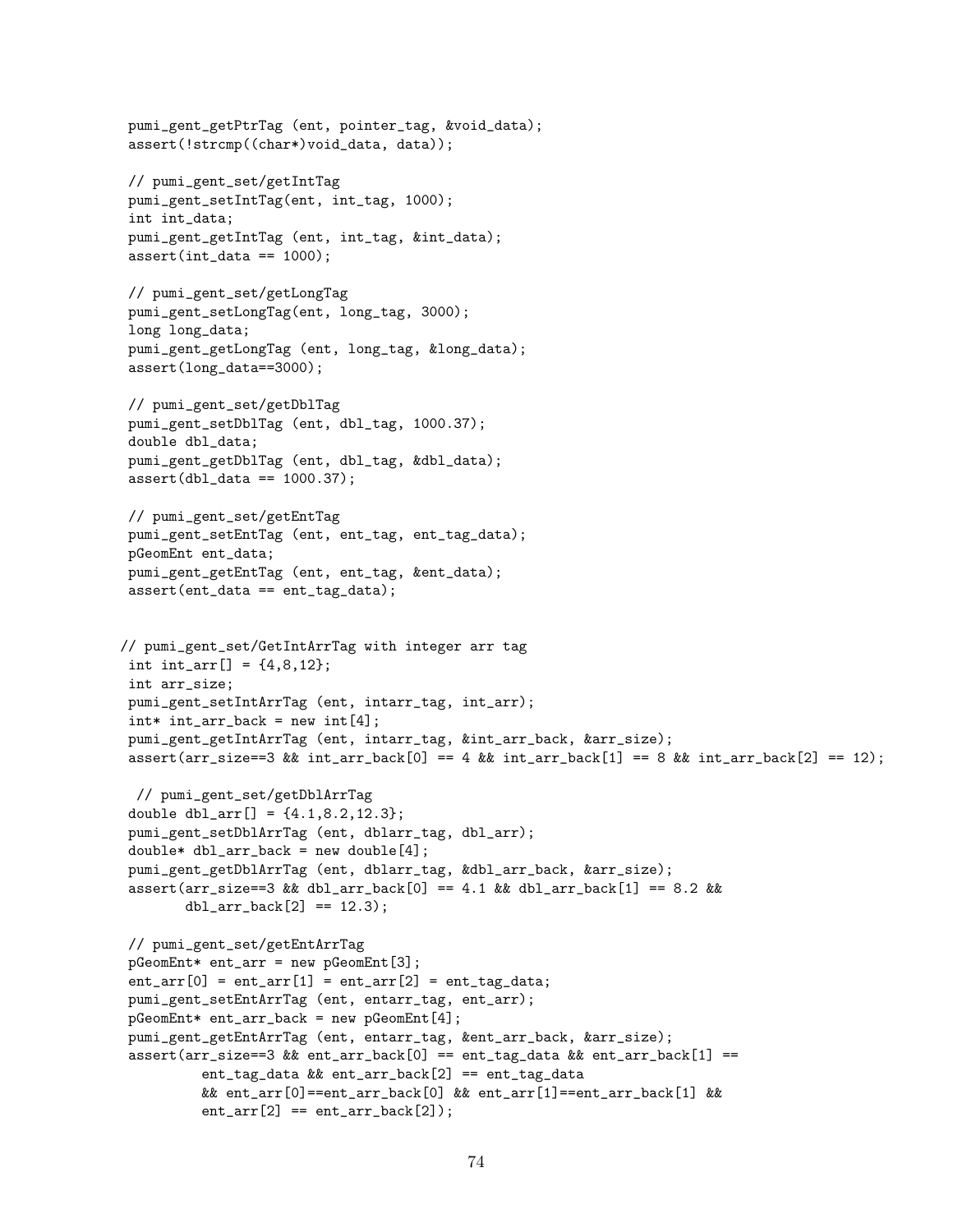```
delete [] int_arr_back;
  delete [] long_arr_back;
  delete [] dbl_arr_back;
  delete [] ent_arr;
  delete [] ent_arr_back;
}
void TEST_GENT_DEL_TAG (pGeom g, pGeomEnt ent)
{
  pTag pointer_tag=pumi_geom_findTag(g, "pointer");
  pTag int_tag=pumi_geom_findTag(g, "integer");
  pTag long_tag = pumi_geom_findTag(g, "long");
  pTag dbl_tag = pumi_geom_findTag(g, "double");
  pTag ent_tag = pumi_geom_findTag(g, "entity");
  pTag intarr_tag = pumi_geom_findTag(g, "integer array");
  pTag longarr_tag = pumi_geom_findTag(g, "long array");
  pTag dblarr_tag = pumi_geom_findTag(g, "double array");
  pTag entarr_tag = pumi_geom_findTag(g, "entity array");
  pumi_gent_deleteTag(ent, pointer_tag);
  pumi_gent_deleteTag(ent, int_tag);
  pumi_gent_deleteTag(ent, long_tag);
  pumi_gent_deleteTag(ent, dbl_tag);
  pumi_gent_deleteTag(ent, ent_tag);
  pumi_gent_deleteTag(ent, intarr_tag);
  pumi_gent_deleteTag(ent, longarr_tag);
  pumi_gent_deleteTag(ent, dblarr_tag);
  pumi_gent_deleteTag(ent, entarr_tag);
  assert(!pumi_gent_hasTag(ent, pointer_tag));
  assert(!pumi_gent_hasTag(ent, int_tag));
  assert(!pumi_gent_hasTag(ent, long_tag));
  assert(!pumi_gent_hasTag(ent, dbl_tag));
  assert(!pumi_gent_hasTag(ent, ent_tag));
  assert(!pumi_gent_hasTag(ent, intarr_tag));
  assert(!pumi_gent_hasTag(ent, longarr_tag));
  assert(!pumi_gent_hasTag(ent, dblarr_tag));
  assert(!pumi_gent_hasTag(ent, entarr_tag));
}
void TEST_GEOM_TAG(pGeom g)
{
 pTag pointer_tag = pumi_geom_createTag(g, "pointer", PUMI_PTR, 1);
  pTag int_tag = pumi_geom_createTag(g, "integer", PUMI_INT, 1);
  pTag long_tag = pumi_geom_createTag(g, "long", PUMI_LONG, 1);
  pTag dbl_tag = pumi_geom_createTag(g, "double", PUMI_DBL, 1);
  pTag ent_tag = pumi_geom_createTag(g, "entity", PUMI_ENT, 1);
  pTag intarr_tag=pumi_geom_createTag(g, "integer array", PUMI_INT, 3);
  pTag longarr_tag=pumi_geom_createTag(g, "long array", PUMI_LONG, 3);
  pTag dblarr_tag = pumi_geom_createTag(g, "double array", PUMI_DBL, 3);
  pTag entarr_tag = pumi_geom_createTag(g, "entity array", PUMI_ENT, 3);
```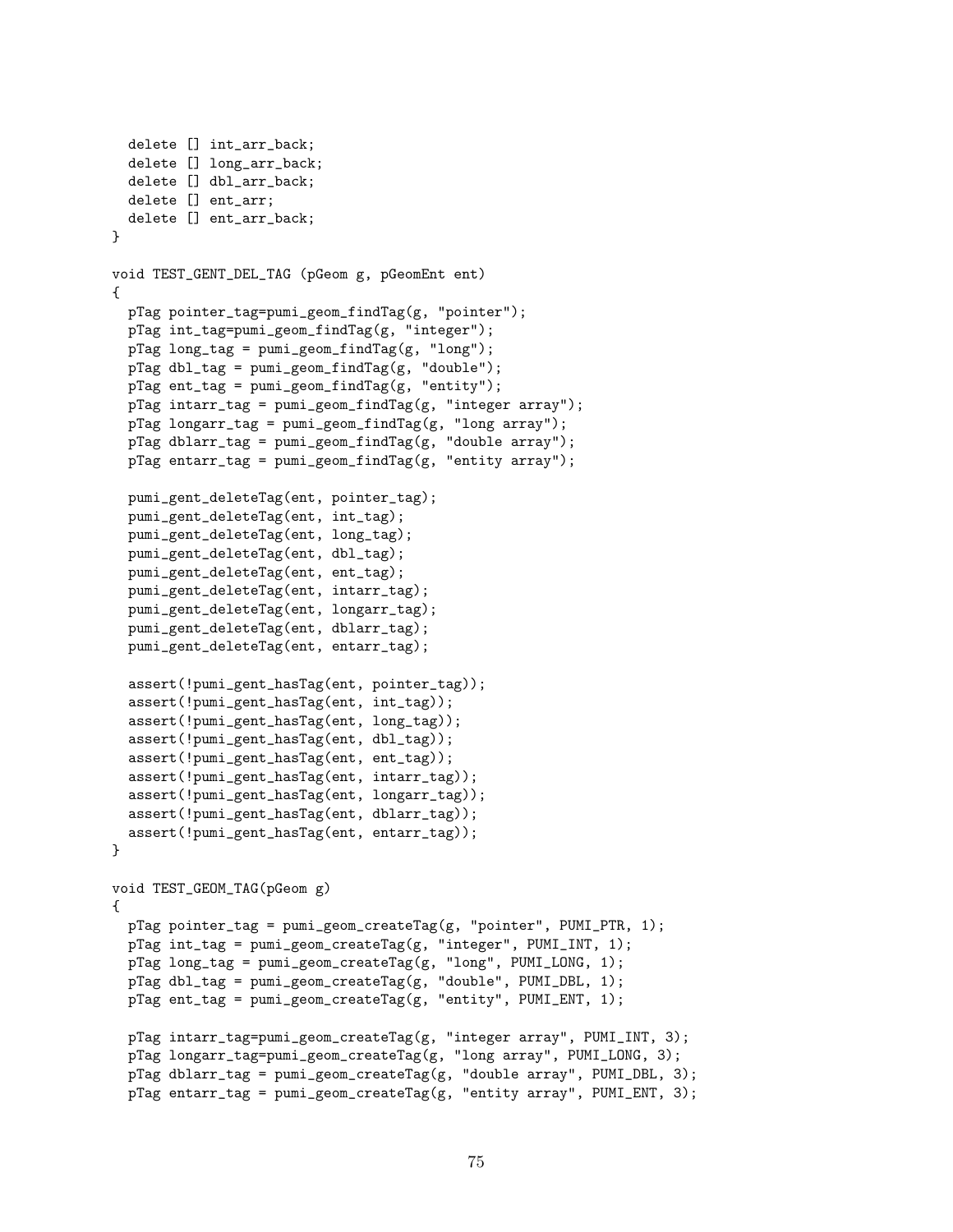```
// verifying tag info
  TEST_TAG<void*>(pointer_tag, "pointer", strlen("pointer"), PUMI_PTR, 1);
  TEST_TAG<int>(int_tag, "integer", strlen("integer"), PUMI_INT, 1);
  TEST_TAG<long>(long_tag, "long", strlen("long"), PUMI_LONG, 1);
  TEST_TAG<double>(dbl_tag, "double", strlen("double"), PUMI_DBL, 1);
  TEST_TAG<pMeshEnt>(ent_tag, "entity", strlen("entity"), PUMI_ENT, 1);
  TEST_TAG<int>(intarr_tag, "integer array", strlen("integer array"), PUMI_INT, 3);
  TEST_TAG<long>(longarr_tag, "long array", strlen("long array"), PUMI_LONG, 3);
  TEST_TAG<double>(dblarr_tag, "double array", strlen("double array"), PUMI_DBL, 3);
  TEST_TAG<pMeshEnt>(entarr_tag, "entity array", strlen("entity array"), PUMI_ENT, 3);
  assert(pumi_geom_hasTag(g, int_tag));
  pTag cloneTag = pumi\_geom\_findTag(g, "pointer");assert(cloneTag);
  std::vector<pTag> tags;
  pumi_geom_getTag(g, tags);
  assert(cloneTag == pointer_tag && tags.size()==9);
  for (gGeomIter gent_it = g->begin(0); gent_it!=g->end(0);++gent_it)
  {
   TEST_GENT_SETGET_TAG(g, *gent_it);
   TEST_GENT_DEL_TAG(g, *gent_it);
  }
  // delete tags
  for (std::vector<pTag>::iterator tag_it=tags.begin(); tag_it!=tags.end(); ++tag_it)
   pumi_geom_deleteTag(g, *tag_it);
  tags.clear();
 pumi_geom_getTag(g, tags);
 assert(!tags.size());
}
int main(int argc, char** argv)
{
 MPI_Init(&argc,&argv);
 pumi_start();
  ...
  getConfig(argc,argv);
  pGeom g = pumi_geom_load(modelFile);
 TEST_GEOM_TAG(g);
  ...
 return PUMI_SUCCESS;
```
#### 12.4 Mesh/Entity information

```
int main(int argc, char** argv)
{
  ...
```
}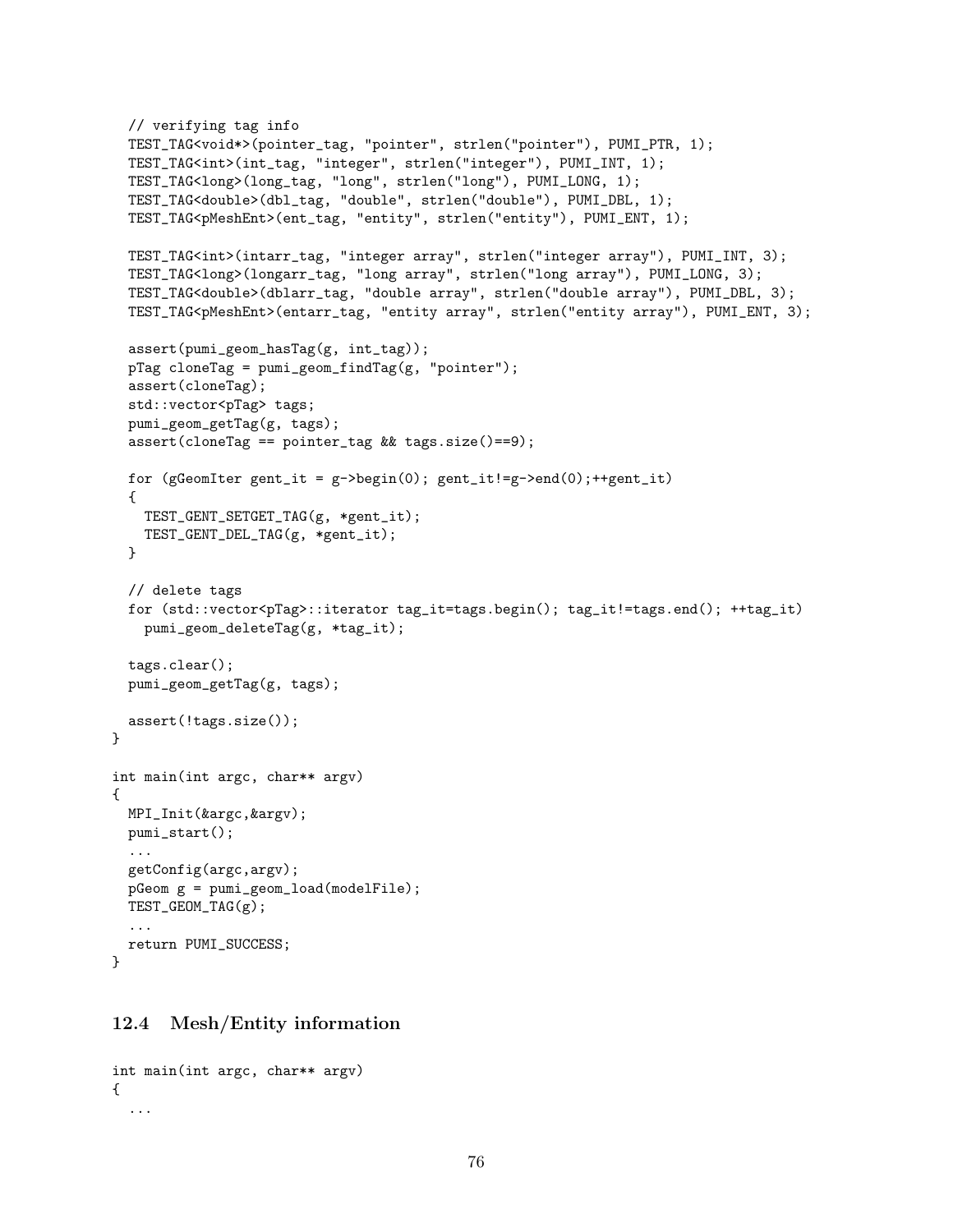```
pMeshEnt e;
  vector<pMeshEnt> adj_ents;
  int mesh_dim=pumi_mesh_getDim(m);
  pMeshIter mit = m->begin(mesh_dim);
  while ((e = m-)iterate(mit)){
   assert(pumi_ment_getDim(e)==mesh_dim);
   // check # one-level up adjancent entities
   assert(pumi_ment_getNumAdj(e, mesh_dim+1)==0);
   // check # one-level down adjancent entities
   adj_ents.clear();
   pumi_ment_getAdj(e, mesh_dim-1, adj_ents);
   assert(adj_ents.size()==pumi_ment_getNumAdj (e, mesh_dim-1));
   if (!pumi_ment_isOnBdry(e)) continue; // skip internal entity
   // if entity is on part boundary, count remote copies
   Copies copies;
   pumi_ment_getAllRmt(e,copies);
   // check #remotes
   assert (pumi_ment_getNumRmt(e)==copies.size() && copies.size()>0);
   // check the entity is not ghost or ghosted
   assert(!pumi_ment_isGhost(e) && !pumi_ment_isGhosted(e));
  }
 m->end(mit);
  ...
}
```
## 12.5 2D mesh construction

```
// create an empty model and 2D mesh
pGeom g = pumi_geom_load (NULL, "null");
pMesh m = pumi_mesh_create(g, 2);
double xyz[3];
std::vector<pMeshEnt> new_vertices;
std::vector<pMeshEnt> new_edges;
pMeshEnt vertices[2];
pMeshEnt edges[3];
for (int i=0; i<num_new_vertices; ++i)
{
  //create a new vertex and store in vector "new_vertices"
  new_vertices.push_back (pumi_mesh_createVtx(m, NULL, xyz));
}
for (size_t i=0; i< new_vertices.size()/2-1; ++i)
{
  vertices[0] = new_vertices[i];
  vertices[1] = new\_vertices[i+1];// create a new edge and store in vector "new_edges"
  new_edges.push_back(pumi_mesh_createEnt(m, NULL, 1, vertices));
}
```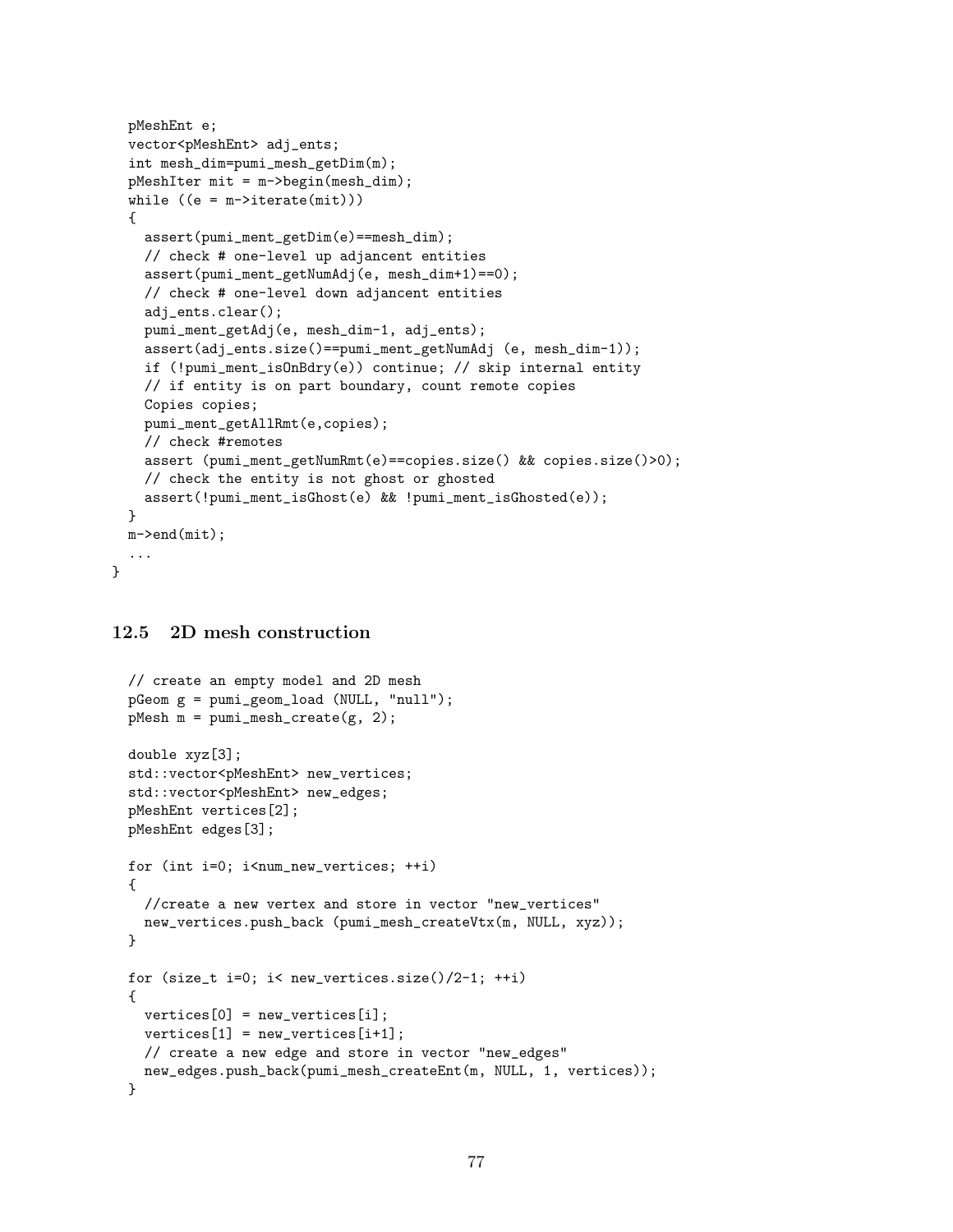```
// note face-edge order is ignored in this example
for (size_t i=0; i< new_edges.size()/3-1; ++i)
{
  for (int k=0; k<3; ++k)
    edges[k] = new_eedges[i+k];pumi_mesh_createEnt(m, NULL, 2, edges);
\mathbf{r}// finalize mesh entity creation
pumi_mesh_freeze(m);
```
#### 12.6 Mesh tagging

```
#include "pumi.h"
int main(int argc, char** argv)
{
  ...
 pMesh m;
 pMeshEnt e;
  ...
 pMeshTag int_tag = pumi_mesh_findTag(m, "integer");
  if (!int_tag) // int_tag doesn't exist
   int_tag = pumi_mesh_createIntTag(m, "integer", 1);
  pMeshTag long_tag = pumi_mesh_createLongTag(m, "long", 1);
  pMeshTag dbl_tag = pumi_mesh_createDblTag(m, "double", 1);
 pMeshTag intarr_tag=pumi_mesh_createIntTag(m, "integer array", 3);
 pMeshTag longarr_tag=pumi_mesh_createLongTag(m, "long array", 3);
  pMeshTag dblarr_tag = pumi_mesh_createDblTag(m, "double array", 3);
  // set/get integer tag
  int int_value=pumi_ment_getLocalID(ent), int_data;
  pumi_ment_setIntTag(ent, int_tag, &int_value);
 pumi_ment_getIntTag (ent, int_tag, &int_data);
  assert(int_data == int_value);
  ...
  // set/get double array tag
  double dbl_arr[] = \{4.1, 8.2, 12.3\};
  pumi_ment_setDblTag (ent, dblarr_tag, dbl_arr);
  double* dbl_arr_back = new double[3];
  pumi_ment_getDblTag (ent, dblarr_tag, dbl_arr_back);
  ...
  // retrieve all tags on mesh
  std::vector<pMeshTag> tags;
 pumi_mesh_getTag(m, tags);
  ...
 // delete tags
  for (std::vector<pMeshTag>::iterator tag_it=tags.begin(); tag_it!=tags.end(); ++tag_it)
   pumi_mesh_deleteTag(m, *tag_it);
  ...
```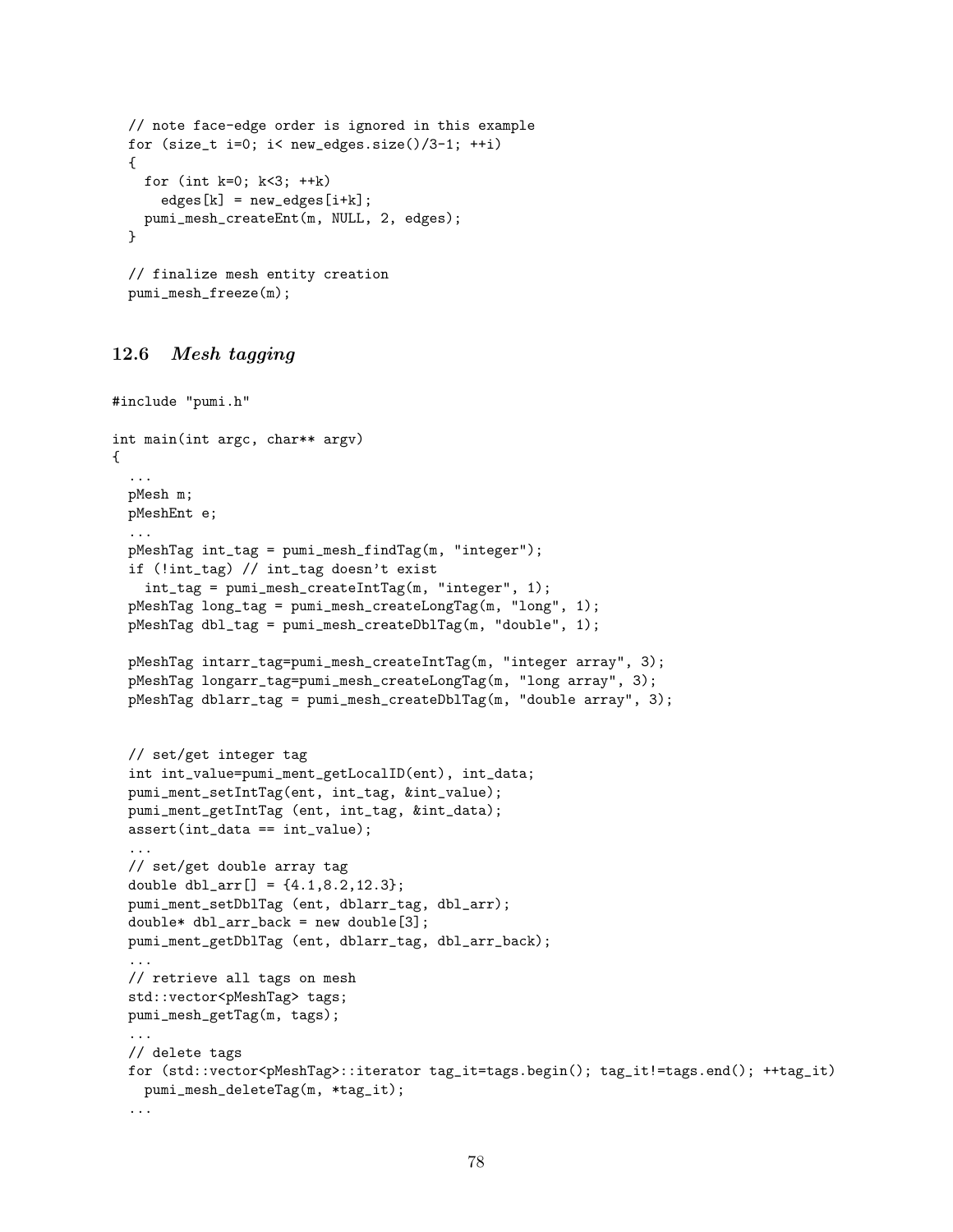}

#### 12.7 Mesh partitioning

```
// 1. load 2D serial mesh
// 2. create a migration plan to partition the mesh as per model faces.
// (if mesh face is classified on model face i (i>0), send the mesh face to part i.
// 3. check mesh validity
Migration* get_plan_per_model(pGeom g, pMesh m)
{
  int dim = pumi_mesh_getDim(m);
  int num_{peers} = pumi_size();Migration* plan = new Migration(m);
  if (!pumi_rank()) return plan; // only master process construct the plan
  pMeshEnt e;
  int num_gface = pumigeom\_getNumber(fg, dim);assert(num_gface==pumi_size());
  int gface_id;
  int dest_pid;
  pMeshIter it = m->begin(2); // face
  while ((e = m-)iterate(it)){
    pGeomEnt gface = pumi_ment_getGeomClas(e); // get the classification
    gface_id = pumi_gent_getID(gface); // get the geom face id
    dest\_pid = gface_id-1;plan->send(e, dest_pid);
  }
  m->end(it);
 return plan;
}
int main(int argc, char** argv)
{
  ...
  pGeom g = pumi_geom_load(modelFile);
  pMesh m = pumi_mesh_loadSerial(g, meshFile);
 Migration* plan = get\_plan\_per\_model(g, m);
  pumi_mesh_migrate(m, plan);
 pumi_mesh_verify(m);
  ...
}
```
#### 12.8 Mesh distribution

```
// 1. load 2D serial mesh
// 2. send 1/5 of mesh elements to three parts i-1, i, i+i.
// i is modulo(element's local ID,# processes)
// 3. write the distributed mesh into file "part.smb"
```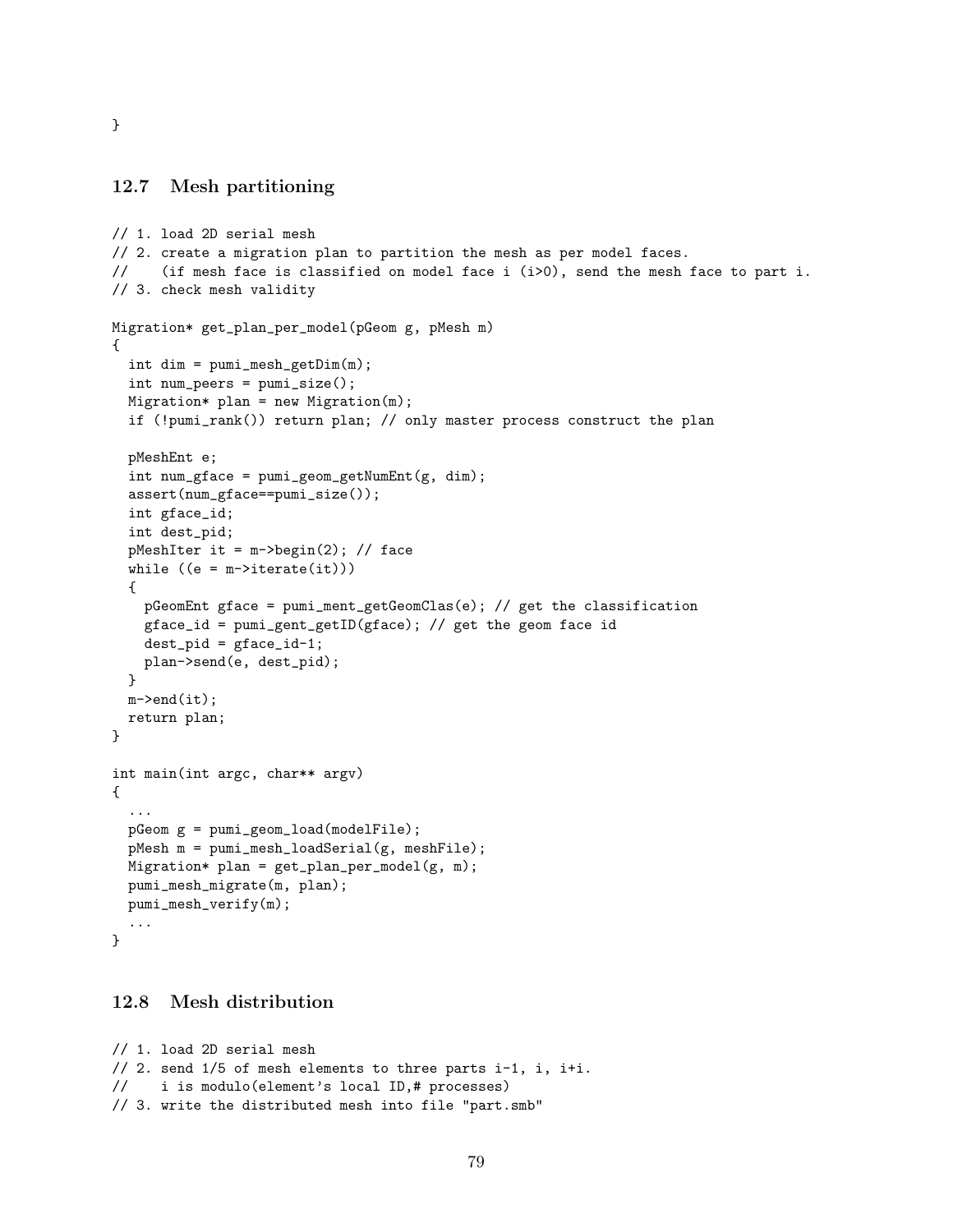```
int main(int argc, char** argv)
{
  ...
 pGeom g = pumi_geom_load(modelFile);
 pMesh m = pumi_mesh_loadSerial(g, meshFile);
 Distribution* plan = new Distribution(m);
  int dim=pumi_mesh_getDim(m), count=0, pid;
  pMeshIter it = m->begin(dim);
  while ((e = m-)iterate(it)){
   pid=pumi_ment_getLocalID(e)%pumi_size();
   plan->send(e, pid);
   if (pid-1>=0) plan->send(e, pid-1);
   if (pid+1<pumi_size()) plan->send(e, pid+1);
   if (count==pumi_mesh_getNumEnt(m, dim)/5) break;
   ++count;
 }
 m->end(it);
 pumi_mesh_distribute(m, plan);
 // write mesh in part.smb
 pumi_mesh_write(m,"part.smb");
}
```
#### 12.9 Computing the area of adjacent faces

```
// loop over mesh vertices and calculate the area of adjacent faces
// if a mesh vertex is on part boundary, do communications to add
// the area of remote faces
 pMeshEnt e;
 pMeshTag area_tag = pumi_mesh_createDblTag(m, "area", 1);
 PCU_Comm_Begin(); // start communication
 pMeshIter it = m->begin(0);
  while ((e = m-)iterate(it)){
   double area = 0.;
   std::vector<pMeshEnt> faces;
   pumi_ment_getAdj(e, 2, faces);
   for (std::vector<pMeshEnt>::iterator fit=faces.begin(); fit!=faces.end(); ++fit)
      area += get_face_area(m, *fit); // get_face_area computes the face area
   pumi_ment_setDblTag(e, area_tag, &area);
   if (!pumi_ment_isOnBdry(e)) continue;
   Copies remotes;
   pumi_ment_getAllRmt(e,remotes);
   // loop over remote copies and send message to remote copies
   for (pCopyIter rit = remotes.begin(); rit != remotes.end(); ++rit)
```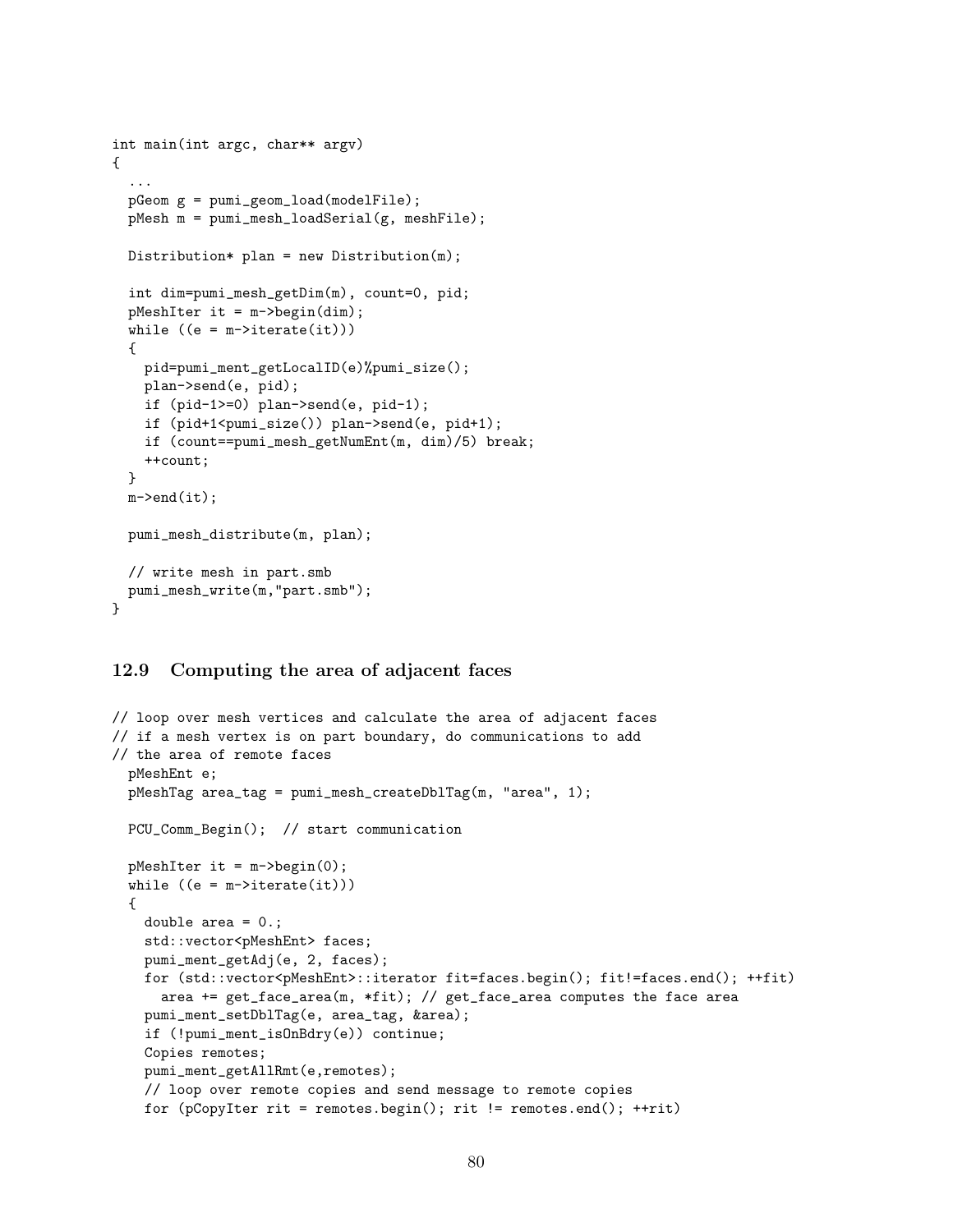```
{
    PCU_COMM_PACK(rit->first, rit->second);
    PCU_Comm_Pack(rit->first, &area, sizeof(double));
  }
}
m->end(it);
PCU_Comm_Send(); // send messages collected in buffers
// part boundary vertices receive area from the remote copies and add them up
while (PCU_Comm_Listen())
  while (!PCU_Comm_Unpacked())
  {
   pMeshEnt rmt_e;
   PCU_COMM_UNPACK(rmt_e);
    double rmt_area;
    PCU_Comm_Unpack(&rmt_area, sizeof(double));
    double area;
    pumi_ment_getDblTag (rmt_e, area_tag, &area);
    area+=rmt_area;
    pumi_ment_setDblTag (rmt_e, area_tag, &area);
  }
```
#### 12.10 Entity-wise ghosting

```
Ghosting* getGhostingPlan(pMesh m)
{
  int mesh_dim=pumi_mesh_getDim(m);
 pMeshEnt e;
 Ghosting* plan = new Ghosting(m, mesh_dim);
  {
   pMeshIter it = m->begin(mesh_dim);
   int count=0, pid;
   while ((e = m-)iterate(it)){
     for (int i=0; i<pumi_size()/2; ++i)
      {
       pid = (pumi_ment_getGlobalID(e)+rand())%pumi_size();
       plan->send(e, pid);
      }
     ++count;
    if (count==pumi_mesh_getNumEnt(m, mesh_dim)/3) break;
   }
   m->end(it);
 }
 return plan;
}
int main(int argc, char** argv)
{
  ...
  int mesh_dim=pumi_mesh_getDim(m);
 pMeshEnt e;
```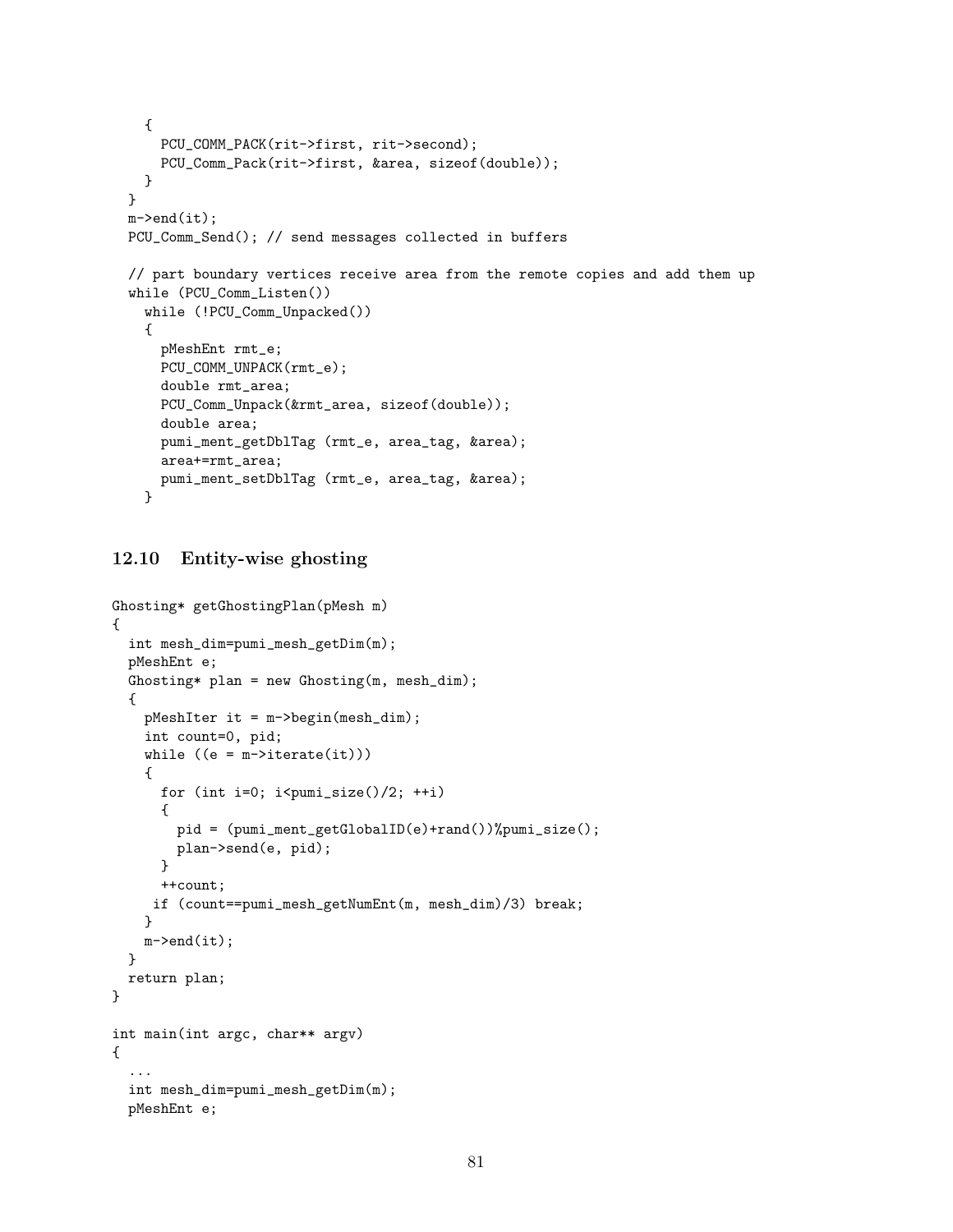```
int* org_mcount=new int[4];
  for (int i=0; i<4; ++i)
   org_mcount[i] = pumi_mesh_getNumEnt(m, i);
  Ghosting* ghosting_plan = get\_ghosting\_plan(m);pumi_ghost_create(m, ghosting_plan);
  int num_ghost_vtx=0;
  pMeshIter mit = m->begin(0);
  while ((e = m-)iterate(mit)){
   if (pumi_ment_isGhost(e))
    {
      ++num_ghost_vtx;
    assert(pumi_ment_getOwnPID(e)!=pumi_rank());
   }
  }
 m->end(mit);
  assert(num_ghost_vtx+org_mcount[0]==pumi_mesh_getNumEnt(m,0));
 pumi_mesh_verify(m); // this should throw an error message
 pumi_ghost_delete(m);
 for (int i=0; i<4; +i)
   assert(org\_mcount[i] == pumi\_mesh\_getNumEnt(m, i));...
}
```
## 12.11 Layer-wise ghosting

```
int main(int argc, char** argv)
{
  ...
  int mesh_dim=pumi_mesh_getDim(m);
  int* org_mcount=new int[4];
  for (int i=0; i<4; ++i)
    org_mcount[i] = pumi_mesh_getNumEnt(m, i);for (int brg_dim=mesh_dim-1; brg_dim>=0; --brg_dim)
    for (int num_layer=1; num_layer<=3; ++num_layer)
      for (int include_copy=0; include_copy<=1; ++include_copy)
      {
        pumi_ghost_createLayer (m, brg_dim, mesh_dim, num_layer, include_copy);
        pumi_ghost_delete(m);
        pumi_mesh_verify(m);
        for (int i=0; i<4; ++i)
          assert(org\_mcount[i] == pumi\_mesh\_getNumEnt(m, i));}
  ...
}
```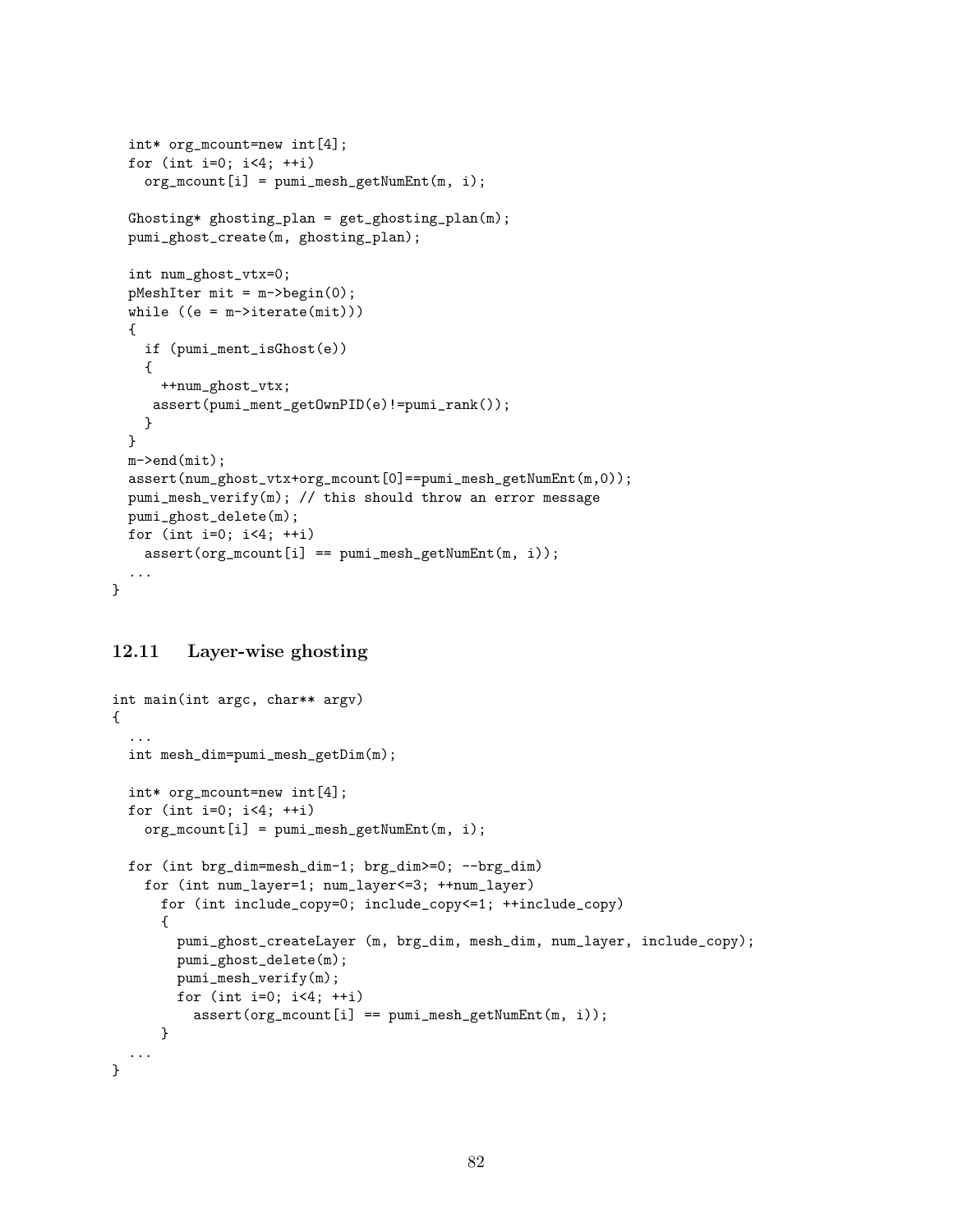### 12.12 Accumulative layer ghosting

```
int main(int argc, char** argv)
{
  ...
  int mesh_dim=pumi_mesh_getDim(m);
 int* org_mcount=new int[4];
  for (int i=0; i<4; +i)
   org_mcount[i] = pumi_mesh_getNumEnt(m, i);for (int brg_dim=mesh_dim-1; brg_dim>=0; --brg_dim)
   for (int num_layer=1; num_layer<=3; ++num_layer)
      for (int include_copy=0; include_copy<=1; ++include_copy)
        pumi_ghost_createLayer (m, brg_dim, mesh_dim, num_layer, include_copy);
 pumi_ghost_delete(m);
 pumi_mesh_verify(m);
  for (int i=0; i<4; ++i)
   assert(org\_mcount[i] == pumi\_mesh\_getNumEnt(m, i));...
}
```
#### 12.13 Field shape

```
// get the default shape of the mesh - only vertex has a node
pShape s = pumi_mesh_getShape(m);assert(pumi_shape_getNumNode(s, 1)==0);
// change shape to Lagrange with order 2 - edge has a node
pumi_mesh_setShape(m, pumi_shape_getLagrange(2));
assert(pumi_shape_getNumNode(pumi_mesh_getShape(m), 1)==1);
double xyz[3];
pMeshIter it = m->begin(1);
pMeshEnt e;
// loop over edges and get and set the node coordinates
while ((e = m-)iterate(it)){
  pumi_node_getCoord(e, 0, xyz);
  for (int i=0; i<3; ++i) xyz[i] += 0.5;
  pumi_node_setCoord(e, 0, xyz);
\mathbf{I}m->end(it);
```
#### 12.14 Field manipulation

```
int num_dofs_per_node=3;
pField f =pumi_field_create(m, "xyz_field", num_dofs_per_node);
assert(pumi_field_getName(f)==std::string("xyz_field"));
```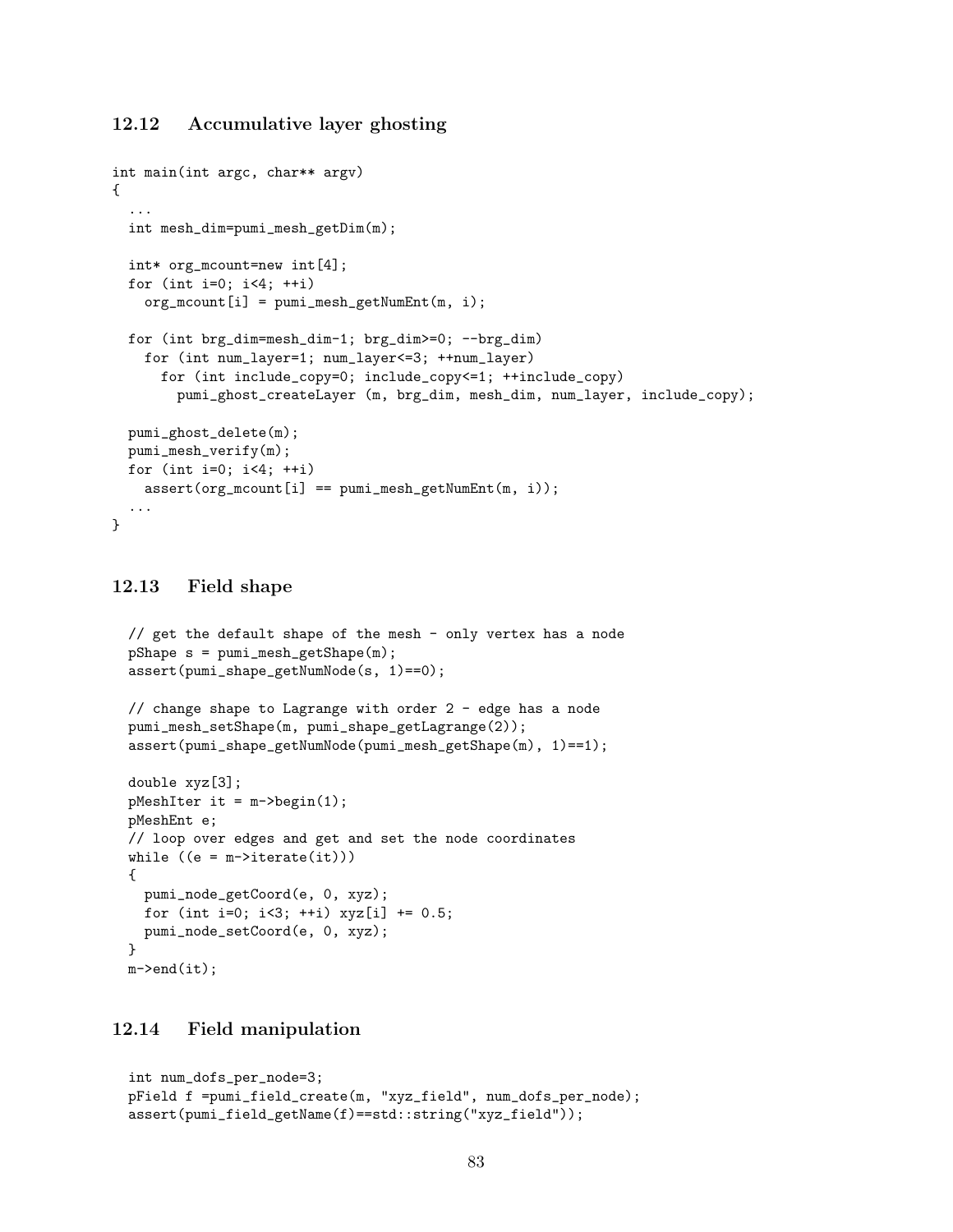```
assert(pumi_field_getType(f)==PUMI_PACKED);
assert(pumi_field_getSize(f)==num_dofs_per_node);
// create global numbering for field node
pGlobalNumbering gn = pumi_mesh_createNumbering(m, "xyz_numbering", pumi_field_getShape(f));
// fill the dof data
double xyz[3];
pMeshIter it = m->begin(0);
pMeshEnt e;
while ((e = m-)iterate(it)){
  if (!pumi_ment_isOwned(e)) continue;
  pumi_node_getCoord(e, 0, xyz);
  if (pumi_ment_isOnBdry(e))
   for (int i=0; i<3;++i)
     xyz[i] *= pumi_ment_getLocalID(e);
  pumi_ment_setField(e, f, 0, xyz);
}
m->end(it);
pumi_field_synchronize(f); // synchronize field value between remote copies
double data[3];
it = m->begin(0);
while ((e = m-)iterate(it)){
  if (!pumi_ment_isOwned(e)) continue;
  pumi_node_getCoord(e, 0, xyz);
  pumi_ment_getField(e, f, 0, data);
  for (int i=0; i<3;++i)
    if (pumi_ment_isOnBdry(e))
      assert(data[i] == xyz[i]*pumi_ment_getLocalID(e));
}
m->end(it);
// delete global numbering
pumi_mesh_deleteNumbering(gn);
```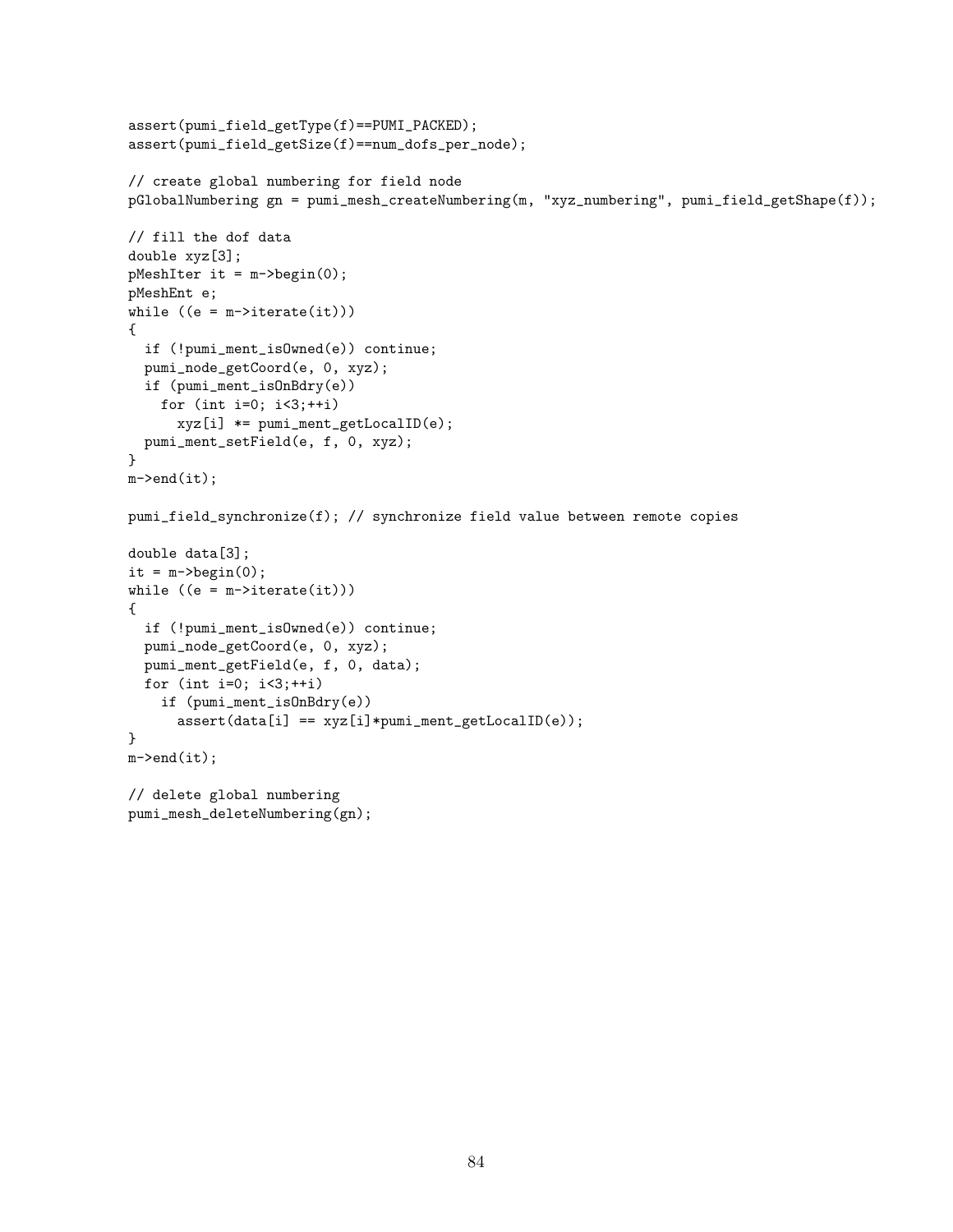# 13 Installation

PUMI is a free open source software available in <https://github.com/SCOREC/core>. This section discuss the S/W requirements and compilation briefly. The detailed discussion on how to build PUMI can be found in https://github.com/SCOREC/core/wiki/General-Build-instructions.

# 13.1 S/W Requirements

At a minumum, the following softwares are required to install PUMI.

- cmake v3.0 or higher
- MPI
- METIS/ParMETIS [\[21\]](#page-88-0)
- Zoltan [\[9\]](#page-87-0)

# 13.2 Compilation

To build PUMI libraries, run a cmake configuration file and do "make install". Three example cmake configuration files are available in the top source folder; 'example config.sh", 'mpich3 gcc4.4.5-config.sh", 'mpich3-gcc4.9.2-config.sh".

The essential configuration options include:

- ZOLTAN LIBRARY: path and file name of Zoltan library
- PARMETIS LIBRARY: path and file name of ParMETIS library
- METIS LIBRARY: path and file name of METIS library
- SCOREC INCLUDE DIR: path to PUMI header files
- SCOREC LIB DIR: path and file name of PUMI libraries
- ENABLE PETSC: set ON to link MSI with PETSc solver
- PETSC INCLUDE DIR: path to PETSc header files
- PETSC LIB DIR: path to PETSc libraries
- ENABLE TRILINOS: set ON to link MSI with Trilinos solver
- TRILINOS\_INCLUDE\_DIR: path to Trilinos header files
- TRILINOS LIB DIR: path to Trilinos libraries
- DENABLE COMPLEX: set ON to build MSI complex value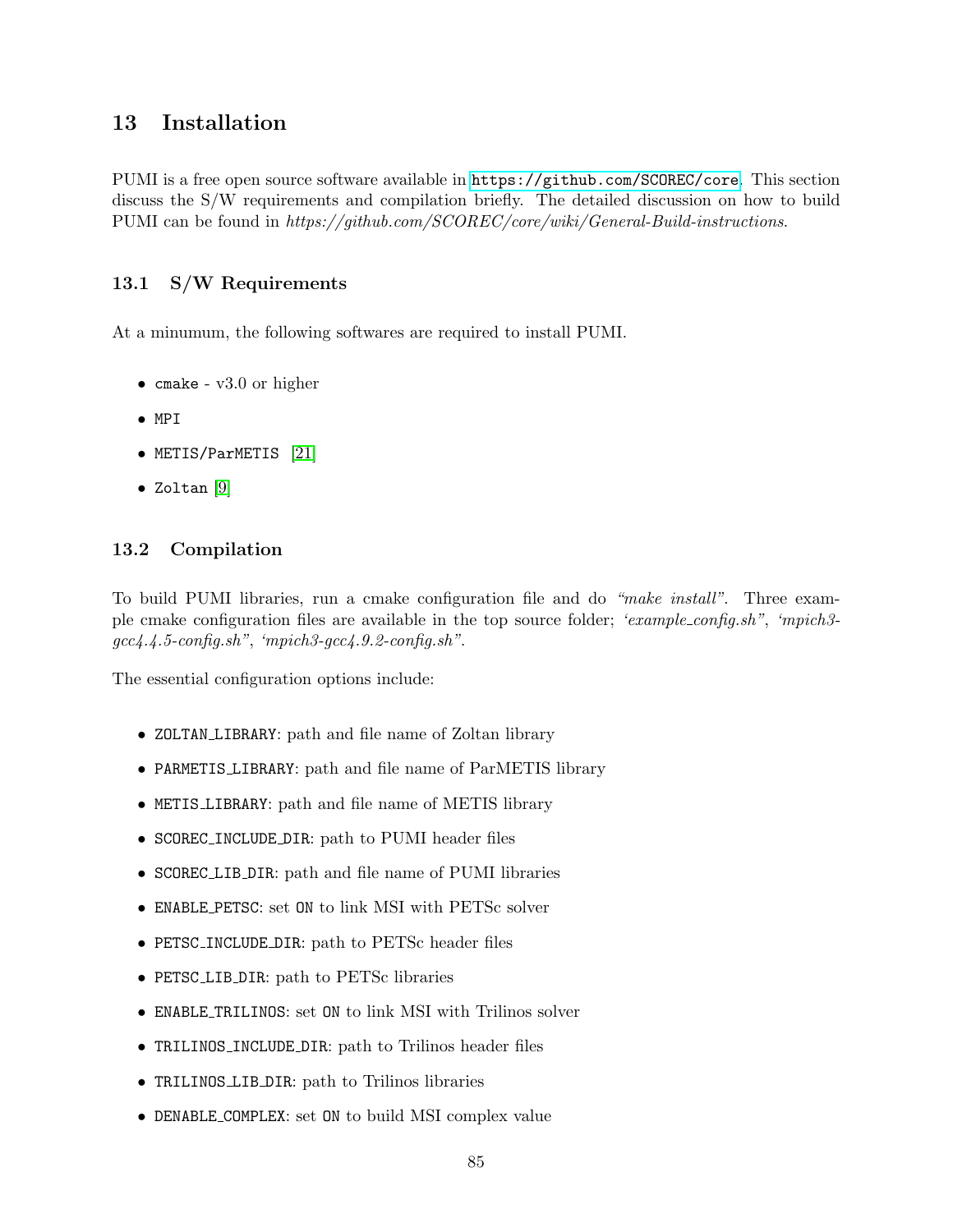• CMAKE INSTALL PREFIX: path to install MSI header file and library

In the current version, build with Trilinos is not supported.

For a complete list of configuration options, see "CMakeLists.txt" in the top source folder.

### 13.3 Test Program

A test program with PETSc is available in test/petsc/main.cc in the top source folder.

To compile "MSI API" test program, do "make test *pumi*" in your build directory. The input arguments of the executable " $test\_pumi$ " are the following:

- $argv[1]$  input model file  $(dmg)$
- $argv[2] input mesh file (.smb)$
- $argv[3]$  output mesh file (.smb)
- argv[4] the number of parts in input mesh

How to generate PUMI-readable model and mesh files is beyond the scope of this document.

Many other test programs are available in "test" folder. See "test/CMakeLists.txt" for a complete list of available test programs. The test programs are good start to learn how to use PUMI.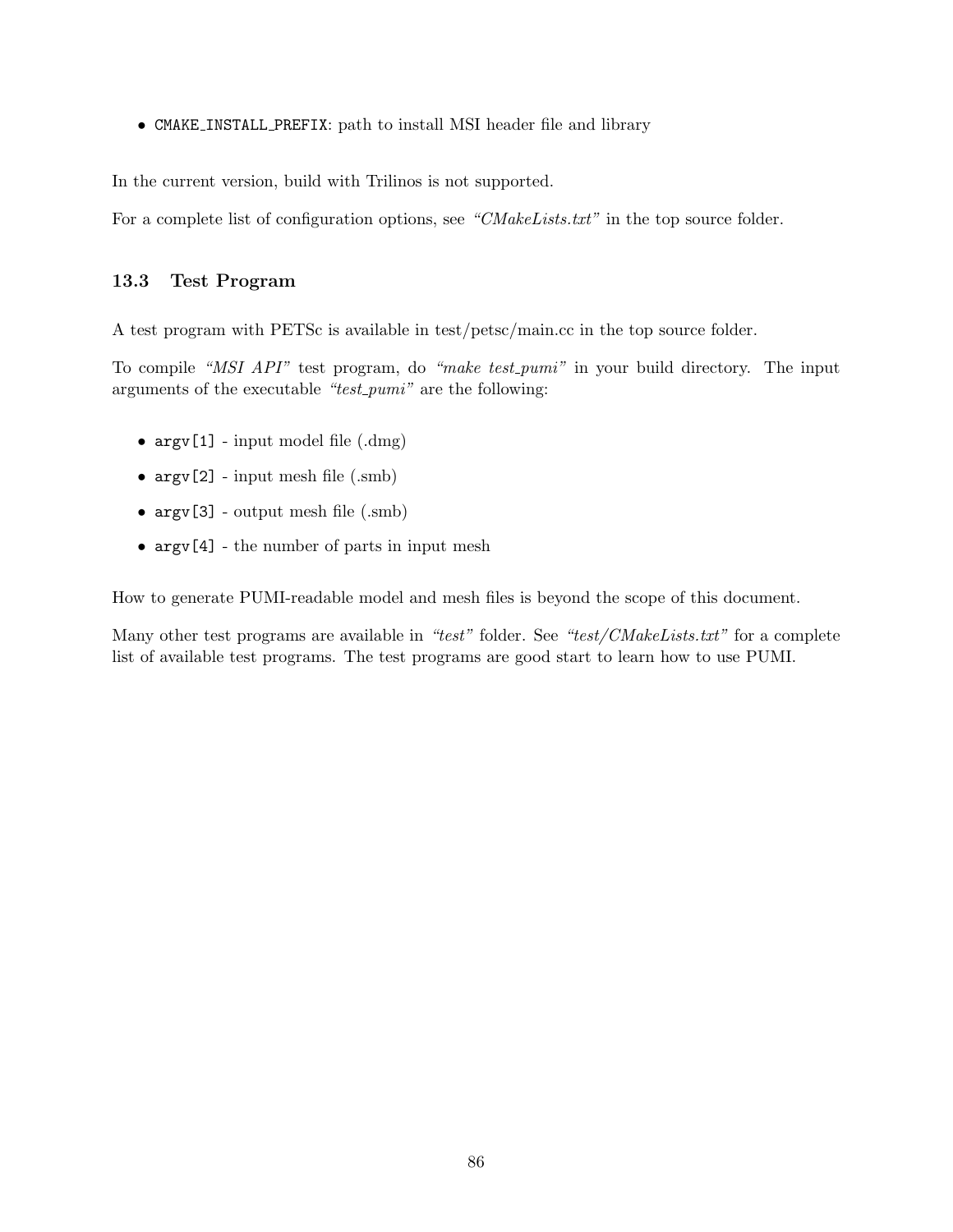# 14 Closing Remark

Support for PUMI was provided through the Department of Energy (DOE) office of Science's Scientific Discovery through Advanced Computing (SciDAC) institute as part of the Frameworks, Algorithms, and Scalable Technologies for Mathematics (FASTMath) program, under grant DE-SC0006617.

The latest source is downloadable from <https://github.com/SCOREC/core> and the user's guide is available from <http://www.scorec.rpi.edu/~seol/PUMI.pdf>.

For all inquiries on PUMI including how to generate PUMI-readable model and mesh files, email to shephard@rpi.edu.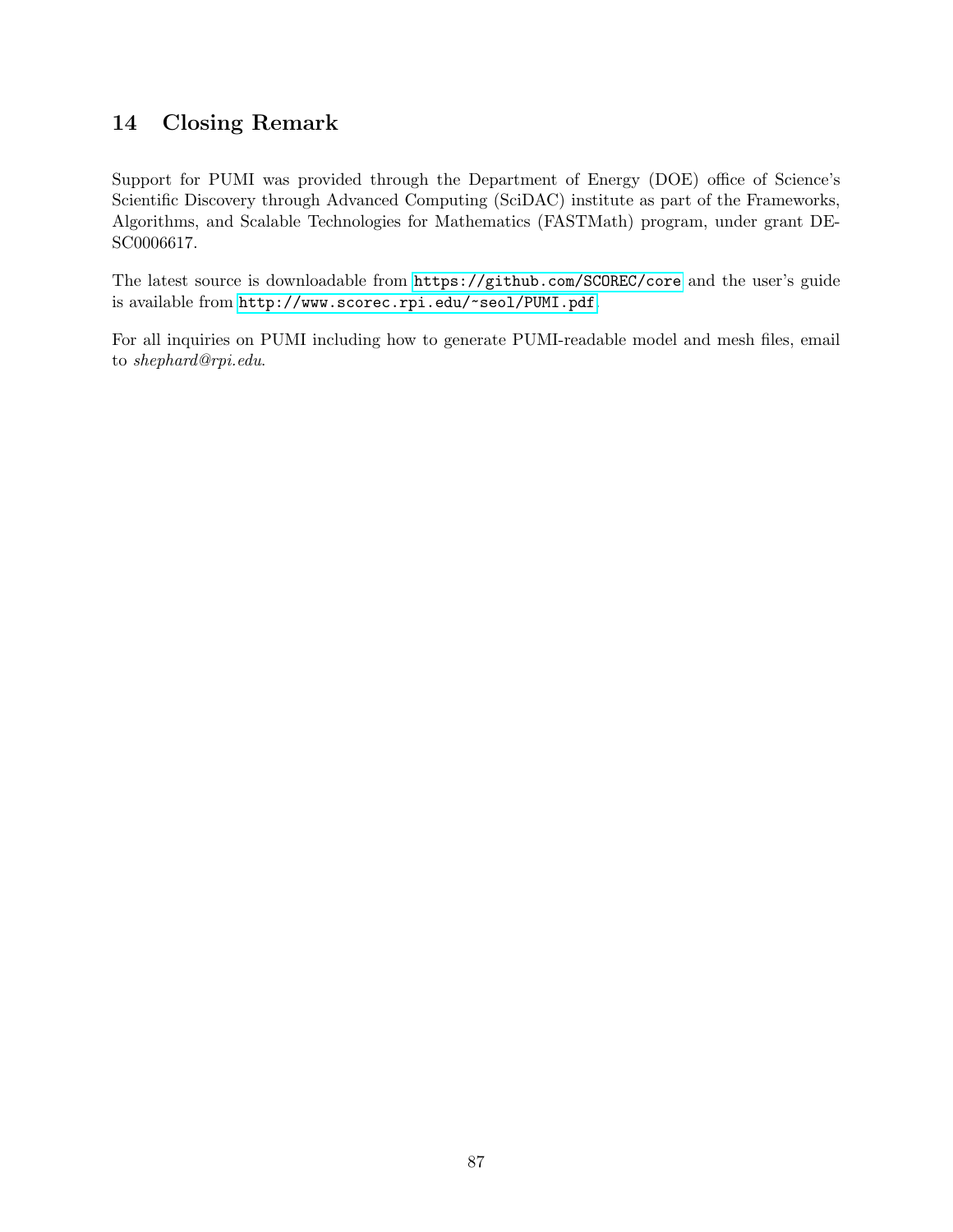# References

- [1] Fr´ed´erik Alauzet, Xiangrong Li, E. Seegyoung Seol, and Mark S. Shephard. Parallel anisotropic 3d mesh adaptation by mesh modification. Engineering with Computers, 21(3):247–258, jan 2006.
- [2] C. Ozturan amd H.L. de Cougny, M.S. Shephard, and J.E. Flaherty. Parallel adaptive mesh refinement and redistribution on distributed memory. Comp. Meth. Appl. Mech. Engng., 119:123–127, 1994.
- [3] Mark W. Beall. An object-oriented framework for the reliable automated solution of problems in mathematical physics. PhD thesis, Rensselaer Polytechnic Institute, Troy, NY, 1999.
- [4] Mark W. Beall and Mark S. Shephard. A general topology-based mesh data structure. International Journal for Numerical Methods in Engineering, 40(9):1573–1596, may 1997.
- [5] Erik G. Boman, Umit V. ,Catalyürek, Cédric Chevalier, and Karen D. Devine. The Zoltan and Isorropia parallel toolkits for combinatorial scientific computing: Partitioning, ordering, and coloring. Scientific Programming, 20(2):129–150, 2012.
- [6] Waldemar Celes, Glaucio H. Paulino, and Rodrigo Espinha. A compact adjacency-based topological data structure for finite element mesh representation. International Journal for Numerical Methods in Engineering, 64(11):1529–1556, nov 2005.
- [7] H. L. de Cougny, K.D. Devine, J.E. Flaherty, and R.M. Loy. Load balancing for the parallel solution of partial differential equations. Appl. Numer. Math., 16:157–182, 1995.
- [8] H. L. de Cougny and M.S. Shephard. Parallel refinement and coarsening of tetrahedral meshes. Int. J. Numer. Meth. Engng., 46:1101–1125, 1999.
- <span id="page-87-0"></span>[9] Karen D. Devine, Erik G. Boman, Robert Heaphy, Bruce Hendrickson, and Courtenay Vaughan. Zoltan data management services for parallel dynamic applications. Computing in Science and Engineering, 4(2):90–97, 2002.
- [10] R. Diekmann, R. Preis, F. Schlimbach, and C. Walshaw. Shape-optimized mesh partitioning and load balancing for parallel adaptive fem. Parallel Computing, 26:1555–1581, 2000.
- [11] Rao V. Garimella. Mesh data structure selection for mesh generation and fea applications. International Journal for Numerical Methods in Engineering, 55:451–478, 2002.
- [12] D.A. Ibanez, E.S. Seol, C.W. Smith, and M.S.Shephard. Pumi: Parallel unstructured mesh infrastructure. ACM Transaction on Mathematical Software, 42(3):17:1–17:28, 2016.
- [13] ITAPS: Interoperable technologies for advanced petascale simulations of department of energy's scientific discovery through advanced computing (scidac), 2016. http://www.itaps.org.
- [14] Benjamin S. Kirk, John W. Peterson, Roy H. Stogner, and Graham F. Carey. libmesh: a  $c++$  library for parallel adaptive mesh refinement/coarsening simulations. Engineering with Computers, 22(3–4):237–254, dec 2006.
- [15] M. Mantyla. In An Introduction to Solid Modeling. Computer Science Press, Rockville Maryland, 1988.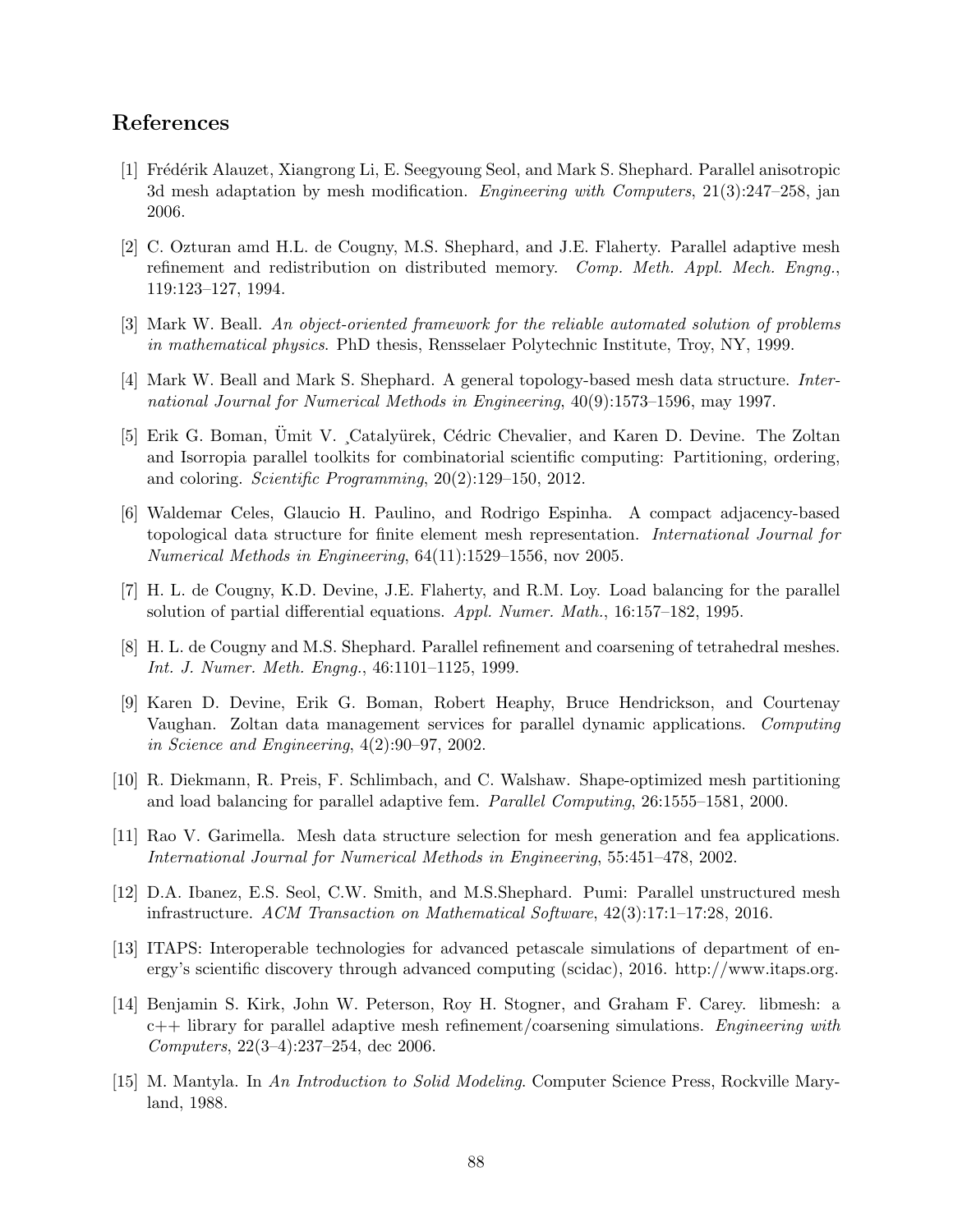- [16] L. Oliker, R. Biswas, and H.N. Gabow. Parallel tetrahedral mesh adaptation with dynamic load balancing. Parallel Computing, 26:1583–1608, 2000.
- [17] C. Ollivier-Gooch, K. Chand, T. Dahlgren, L.F. Diachin, B. Fix, J. Kraftcheck, X. Li, E.S. Seol, M.S. Shephard, T. Tautges, and H. Trease. The tstt mesh interface. 44th AIAA Aerospace Sciences Meeting and Exhibit (AIAA), 2006.
- [18] Y. Park and O. Kwon. A parallel unstructured dynamic mesh adaptation algorithm for 3-d unsteady flows. Int. J. Numer. Meth. Fluids, 48:671–690, 2005.
- [19] Jean-François Remacle, O. Klaas, J.E. Flaherty, and M.S. Shephard. A parallel algorithm oriented mesh database. Engineering with Computers, 18:274–284, 2002.
- [20] Jean-François Remacle and Mark S. Shephard. An algorithm oriented mesh database. International Journal for Numerical Methods in Engineering, 58(2):349–374, sep 2003.
- <span id="page-88-0"></span>[21] Kirk Schloegel, George Karypis, and Vipin Kumar. Parallel static and dynamic multiconstraint graph partitioning. Concurrency and Computation: Practice and Experience, 14(3):219–240, mar 2002.
- [22] P.M. Selwood and M. Berzins. Parallel unstructured tetrahedral mesh adaptation: algorithms, implementation and scalability. Concurrency: Pract. Exper., 11(14):863–884, 1999.
- [23] E. Seegyoung Seol. FMDB: flexible distributed mesh database for parallel automated adaptive analysis. PhD thesis, Rensselaer Polytechnic Institute, Troy, NY, 2005.
- [24] E. Seegyoung Seol and Mark S. Shephard. Efficient distributed mesh data structure for parallel automated adaptive analysis. Engineering with Computers, 22(3):197–213, dec 2006.
- [25] 2016. http://www.sgi.com/tech/stl/stl index.html.
- [26] Mark S. Shephard. Meshing environment for geometry-based analysis. International Journal for Numerical Methods in Engineering, 47(1–3):169–190, jan 2000.
- [27] M.S. Shephard, J.E. Flaherty, C.L. Bottasso, and H.L. de Cougny. Parallel automated adaptive analysis. Parallel Computing, 23:1327–1347, 1997.
- [28] Simmetrix: Simulation modeling and application suite, 2016. http://www.simmetrix.com.
- [29] J. D. Teresco, M. W. Beall, J. E. Flaherty, and M.S. Shephard. A hierarchical partition model for adaptive finite element computations. Comp. Meth. Appl. Mech. Engng., 184:269–285, 2000.
- [30] C. Walshaw and M. Cross. Parallel optimization algorithms for multilevel mesh partitioning. Parallel Computing, 26(12):1635–1660, 2000.
- [31] K.J. Weiler. The radial-edge structure: a topological representation for non-manifold geometric boundary representations. In M.J. Wozny, H.W. McLaughlin, and Jose L. Encarnacao, editors, Geometric Modeling for CAD Applications: Selected and Expanded Papers from the lfip Wg 5.2 Working Conference, pages 3–36. Elsevier Science Ltd., may 1988.